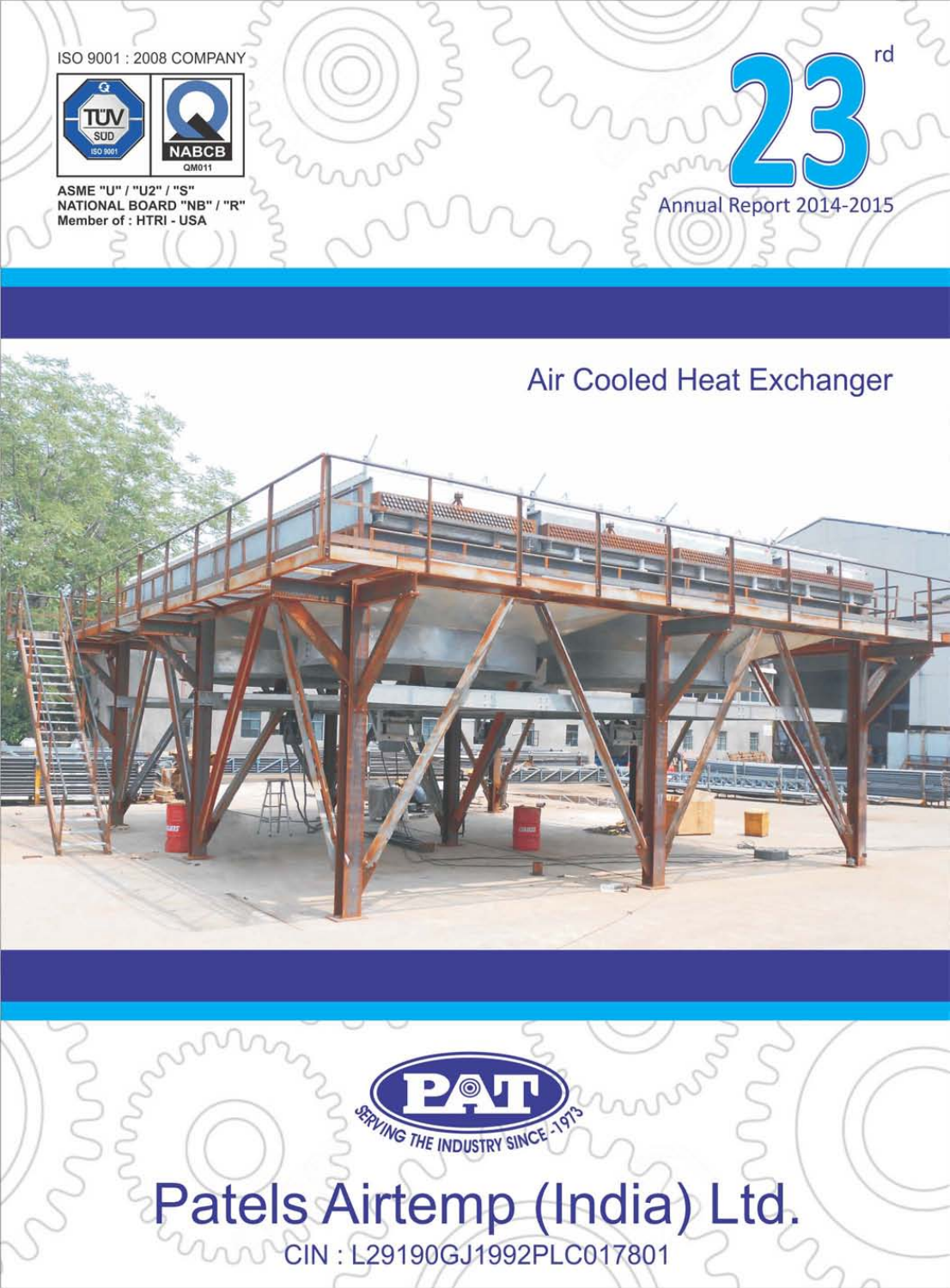23rd Annual Report 2014-2015



| Patels Airtemp (India) Ltd.<br>23rd Annual Report 2014-2015      |                                                                                                                                                                                                                                                                                                                                                                                                                                                                                                                                                                                                                |  |  |  |  |  |  |
|------------------------------------------------------------------|----------------------------------------------------------------------------------------------------------------------------------------------------------------------------------------------------------------------------------------------------------------------------------------------------------------------------------------------------------------------------------------------------------------------------------------------------------------------------------------------------------------------------------------------------------------------------------------------------------------|--|--|--|--|--|--|
| <b>BOARD OF</b><br><b>DIRECTORS</b>                              | : Shri Narayanbhai G. Patel<br>: Chairman & Managing Director<br>Shri Narendrabhai G. Patel<br>: Whole Time Director<br>Shri Prakashbhai N. Patel<br>Whole Time Director<br>Shri Sanjivkumar N. Patel<br>Whole Time Director<br>Shri Devidas C. Narumalani<br><b>Whole Time Director</b><br>Shri Hareshkumar I. Shah<br><b>Director</b><br>Shri Naimeshbhai B. Patel<br>Director (Resigned : 30/03/15)<br>Shri Girishbhai N. Desai<br><b>Director</b><br>Shri Vinodkumar C. Desai<br><b>Director</b><br>Shri Ramanbhai R. Patel<br><b>Director</b><br>Smt. Veenaben B. Patel<br>Director (Appointed: 30/03/15) |  |  |  |  |  |  |
| <b>AUDITORS</b>                                                  | <b>STATUTORY</b> : Parikh & Majmudar<br>Chartered Accountants,<br>Ahmedabad.                                                                                                                                                                                                                                                                                                                                                                                                                                                                                                                                   |  |  |  |  |  |  |
| <b>COMPANY</b><br><b>SECRETARY</b>                               | : Karansingh I. Karki                                                                                                                                                                                                                                                                                                                                                                                                                                                                                                                                                                                          |  |  |  |  |  |  |
| <b>BANKERS</b>                                                   | : Bank of Baroda<br>Navrangpura Branch<br>Ahmedabad.                                                                                                                                                                                                                                                                                                                                                                                                                                                                                                                                                           |  |  |  |  |  |  |
|                                                                  | <b>REGD. OFFICE</b> : 5th Floor, Kalpana Complex,<br><b>BRANCH</b><br>310, Oberoi<br>Nr. Memnagar Fire Station,<br>Chambers-II,<br>New Link Road,<br>Navrangpura,<br>Ahmedabad - 380 009.<br>Oshiwara, Andheri(w),<br>Mumbai - 400 053.                                                                                                                                                                                                                                                                                                                                                                        |  |  |  |  |  |  |
| <b>WORKS</b>                                                     | : Plot - 805, 806, 807, 810<br>Rakanpur-382 721,<br>Via: Sola-Bhadaj Village, Ta.: Kalol,<br>Dist.: Gandhinagar, Gujarat, India                                                                                                                                                                                                                                                                                                                                                                                                                                                                                |  |  |  |  |  |  |
| <b>LISTING</b>                                                   | : Bombay Stock Exchange                                                                                                                                                                                                                                                                                                                                                                                                                                                                                                                                                                                        |  |  |  |  |  |  |
| <b>ISIN</b>                                                      | : INE082C01024                                                                                                                                                                                                                                                                                                                                                                                                                                                                                                                                                                                                 |  |  |  |  |  |  |
| <b>CIN</b>                                                       | : L29190GJ1992PLC017801                                                                                                                                                                                                                                                                                                                                                                                                                                                                                                                                                                                        |  |  |  |  |  |  |
| <b>REGISTRARS</b><br>& SHARE<br><b>TRANSFER</b><br><b>AGENTS</b> | M/S. Bigshare Services Pvt. Ltd.<br>E-2/3, Ansa Industrial Estate,<br>Sakivihar Road, Saki Naka,<br>Andheri (E),<br>Mumbai-400 072<br>Tel: 022- 28470652, 40430200<br>Fax: 022- 28475207<br>Email: investor@bigshareonline.com<br>Website: www.bigshareonline.com                                                                                                                                                                                                                                                                                                                                              |  |  |  |  |  |  |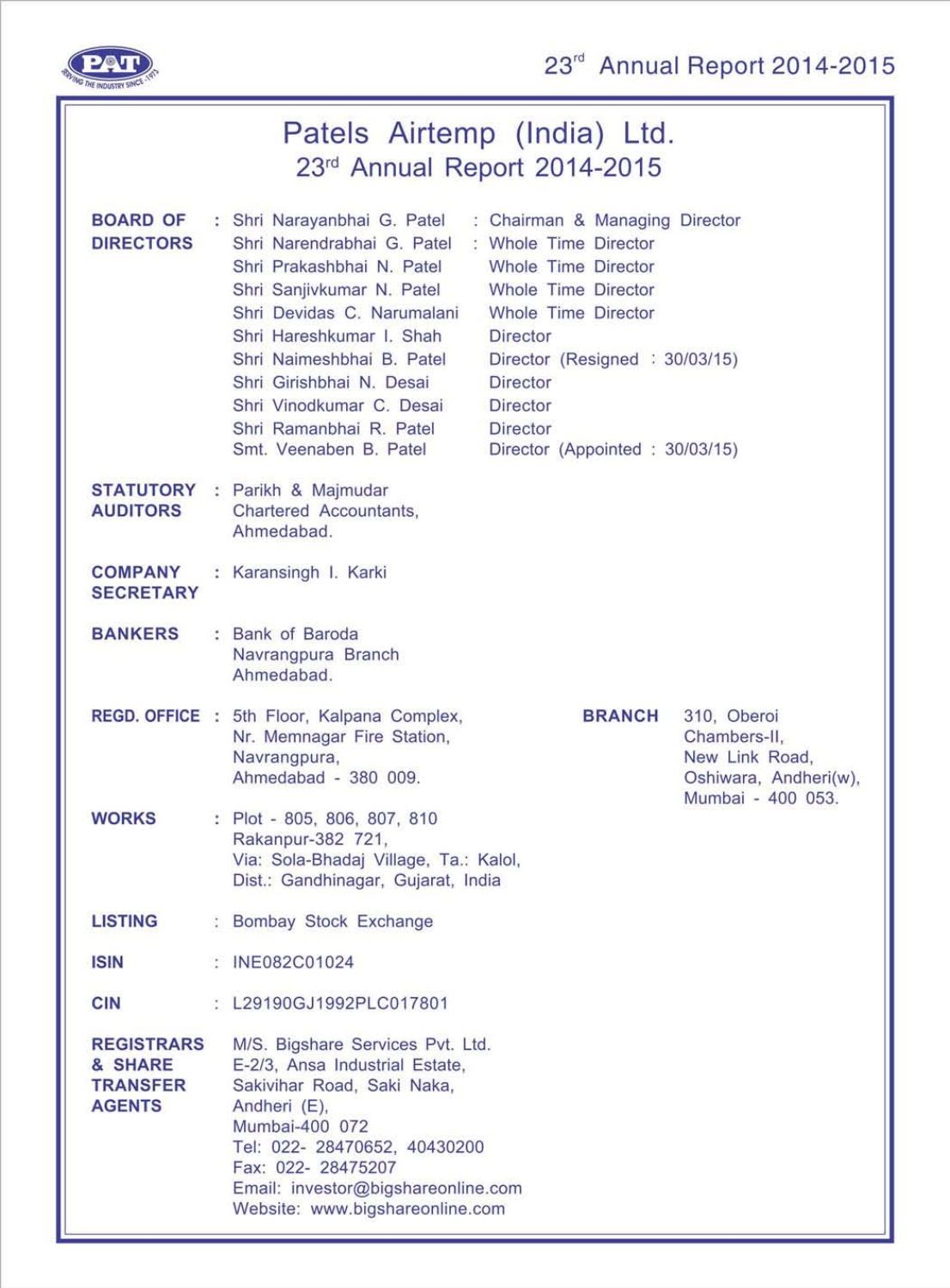

# **NOTICE**

**NOTICE** is hereby given that the 23rd Annual General Meeting of the Members of **PATELS AIRTEMP (INDIA) LIMITED** will be held on Saturday, the 19th September, 2015 at 10.00 a.m. at the Registered Office of the Company at 5<sup>th</sup> Floor, Kalpana Complex, Nr. Memnagar Fire Station, Navrangpura, Ahmedabad – 380 009 to transact the following business :

#### **ORDINARY BUSINESS**

- 1. To approve and adopt the Audited Balance Sheet as on 31<sup>st</sup> March, 2015 and Statement of Profit & Loss for the year ended on that date and the Reports of the Directors and Auditors thereon.
- 2. To declare dividend.
- 3. To appoint a director in place of Shri Sanjivkumar. N. Patel (DIN No: 02794095), who retires by rotation and being eligible offers himself for re-appointment.
- 4. To appoint M/s. Parikh & Majmudar, Chartered Accountants, Ahmedabad having Registration No. 107525W as Statutory Auditors of the Company for conclusion of the next Annual General Meeting to be held in the year 2016 and to fix their Remuneration.

#### **SPECIAL BUSINESS**

**To consider and if thought fit to pass with or without modification(s) the following resolutions as an Ordinary Resolution:**

**5. To appoint Smt. Veenaben B. Patel (DIN: 07131341 ) as an Independent/Non Executive Woman Director**

**"RESOLVED THAT** pursuant to the provisions of section 149, 150, 152 read with Schedule IV and all other applicable provisions of the Companies Act, 2013 and the Companies (Appointment and Qualification of Directors) Rules, 2014 (including any statutory modification(s) or re-enactment thereof for the time being in force) and Clause 49 of the Listing Agreement, Smt Veenaben B. Patel (DIN: 07131341) appointed as an women Independent Director in Board Meeting Dated 30<sup>th</sup> March, 2015 and who holds office up to the date of this Annual General Meeting and in respect of whom the Company has received a notice in writing from a member proposing her candidature for the office of Director, be and is hereby appointed as an Independent Director of the Company to hold office for 5 (five) consecutive years for a term up to the conclusion of the  $28<sup>th</sup>$  Annual General Meeting of the Company in the calendar year 2020 not liable to retire by rotation."

**To consider and if thought fit to pass with or without modification(s) the following resolutions as Special Resolutions:**

**6. Appointment of Shri Narayanbhai G. Patel (DIN:00023107) as Chairman & Whole-time Director of the Company.**

**"RESOLVED THAT** pursuant to the provisions of Sections 196, 197, 203 and other applicable provisions, if any, of the Companies Act, 2013 ("the Act") read with Schedule V to the Act and Rules framed there under, (including any statutory modifications or amendments or re-enactment thereof for the time being in force) and such other approval / permissions, if and as may be required, the consent of the members be and is hereby accorded to the appointment of Shri Narayanbhai G. Patel (DIN: 00023107) who has attained the age of 75 years as Chairman & Whole Time Director of the Company for a period of five years from 20<sup>th</sup> May, 2015 to 19<sup>th</sup> May, 2020 at a remuneration of ` 1,80,000/- p.m. approved by the Nomination and Remuneration Committee ("NRC") and such other terms and conditions including remuneration as set out in the explanatory statement hereto annexed."

**"RESOLVED FURTHER THAT** in the event of any loss or inadequacy of profits in any financial year of the company during the tenure of Shri Narayanbhai G. Patel as Chairman & Whole Time Director of the company, the remuneration payable to him shall be in accordance with the limits prescribed as to the remuneration payable and which may be considered as minimum remuneration payable to the appointee."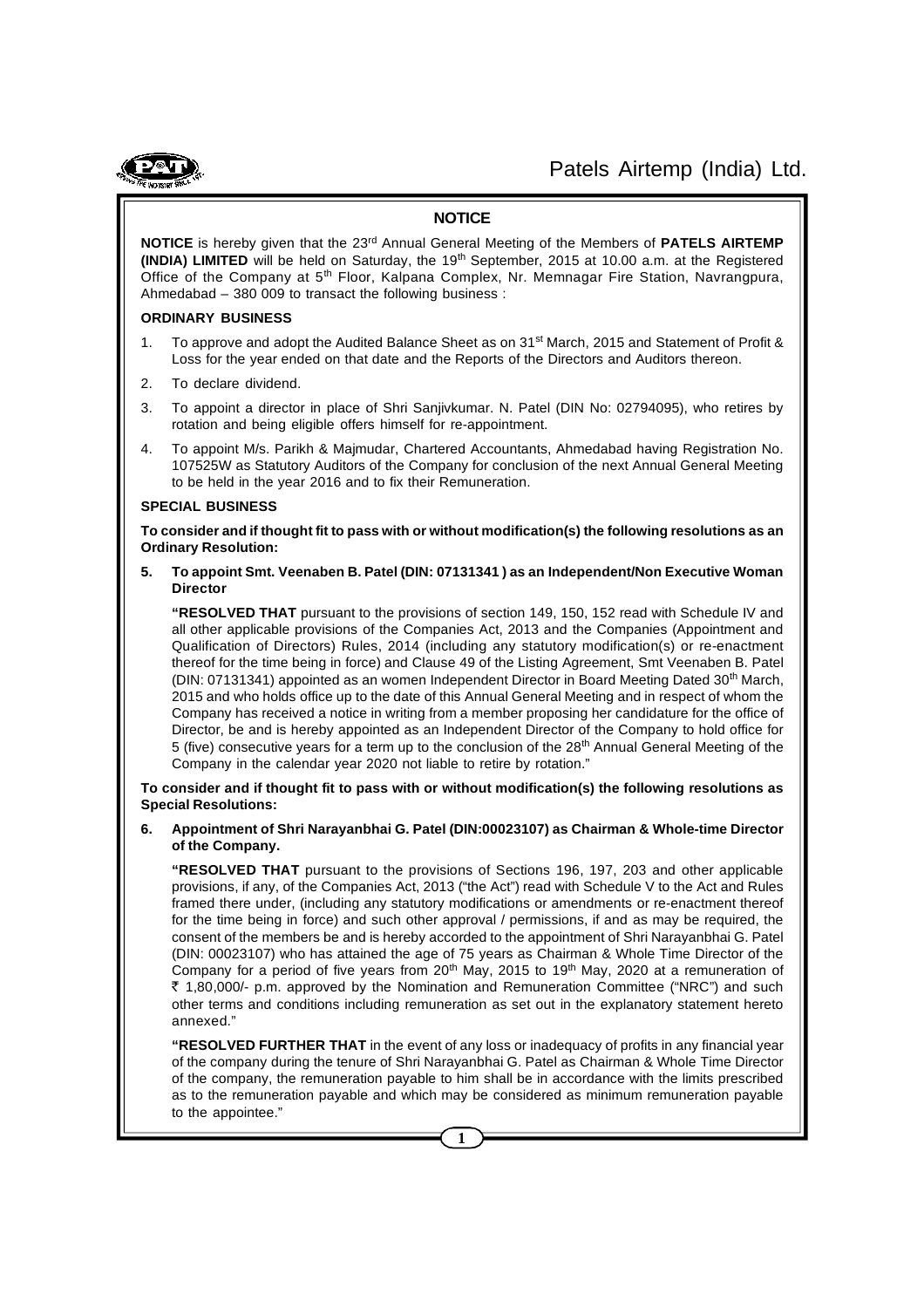

**"RESOLVED FURTHER THAT** Shri Narayanbhai G. Patel, Chairman of the Company be and is hereby authorised to file the necessary forms in this regard with the Registrar of Companies, Gujarat, and to do all such acts, things, deeds which may be necessary in this regard."

**7. Appointment of Shri Prakashbhai N. Patel (DIN: 00249210) as Managing Director of the Company. "RESOLVED THAT** pursuant to the provisions of Sections 196, 197, 203 and other applicable provisions, if any, of the Companies Act, 2013 ("the Act") read with Schedule V to the Act and Rules framed there under, (including any statutory modifications or amendments or re-enactment thereof for the time being in force) and subject to approval of members at the ensuing Annual General Meeting and such other approval / permissions, if any as may be required, the consent of the Board be and is hereby accorded to the appointment of Shri Prakashbhai N. Patel (DIN : 00249210) as the Managing Director of the Company for five years with effect from **20th May, 2015 to 19th May, 2020** at a remuneration of  $\bar{\tau}$  1,80,000/- p.m. approved by the Nomination and Remuneration Committee ("NRC") and such other terms and conditions as set out in the explanatory statement hereto annexed."

**"RESOLVED FURTHER THAT** in the event of any loss or inadequacy of profits in any financial year of the company during the tenure of Shri Prakashbhai N. Patel as Managing Director of the company, the remuneration payable to him shall be in accordance with the limits prescribed as to the remuneration payable and which may be considered as minimum remuneration payable to the appointee."

**"RESOLVED FURTHER THAT** Shri Narayanbhai G. Patel, Chairman of the Company be and is hereby authorised to file the necessary forms in this regard with the Registrar of Companies, Gujarat, and to do all such acts, things, deeds which may be necessary in this regard."

**8. Appointment of Shri Sanjivkumar N. Patel (DIN:02794095) as Managing Director of the Company. "RESOLVED THAT** pursuant to the provisions of Sections 196, 197, 203 and other applicable provisions, if any, of the Companies Act, 2013 ("the Act") read with Schedule V to the Act and Rules framed there under, (including any statutory modifications or amendments or re-enactment thereof for the time being in force) and subject to approval of members at the ensuing Annual General Meeting and such other approval / permissions, if any as may be required, the consent of the Board be and is hereby accorded to the appointment of Shri Sanjivkumar N. Patel (DIN : 02794095) as the Managing Director of the Company for five years with effect from **20th May, 2015 to 19th May, 2020** at a remuneration of  $\bar{\tau}$  1,80,000/- p.m. approved by the Nomination and Remuneration Committee ("NRC") and such other terms and conditions as set out in the explanatory statement hereto annexed."

**"RESOLVED FURTHER THAT** in the event of any loss or inadequacy of profits in any financial year of the company during the tenure of Shri Sanjivkumar N. Patel as Managing Director of the company, the remuneration payable to him shall be in accordance with the limits prescribed as to the remuneration payable and which may be considered as minimum remuneration payable to the appointee."

**"RESOLVED FURTHER THAT** Shri Narayanbhai G. Patel, Chairman of the Company be and is hereby authorised to file the necessary forms in this regard with the Registrar of Companies, Gujarat, and to do all such acts, things, deeds which may be necessary in this regard."

**By Order of the Board of Directors**

**Place :** Rakanpur **NARAYANBHAI G. PATEL Date :** 20th May, 2015 **CHAIRMAN & MANAGING DIRECTOR**

## **NOTES:-**

1. A MEMBER ENTITLED TO ATTEND AND VOTE AT THE MEETING IS ENTITLED TO APPOINT A PROXY AND VOTE ON A POLL INSTEAD OF HIMSELF AND THE PROXY SO APPOINTED NEED NOT BE A MEMBER OF THE COMPANY. THE INSTRUMENT APPOINTING PROXY SHOULD HOWEVER BE DEPOSITED AT THE REGISTERED OFFICE OF THE COMPANY NOT LESS THAN FORTY EIGHT HOURS BEFORE THE COMMENCEMENT OF THE MEETING.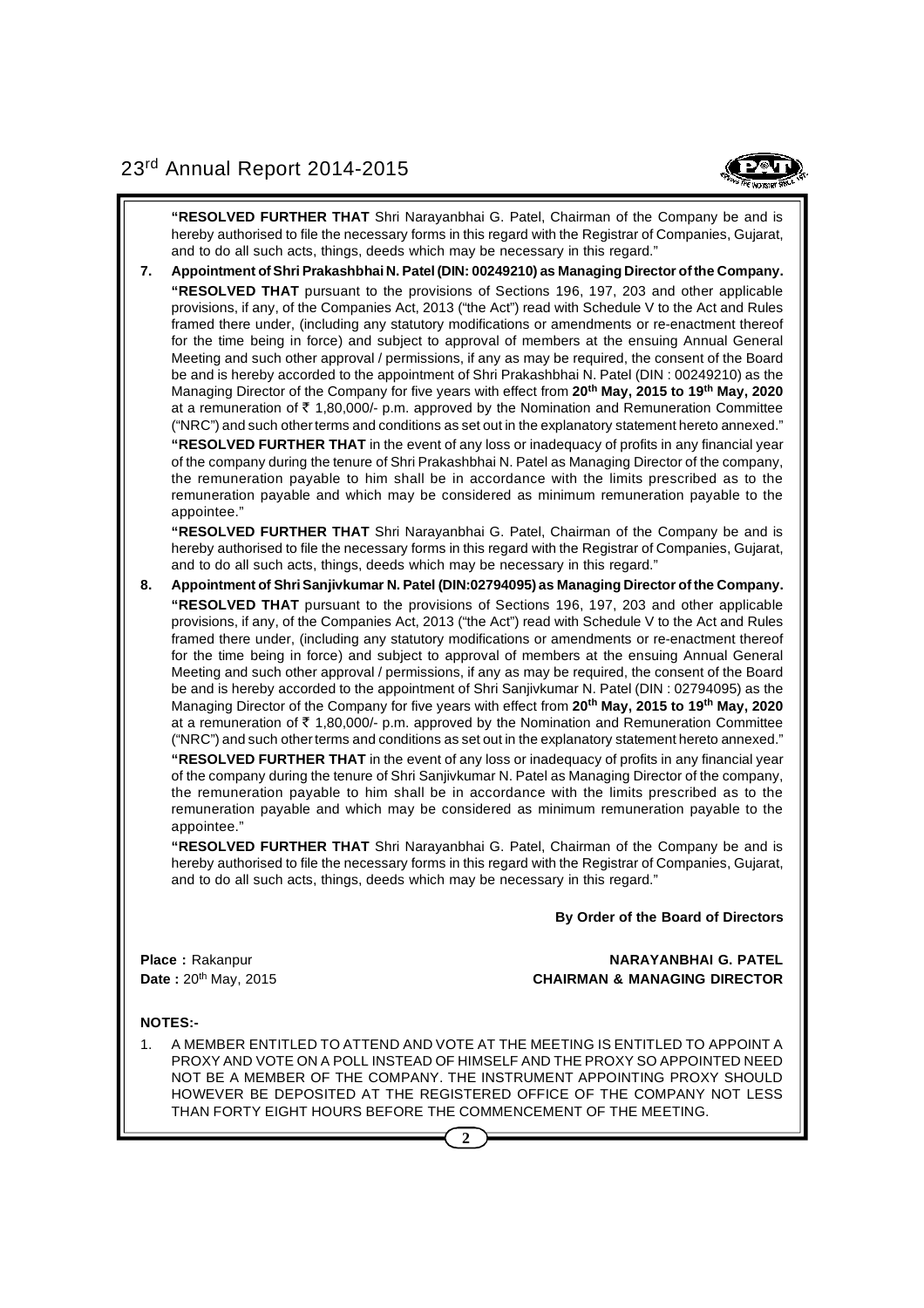

- 2. The relevant Explanatory Statements pursuant to Section 102(1) of the Companies Act, 2013 in respect of the Special Business items set out in the notice is annexed hereto.
- 3. As required in terms of paragraph IV(G)(i) of Clause 49 of the Listing Agreement, the details of the directors seeking appointment/reappointment at the Meeting are given in detail, is annexed hereto.
- 4. The Register of Members and Share Transfer Books of the Company will remain closed from **Thursday, the 10th September, 2015 to Saturday, the 19th September, 2015** (both days inclusive).
- 5. Members are requested to :
	- (i) notify promptly the change in their registered address, if any, to the Registrar and Share Transfer Agent M/s. Bigshare Services Pvt. Ltd. quoting folio number, if the shares are held in physical form and to their Depository Participant, if the shares are held in demat form.
	- (ii) notify promptly their E-mail address for speedier and faster means of communication with the company, by sending communication either to our Registrar and Share Transfer Agent M/ s.Bigshare Services Pvt. Ltd. by quoting their Ledger Folio No., if the shares are held in physical mode and to their Depository Participants, if the shares are held in demat mode, quoting their DP ID and Client ID.
	- **(iii) Bring their copy of the Annual Report and the attendance slips duly filled in with them, for attending the meeting. Demat holders are requested to bring their Client ID and DP ID No. for easier identification of attendance at the meeting.**
	- (iv) Approach the Registrar & Share Transfer Agent for consolidation of folios, if physical shareholdings are under multiple folios.
	- (v) Address their questions/queries in writing to the Company, desirous of obtaining any information concerning the accounts and operation of the company, so as to reach at least seven days before the date of the meeting.
	- (vi) In view of the circular issued by SEBI, the Electronic Clearing Services (ECS/NECS) facility should mandatorily be used by the companies for the distribution of dividend to its members. In order to avail the facility of ECS/NECS, members holding shares in physical form are requested to provide bank account details to the Company or its Registrar and Share Transfer Agents.
- 6. Those shareholders who have not encashed their dividend warrants for the financial year Final Dividend for the year 2007-08, Dividend for the year 2008-09, dividend for the financial year 2009-10, Dividend for the Financial Year 2010-11, Dividend for the Financial Year 2011-12, Dividend for the Financial Year 2012-13 & Dividend for the Financial Year 2013-14, are advised to submit their claim to the Registrar / Company immediately quoting their folio number. The Unpaid / Unclaimed Dividend for the year, 2007-08, 2008-09, 2009-10, 2010-11, 2011- 12, 2012-13 & 2013-14 will become due for transfer to Investor Education & Protection Fund Account in October / November, 2015 & thereafter. Once the unclaimed dividend is transferred to the fund, no claim shall lie against the fund or the Company in respect of the individual amounts which were unclaimed or unpaid.

**Please note that any dividend amount for 2007-08 (Final) remaining unclaimed / unpaid along with shares held in these folios shall be transferred to the Investor Education and Protection Fund account October / November, 2015 & thereafter.**

7. The Securities and Exchange of Board of India (SEBI) has mandated the submission of Permanent Account Number (PAN) by every participant in securities market. Members holding shares in electronic form are, therefore, requested to submit PAN to their Depository Participants with whom they are maintaining their demat account. Members holding shares in physical form can submit their PAN details to the Company/ Registrars and Transfer Agents, M/s. Bigshare Services Pvt. Ltd.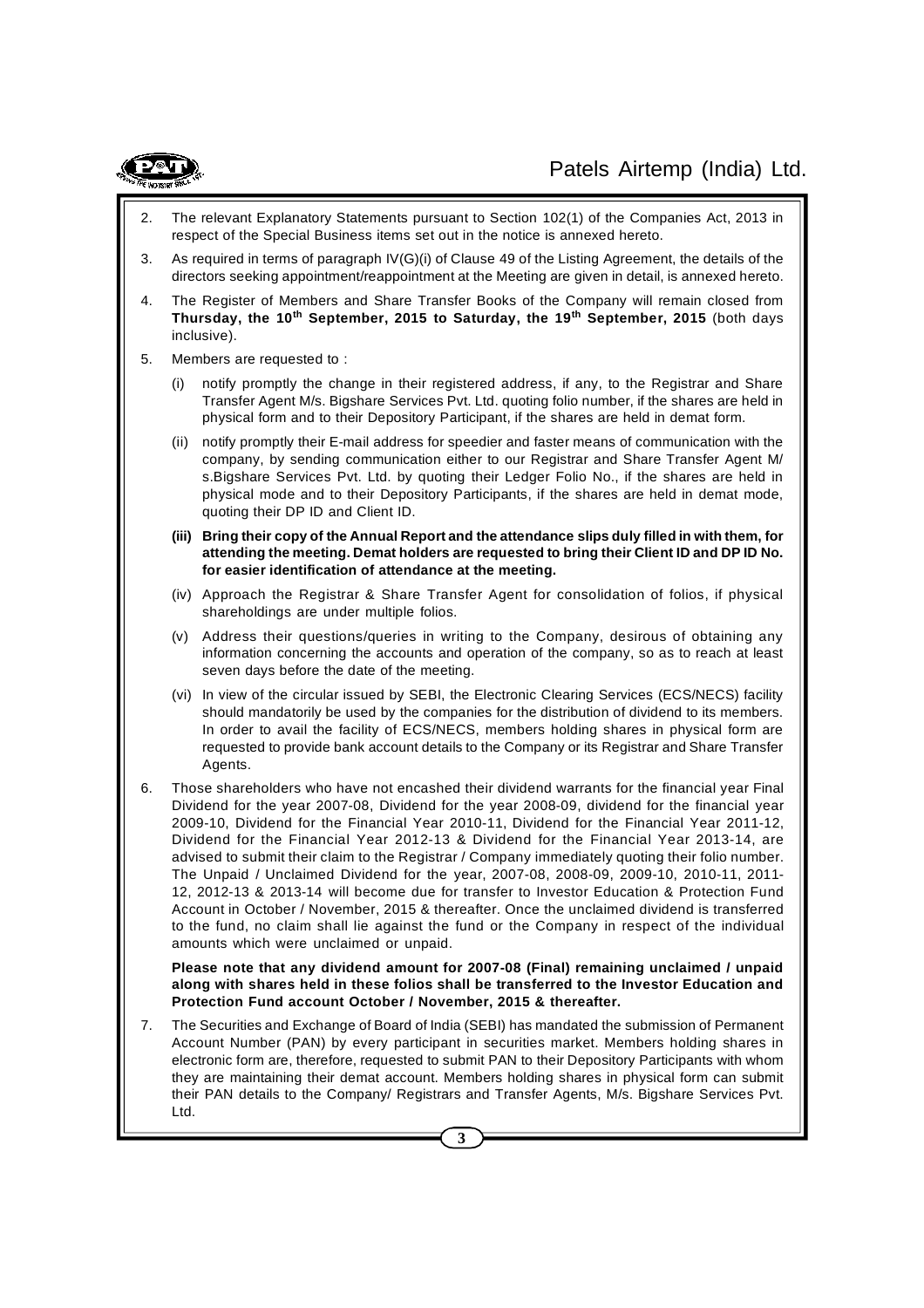

- 8. All documents referred to in the accompanying notice and Explanatory Statements are open for inspection at the Registered Office of the Company on all working days except Saturday and Sunday between 11.00 a.m. to 3.00 p.m. up to the date of Annual General Meeting of the company.
- 9. The Company's Shares have been activated for dematerialization both with National Securities Depository Ltd. and Central Depository Services (India) Ltd. Those shareholders who wish to hold shares in electronic form may approach their Depository Participants. The existing ISIN No. of the Equity Shares of the company is INE082C01024.
- 10. The Notice of 23<sup>rd</sup> Annual General Meeting and the Annual Report 2014-15 will also be available on the Company's website www.patelsairtemp.com for download by the members. The physical copies of the aforesaid documents will also be available at the Company's Registered Office for inspection during working hours.
- 11. The Company shall also provide facility for voting through polling paper which shall be available at the meeting and members attending the meeting who have not already casted their vote by evoting shall be able to exercise their right to vote at the meeting.
- 12. The members who have casted their vote by remote e-voting prior to the meeting may also attend the meeting but shall not be entitled to cast their vote again.
- **13. The instructions for shareholders voting electronically are as under:**
	- (i) The voting period begins on Wednesday, 16th September, 2015 from 9.00 a.m. (IST) and ends on Friday, 18th September, 2015 at 05.00p.m. (IST). During this period shareholders' of the Company, holding shares either in physical form or in dematerialized form, as on the cutoff date (record date) of Saturday, 12th September, 2015, may cast their vote electronically. The e-voting module shall be disabled by CDSL for voting thereafter.
	- (ii) The shareholders should log on to the e-voting website www.evotingindia.com.
	- (iii) Click on "Shareholders" tab to cast your votes.
	- (iv) After that Now Enter your User ID
		- a) For CDSL: 16 digits beneficiary ID,
		- b) For NSDL: 8 Character DP ID followed by 8 Digits Client ID,
		- c) Members holding shares in Physical Form should enter Folio Number registered with the Company.
	- (v) Next enter the Image Verification as displayed and Click on Login. If you are holding shares in demat form and had logged on to www.evotingindia.com and voted on an earlier voting of any company, then your existing password is to be used.
	- (vi) If you are first time user follow the steps given below:-

#### **For Members holding shares in Demat Form and Physical Form**

|            | For Members holding Shares in Demat Form and Physical Form                                                                                                                                                                                                                    |
|------------|-------------------------------------------------------------------------------------------------------------------------------------------------------------------------------------------------------------------------------------------------------------------------------|
| <b>PAN</b> | Enter your 10 digit alpha-numeric *PAN issued by Income Tax Department<br>(Applicable for both demat shareholders as well as physical shareholders)                                                                                                                           |
|            | Members who have not updated their PAN with company/Depository<br>A)<br>Participant are requested to use the first two letters of their name and the 8<br>digits of the sequence number in the PAN Field. The Sequence Number is<br>printed on Postal Ballot Form.            |
|            | In case the folio no is less than 8 digits enter the applicable number of 0's<br>B)<br>before the number after the first two characters of the name in CAPITAL<br>letters. Eg. If your name is Ramesh Kumar with sequence number 1 then<br>enter RA00000001 in the PAN field. |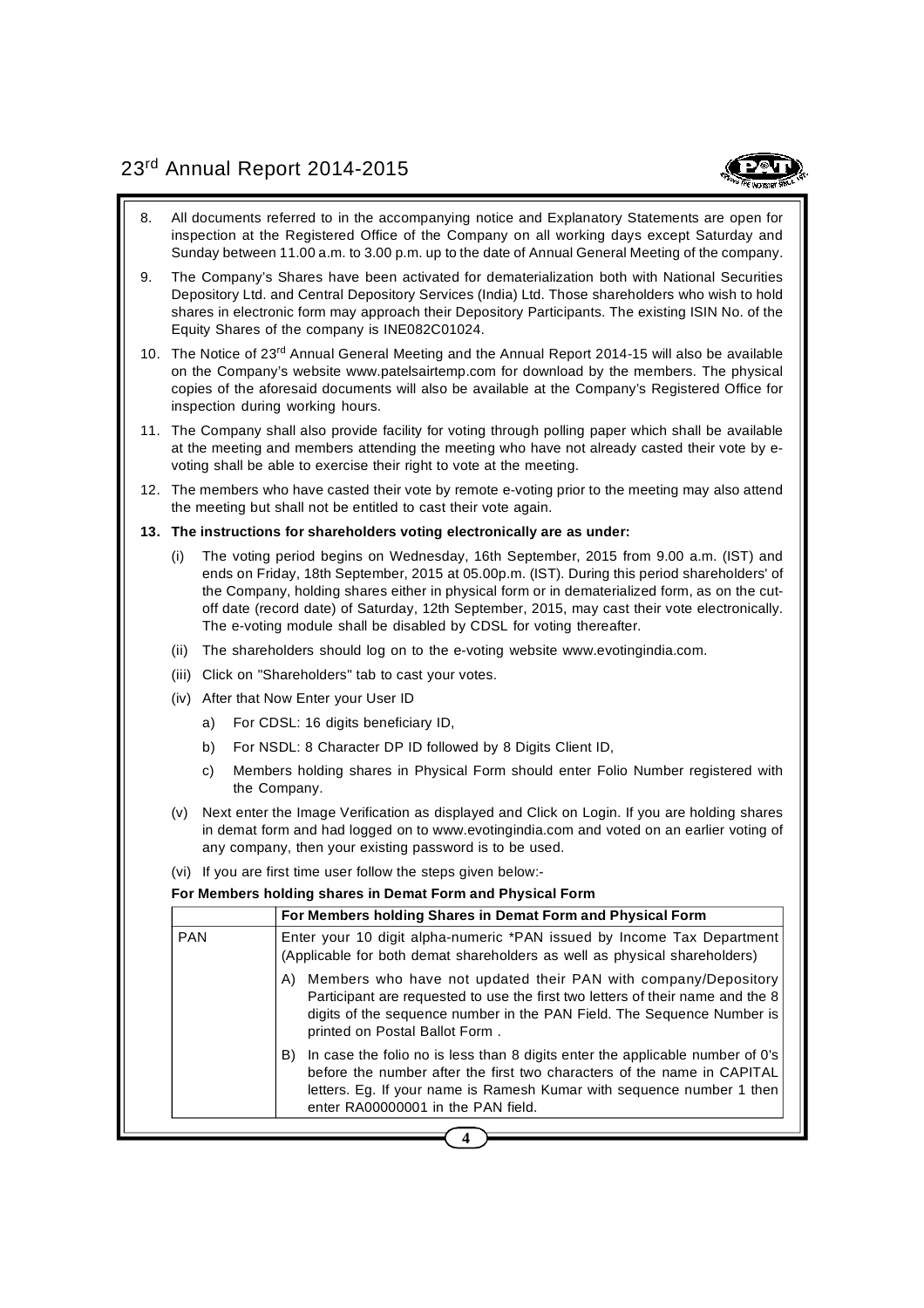

| <b>DOB</b>                 | Enter the Date of Birth as recorded in your demat account or in the company<br>records for the said demat account or folio in dd/mm/yyyy format. If the correct<br>information is not registered with the Depositories / Company, please do not<br>enter any value in this field.                                                                                                           |
|----------------------------|---------------------------------------------------------------------------------------------------------------------------------------------------------------------------------------------------------------------------------------------------------------------------------------------------------------------------------------------------------------------------------------------|
| Dividend<br>Bank Details # | Enter the Dividend Bank Details as recorded in your demat account or in the<br>company records for the said demat account or folio.<br>Please enter the DOB or Dividend Bank Details in order to login. If the details<br>are not recorded with the depository or company please enter the member id /<br>folio number in the Dividend Bank details field as mentioned in instruction (iv). |

- \* This is mandatory field to be entered.
- # Please enter the DOB or Dividend bank details in order to login.
- (vii) After entering these details appropriately, click on "SUBMIT" tab.
- (viii) Members holding shares in physical form will then directly reach the Company selection screen. However, members holding shares in demat form will now reach 'Password Creation' menu wherein they are required to mandatorily enter their login password in the new password held. Kindly note that this password is to be also used by the demat holders for voting for resolutions of any other company on which they are eligible to vote, provided that company opts for e-voting through CDSL platform. It is strongly recommended not to share your password with any other person and take utmost care to keep your password confidential.
- (ix) For Members holding shares in physical form, the details can be used only for e-voting on the resolutions contained in this Notice.
- (x) Click on the <EVSN> of the PATELS AIRTEMP (INDIA) LIMITED.
- (xi) On the voting page, you will see "RESOLUTION DESCRIPTION" and against the same the option "YES/NO" for voting. Select the option YES or NO as desired. The option YES implies that you assent to the Resolution and option NO implies that you dissent to the Resolution.
- (xii) Click on the "RESOLUTIONS FILE LINK" if you wish to view the entire Resolution details.
- (xiii) After selecting the resolution you have decided to vote on, click on "SUBMIT". A confirmation box will be displayed. If you wish to confirm your vote, click on "OK", else to change your vote, click on "CANCEL" and accordingly modify your vote.
- (xiv) Once you "CONFIRM" your vote on the resolution, you will not be allowed to modify your vote.
- (xv) You can also take out print of the voting done by you by clicking on "Click here to print" option on the Voting page.
- (xvi) If Demat account holder has forgotten the same password then Enter the User ID and the image veri!cation code and click on Forgot Password & enter the details as prompted by the system.

(xvii)Note for Institutional Shareholders

- Institutional shareholders (i.e. other than individuals, HUF, NRI, etc.) and Custodian are required to log on to https ://evotingindia.co.in and register themselves as Corporate.
- A scanned copy of the registration form bearing stamp and sign of the entity should be emailed to heldpdesk.evoting @cdslindia.com.
- After receiving the log in details a compliance user should be created using the admin log in and password. The compliance user would be able to link the account(s) for which they wish to vote on.
- After receiving the log in details a compliance user should be created using the admin login and password. The compliance user would be able to link the account for which they wish to vote on.
- The list of account should be mail to helpdesk.evoting@cdslindia.com and on approval of account they would be able to cast their vote.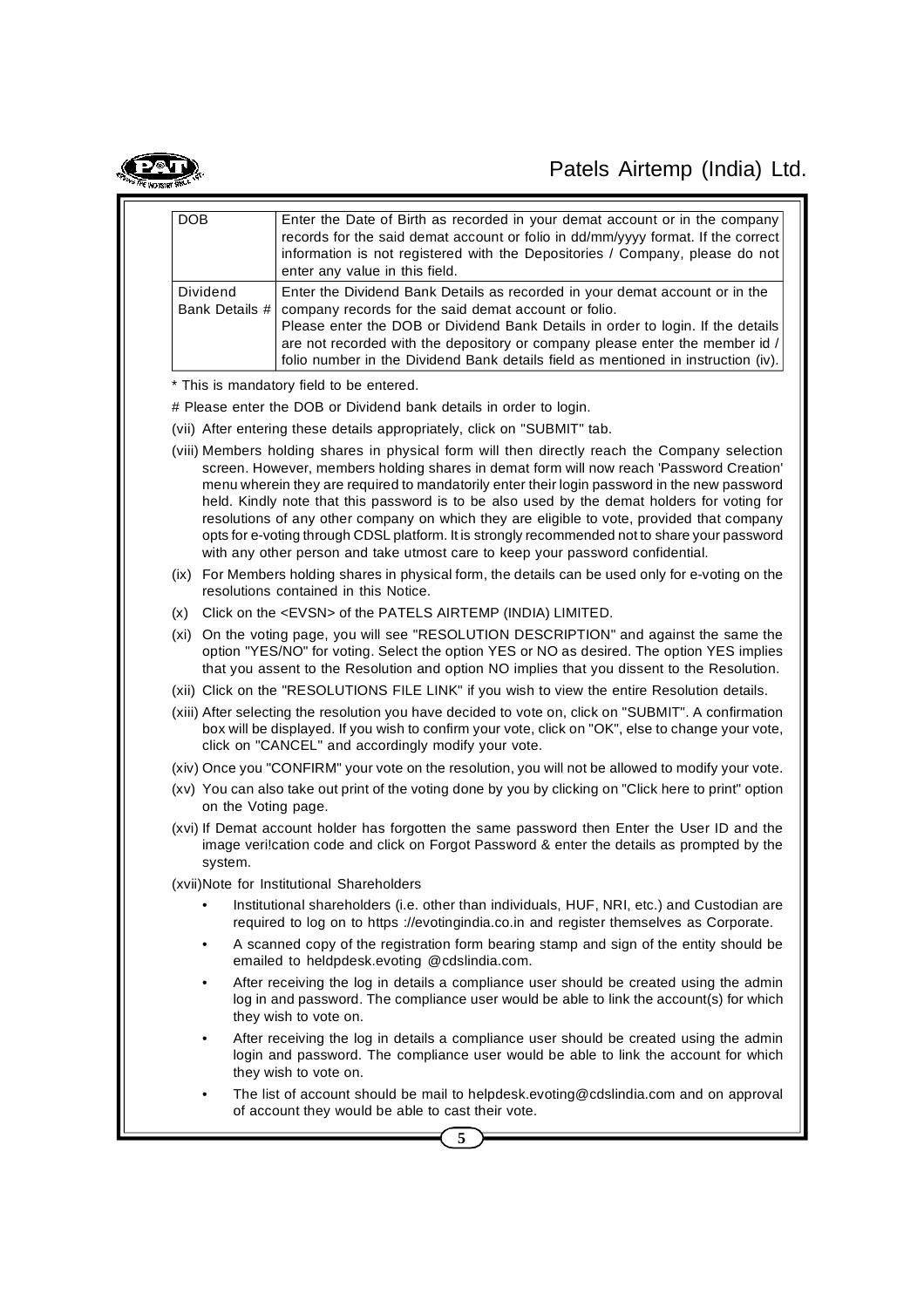

• A scanned copy of the Board Resolution and power of Attorney (POA) which they have issued in favour of the custodian, if any should be uploaded in PDF format in the system for the scrutinizer to verify the same.

In case you have any queries or issues regarding e-voting, you may refer the Frequently Asked Questions ("FAQs") and e-voting manual available at www.evotingindia.co.in under help section or write an email to helpdesk.evoting@cdslindia.com.

The Company has appointed Shri Punit S. Lath, Practicing Company Secretary, who in the opinion of the Board is a duly qualified person, as a Scrutinizer who will collate the electronic voting process in a fair and transparent manner.

The Scrutinizer shall within a period of three working days from the date of conclusion of the shareholders meeting, submit his report after consolidation of e-voting and the votes in the shareholders meeting, cast in favour of or against, if any, to the Chairman of the Company. Results will be uploaded on the Company's website as well as intimated to the Bombay Stock Exchanges.

# **STATEMENT PURSUANT TO SECTION 102 OF THE COMPANIES ACT, 2013**

## **Item No. 5**

Smt. Veenaben B. Patel (DIN: 07131341) is an Additional Director appointed by the Board in its meeting Dated 30<sup>th</sup> March, 2015 upto the ensuing Annual General Meeting.

In terms of section 149 and other applicable provisions of the Companies Act, 2013, Smt. Veenaben B. Patel being eligible, it is proposed to be appoint herself as an Independent Director for five consecutive years for a term up to the conclusion of the 28<sup>th</sup> AGM in the Calendar Year 2020. A notice has been received from a member along with deposit of requisite amount under section 160 of the Act proposing Smt. Veenaben B. Patel as a candidate for the office of Director of the Company.

Smt.Veenaben B. Patel is not disqualified from being appointed as Director in terms of section 164 of the Act and has given his consent to act as Director.

The Company has received a declaration from Smt.Veenaben B. Patel that she meets with criteria of independence as prescribed both under section 149[6] of the Act and clause 49 of the Listing Agreement. In the opinion of the Board, Smt.Veenaben B. Patel fulfills the conditions specified in the Companies Act, 2013 and rules made there under for his appointment as an Independent Director of the Company.

The Board recommended the resolution in relation to appointment of Smt. Veenaben B. Patel as an Independent Director, for the approval by the shareholders of the Company.

Save and except Smt. Veenaben B. Patel, none of the Directors and Key Managerial Personnel of the Company and their relatives is concerned or interested, financially or otherwise, in the resolution set out at item No. 5.

This explanatory statement may also be regarded as a disclosure under clause 49 of the Listing Agreement with the Stock Exchange.

#### **Item No. 6**

At the 19<sup>th</sup> Annual General Meeting of the Company held on 23<sup>rd</sup> September, 2011, Shri Narayanbhai G. Patel (DIN NO.00023107), was appointed as Managing Director for a period five years from 14<sup>th</sup> July, 2011. Shri Narayanbhai G. Patel resigned as the Managing Director of the company. Resignation of Shri Narayanbhai G. Patel was approved at the Board meeting dated 20<sup>th</sup> May, 2015.

Further under Section 196(3) of the Act, it is provided that no company shall continue the employment of a person who has attained the age of seventy years, as managing director, whole-time director or manager unless it is approved by the members by passing a special resolution. So the approval of Share holders by way special resolution is sought for the appointment of Shri. Narayanbhai G. Patel (DIN NO.00023107) as whole time Director & Chairman of the company.

**It is necessary to appoint Shri Narayanbhai G. Patel (DIN NO.00023107), aged 75 years as whole time Director & Chariman due to following reasons :**

Shri Narayanbhai G Patel holds a Mechanical Engineering degree with specialization in Air-conditioning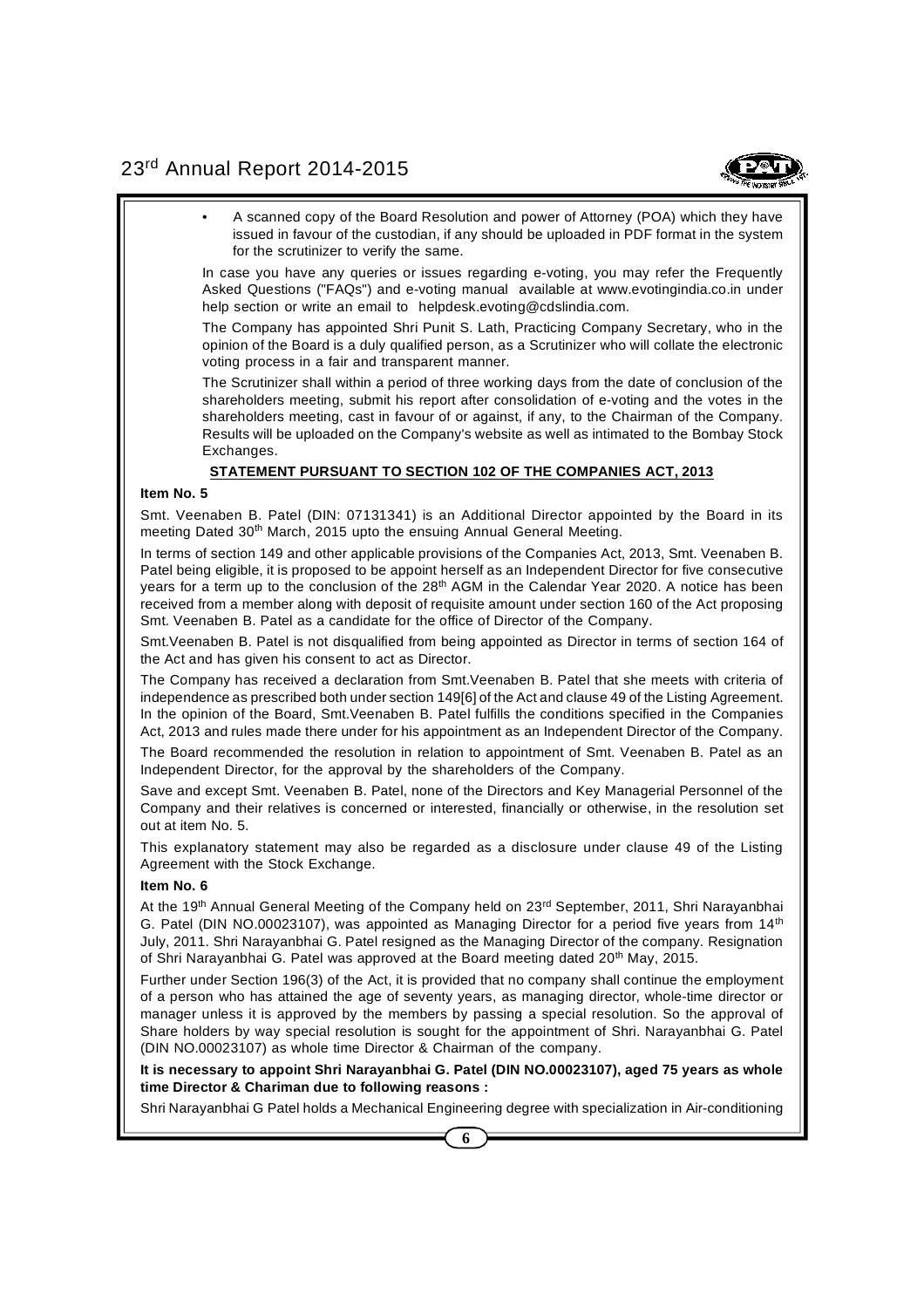

and Refrigeration, Heat Transfer Equipments and has about 49 years of experience in this field. He is the Chairman of the Group and is play key role in establishing the strategy particularly with respect to the design, development and marketing of the products. He is specialist in the design of Heat Exchangers as per the international codes like TEMA, ASME and BBS. He is Promoter Director since inception and was appointed as Managing Director of the Company from 14.07.1993 and in charge of overall managerial responsibility of the Company subject to supervision of the Board of Directors and also over all in-charge of the regular operations of the Company.

Shri. Narayanbhai G Patel (DIN NO.00023107) has given a declaration to the Company that he is not disqualified under Section 164 of the Act for appointment as a Director under the Act and he satisfy necessary requirements and conditions under section 196 and Schedule V of the act.

Shri. Narayanbhai G. Patel has also given his consent to act as the Chairman & Whole time Director of the Company.

The Board of Directors recommended at their meeting held on 20<sup>th</sup> May 2015 appointment of (subject to approval of members by special resolution) Shri Narayanbhai G. Patel (DIN NO.00023107) as a Chairman & Whole-time Director of the Company on remuneration of  $\bar{\tau}$  1,80,000/- p.m. as determined and approved by the Nomination & Remuneration Committee of the Board of Directors and the Board recommended the remuneration as given below :

**I. PERIOD :** For a period of 5 years from 20.05.2015 to 19.05.2020.

## **II. REMUNERATION**

- **(A)** Salary : ` 1,80,000/- per month including Dearness and other allowances.
- **(B)** Perquisites: Perquisites are allowed in addition to salary. It shall be restricted to an amount equal to the annual salary subject to ceiling prescribed in Part II of Schedule V to the Companies Act, 2013.
	- (i) Housing Rent free furnished residential accommodation or House rent allowance as may be decided by the Board or Committee.
	- (ii) Reimbursement of expenses on gas, electricity, water and furnishings
	- (iii) Reimbursement of medical expenses incurred for self and members of his family.
	- (iv) Leave Travel Concession for self and members of his family as per the rules of the Company.
	- (v) Fees of clubs subject to a maximum of two clubs.
	- (vi) Personal Accident Insurance Premium as per the rules of the Company.
	- (vii) Provision of car and telephone at residence. The expenditures on use of car for private purpose and long distance calls on telephone shall be billed by the Company to the appointee
	- (viii) Company's contribution to provident fund, superannuation fund or annuity fund, gratuity and encashment of leave, as per the rules of the Company.
	- (ix) Reimbursement of entertainment expenses actually and properly incurred for the business of the Company.
- **(C)** The Board shall have the authority to alter or vary the terms of appointments and remuneration including perquisites and benefits payable to the aforesaid Managerial Personnel within the overall limits specified under Section197 and Schedule V of the Companies Act, 2013.
- **(D)** In the absence or inadequacy of profits in any financial year, the salary mentioned in paragraph (A) & perquisite (B) above shall be minimum remuneration payable to the appointee subject to the provisions of Part-II, Section -II of Schedule-V of the Companies Act, 2013.
- **(E)** The appointee shall subject to the supervision, direction and control of the Board of Directors of the Company be entrusted with such powers and perform such duties as may from time to time be delegated / entrusted to him.
- **(F)** The appointment may be terminated by either party giving to the other party three months' notice or the Company paying the three months' remuneration in lieu thereof.

Your directors recommended the resolution for the approval of the members.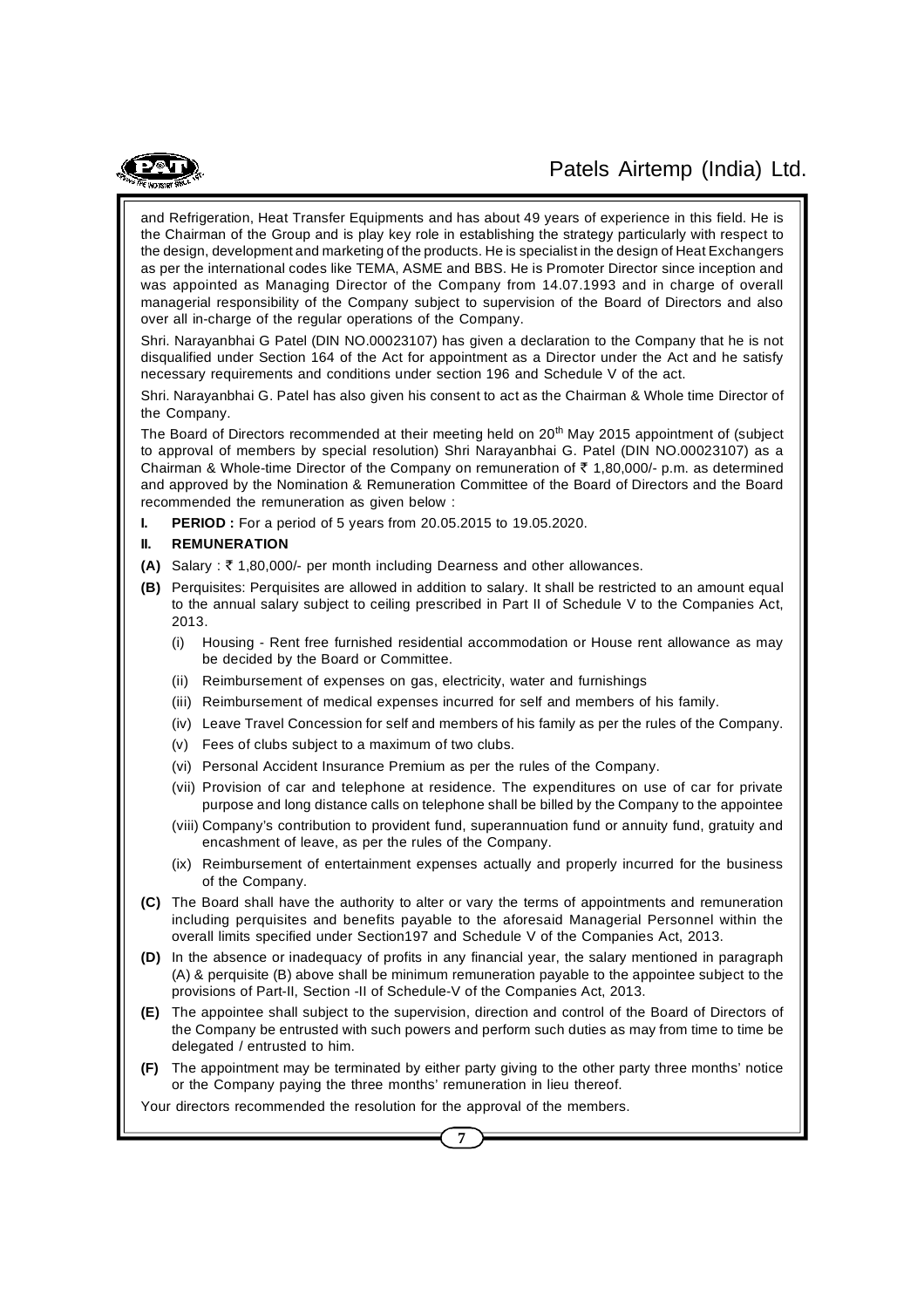

The above may be treated as an abstract as required under Section 190 of the Companies Act, 2013.

Resolutions of the Board Meeting and Nomination & Remuneration Committee Meeting stating the terms and conditions of appointment and remuneration of the above appointee shall be available for inspection at the Registered Office of the Company on all working days except Saturday and Sunday between 11.00 a.m. to 3.00 p.m. up to the date of the meeting.

None of the Directors & Key Managerial Personal of the Company except Shri Sanjivkumar N. Patel and Shri Prakashbhai N. Patel being the relatives of the appointee and Shri Narayanbhai G. Patel, himself may be considered as interested in the resolution set out in item 6.

## **Item No. 7**

At the 21<sup>st</sup> Annual General Meeting of the Company held on  $28<sup>th</sup>$  September, 2013 where Shri Prakashbhai N. Patel (DIN No.00249210), has been appointed as Whole Time Director for a period of three years from 2<sup>nd</sup> June, 2013.

The Board of Directors at their meeting held on 20<sup>th</sup> May 2015 appointed Shri Prakashbhai N. Patel (DIN No.00249210) as Managing Director of the Company for a period of five years on remuneration of ₹ 1,80,000/- p.m. as determined and approved by the Nomination & Remuneration Committee of the Board of Directors and the Board recommended the remuneration as given below :

Shri Prakashbhai N. Patel, aged 49 years having Bachelor Degree in Mechanical. He has vast experience in engineering field and associated with the group since last 12 years and he is a Director of the Company since 2004. He looks after marketing of the Project & A.C. Division of the Company as well as day to day administration of the Project & A.C. Division of the Company.

It is in the interest of the Company to continue to avail his services for the growth and conduction of affairs and business of the Company and take advantage of his wide and rich experience, by appointing him as a Managing Director of the Company for a period of five years from 20<sup>th</sup> May, 2015 to 19<sup>th</sup> May, 2020 and at remuneration of  $\bar{\tau}$  1,80,000/- p.m. and on such terms and conditions of the remuneration as determined and approved by the Nomination & Remuneration Committee of the Board of Directors.

Considering the same, the consent of the board be and is hereby accorded subject to the approval of the members in the General Meeting for appointment of Shri Prakashbhai N. Patel (DIN No.00249210) as Managing Director of the Company. The Board recommended the terms and conditions as given below:

- **I.** PERIOD: For a period of 5 years from 20.05.2015 to 19.05.2020.
- **II.** REMUNERATION :
- **(A)** Salary: ` 1,80,000/- per month including Dearness and other allowances.
- **(B)** Perquisites: Perquisites are allowed in addition to salary. It shall be restricted to an amount equal to the annual salary subject to ceiling prescribed in Part II of Schedule V to the Companies Act, 2013.
	- (i) Housing Rent free furnished residential accommodation or House Rent Allowance as may be decided by the Board or Committee.
	- (ii) Reimbursement of expenses on gas, electricity, water and furnishings.
	- (iii) Reimbursement of medical expenses incurred for self and members of his family as per the rules of the company.
	- (iv) Leave travel concession for self and members if his family as per rules of the company.
	- (v) Fees of clubs subject to maximum of two clubs.
	- (vi) Personal Accident Insurance premium as per the rules of the Company.
	- (vii) Provision of car and telephone at residence. The expenditure on use of car for private purpose and long distance calls on telephone shall billed by the Company.
	- (viii) Company's contribution to Provident Fund, Superannuation fund or annuity fund, gratuity and encashment of leave, as per the rules of Company.
	- (ix) Reimbursement of entertainment expenses actually and properly incurred for the business of the Company.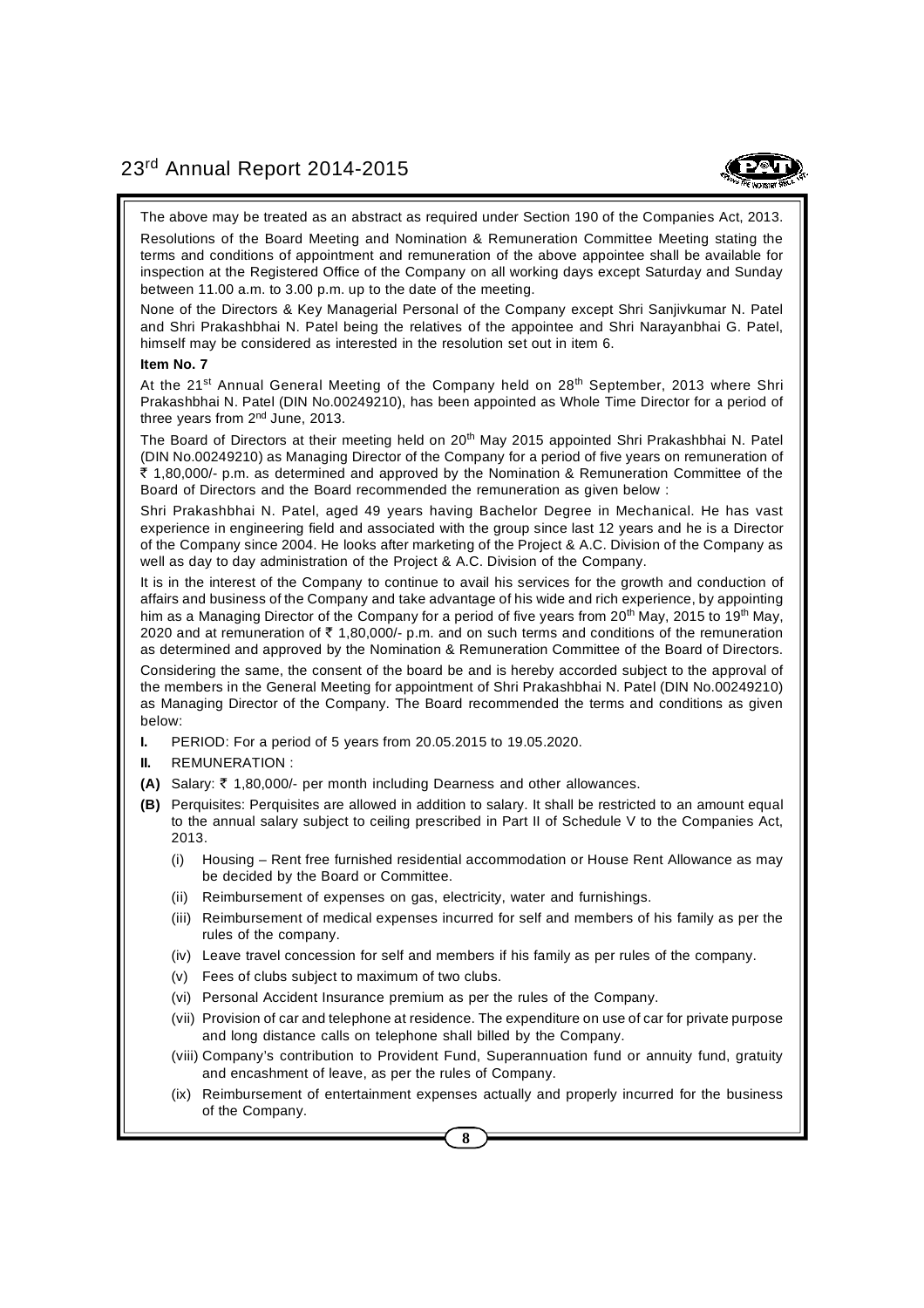



- **(C)** The Board shall have the authority to alter or vary the terms of appointments and remuneration including perquisites and benefits payable to the aforesaid Managerial Personnel within the overall limits specified under Section197 and Schedule V of the Companies Act, 2013.
- **(D)** In the absence or inadequacy of profits in any financial year, the salary mentioned in paragraph (A) & perquisite (B) above shall be minimum remuneration payable to the appointee subject to the provisions of Part-II, Section -II of Schedule-V of the Companies Act, 2013.
- **(E)** The appointee shall subject to the supervision, direction and control of the Board of Directors of the Company be entrusted with such powers and perform such duties as may from time to time be delegated / entrusted to him.
- **(F)** The appointment may be terminated by either party giving to the other party three months' notice or the Company paying the three months' remuneration in lieu thereof.

Your directors recommended the resolution for the approval of the members.

The above may be treated as an abstract as required under Section 190 of the Companies Act, 2013

Resolutions of the Board Meeting and Nomination & Remuneration Committee Meeting stating the terms and conditions of appointment and remuneration of the above appointee shall be available for inspection at the Registered Office of the Company on all working days except Saturday and Sunday between 11.00 a.m. to 3.00 p.m. up to the date of the meeting.

The Boards recommends the resolution for the approval of the Shareholders. Except Shri Prakashbhai N. Patel himself, Shri Narayanbhai G. Patel & Shri Sanjivkumar N. Patel, relatives of him, none of the others directors are interested or concerned in this resolution set out in item 7.

#### **Item No. 8**

At the 19<sup>th</sup> Annual General Meeting of the Company held on  $30<sup>th</sup>$  September, 2011 where Shri Sanjivkumar N. Patel (DIN No. 02794095), has been appointed as Whole Time Director for a period of five years from 1<sup>st</sup> April, 2011.

Shri Sanjivkumar N. Patel (DIN No. 02794095), aged 43 years, holding a Degree in B.E. Chemical and MBA. He has worked as a Business Consultant in the field of Management Information System and also worked as a Business Analyst. He has experience of working with ERP System and has more than Twenty years of experience in different areas and appointed as Managing Director of the Company from 20.05.2015 and in charge of overall managerial responsibility of the Company subject to supervision of the Board of Directors.

The Board of Directors at their meeting held on 20<sup>th</sup> May 2015 appointed Shri Sanjivkumar N. Patel (DIN No. 02794095) as Managing Director of the Company for a period of five years on remuneration of  $\bar{\tau}$  1,80,000/- p.m. as determined and approved by the Nomination & Remuneration Committee of the Board of Directors and the Board recommended the remuneration as given below :

There is no change in terms & conditions of remuneration payable to him.

**PERIOD** : For a period of 5 years from 20.05.2015 to 19.05.2020

## **REMUNERATION** :

- **(A)** Salary : ₹ 1,80,000/- per month including Dearness and other allowances.
- **(B)** Perquisites: Perquisites are allowed in addition to salary. It shall be restricted to an amount equal to the annual salary subject to ceiling prescribed in Part II of Schedule V to the Companies Act, 2013
	- (i) Housing Rent free furnished residential accommodation or House rent allowance as may be decided by the Board or Committee.
	- (ii) Reimbursement of expenses on gas, electricity, water and furnishings
	- (iii) Reimbursement of medical expenses incurred for self and members of his family.
	- (iv) Leave Travel Concession for self and members of his family as per the rules of the Company.
	- (v) Fees of clubs subject to a maximum of two clubs.
	- (vi) Personal Accident Insurance Premium as per the rules of the Company.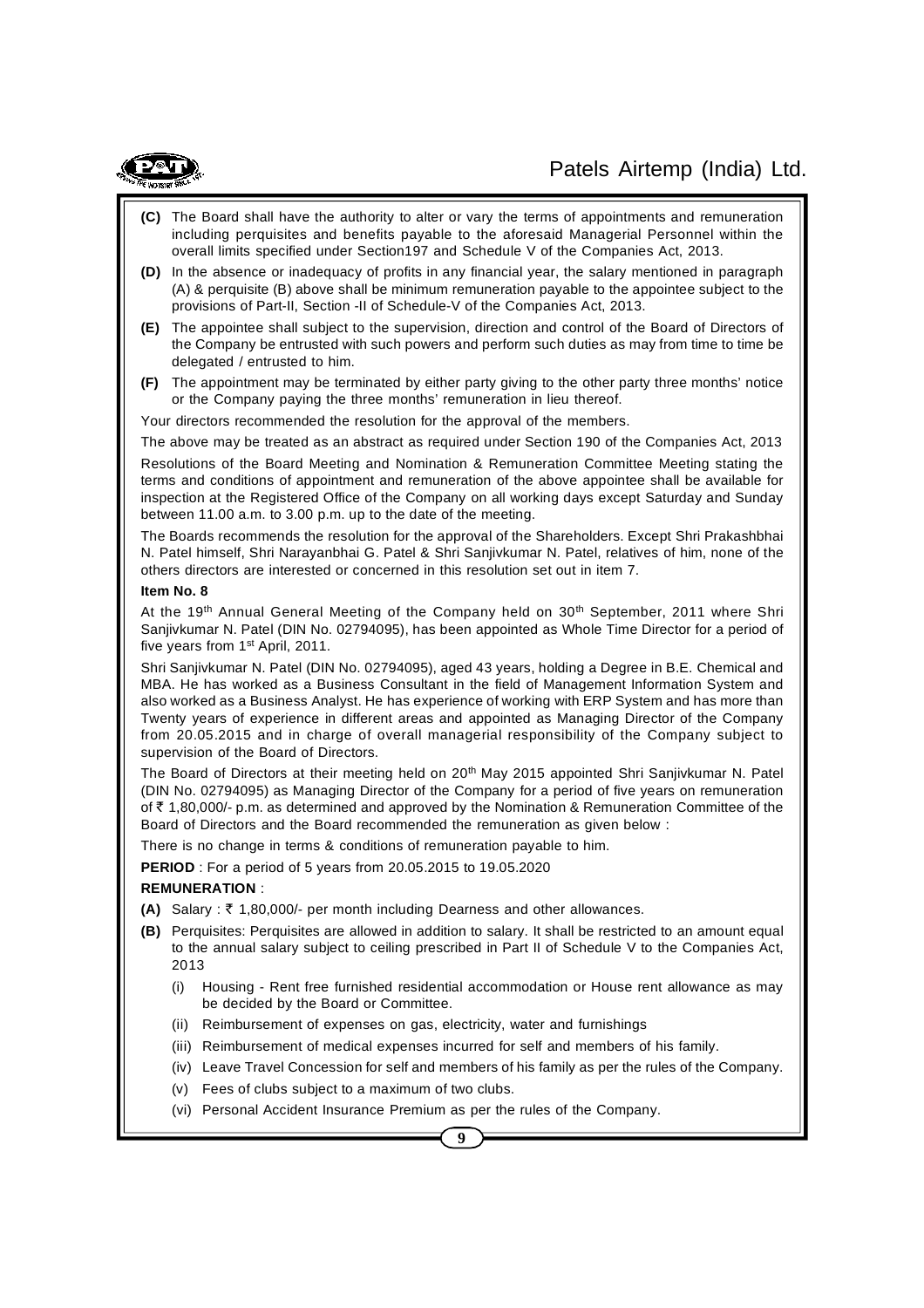

- (vii) Provision of car and telephone at residence. The expenditures on use of car for private purpose and long distance calls on telephone shall be billed by the Company to the appointee
- (viii) Company's contribution to provident fund, superannuation fund or annuity fund, gratuity and encashment of leave, as per the rules of the Company.
- (ix) Reimbursement of entertainment expenses actually and properly incurred for the business of the Company.
- **(C)** The Board shall have the authority to alter or vary the terms of appointments and remuneration including perquisites and benefits payable to the aforesaid Managerial Personnel within the overall limits specified under Section197 and Schedule V of the Companies Act, 2013.
- **(D)** In the absence or inadequacy of profits in any financial year, the salary mentioned in paragraph (A) & perquisite (B) above shall be minimum remuneration payable to the appointee subject to the provisions of Part-II, Section -II of Schedule-V of the Companies Act, 2013.
- **(E)** The appointee shall subject to the supervision, direction and control of the Board of Directors of the Company be entrusted with such powers and perform such duties as may from time to time be delegated / entrusted to him.
- **(F)** The appointment may be terminated by either party giving to the other party three months' notice or the Company paying the three months' remuneration in lieu thereof.

Your directors recommended the resolution for the approval of the members.

The above may be treated as an abstract as required under Section 190 of the Companies Act, 2013.

Resolutions of the Board Meeting and Nomination & Remuneration Committee Meeting stating the terms and conditions of appointment and remuneration of the above appointee shall be available for inspection at the Registered Office of the Company on all working days except Saturday and Sunday between 11.00 a.m. to 3.00 p.m. up to the date of the meeting.

None of the Directors & Key Managerial Personal except Shri Narayanbhai G. Patel and Shri Prakashbhai N. Patel being the relatives of the appointee Shri Sanjivkumar Patel, himself may be considered as interested in this resolution set out in item 8.

## **Details of Directors seeking appointment/re-appointment at the forthcoming Annual General Meeting**

(Pursuant to Clause 49 of the Listing Agreement)

| Name of Director                               | Date of<br><b>Birth</b> | Date of<br>Appointment in specific | <b>Experience</b><br>functional<br>areas | <b>Qualifications</b>   | <b>Directorship</b><br>held in other<br><b>Public Limited</b><br><b>Companies</b> | Member /<br>Chairman<br>of Committees<br>in other<br><b>Public Limited</b><br><b>Companies</b> |
|------------------------------------------------|-------------------------|------------------------------------|------------------------------------------|-------------------------|-----------------------------------------------------------------------------------|------------------------------------------------------------------------------------------------|
| Smt. Veenaben B Patel<br>(DIN No.07131341)     |                         | 05-08-1963 30-03-2015              | BA                                       | BA                      | Nil                                                                               | Nil                                                                                            |
| Shri Narayanbhai G Patel<br>(DIN No.00023107)  |                         | 21-04-1940 10-06-1992              | Engineering<br>Industry                  | B.E.(Mechanical)        | Nil                                                                               | Nil                                                                                            |
| Shri Prakashbhai N. Patel<br>(DIN No.00249210) |                         | 23.07.1966 27.05.2004              | Engineering<br>Industry                  | B.E.(Mechanical)        | Nil                                                                               | Nil                                                                                            |
| Shri Sanjivkumar N. Patel<br>(DIN No.02794095) |                         | 11-09-1972 30-09-2009              | Management,<br>Engineering<br>Industry   | B.E. (Chemical),<br>MBA | Nil                                                                               | Nil                                                                                            |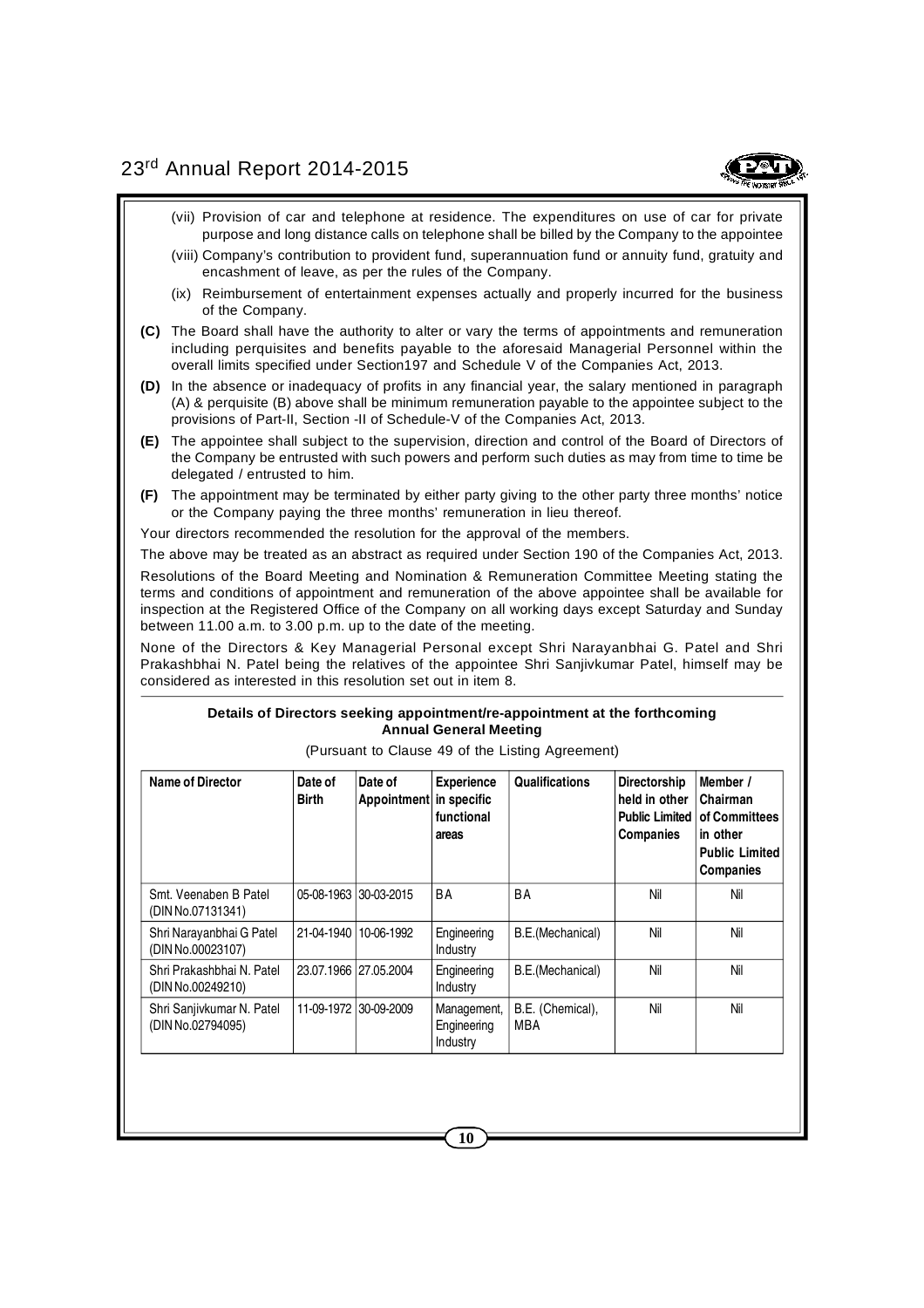

**(` in Lacs)**

# **DIRECTORS' REPORT**

#### **Dear Members,**

Patels Airtemp (India) Ltd.

Your Directors have pleasure in presenting this 23<sup>rd</sup> Annual Report together with the Audited Statements of Accounts for the year ended on 31<sup>st</sup> March, 2015.

#### **FINANCIAL RESULTS:**

|                                                            |          | , , ,,, ,,,,,,, |
|------------------------------------------------------------|----------|-----------------|
| <b>Particulars</b>                                         | 2014-15  | 2013-14         |
| Sales and Other Income (Including Excise Duties)           | 12183.61 | 7586.52         |
| Profit before Interest and Finance Charges                 | 1478.64  | 1014.53         |
| Depreciation and Taxes & prior period Adjustment           |          |                 |
| Less: Interest & Finance Charges                           | 267.67   | 119.22          |
| Depreciation                                               | 248.62   | 171.69          |
| <b>Profit before Taxation</b>                              | 962.35   | 723.62          |
| Provision for Taxation - Current                           | 324.5    | 219             |
| - Deferred                                                 | 17.09    | 32.39           |
| - Wealth Tax                                               | 1.9      | 1.01            |
| - Short / (Excess) Provision of earlier year W/O           | $-1.81$  | 3.6             |
| - Short / (Excess) Provision of Wealth Tax                 | 0.05     | $-0.04$         |
| <b>Profit after Tax</b>                                    | 620.62   | 467.66          |
| Less Prior Period Adjustment                               | 0.39     | 1.21            |
| <b>Net Profit</b>                                          | 620.23   | 466.45          |
| Balance brought forward from previous year                 | 3767.02  | 3508.43         |
| Less: Adjust on Account of Change in useful life of Assets | 66.43    |                 |
| Less Corporate Dividend Tax                                | 23.49    | 16.45           |
| Less: Proposed Dividend                                    | 111.54   | 101.41          |
| Less Transfer to General Reserve                           | 90.00    | 90.00           |
| Surplus carried forward to Balance Sheet                   | 4095.74  | 3767.02         |
| Earning Per Share                                          | 12.23    | 9.2             |

#### **DIVIDEND**

Your Directors are pleased to recommend payment of dividend for the year ended March 31, 2015, ₹ 2.20/- per Equity Share of the face value of ₹ 10/- (i.e. 22%) on 5070240 paid up Equity Shares, subject to approval of shareholders at the Annual General Meeting. The Corporate Dividend Tax works out to  $\bar{\tau}$  23.49 lacs.

#### **PERFORMANCE**

During the year under consideration, your company achieved net sales including export sales of  $\bar{\zeta}$  12141.41 lacs as against  $\bar{\zeta}$  7537.52 lacs i.e. 61% up as compared to previsions year. Profit Before Tax is ₹ 962.35 lacs against ₹ 723.62 lacs which is 33 % more than last year. The net Profit after tax ₹ 620.62 lacs as compared to the previous year of  $\bar{\tau}$  467.66 lacs which is 33 % as compared to last year.

#### **FUTURE PROSPECTS**

Under the current scenario Government is encouraging and focusing more on domestic production. For encouraging the Indian Manufacturer/Entrepreneurs Government has Introduce "MAKE IN INDIA" program which will boost the Indian economy. Government is continuously spending and developing refineries, fertilizer projects & thermal power plant. There is wide scope for the Company to supply the Capital goods equipments to the Companies under this segment. As you are aware, your Company is focusing on the business of manufacturing a range of shell and tube Heat exchangers, Air cooled Heat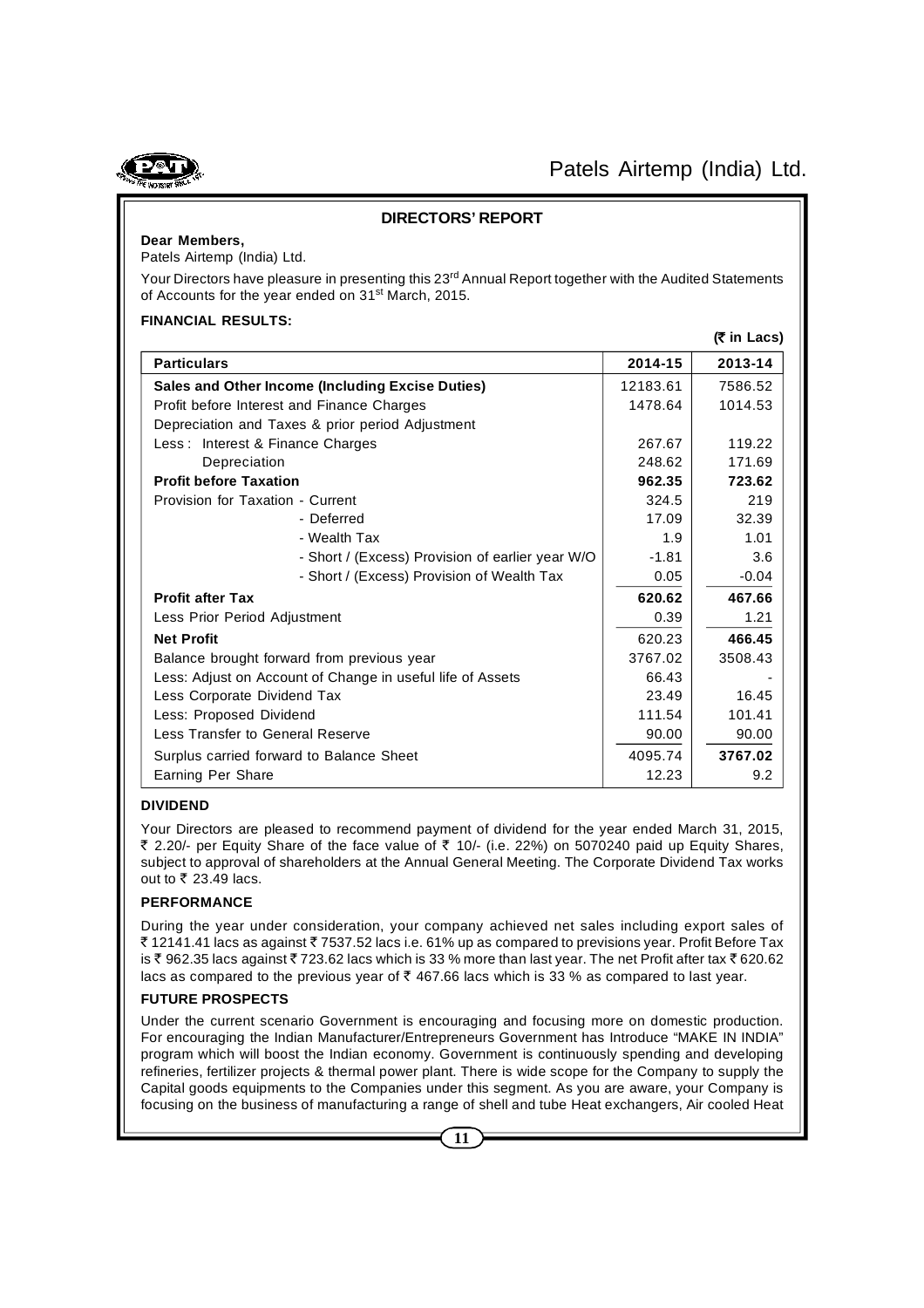

Exchangers, Refrigeration and Air Conditioning equipments, pressure vessels, etc. which broadly fall under the category of capital goods. They have multifarious applications in several industries.

Your Company has started focusing not only on the domestic market but also on the international market and your directors are pleased to inform the members that in the current fiscal year FY 2014-15 your company has continued long term supply arrangements with a leading global manufacturer of heat exchangers whereby your company has started manufacturing and supplying heat exchangers to entered into after an exhaustive audit of your Company's facilities and capabilities and this augurs very well for your company and it is a testimony that your company's facilities and capabilities are capable to meet very strict international standards.

As you aware that the Company is in engineering industry and is engaged in manufacturing/fabricating tailor made machines and therefore, the order book position of such type of company can play pivotal role in the growth of the Company. Your directors are pleased to state that continuing the past trend; the Company is having confirmed orders of about **` 141.41 Crores** on hand as on 20th May, 2015. Thus your directors are quite bullish on repeating similar performance in future. Your directors are cautious and making untiring efforts so as not to compromise on growth, quality, and profitability of the Company.

#### **DEPOSITS**

The Company has not invited / accepted any deposits from the public under the provisions of Section 73 of the Companies Act, 2013 and rules made there under.

## **DIRECTORS & KEY MANAGERIAL PERSONAL**

#### **A) DIRECTORS**

The Board of Directors had on the recommendation of Nomination & Remuneration Committee appointed Shri. Narayanbhai G. Patel as Chairman & Whole-time Director of the Company for a period of five years w.e.f.  $20^{th}$  May,  $2015$  to  $19^{th}$  May,  $2020$ .

The Board of Directors had on the recommendation of Nomination & Remuneration Committee appointed Shri. Prakashbhai N. Patel (DIN: 00249210) & Shri. Sanjivkumar N. Patel (DIN: 02794095) as Managing Directors of the Company for a period of five years w.e.f. 20<sup>th</sup> May, 2015 to 19<sup>th</sup> May, 2020.

Shri Sanjivkumar N. Patel, Director (DIN: 02794095), retire by rotation and being eligible offer themselves for the reappointment.

Shri Naimish B. Patel (DIN: 02813295) Independent Director resigned from the Board of the Company w.e.f. 30 March, 2015.Smt. Veenaben B. Patel (DIN: 07131341) has been appointed as Additional Director on 30<sup>th</sup> March, 2015, based on the recommendation of Nomination and Remuneration Committee.

Pursuant to Section 161(1) of the Act, Smt. Veenaben B. Patel was appointed as Additional Director to hold office only upto the date of forthcoming Annual General Meeting (AGM) of the Company and being eligible to offers herself for appointment as Director. Further notice from member proposing her candidature as Director of the company is received by the Board. Your Director recommends her appointment at the Board.

The Company has received declarations from all the Independent Directors of the Company confirming that they meet with the criteria of independence as prescribed both under sub-section (6) of Section 149 of the Companies Act, 2013 and under Clause 49 of the Listing Agreement with the Stock Exchanges.

The particulars of the directors to be appointed are given in the notice  $/$  explanatory statement portion of the accompanying notice.

Information required to be given u/s 134(3)(b), (e) and (p) of the companies Act, 2013 and along with rules 8(4) of the companies (Accounts) Rules, 2014 is given in corporate governance report.

#### **B) KEY MANAGERIAL PERSONAL**

During the year under review the Company has appointed Mr. Kamlesh R. Shah as Chief Financial Officer (CFO) who is key managerial personal of company.

## **CORPORATE GOVERNANCE REPORT**

The Report on corporate governance as stipulated under Clause 49 of the Listing Agreement forms part of the Annual Report.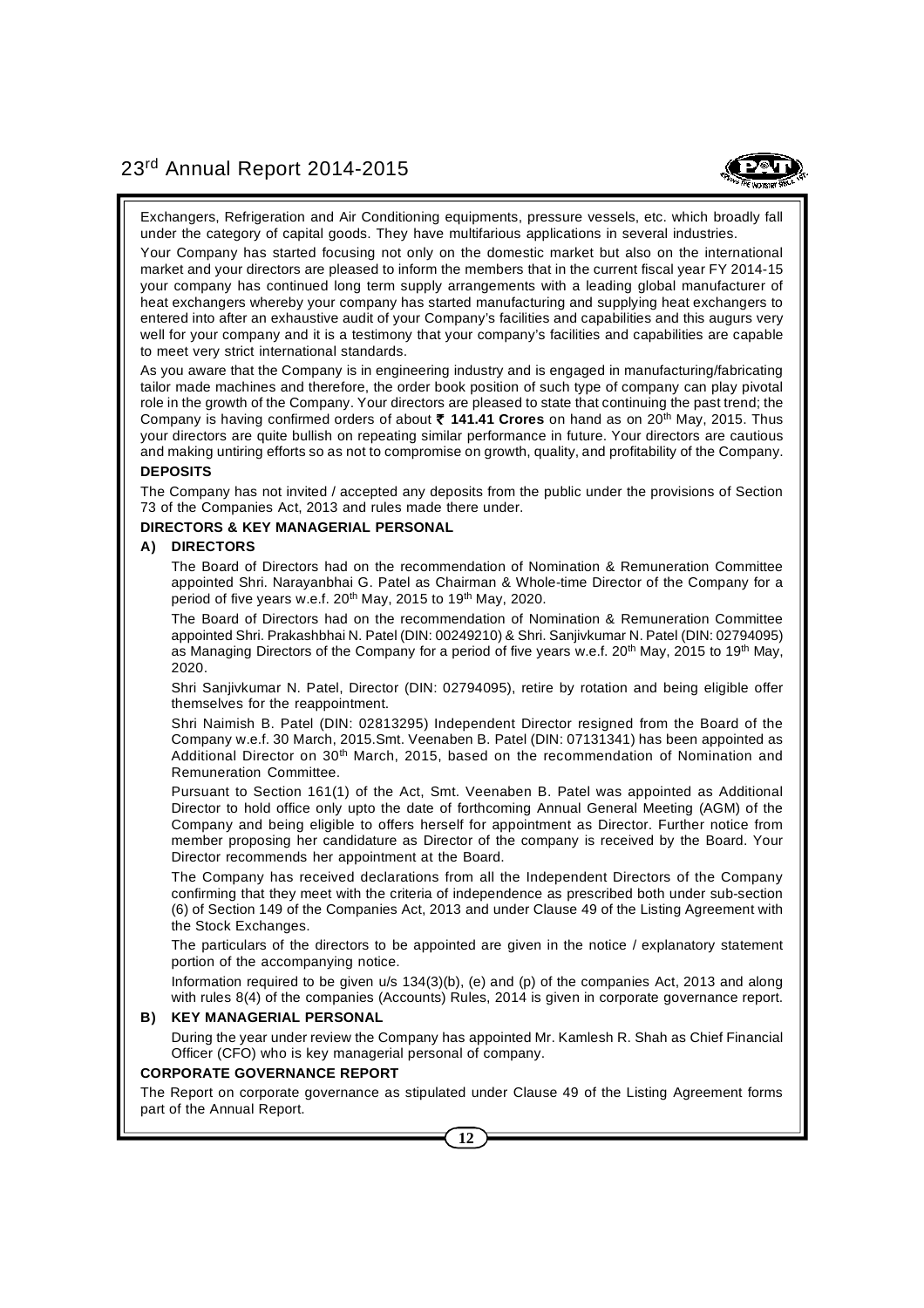

The requisite certificate from the Auditors of the Company confirming compliance with the conditions of corporate governance as stipulated under the aforesaid Clause 49, is attached to the Report on corporate governance.

#### **LISTING OF SECURITIES:**

Your company's Equity shares are listed on Bombay Stock Exchange Ltd. (BSE). The Company has paid Annual Listing Fees for the year 2014-15 to the Stock Exchange.

#### **DIRECTORS' RESPONSIBILITY STATEMENT:**

Pursuant to the requirement under Section 134(5) of the Companies Act, 2013 with respect to Directors' Responsibility Statement, it is hereby confirmed that:

- (i) in preparation of the annual accounts for the year ended  $31<sup>st</sup>$  March, 2015, all the applicable accounting standards have been followed along with proper explanation relating to material departures;
- (ii) the Directors have selected such accounting policies and applied them consistently and made judgments and estimates that were reasonable and prudent so as to give a true and fair view of the state of affairs of the company at the end of the financial year and of the profit and loss account of the Company for the year under review;
- (iii) the Directors have taken proper and sufficient care for the maintenance of adequate accounting records in accordance with the provisions of the Companies Act, 2013 for safeguarding the assets of the Company and preventing and detecting fraud and other irregularities;
- (iv) the Directors have prepared the Annual Accounts for the financial year ended  $31<sup>st</sup>$  March, 2015 on a 'going concern' basis.
- (v) they have laid down the internal financial controls in the company that are adequate & were operating effectively.
- (vi) They have devised proper system to ensure compliance with the provision of all applicable laws & these are adequate & operating effectively.

## **STATUTORY AUDITORS**

M/s. Parikh & Majmudar, Chartered Accountants (Reg. No. 107525W), Ahmedabad, Auditors of the Company hold office until the conclusion of the ensuing Annual General Meeting. The Company has received a letter to the effect that their appointment would be within the prescribed limits under Section 141(3)(g) of the companies Act, 2013. The Board hereby requests the members to reappoint M/s. Parikh & Majmudar, Chartered Accountants, Ahmedabad as the Auditors of the Company from the conclusion of this Annual General Meeting till the conclusion of next Annual General Meeting.

Your Directors request you to appoint Auditors as proposed and as set out in the accompanying notice of the Annual General Meeting. No remarks has been given by the auditors which requires board explanation.

#### **SECRETARIAL AUDIT**

According to the provision of section 204 of the Companies Act, 2013 read with Rule 9 of the Companies (Appointment and Remuneration of Managerial Personnel) Rules, 2014, Mr Punit Santosh Lath Practicing Company Secretary was appointed as the Secretarial Auditor of the company. No remarks has been given by the auditors which requires board explanation. Secretarial Audit Report submitted by him is enclosed as a part of this report Annexure-A.

#### **EXTRACT OF ANNUAL RETURN :**

The details forming part of the extract of the Annual Return in Form MGT-9 is annexed herewith as Annexure-B.

## **PARTICULARS OF LOANS, GUARANTEES OR INVESTMENTS**

No Loan & Guarantee was provided by the Company. The details of investment covered under the provisions of Section 186 of the Companies Act, 2013 are given in the note no.12 to the Financial Statements.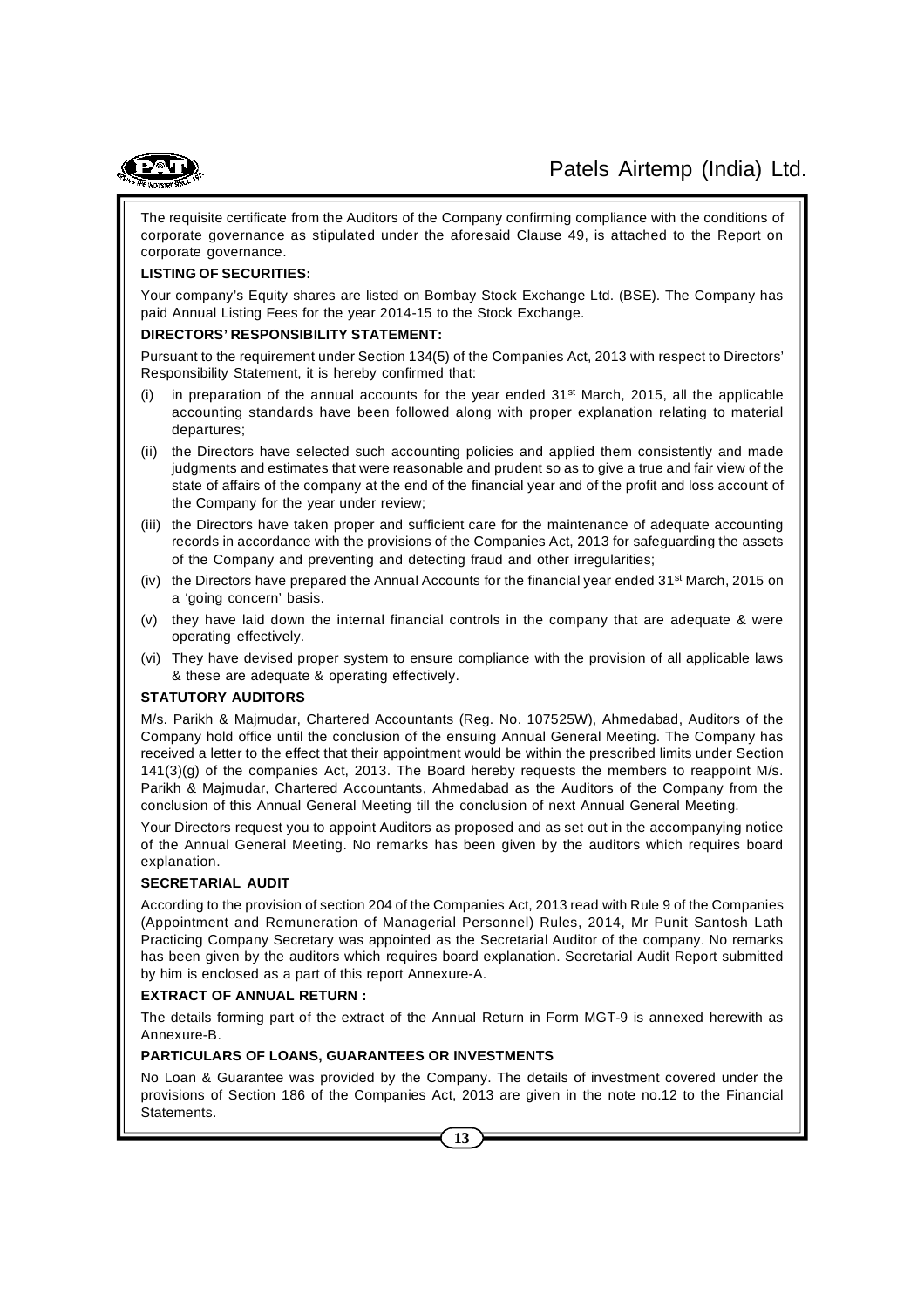

# **REMUNERATION RATIO OF THE DIRECTORS / KEY MANAGERIAL PERSONNEL (KMP) / EMPLOYEES:**

The information required pursuant to Section 197 read with Rule 5 of The Companies (Appointment and Remuneration of Managerial Personnel) Rules, 2014 and Companies (Particulars of Employees) Rules, 1975, in respect of employees of the Company and Directors is furnished hereunder:

| Sr.<br>No.     | Name                  | <b>Designation</b> | Remuneration<br>paid FY 2014-15 | <b>Remuneration</b><br>paid FY 2013-14 | Increase in<br>remuneration<br>from previous<br>year | <b>Ratio/Times</b><br>per Median<br>of employee<br>remuneration |
|----------------|-----------------------|--------------------|---------------------------------|----------------------------------------|------------------------------------------------------|-----------------------------------------------------------------|
|                | Narayanbhai G. Patel  | <b>CMD</b>         | 23.57                           | 22.65                                  | <b>NIL</b>                                           | 12.15                                                           |
| 2              | Devidas C. Narumalani | <b>WTD</b>         | 22.19                           | 22.18                                  | <b>NIL</b>                                           | 11.44                                                           |
| 3              | Narendrabhai G. Patel | <b>WTD</b>         | 22.09                           | 21.88                                  | <b>NIL</b>                                           | 11.39                                                           |
| $\overline{4}$ | Prakashbhai N. Patel  | <b>WTD</b>         | 24.04                           | 23.34                                  | <b>NIL</b>                                           | 12.39                                                           |
| 5              | Sanjivkumar N. Patel  | <b>WTD</b>         | 21.99                           | 21.60                                  | <b>NIL</b>                                           | 11.34                                                           |
| 6              | Kamlesh R. Shah       | <b>CFO</b>         | 7.03                            | 6.42                                   | 0.61                                                 | 3.62                                                            |
| 7              | Karansingh I. Karki   | <b>CS</b>          | 2.51                            | 2.14                                   | 0.37                                                 | 1.29                                                            |

Remuneration shown above includes the value of perquisites. No revision was done in the remuneration of executive directors. Refer MGT-9, Clause-VI.

There is no employee drawing remuneration of  $\bar{\tau}$  60,00,000 Lacs annually for which information is required to be submitted under The Companies (Particulars of Employees) Rules, 1975 as amended.

# **RELATED PARTY TRANSACTIONS**

There were no materially significant related party transactions with the Company's Promoters, Directors, Management or their relatives pursuant to the Section 188 of the Companies Act, 2013 which could have had a potential conflict with the interests of the Company during the year. Thus disclosure in AOC-2 is not required. Transactions with related parties entered by the Company in the normal course of business are periodically placed before the Audit Committee for its omnibus approval, if any.

The Board of Directors of the Company has, on the recommendation of the Audit Committee, adopted a policy to regulate transactions between the Company and its Related Parties, in compliance with the applicable provisions of the Companies Act 2013, the Rules there under and the Listing Agreement. This Policy was considered and approved by the Board has been uploaded on the website of the Company.

# **VIGIL MECHANISM**

In pursuant to the provisions of section 177(9) & (10) of the Companies Act, 2013, a vigil mechanism for directors and employees to report genuine concerns has been established.

# **CONSERVATION OF ENERGY, TECHNOLOGY ABSORPTION, FOREIGN EXCHANGE EARNING AND OUTGO ETC**

# **A) CONSERVATION OF ENERGY**

The main source of energy is power. However, power is not a major input in the manufacturing process and therefore, no substantial conservation of energy is possible. Again the Company is not required to give the particulars as per Section 134 (3) under Rule 8(3)(A) of the Companies (Accounts) Rules, 2014.

# **B) RESEARCH & DEVELOPMENT AND TECHNOLOGY ABSORPTION**

The particulars as required under Section 134(3) (m) of the Companies Act, 2014 read with the Rule 8(3)(A) of the Companies (Accounts) Rules, 2014 with respect to Research & Development and Technology Absorption are given bellow;

## **Technology Absorption**

# **(1) Research & Development (R & D)**

The Company has established a well equipped testing & NDE laboratory with the number of sophisticated instruments for testing and non destructive examination related to the product being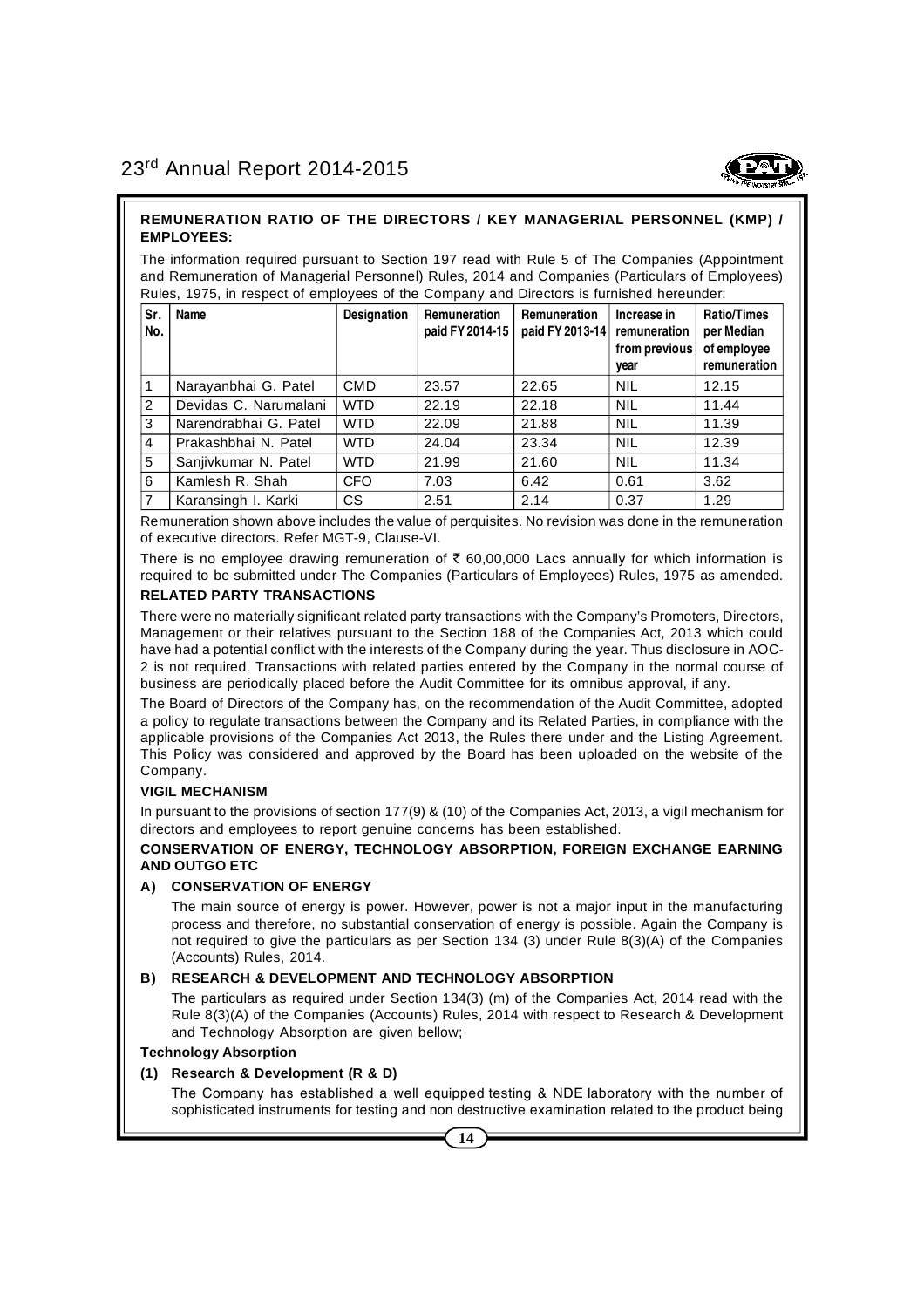

manufactured. To upgrade the technology and technical qualifications, your Company has renewed ASME "U" and "NB"/'R' Stamp of National Board of USA and added ASME "U2"/ "S" Stamp authorization for improving the system and quality. Your Company is ISO 9001-2008 certified. Various technical software's like PVElite, Auto Desk Mechanical, Microprotol, Paulin Research Group etc were updated for design & development of various products.

# **(2) Technology Absorption, Adaptation & Innovation**

The company has invested about  $\bar{z}$  1.38 Crore for Plant & Machineries to upgrade HI-tech equipments. The Company has HTRI Membership agreement for Catagory - II and Licence agreement for EHT (for enhanced heat transfer) and Honeywell Uni Sim UHX (for feed water heater) for latest technology in Heat Transfer from U.S.A. For Air cooled Heat Exchangers, another finning machine is added for fast delivery period. In-house, systems and operations are being innovated for better quality and to perform up to customers' requirement.

# **C) FOREIGN EXCHANGE EARNING AND OUTGO**

The Foreign Exchange outgo and foreign exchange earned by the Company during the year are detailed in Notes No. 40, 41 and 42 of other Notes to the Financial Statements.

## **CORPORATE SOCIAL RESPONSIBILITY (CSR)**

In pursuant to the provisions of section 135 and schedule VII of the Companies Act, 2013, CSR Committee of the Board of Directors was formed to recommend (a) the policy on Corporate Social Responsibility (CSR) and (b) implementation of the CSR Projects or Programs to be undertaken by the Company as per CSR Policy for consideration and approval by the Board of Directors.

| Sr.<br>No.    | <b>CSR Particulars</b>                                                                                                                                            | <b>Calculation for CSR</b><br>FY. 2014-15                                               |
|---------------|-------------------------------------------------------------------------------------------------------------------------------------------------------------------|-----------------------------------------------------------------------------------------|
|               | A brief outline of the company's CSR policy, including<br>overview of projects or programs proposed to be<br>undertaken can be seen at the website of the company | The CSR Committee decided<br>to spend amount under Education<br>& Promotion activities. |
| $\mathcal{P}$ | Average net profit of the company for last three<br>financial years.                                                                                              | Average net profit of<br>₹75215465/-                                                    |
| 3             | Prescribed CSR Expenditure (two per cent of the amount<br>as in item 3 above).                                                                                    | ₹ 15.04.309/-                                                                           |
| 4             | Details of CSR spent during the financial year 2014-15<br>(a) Total amount to be spent for thefinancial year 2014-15<br>(b) Amount un spent, if any               | 15,05,000/-<br><b>NIL</b>                                                               |

Additionally, the CSR Policy has been uploaded on the website of the Company at www.patelsairtemp.com under investors related / company policies / CSR Policy link.

## **DEVELOPMENT AND IMPLEMENTATION OF A RISK MANAGEMENT POLICY**

The Company has been addressing various risks impacting the Company and the policy of the Company on risk management is provided elsewhere in this Annual Report in Management Discussion and Analysis.

## **APPRECIATION**

Your Directors wish to place on record their deep appreciation of the continued support and guidance provided by the Central and State Governments and all Regulatory bodies.

Your Directors also take opportunity to thanks the esteemed shareholders, customers, business associates, and Company's Banks for the faith reposed by them in your Company and its management.

Your Directors place on record their deep appreciation of the dedication and commitment of your Company's employees at all levels and look forward to their support in the future as well.

#### **For and on behalf of the Board of Directors,**

**Place :** Rakanpur **NARAYANBHAI G. PATEL Date :**  $20^{th}$  May, 2015 **CHAIRMAN & MANAGING DIRECTOR**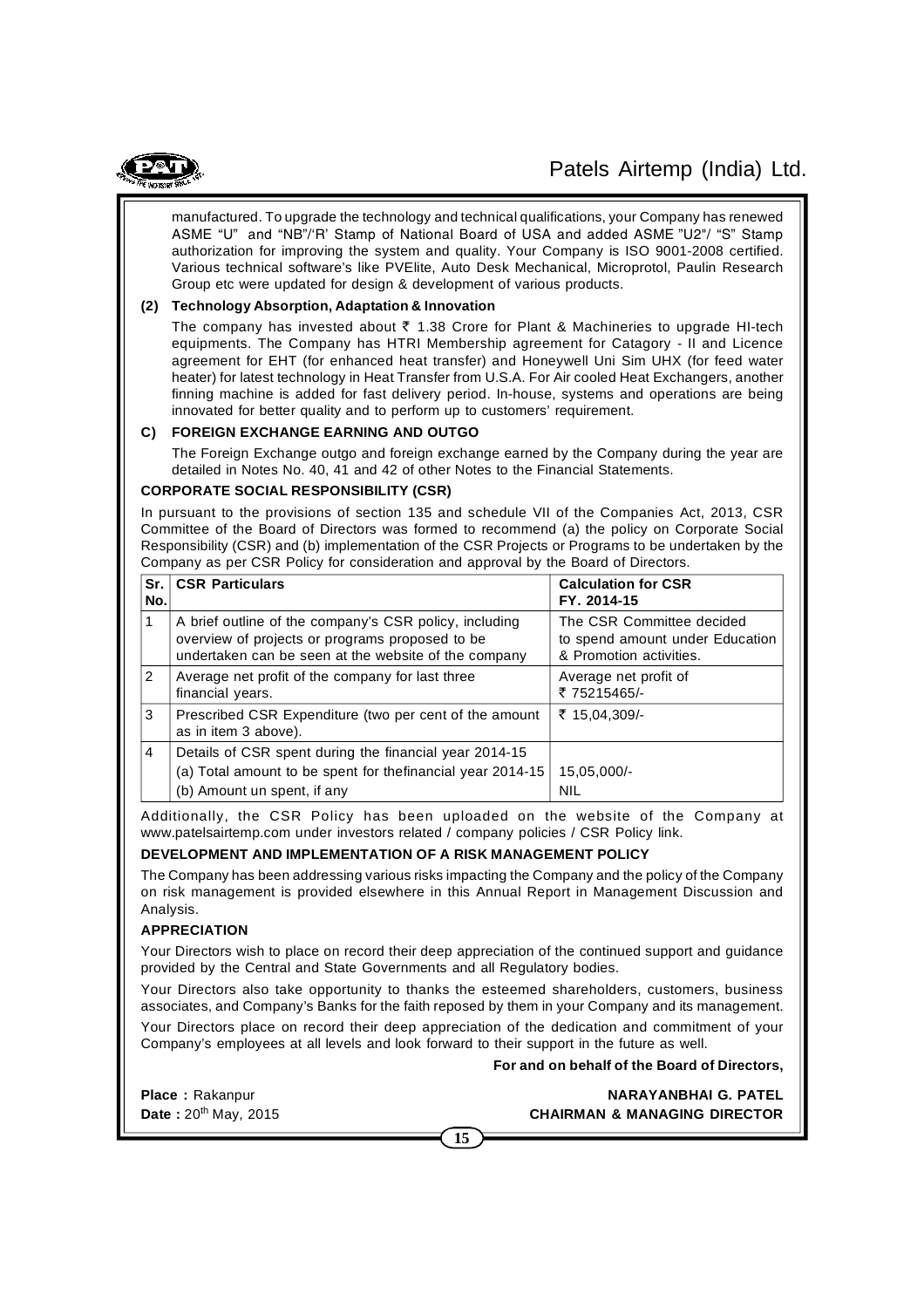

# **Annexure - A**

#### **Form No. MR-3 SECRETARIAL AUDIT REPORT FOR THE FINANCIAL YEAR ENDED 31st March, 2015**

*[Pursuant to section 204(1) of the Companies Act, 2013 and rule No. 9 of the Companies (Appointment and Remuneration of Managerial Personnel) Rules, 2014]*

To,

The Members, Patels Airtemp (India) Limited 5<sup>th</sup> Floor, Kalpana Complex, Nr. Memnagar Fire Station, Navrangpura, Ahmedabad-380 009.

I have conducted the secretarial audit of the compliance of applicable statutory provisions and the adherence to good corporate practices by **Patels Airtemp (India) Limited.**

Secretarial Audit was conducted in a manner that provided me a reasonable basis for evaluating the corporate conducts/statutory compliances and expressing my opinion thereon.

Based on my verification of the Secretarial Audit books, papers, minute books, forms and returns filed and other records maintained by the company and also the information provided by the Company, its officers, agents and authorized representatives during the conduct of secretarial audit, I hereby report that in my opinion, the company has, during the audit period covering the financial year ended on 31/ 03/2015 complied with the statutory provisions listed hereunder and also that the Company has proper Board-processes and compliance-mechanism in place to the extent, in the manner and subject to the reporting made hereinafter:

- 1. I have examined the books, papers, minute books, forms and returns filed and other records maintained by Patels Airtemp (India) Limited for the financial year ended on 31/03/2015 according to the provisions of:
	- (i) The Companies Act, 2013 (the Act) and the rules made there under;
	- (ii) The Securities Contracts (Regulation) Act, 1956 ('SCRA') and the rules made there under;
	- (iii) The Depositories Act, 1996 and the Regulations and Bye-laws framed there under;
	- (iv) Foreign Exchange Management Act, 1999 and the rules and regulations made there under to the extent of Foreign Direct Investment, Overseas Direct Investment and External Commercial Borrowings;
	- (v) The following Regulations and Guidelines prescribed under the Securities and Exchange Board of India Act, 1992 ('SEBI Act'):-
		- (a) The Securities and Exchange Board of India (Substantial Acquisition of Shares and Takeovers) Regulations, 2011;
		- (b) The Securities and Exchange Board of India (Prohibition of Insider Trading) Regulations, 1992;
- 2. Provisions of the following Regulations and Guidelines prescribed under the Securities and Exchange Board of India Act, 1992 (SEBI Act) were not applicable to the Company under the financial year under report.
	- (a) The Securities and Exchange Board of India (Issue of Capital and Disclosure Requirements) Regulations, 2009;(d) The Securities and Exchange Board of India (Employee Stock Option Scheme and Employee Stock Purchase Scheme) Guidelines, 1999;
	- (b) The Securities and Exchange Board of India (Issue and Listing of Debt Securities) Regulations, 2008;
	- (c) The Securities and Exchange Board of India (Registrars to an Issue and Share Transfer Agents) Regulations, 1993 regarding the Companies Act and dealing with client;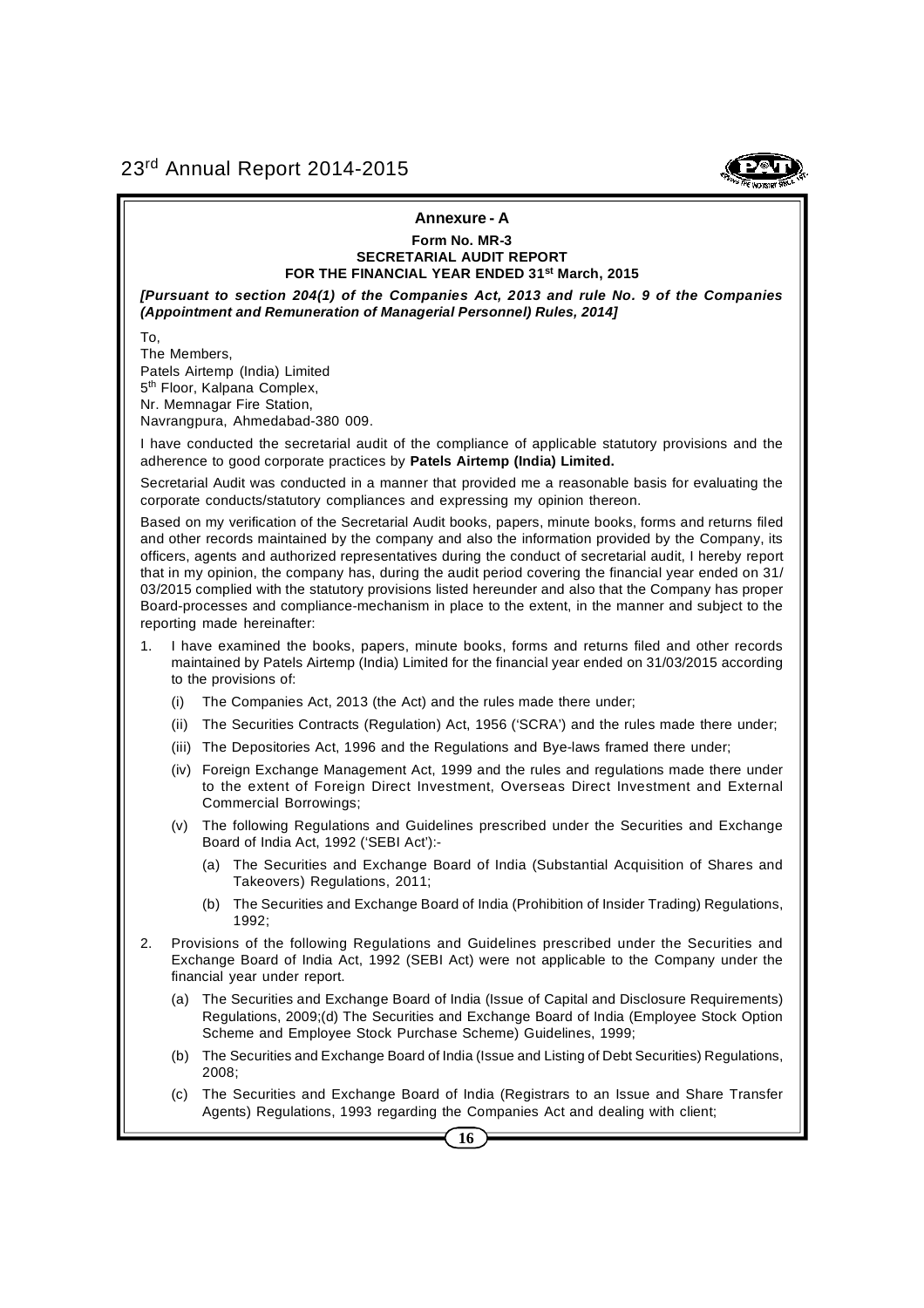

- (d) The Securities and Exchange Board of India (Delisting of Equity Shares) Regulations, 2009; and
- (e) The Securities and Exchange Board of India (Buyback of Securities) Regulations, 1998;
- 3. We have also examined compliance with the applicable clauses of the following:
	- (i) Secretarial Standards issued by The Institute of Company Secretaries of India.
	- (ii) The Listing Agreements entered into by the Company with Mumbai Stock Exchange(s), if applicable;
- 4. During the period under review the Company has complied with the provisions of the Act, Rules, Regulations, Guidelines, Standards, etc. mentioned above subject to the following observations:

#### **OBSERVATIONS :**

- (a) As per the information and explanations provided by the Company, its officers, agents and authorised representatives during the conduct of secretarial audit, we report that the provisions of the Foreign Exchange Management Act, 1999 and the Rules and Regulations made thereunder to the extent of :
- (i) External Commercial Borrowings were not attracted to the Company under the financial year under report;
- (ii) Foreign Direct Investment (FDI) were not attracted to the company under the financial year under report;
- (iii) Overseas Direct Investment by Residents in Joint Venture / Wholly Owned Subsidiary abroad were not attracted to the company under the financial year under report.
- (a) As per the information and explanations provided by the company, its officers, agents and authorised representatives during the conduct of Secretarial Audit, we report that the Company has not made any GDRs/ADRs or any Commercial Instrument under the financial year under report.
- (b) I further report that during the audit period the company has issued notice of postal ballot under section 180 (a) and 180 (c) of the companies act, 2013 and the special resolution for the same was considered passed on 28<sup>th</sup> April, 2015 after declaration of result for the postal ballot by the chairman.
- 5. We further report that :
	- (i) The Board of Directors of the Company is duly constituted with proper balance of Executive Directors, Non-Executive Directors and Independent Directors. The changes in the composition of the Board of Directors that took place during the period under review were carried out in compliance with the provisions of the Act.
	- (ii) Adequate notice is given to all directors to schedule the Board Meetings, agenda and detailed notes on agenda were sent at least seven days in advance, and a system exists for seeking and obtaining further information and clarifications on the agenda items before the meeting and for meaningful participation at the meeting.
	- (iii) Majority decision is carried through while the dissenting members' views are captured and recorded as part of the minutes.
- 6. We have relied on the information and representation made by the Company and its Officers for systems and mechanism formed by the Company for compliances under other applicable Acts, Laws, and Regulations to the Company.
- 7. We further report that there are adequate systems and processes in the Company with the size and operation of the Company to monitor and ensure compliance with applicable laws, rules, regulations and guidelines.

**Signature: Sd/- Punit Santosh Lath Date :**  $20^{\text{th}}$  May, 2015 **Practicing Company Secretary Place :** Ahmedabad **ACS No. 26238, COP No. 11139**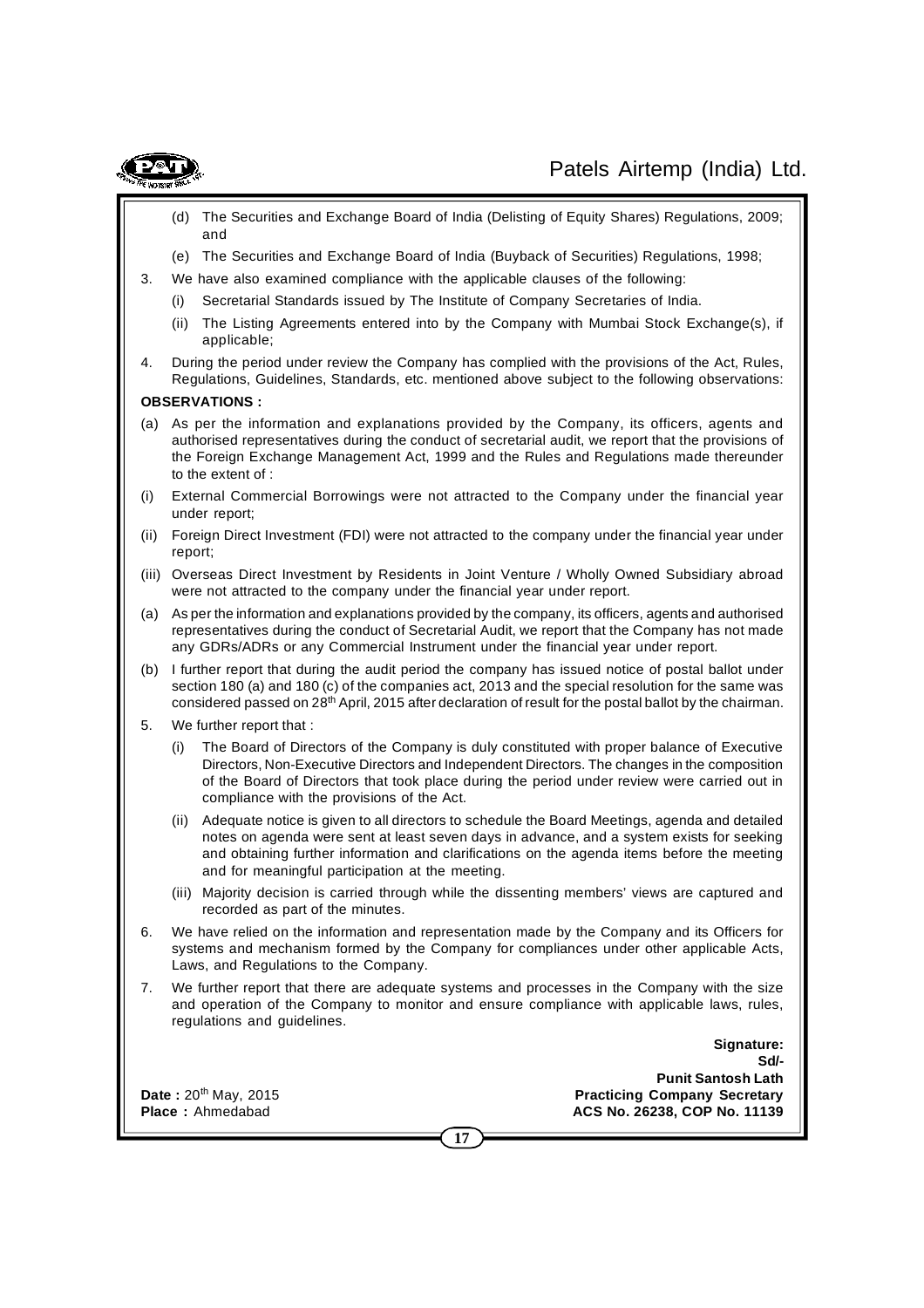

|    |                                                                                                                                       | Annexure - B                                                                                                                      |  |  |  |  |  |  |  |
|----|---------------------------------------------------------------------------------------------------------------------------------------|-----------------------------------------------------------------------------------------------------------------------------------|--|--|--|--|--|--|--|
|    | Form No. MGT-9                                                                                                                        |                                                                                                                                   |  |  |  |  |  |  |  |
|    | <b>EXTRACT OF ANNUAL RETURN</b><br>as on the financial year ended on                                                                  |                                                                                                                                   |  |  |  |  |  |  |  |
|    | [Pursuant to section 92(3) of the Companies Act, 2013 and rule 12(1) of the<br>Companies (Management and Administration) Rules, 2014] |                                                                                                                                   |  |  |  |  |  |  |  |
|    |                                                                                                                                       | Financial Year Ended on 31 <sup>st</sup> March, 2015                                                                              |  |  |  |  |  |  |  |
| L. | <b>REGISTRATION AND OTHER DETAILS</b>                                                                                                 |                                                                                                                                   |  |  |  |  |  |  |  |
|    | <b>REGISTRATION DETAILS</b>                                                                                                           |                                                                                                                                   |  |  |  |  |  |  |  |
| 1. | Registration No. / State Code                                                                                                         | 017801 / 04                                                                                                                       |  |  |  |  |  |  |  |
|    | 2.<br><b>Registration Date</b>                                                                                                        | 10-06-1992                                                                                                                        |  |  |  |  |  |  |  |
| 3. | $CIN$ $No.$                                                                                                                           | L29190GJ1992PLC017801                                                                                                             |  |  |  |  |  |  |  |
|    | 4.<br>Whether shares listed on<br>Recognized Stock Exchange                                                                           | Yes_Bombay Stock Exchange                                                                                                         |  |  |  |  |  |  |  |
| 5. | Company Name                                                                                                                          | PATELS AIRTEMP (INDIA) LIMITED                                                                                                    |  |  |  |  |  |  |  |
| 6. | Address                                                                                                                               | 5th Floor, Kalpana Complex, Near Memnagar Fire<br>Station, Navrangpura, Ahmedabad-380 009.                                        |  |  |  |  |  |  |  |
|    | 7.<br><b>State</b>                                                                                                                    | Gujarat                                                                                                                           |  |  |  |  |  |  |  |
| 8. | Name, Address and Contact<br>details of Registrar and Transfer                                                                        | Bigshare Services Pvt. Ltd.,<br>Regd. Office: E-2/3, Ansa Industrial Estate,<br>Sakivihar, Saki Naka, Andheri(E), Mumbai-400 072. |  |  |  |  |  |  |  |
|    |                                                                                                                                       | Tele. No. (022) 40430200/ 28470652<br>Fax No. (022) 28475207<br>E-mail Address: www.bigshareonline.com                            |  |  |  |  |  |  |  |
| Ш. | PRINCIPAL BUSINESS ACTIVITIES OF THE COMPANY<br>stated:-                                                                              | All the business activities contributing 10% or more of the total turnover of the company shall be                                |  |  |  |  |  |  |  |

| Sr.<br>No.l | Name and Description of main<br>products / services | NIC Code of the<br>Product/service | % to total turnover of<br>the Company |
|-------------|-----------------------------------------------------|------------------------------------|---------------------------------------|
|             | Heat Exchangers & Accessories                       | 5196.81                            | 48.19 %                               |
| 2           | Air Cooled Heat Exchangers & Accessories            | 4547.76                            | 42.18%                                |
| 3           | Other Items (See Note No. 19)                       | 1038.47                            | 09.63%                                |
|             | Total                                               | 10783.04                           | 100.00%                               |

# **III. PARTICULARS OF HOLDING, SUBSIDIARY AND ASSOCIATE COMPANIES**

| lSr.           | NAME AND ADDRESS<br>INo. I OF THE COMPANY | CIN/GLN | HOLDING /<br><b>SUBSIDIARY</b><br>ASSOCIATE | % of<br><b>Shares</b><br>held | Applicable<br>Section |  |  |
|----------------|-------------------------------------------|---------|---------------------------------------------|-------------------------------|-----------------------|--|--|
| Not Applicable |                                           |         |                                             |                               |                       |  |  |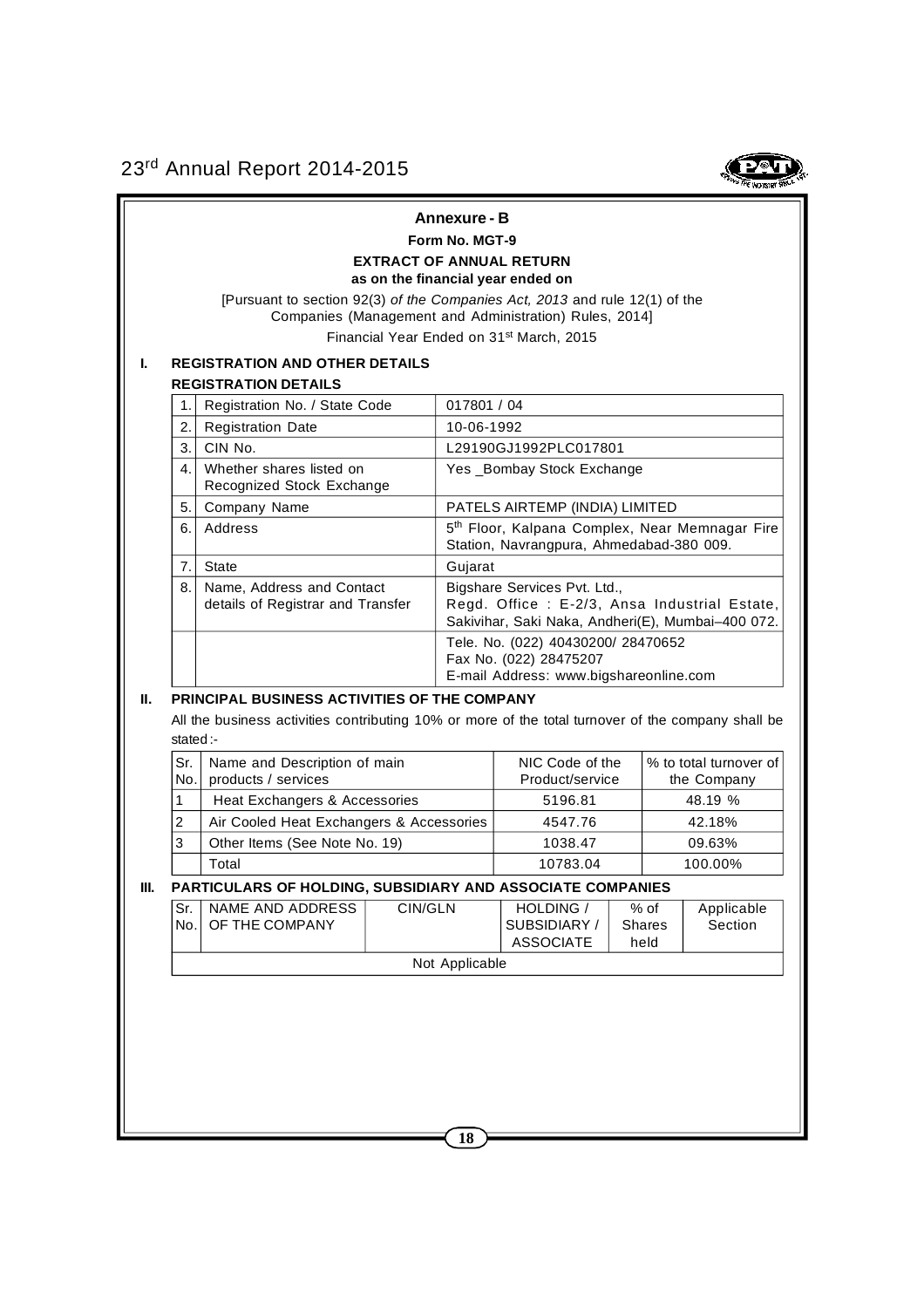

# **IV. SHARE HOLDING PATTERN**

(Equity Share Capital Breakup as percentage of Total Equity)

# **(i) Category-wise Share Holding**

| Category of<br>Shareholders                  |           | No. of Shares held at the beginning<br>of the year [As on April 01, 2014] |              |               |          | No. of Shares held at the end<br>of the year [As on March 31, 2015] |              |         | %<br>Change |
|----------------------------------------------|-----------|---------------------------------------------------------------------------|--------------|---------------|----------|---------------------------------------------------------------------|--------------|---------|-------------|
|                                              |           | Demat Physical                                                            | Total        | $%$ of        |          | Demat Physical                                                      | Total        | % of    | during      |
|                                              |           |                                                                           |              | Total         |          |                                                                     |              | Total   | the         |
|                                              |           |                                                                           |              | <b>Shares</b> |          |                                                                     |              | Shares  | year        |
|                                              |           |                                                                           |              |               |          |                                                                     |              |         |             |
| <b>Promoter and</b><br><b>Promoter Group</b> |           |                                                                           |              |               |          |                                                                     |              |         |             |
| A1 Indian                                    |           |                                                                           |              |               |          |                                                                     |              |         |             |
| (A) Individual / Huf 1213121                 |           | 0                                                                         | 1213121      | 23.9263       | 968121   | 0                                                                   | 968121       | 19.0942 | (4.8321)    |
| (B) Central / State                          |           |                                                                           |              |               |          |                                                                     |              |         |             |
| Government(s)                                | 0         | $\bf{0}$                                                                  | 0            | 0.0000        | 0        | 0                                                                   | 0            | 0.0000  | 0.0000      |
| (C) Bodies                                   |           |                                                                           |              |               |          |                                                                     |              |         |             |
| Corporate                                    | 0         | 0                                                                         | 0            | 0.0000        | 0        | 0                                                                   | 0            | 0.0000  | 0.0000      |
| (D) Financial                                |           |                                                                           |              |               |          |                                                                     |              |         |             |
| Institutions/Banks                           | 0         | 0                                                                         | 0            | 0.0000        | 0        | 0                                                                   | 0            | 0.0000  | 0.0000      |
| (E) Any Others                               |           |                                                                           |              |               |          |                                                                     |              |         |             |
| (Specify)                                    |           |                                                                           |              |               |          |                                                                     |              |         |             |
| (I) Directors                                |           |                                                                           |              |               |          |                                                                     |              |         |             |
| <b>Relatives</b>                             | 0         | 0                                                                         | 0            | 0.0000        | 0        | 0                                                                   | 0            | 0.0000  | 0.0000      |
| (li) Group                                   |           |                                                                           |              |               |          |                                                                     |              |         |             |
| Companies                                    | 1068625   | 0                                                                         | 1068625      | 21.0764       | 1364512  | 0                                                                   | 1364512      | 26.9122 | 5.8358      |
| (lii) Trusts                                 | 0         | $\bf{0}$                                                                  | 0            | 0.0000        | 0        | 0                                                                   | 0            | 0.0000  | 0.0000      |
| Sub Total (A)(1):                            | 2281746   | 0                                                                         | 2281746      | 45.0027       | 2332633  | 0                                                                   | 2332633      | 46.0064 | 1.0036      |
| A 2 Foreign                                  |           |                                                                           |              |               |          |                                                                     |              |         |             |
| (A) Individual                               | 0         | $\mathbf 0$                                                               | 0            | 0.0000        | 0        | 0                                                                   | 0            | 0.0000  | 0.0000      |
| (B) Bodies                                   |           |                                                                           |              |               |          |                                                                     |              |         |             |
| Corporate                                    | 0         | 0                                                                         | 0            | 0.0000        | 0        | 0                                                                   | 0            | 0.0000  | 0.0000      |
| (C) Institutions                             | 0         | 0                                                                         | 0            | 0.0000        | 0        | 0                                                                   | 0            | 0.0000  | 0.0000      |
| (D) Qualified                                |           |                                                                           |              |               |          |                                                                     |              |         |             |
| Foreign Investor                             | 0         | 0                                                                         | 0            | 0.0000        | 0        | 0                                                                   | 0            | 0.0000  | 0.0000      |
| (E) Any Others                               |           |                                                                           |              |               |          |                                                                     |              |         |             |
| (Specify)                                    | 0         | $\bf{0}$                                                                  | 0            | 0.0000        | 0        | 0                                                                   | 0            | 0.0000  | 0.0000      |
| Sub Total (A)(2):                            | 0         | 0                                                                         | $\Omega$     | 0.0000        | 0        | 0                                                                   | 0            | 0.0000  | 0.0000      |
| <b>Total Holding For</b>                     |           |                                                                           |              |               |          |                                                                     |              |         |             |
| Promoters And                                |           |                                                                           |              |               |          |                                                                     |              |         |             |
| Promoter Group                               | 2281746   | 01                                                                        | 2281746      | 45.0027       | 2332633  | $\mathbf{0}$                                                        | 2332633      | 46.0064 | 1.0036      |
| $(A)=(A)(1)+(A)(2)$<br><b>B Public Share</b> |           |                                                                           |              |               |          |                                                                     |              |         |             |
| <b>Holding</b>                               |           |                                                                           |              |               |          |                                                                     |              |         |             |
| <b>B</b> 1 Institution                       |           |                                                                           |              |               |          |                                                                     |              |         |             |
| (A) Mutual                                   |           |                                                                           |              |               |          |                                                                     |              |         |             |
| Funds / Uti                                  | $\pmb{0}$ | $\pmb{0}$                                                                 | $\pmb{0}$    | 0.0000        | $\bf{0}$ | 0                                                                   | $\pmb{0}$    | 0.0000  | 0.0000      |
| (B) Financial                                |           |                                                                           |              |               |          |                                                                     |              |         |             |
| Institutions/Banks                           | $\pmb{0}$ | $\mathbf{0}$                                                              | $\pmb{0}$    | 0.0000        | $\bf{0}$ | $\bf{0}$                                                            | $\mathbf{0}$ | 0.0000  | 0.0000      |
| (C) Central/State                            |           |                                                                           |              |               |          |                                                                     |              |         |             |
| Government(s)                                | 0         | $\boldsymbol{0}$                                                          | 0            | 0.0000        | 0        | 0                                                                   | 0            | 0.0000  | 0.0000      |
| (D) Venture                                  |           |                                                                           |              |               |          |                                                                     |              |         |             |
| Capital Funds                                | 0         | $\mathbf{0}$                                                              | $\pmb{0}$    | 0.0000        | 0        | 0                                                                   | $\mathbf{0}$ | 0.0000  | 0.0000      |
| (E) Insurance                                |           |                                                                           |              |               |          |                                                                     |              |         |             |
| Companies                                    | 0         | $\mathbf{0}$                                                              | $\mathbf{0}$ | 0.0000        | 0        | 0                                                                   | 0            | 0.0000  | 0.0000      |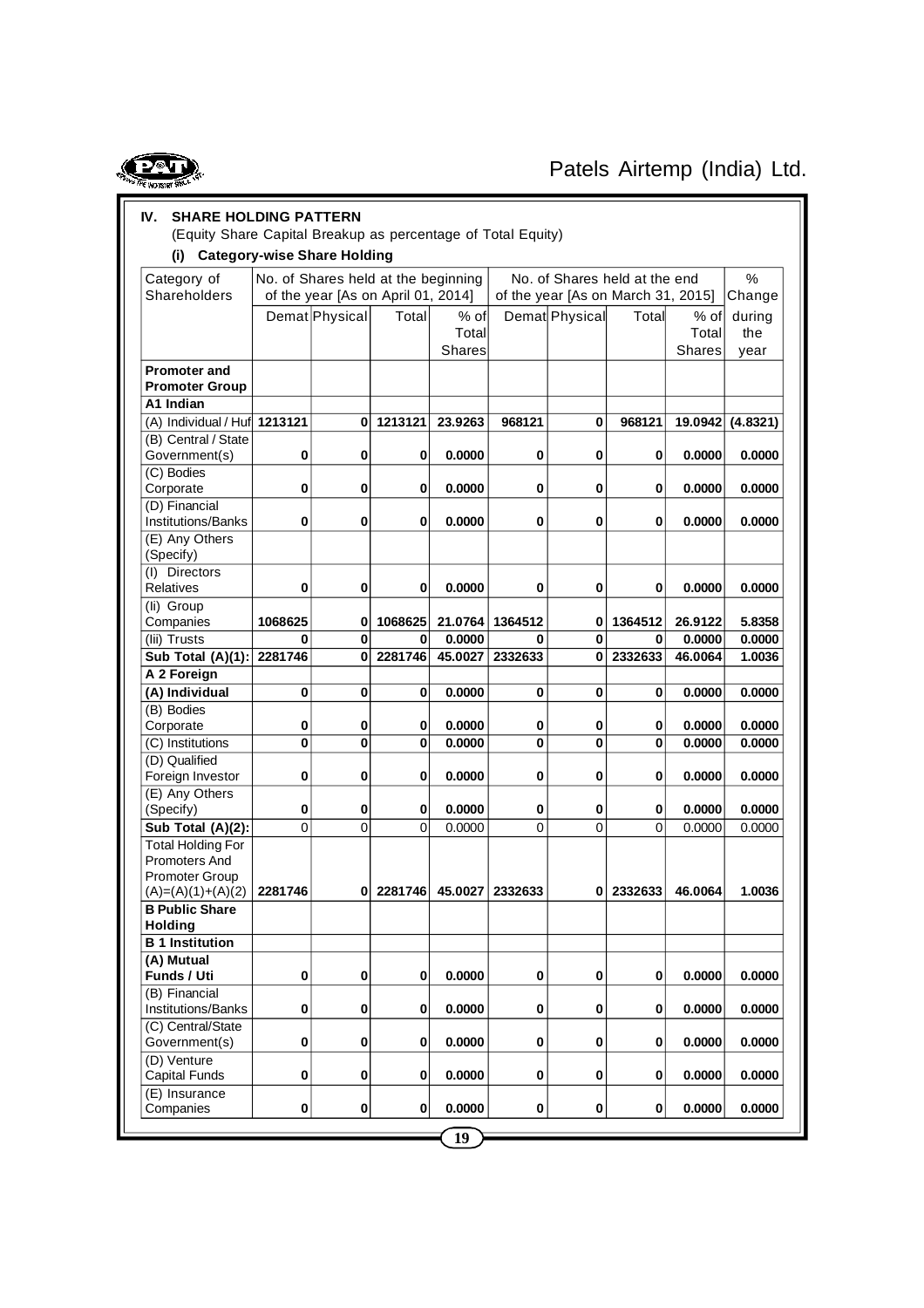

| $(F)$ Fii's             | $\mathbf 0$ | 0           | $\mathbf{0}$   | 0.0000                  | 0       | 0           | 0                | 0.0000                           | 0.0000   |
|-------------------------|-------------|-------------|----------------|-------------------------|---------|-------------|------------------|----------------------------------|----------|
| (G) Foreign             |             |             |                |                         |         |             |                  |                                  |          |
| Venture Capital         |             |             |                |                         |         |             |                  |                                  |          |
| Investors               | 0           | 0           | 0              | 0.0000                  | 0       | $\bf{0}$    | 0                | 0.0000                           | 0.0000   |
| (H) Qualified           |             |             |                |                         |         |             |                  |                                  |          |
| Foreign Investor        | 0           | $\bf{0}$    | 0              | 0.0000                  | 0       | $\mathbf 0$ | 0                | 0.0000                           | 0.0000   |
| (I) Any Others          |             |             |                |                         |         |             |                  |                                  |          |
| (Specify)               | 0           | $\bf{0}$    | 0              | 0.0000                  | 0       | 0           | 0                | 0.0000                           | 0.0000   |
| Sub Total (B)(1):       | 0           | 0           | 0              | 0.0000                  | 0       | 0           | $\bf{0}$         | 0.0000                           | 0.0000   |
| <b>B2 Non</b>           |             |             |                |                         |         |             |                  |                                  |          |
| Institution             |             |             |                |                         |         |             |                  |                                  |          |
| (A) Bodies              |             |             |                |                         |         |             |                  |                                  |          |
| Corporate               | 138004      | 2850        | 140854         | 2.7781                  | 150554  | 2850        | 153404           | 3.0256                           | 0.2475   |
| (B) Individual          |             |             |                |                         |         |             |                  |                                  |          |
|                         |             |             |                |                         |         |             |                  |                                  |          |
| (I) (Capital Upto       |             |             |                |                         |         |             |                  |                                  |          |
| to ₹ 1 Lakh)            | 1663888     | 158284      | 1822172        | 35.9386                 | 1747382 | 153184      | 1900566          | 37.4847                          | 1.5462   |
| (II) (Capital           |             |             |                |                         |         |             |                  |                                  |          |
| Greater Than            |             |             |                |                         |         |             |                  |                                  |          |
| ₹ 1 Lakh)               | 719719      | 0           | 719719         | 14.1950                 | 571769  | 0           | 571769           | 11.2770                          | (2.9180) |
| (C) Qualified           |             |             |                |                         |         |             |                  |                                  |          |
| Foreign Investor        | 0           | 0           | $\bf{0}$       | 0.0000                  | 0       | 0           | $\bf{0}$         | 0.0000                           | 0.0000   |
| (D) Any Others          |             |             |                |                         |         |             |                  |                                  |          |
| (Specify)               |             |             |                |                         |         |             |                  |                                  |          |
| (I) Trusts              | $\mathbf 0$ | $\mathbf 0$ | 0              | 0.0000                  | 0       | $\mathbf 0$ | $\bf{0}$         | 0.0000                           | 0.0000   |
| (II) Clearing           |             |             |                |                         |         |             |                  |                                  |          |
| Member                  | 9708        | 0           | 9708           | 0.1915                  | 9808    | 0           | 9808             | 0.1934                           | 0.0020   |
| (III) Directors         |             |             |                |                         |         |             |                  |                                  |          |
| Relatives               | 0           | $\bf{0}$    | 0              | 0.0000                  | 0       | $\bf{0}$    | 0                | 0.0000                           | 0.0000   |
| (IV) Employee           | 0           | $\bf{0}$    | 0              | 0.0000                  | 0       | 0           | 0                | 0.0000                           | 0.0000   |
| (V) Foreign             |             |             |                |                         |         |             |                  |                                  |          |
| Nationals               | 0           | $\bf{0}$    | 0              | 0.0000                  | 0       | $\mathbf 0$ | 0                | 0.0000                           | 0.0000   |
| (VI) Non Resident       |             |             |                |                         |         |             |                  |                                  |          |
| Indians (Nri)           | 96041       | 0           | 96041          | 1.8942                  | 102060  | 0           | 102060           | 2.0129                           | 0.1187   |
| (VII) Overseas          |             |             |                |                         |         |             |                  |                                  |          |
| Bodies Corporates       | 0           | $\bf{0}$    | 0              | 0.0000                  | 0       | $\mathbf 0$ | 0                | 0.0000                           | 0.0000   |
| (VIII) Unclaimed        |             |             |                |                         |         |             |                  |                                  |          |
| Suspense Account        | 0           | 0           | 0              | 0.0000                  | 0       | 0           | 0                | 0.0000                           | 0.0000   |
| Sub Total (B)(2):       | 2627360     | 161134      | 2788494        | 54.9973                 | 2581573 | 156034      | 2737607          | 53.9936                          | (1.0036) |
| <b>Total Public</b>     |             |             |                |                         |         |             |                  |                                  |          |
| Shareholding            |             |             |                |                         |         |             |                  |                                  |          |
| $(B)=(B)(1)+(B)(2)$     | 2627360     | 161134      | 2788494        | 54.9973                 | 2581573 | 156034      | 2737607          | 53.9936                          | (1.0036) |
| Total $(A) + (B)$ :     | 4909106     | 161134      |                | 5070240 100.0000        | 4914206 | 156034      | 5070240 100.0000 |                                  | 0.0000   |
| (C) Shares Held         |             |             |                |                         |         |             |                  |                                  |          |
| <b>By Custodians</b>    |             |             |                |                         |         |             |                  |                                  |          |
| <b>And Against</b>      |             |             |                |                         |         |             |                  |                                  |          |
| <b>Which Depository</b> |             |             |                |                         |         |             |                  |                                  |          |
| <b>Receipts Have</b>    |             |             |                |                         |         |             |                  |                                  |          |
| <b>Been Issued</b>      |             |             |                |                         |         |             |                  |                                  |          |
| (A) Shares Held         |             |             |                |                         |         |             |                  |                                  |          |
| By Custodians           | 0           | 0           | 0              | 0.0000                  | 0.0000  | 0.0000      | 0                | 0.0000                           | 0.0000   |
| (I) Promoter And        |             |             |                |                         |         |             |                  |                                  |          |
| Promoter Group          | 0           | $\mathbf 0$ | 0              | 0.0000                  | 0.0000  | 0.0000      | 0                | 0.0000                           | 0.0000   |
| (II) Public             | $\pmb{0}$   | $\pmb{0}$   | $\overline{0}$ | 0.0000                  | 0.0000  | 0.0000      | 0                | 0.0000                           | 0.0000   |
| Sub Total (C)(1):       | 0           | 0           | $\overline{0}$ | 0.0000                  | 0.0000  | 0.0000      | 0                | 0.0000                           | 0.0000   |
| <b>Grand Total</b>      |             |             |                |                         |         |             |                  |                                  |          |
|                         |             |             |                |                         |         |             |                  |                                  |          |
| $(A) + (B) + (C)$       | 4909106     |             |                | 161134 5070240 100.0000 | 4914206 |             |                  | 156034 5070240 100.0000 100.0000 |          |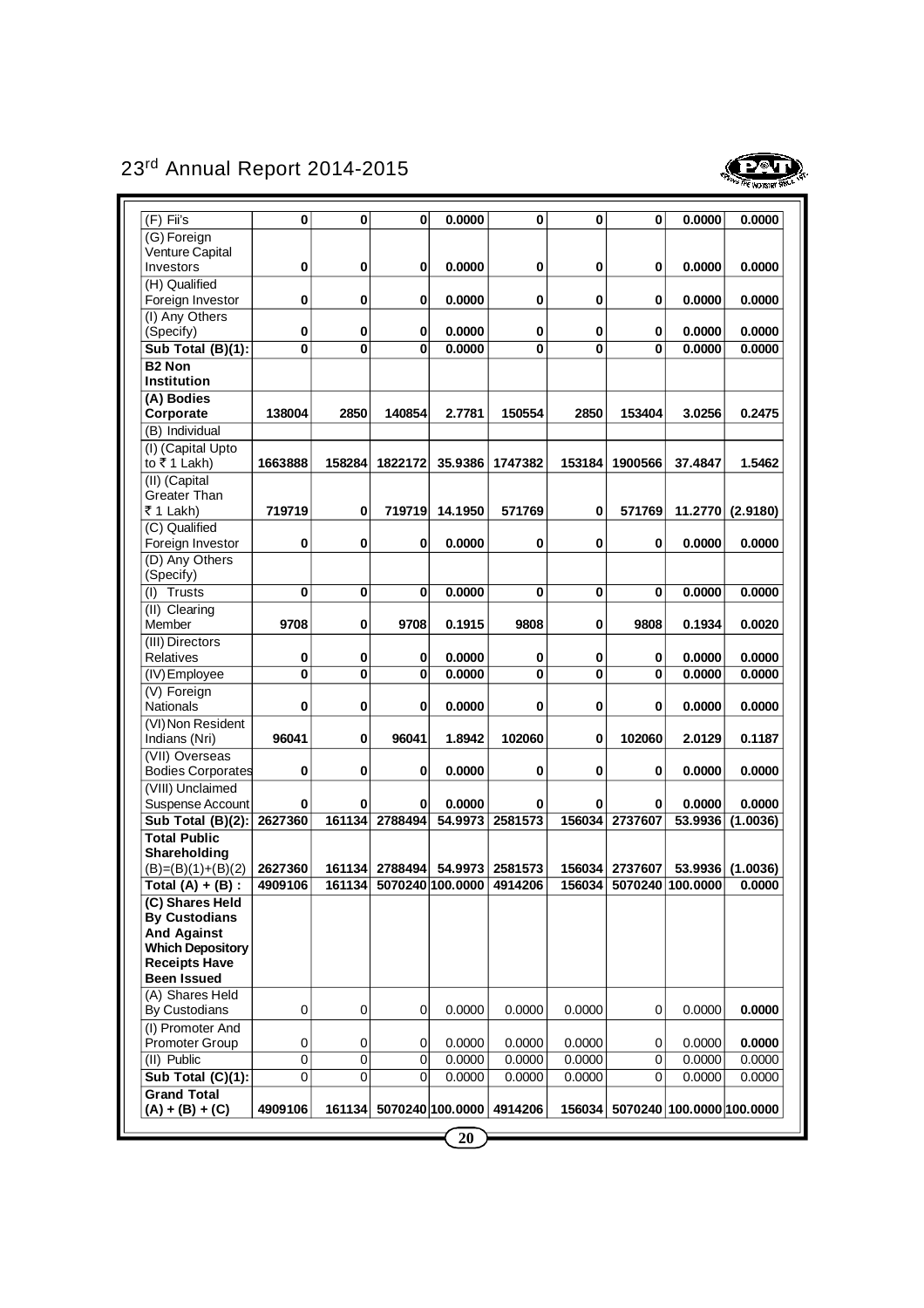

|                | (ii) Shareholding of Promoters            |                         |                                                         |                                                             |                  |                                                   |                                                             |                               |
|----------------|-------------------------------------------|-------------------------|---------------------------------------------------------|-------------------------------------------------------------|------------------|---------------------------------------------------|-------------------------------------------------------------|-------------------------------|
| Sr.<br>No.     | Name of<br>Shareholder's                  |                         | Shareholding at the beginning of<br>the year 01-04-2014 |                                                             |                  | Share holding at the end of<br>the year 31-3-2015 |                                                             | % change                      |
|                |                                           | No. of<br><b>Shares</b> | % of total<br>Shares of<br>the<br>Company               | % of Shares<br>Pledged/<br>encumbered<br>to total<br>shares | No. of<br>Shares | % of total<br>Shares of<br>the<br>Company         | % of Shares<br>Pledged/<br>encumbered<br>to total<br>shares | holding<br>during the<br>year |
| 1              | Therm Flow<br><b>Engineers Pvt</b><br>Ltd | 1068625                 | 21.08                                                   | 0.00                                                        | 1364512          | 26.91                                             | 0.00                                                        | 5.84                          |
| $\overline{2}$ | Devidas<br>Chelaram<br>Narumalani         | 290145                  | 5.72                                                    | 0.00                                                        | 290145           | 5.72                                              | 0.00                                                        | 0.00                          |
| 3              | Prakashbhai<br>Narayanbhai Patel          | 280000                  | 5.52                                                    | 0.00                                                        | 120000           | 2.37                                              | 0.00                                                        | (3.16)                        |
| 4              | Narendrabhai<br>Gopalbhai Patel           | 268500                  | 5.30                                                    | 0.00                                                        | 268500           | 5.30                                              | 0.00                                                        | 0.00                          |
| 5              | Patel<br>Narayanbhai<br>Gangaram          | 205000                  | 4.04                                                    | 0.00                                                        | 120000           | 2.37                                              | 0.00                                                        | (1.68)                        |
| 6              | Sitaben<br>Narayanbhai Patel              | 55000                   | 1.08                                                    | 0.00                                                        | 55000            | 1.08                                              | 0.00                                                        | 0.00                          |
| 7              | Narendra Gopal<br>Patel                   | 35301                   | 0.70                                                    | 0.00                                                        | 35301            | 0.70                                              | 0.00                                                        | 0.00                          |
| 8              | Narayanbhai<br>Gangaram Patel             | 17700                   | 0.35                                                    | 0.00                                                        | 17700            | 0.35                                              | 0.00                                                        | 0.00                          |
| 9              | Sanjivkumar<br>Narayanbhai<br>Patel       | 16000                   | 0.32                                                    | 0.00                                                        | 16000            | 0.32                                              | 0.00                                                        | 0.00                          |
| 10             | Aarty P. Patel                            | 14000                   | 0.28                                                    | 0.00                                                        | 14000            | 0.28                                              | 0.00                                                        | 0.00                          |
| 11             | Zinnia Narendra<br>Patel                  | 6675                    | 0.13                                                    | 0.00                                                        | 6675             | 0.13                                              | 0.00                                                        | 0.00                          |
| 12             | Rashmika<br>Narendr Patel                 | 6525                    | 0.13                                                    | 0.00                                                        | 6525             | 0.13                                              | 0.00                                                        | 0.00                          |
| 13             | Pushpa D<br>Narumalani                    | 5775                    | 0.11                                                    | 0.00                                                        | 5775             | 0.11                                              | 0.00                                                        | 0.00                          |
| 14             | Prakashbhai<br>Naranbhai Patel            | 5000                    | 0.10                                                    | 0.00                                                        | 5000             | 0.10                                              | 0.00                                                        | 0.00                          |
| 15             | Kanayalal<br>Gagandas<br>Narumalani       | 3750                    | 0.07                                                    | 0.00                                                        | 3750             | 0.07                                              | 0.00                                                        | 0.00                          |
| 16             | Khushal<br>Gagandas<br>Narumalani         | 3750                    | 0.07                                                    | 0.00                                                        | 3750             | 0.07                                              | 0.00                                                        | 0.00                          |
|                | Total                                     | 2281746                 | 45.00                                                   |                                                             | 2332633          | 46.01                                             |                                                             | 1.00                          |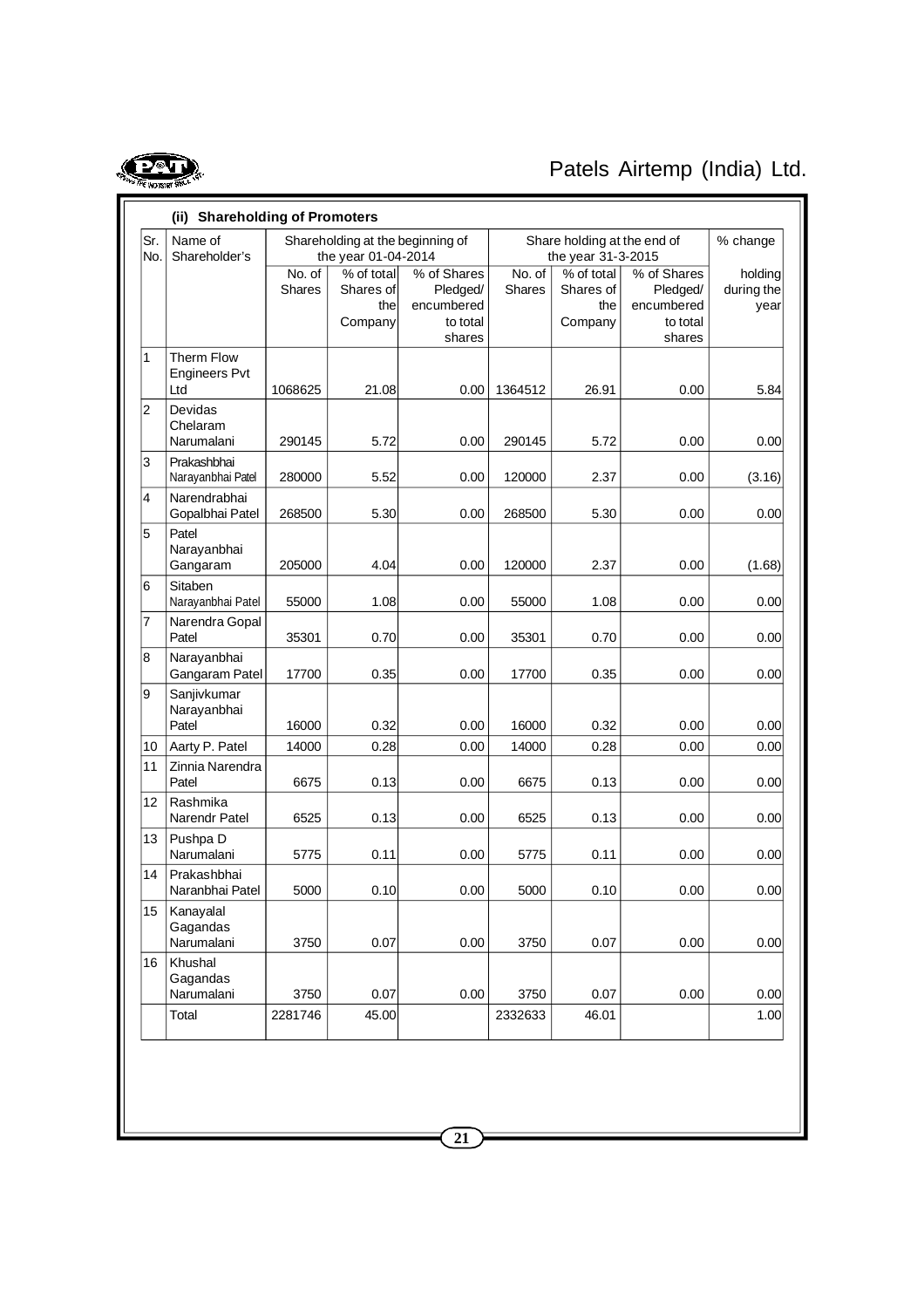

|            | (iii) Change in Promoters' Shareholding |          |                                                                   |                          |                                          |          |                    |                                               |
|------------|-----------------------------------------|----------|-------------------------------------------------------------------|--------------------------|------------------------------------------|----------|--------------------|-----------------------------------------------|
| Sr.<br>No. | Name of the<br>Promoters                | 31.03.15 | Shareholding Beginning<br>of the year 01.04.14<br>End of the Year | Date                     | Increase/<br>Decrease in<br>shareholding | Reason   |                    | Cumulative<br>Shareholding<br>During the year |
|            |                                         | No. of   | % of total                                                        |                          |                                          |          | No. of             | % of total                                    |
|            |                                         | shares   | shares of                                                         |                          |                                          |          | shares             | shares of                                     |
|            |                                         |          | the<br>Company                                                    |                          |                                          |          |                    | the<br>Company                                |
|            | At the beginning of the                 |          |                                                                   |                          |                                          |          |                    |                                               |
|            | year_01.04.2014                         | 2281746  | 45.0027                                                           |                          |                                          |          |                    |                                               |
| 1          | Thermflow                               |          |                                                                   |                          |                                          |          |                    |                                               |
|            | Engineering Pvt Ltd.                    | 1068625  | 21.076                                                            |                          |                                          |          |                    |                                               |
|            |                                         |          |                                                                   | 11/04/2014<br>18/04/2014 | 906<br>6711                              | Transfer | 1069531<br>1076242 | 21.09<br>21.23                                |
|            |                                         |          |                                                                   | 25/04/2014               | 2704                                     |          | 1078946            | 21.28                                         |
|            |                                         |          |                                                                   | 02/05/2014               | 9923                                     |          | 1088869            | 21.48                                         |
|            |                                         |          |                                                                   | 13/06/2014               | 1343                                     |          | 1090212            | 21.50                                         |
|            |                                         |          |                                                                   | 20/06/2014               | 1000                                     |          | 1091212            | 21.52                                         |
|            |                                         |          |                                                                   | 30/06/2014<br>15/08/2014 | 2800<br>5000                             |          | 1094012<br>1099012 | 21.58<br>21.68                                |
|            |                                         |          |                                                                   | 22/08/2014               | 7500                                     |          | 1106512            | 21.82                                         |
|            |                                         |          |                                                                   | 30/09/2014               | 13000                                    |          | 1119512            | 22.08                                         |
|            |                                         |          |                                                                   | 17/11/2014               | 30000                                    |          | 1149512            | 22.67                                         |
|            |                                         |          |                                                                   | 18/11/2014               | 15000                                    |          | 1164512            | 22.97                                         |
|            |                                         |          |                                                                   | 19/11/2014               | 15000                                    |          | 1179512            | 23.26                                         |
|            |                                         |          |                                                                   | 20/11/2014<br>24/11/2014 | 15000<br>15000                           |          | 1194512<br>1209512 | 23.56<br>23.86                                |
|            |                                         |          |                                                                   | 25/11/2014               | 15000                                    |          | 1224512            | 24.15                                         |
|            |                                         |          |                                                                   | 01/02/2014               | 15000                                    |          | 1239512            | 24.45                                         |
|            |                                         |          |                                                                   | 02/12/2014               | 15000                                    | Interse  | 1254512            | 24.74                                         |
|            |                                         |          |                                                                   | 03/12/2014               | 15000                                    | transfer | 1269512            | 25.04                                         |
|            |                                         |          |                                                                   | 08/12/2014               | 10000                                    |          | 1279512            | 25.24                                         |
|            |                                         |          |                                                                   | 17/12/2014<br>18/12/2014 | 15000<br>15000                           |          | 1294512<br>1309512 | 25.53<br>25.83                                |
|            |                                         |          |                                                                   | 19/12/2014               | 15000                                    |          | 1324512            | 26.12                                         |
|            |                                         |          |                                                                   | 22/12/2014               | 15000                                    |          | 1339512            | 26.42                                         |
|            |                                         |          |                                                                   | 23/12/2014               | 15000                                    |          | 1354512            | 26.71                                         |
|            |                                         |          |                                                                   | 24/12/2014               | 10000                                    |          | 1364512            | 26.91                                         |
|            |                                         | 1364512  | 26.91                                                             |                          |                                          |          |                    |                                               |
| 2          | Narayanbhai                             | 205000   | 4.04                                                              | 17.12.2014               | $-15000$                                 |          | 190000<br>175000   | 3.75                                          |
|            | Gangaram Patel                          |          |                                                                   | 18.12.2014<br>19.12.2014 | $-15000$<br>$-15000$                     | Interse  | 160000             | 3.45<br>3.16                                  |
|            |                                         |          |                                                                   | 22.12.2014               | $-15000$                                 | transfer | 145000             | 2.86                                          |
|            |                                         |          |                                                                   | 23.12.2014               | $-15000$                                 |          | 130000             | 2.56                                          |
|            |                                         |          |                                                                   | <u>24.12.2014</u>        | $-10000$                                 |          | 120000             | 2.37                                          |
|            |                                         | 120000   | 2.37                                                              |                          |                                          |          |                    |                                               |
| 3          | Prakashbhai                             | 280000   |                                                                   | 5.52 17.11. 2014         | $-30000$                                 |          | 250000             | 4.93                                          |
|            | Narayanbhai Patel                       |          |                                                                   | 18.11.2014<br>19.11.2014 | $-15000$<br>$-15000$                     |          | 235000<br>220000   | 4.63<br>4.34                                  |
|            |                                         |          |                                                                   | 20.11.2014               | $-15000$                                 |          | 205000             | 4.04                                          |
|            |                                         |          |                                                                   | 24.11.2014               | $-15000$                                 |          | 190000             | 3.75                                          |
|            |                                         |          |                                                                   | 25.11.2014               | $-15000$                                 | Interse  | 175000             | 3.45                                          |
|            |                                         |          |                                                                   | 01.12.2014               | $-15000$                                 | transfer | 160000             | 3.16                                          |
|            |                                         |          |                                                                   | 02.12.2014               | $-15000$                                 |          | 145000             | 2.86                                          |
|            |                                         |          |                                                                   | 03.12.2014<br>08.12.2014 | $-15000$<br>$-10000$                     |          | 130000<br>120000   | 2.56<br>2.37                                  |
|            |                                         | 120000   | 2.37                                                              |                          |                                          |          |                    |                                               |
|            | At the end of the                       |          |                                                                   |                          |                                          |          |                    |                                               |
|            | year_31.03.15                           | 2332633  | 46.01                                                             |                          |                                          |          |                    |                                               |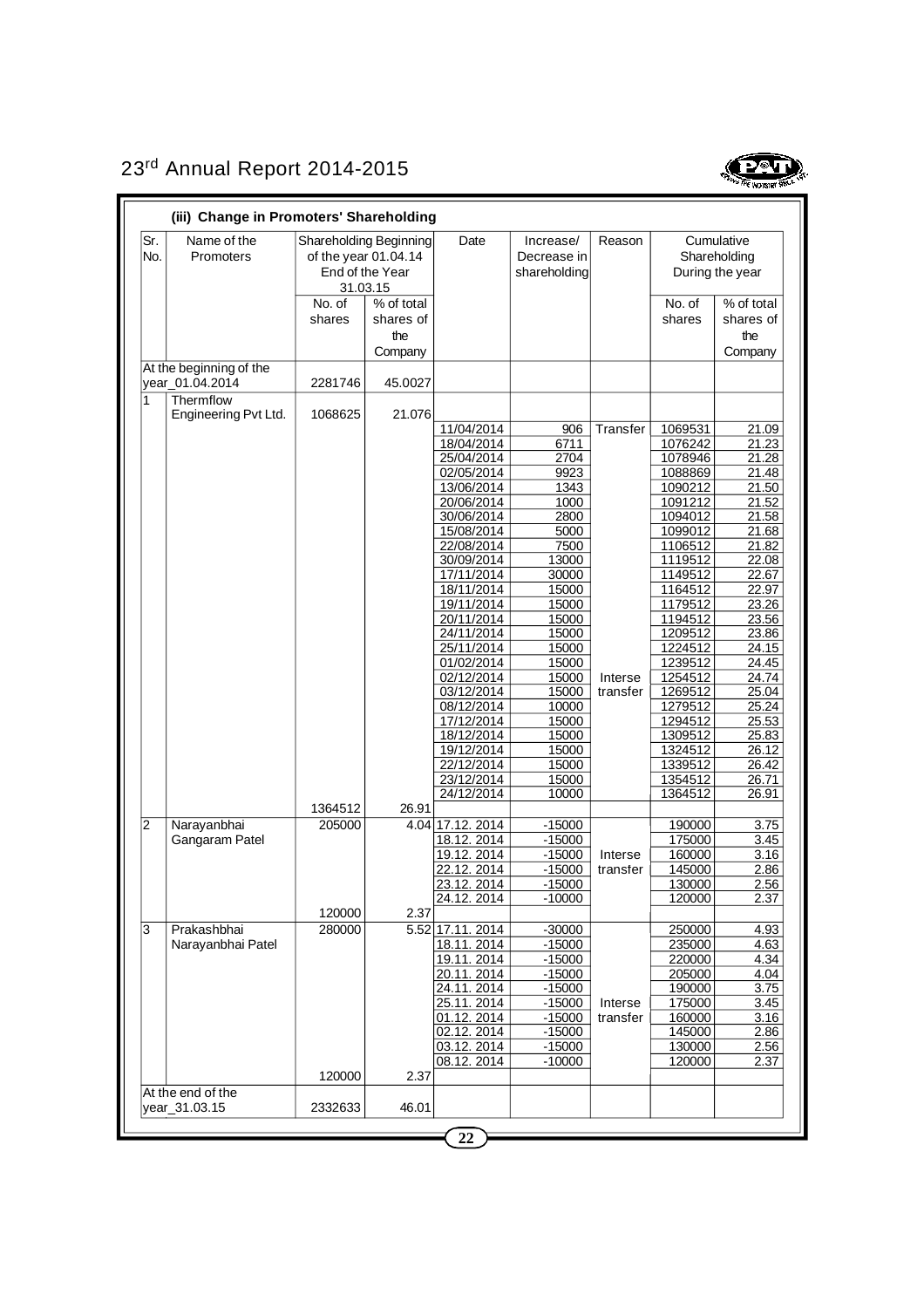

|            | (iv) Shareholding Pattern of top ten Shareholders (other than Directors, Promoters and Holders<br>of GDRs and ADRs): |                                                        |            |                          |                                          |          |                |                                               |
|------------|----------------------------------------------------------------------------------------------------------------------|--------------------------------------------------------|------------|--------------------------|------------------------------------------|----------|----------------|-----------------------------------------------|
| Sr.<br>No. | Name of Top 10<br>Promoters of<br>the Company                                                                        | Beginning year<br>01.04.14 End of the<br>Year 31.03.15 |            | Date                     | Increase/<br>Decrease in<br>shareholding | Reason   |                | Cumulative<br>Shareholding<br>During the year |
|            |                                                                                                                      | No. of                                                 | % of total |                          |                                          |          | No. of         | % of total                                    |
|            |                                                                                                                      | shares                                                 | shares of  |                          |                                          |          | shares         | shares of                                     |
|            |                                                                                                                      |                                                        | the        |                          |                                          |          |                | the                                           |
|            |                                                                                                                      |                                                        | Company    |                          |                                          |          |                | Company                                       |
| 1          | Samir Jitendra Javeri                                                                                                | 40000                                                  | 0.79       | 04/01/2014               |                                          |          | 40000          | 0.79                                          |
|            |                                                                                                                      |                                                        |            | 16/05/2014               | $-10000$                                 |          | 30000          | 0.59                                          |
|            |                                                                                                                      |                                                        |            | 30/06/2014               | $-4904$                                  |          | 25096          | 0.49                                          |
|            |                                                                                                                      |                                                        |            | 04/07/2014               | -96                                      |          | 25000          | 0.49                                          |
|            |                                                                                                                      |                                                        |            | 22/08/2014               | $-5000$                                  |          | 20000          | 0.39                                          |
|            |                                                                                                                      |                                                        |            | 29/08/2014               | $-10000$                                 | Transfer | 10000          | 0.20                                          |
|            |                                                                                                                      |                                                        |            | 05/09/2014               | $-5000$                                  |          | 5000           | 0.10                                          |
|            |                                                                                                                      |                                                        |            | 03/10/2014               | 4                                        |          | 5004           | 0.10                                          |
|            |                                                                                                                      |                                                        |            | 24/10/2014               | $-2268$                                  |          | 2736           | 0.05                                          |
|            |                                                                                                                      |                                                        |            | 14/11/2014               | $-2736$                                  |          | 0              | 0.00                                          |
|            |                                                                                                                      | Nil                                                    |            | 0 31/03/2015             | Nil                                      |          | 0              | 0.00                                          |
| 2          | Pankaj Jaju                                                                                                          | 26000                                                  |            | 0.51   01/04/2014        | No Transaction                           |          | 26000          | 0.51                                          |
|            |                                                                                                                      | 26000                                                  | 0.51       | 31/03/2015               |                                          |          | 26000          | 0.51                                          |
| 3          | Kamlaben Vitthalbhai                                                                                                 | 37950                                                  |            | 0.75 31/03/2014          |                                          |          | 37950          | 0.75                                          |
|            | Patel                                                                                                                |                                                        |            | 23/05/2014               | 14754                                    |          | 52704          | 1.04                                          |
|            |                                                                                                                      |                                                        |            | 30/05/2014               | 296                                      |          | 53000          | 1.05                                          |
|            |                                                                                                                      |                                                        |            | 13/06/2014               | $-4214$                                  |          | 48786          | 0.96                                          |
|            |                                                                                                                      |                                                        |            | 20/06/2014               | 100                                      |          | 48886          | 0.96                                          |
|            |                                                                                                                      |                                                        |            | 11/07/2014               | 1500                                     |          | 50386          | 0.99                                          |
|            |                                                                                                                      |                                                        |            | 18/07/2014               | 255                                      |          | 50641          | 1.00                                          |
|            |                                                                                                                      |                                                        |            | 25/07/2014               | $-1604$                                  | Transfer | 49037          | 0.97                                          |
|            |                                                                                                                      |                                                        |            | 01/08/2014               | $-151$                                   |          | 48886          | 0.96                                          |
|            |                                                                                                                      |                                                        |            | 08/08/2014               | 1974                                     |          | 50860          | 1.00                                          |
|            |                                                                                                                      |                                                        |            | 15/08/2014               | $-5220$                                  |          | 45640          | 0.90                                          |
|            |                                                                                                                      |                                                        |            | 22/08/2014               | $-18231$                                 |          | 27409          | 0.54                                          |
|            |                                                                                                                      |                                                        |            | 29/08/2014               | 2650                                     |          | 30059          | 0.59                                          |
|            |                                                                                                                      |                                                        |            | 05/09/2014               | $-4400$                                  |          | 25659          | 0.51                                          |
|            |                                                                                                                      |                                                        |            | 12/09/2014               | -30                                      |          | 25629          | 0.51                                          |
|            |                                                                                                                      |                                                        |            | 19/09/2014               | $-25629$                                 |          | 0              | 0.00                                          |
| 4          | Vishnubhai                                                                                                           | Nil<br>99525                                           |            | 0 31/03/2015             | Nil                                      |          | 0              | 0                                             |
|            | Vitthalbhai Patel                                                                                                    |                                                        | 1.96       | 31/03/2014<br>04/04/2014 | 346                                      |          | 99525<br>99871 | 1.96<br>1.97                                  |
|            |                                                                                                                      |                                                        |            | 16/05/2014               | $-283$                                   |          | 99588          | 1.96                                          |
|            |                                                                                                                      |                                                        |            | 23/05/2014               | $-18847$                                 |          | 80741          | 1.59                                          |
|            |                                                                                                                      |                                                        |            | 30/05/2014               | 1200                                     | Transfer | 81941          | 1.62                                          |
|            |                                                                                                                      |                                                        |            | 05/09/2014               | -26330                                   |          | 55611          | 1.10                                          |
|            |                                                                                                                      |                                                        |            | 12/09/2014               | $-20444$                                 |          | 35167          | 0.69                                          |
|            |                                                                                                                      |                                                        |            | 19/09/2014               | $-35167$                                 |          | 0              | 0.00                                          |
|            |                                                                                                                      | Nil                                                    |            | 0 31/03/2015             | Nil                                      |          | 0              | 0                                             |
| 15         | Patel Bharat                                                                                                         | 22158                                                  |            | 0.44 01/04/2014          | 0                                        |          | 22158          | 0.44                                          |
|            | Chhabildas                                                                                                           |                                                        |            | 09/05/2014               | 514                                      |          | 22672          | 0.45                                          |
|            |                                                                                                                      |                                                        |            | 30/05/2014               | 500                                      |          | 23172          | 0.46                                          |
|            |                                                                                                                      |                                                        |            | 11/07/2014               | 712                                      |          | 23884          | 0.47                                          |
|            |                                                                                                                      |                                                        |            | 18/07/2014               | 1125                                     | Transfer | 25009          | 0.49                                          |
|            |                                                                                                                      |                                                        |            | 12/09/2014               | 450                                      |          | 25459          | 0.50                                          |
|            |                                                                                                                      |                                                        |            | 19/09/2014               | 200                                      |          | 25659          | 0.51                                          |
|            |                                                                                                                      |                                                        |            |                          |                                          |          |                |                                               |
|            |                                                                                                                      |                                                        |            | 30/09/2014               | 400                                      |          | 26059          | 0.51                                          |

**23**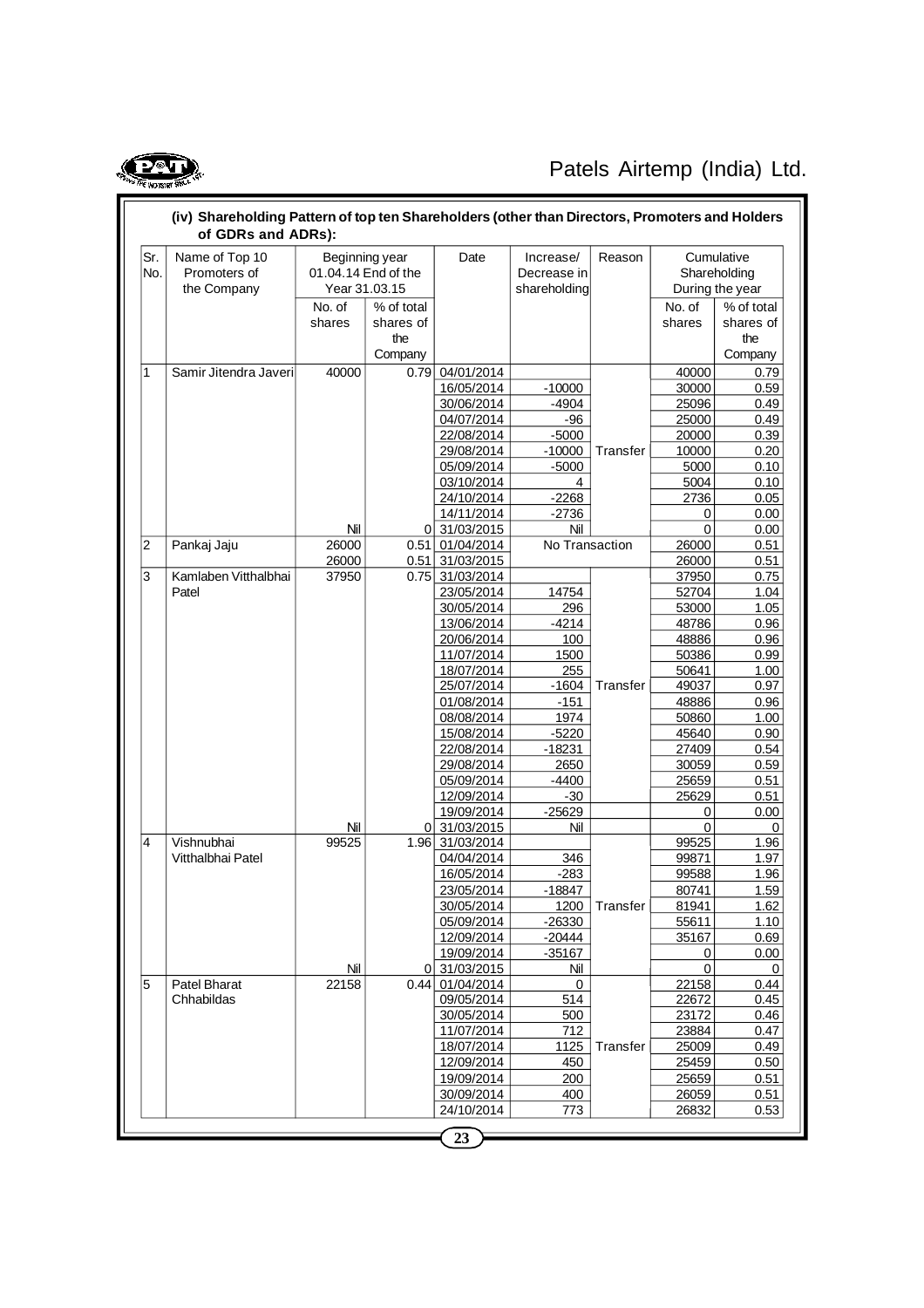

|    |                            |       |                | 19/12/2014      | 1069           |          | 27901    | 0.55 |
|----|----------------------------|-------|----------------|-----------------|----------------|----------|----------|------|
|    |                            |       |                | 16/01/2015      | 200            |          | 28101    | 0.55 |
|    |                            |       |                | 13/02/2015      | 784            |          | 28885    | 0.57 |
|    |                            |       |                | 20/02/2015      | 300            |          | 29185    | 0.58 |
|    |                            |       |                | 06/03/2015      | 300            |          | 29485    | 0.58 |
|    |                            |       |                | 31/03/2015      | 100            |          | 29585    | 0.58 |
|    |                            | 29585 | 0.58           | 31/03/2015      |                |          | 29585    | 0.58 |
| 6  | Shrestha Treks &           | 54503 | 1.07           | 01/04/2014      | 0              |          | 54503    | 1.07 |
|    | <b>Expeditions Private</b> |       |                | 02/05/2014      | $-2500$        |          | 52003    | 1.03 |
|    | Limited                    |       |                | 09/05/2014      | $-11912$       | Transfer | 40091    | 0.79 |
|    |                            |       |                | 16/05/2014      | $-40091$       |          | 0        | 0.00 |
|    |                            | Nil   | 0              | 31/03/2015      | Nil            |          | 0        | 0    |
| 7  | Vishesh Jain               | 47048 | 0.93           | 31/03/2014      | 0              |          | 47048    | 0.93 |
|    |                            |       |                | 25/04/2014      | 1000           |          | 48048    | 0.95 |
|    |                            |       |                | 05/12/2014      | $-5000$        | Transfer | 43048    | 0.85 |
|    |                            |       |                | 09/01/2015      | $-2220$        |          | 40828    | 0.81 |
|    |                            |       |                | 31/03/2015      | $-40828$       |          | 0        | 0    |
|    |                            | Nil   | 0              | 31/03/2015      | Nil            |          | $\Omega$ | 0    |
| 8  | Sangeeta Jain              | 40828 | 0.81           | 01/04/2014      | No Transaction |          | 40828    | 0.81 |
|    |                            | 40828 | 0.81           | 31/03/2015      |                |          | 40828    | 0.81 |
| l9 | Govardhan Rao              | Nil   | 0              | 01/04/2014      | Nil            |          | 0        | 0    |
|    | Muthineni                  |       |                | 21/11/2014      | 2841           |          | 2841     | 0.06 |
|    |                            |       |                | 09/01/2015      | 6401           |          | 9242     | 0.18 |
|    |                            |       |                | 16/01/2015      | $-6271$        |          | 2971     | 0.06 |
|    |                            |       |                | 13/02/2015      | 1500           |          | 4471     | 0.09 |
|    |                            |       |                | 20/02/2015      | 1722           | Transfer | 6193     | 0.12 |
|    |                            |       |                | 27/02/2015      | 3301           |          | 9494     | 0.19 |
|    |                            |       |                | 06/03/2015      | 1820           |          | 11314    | 0.22 |
|    |                            |       |                | 13/03/2015      | 7998           |          | 19312    | 0.38 |
|    |                            |       |                | 20/03/2015      | 3667           |          | 22979    | 0.45 |
|    |                            |       |                | 31/03/2015      | 4000           |          | 26979    | 0.53 |
|    |                            | 26979 | 0.53           | 31/03/2015      |                |          | 26979    | 0.53 |
| 11 | Sharad Kanayalal           | 61000 |                | 1.20 01/04/2014 | No Transaction |          | 61000    | 1.20 |
|    | Shah                       | 61000 | 1.20           | 31/03/2015      |                |          | 61000    | 1.20 |
| 10 | Sunil Bodaram              | 38750 | 0.76           | 01/04/2014      |                |          | 38750    | 0.76 |
|    | Luthria                    |       |                | 11/04/2014      | $-250$         |          | 38500    | 0.76 |
|    |                            |       |                | 18/04/2014      | $-500$         |          | 38000    | 0.75 |
|    |                            |       |                | 25/04/2014      | $-500$         |          | 37500    | 0.74 |
|    |                            |       |                | 02/05/2014      | $-1250$        |          | 36250    | 0.71 |
|    |                            |       |                |                 |                |          |          |      |
|    |                            |       |                | 16/05/2014      | $-16250$       |          | 20000    | 0.39 |
|    |                            |       |                | 13/06/2014      | $-550$         |          | 19450    | 0.38 |
|    |                            |       |                | 20/06/2014      | $-750$         |          | 18700    | 0.37 |
|    |                            |       |                | 04/07/2014      | $-200$         |          | 18500    | 0.36 |
|    |                            |       |                | 08/08/2014      | $-500$         |          | 18000    | 0.36 |
|    |                            |       |                | 15/08/2014      | $-1750$        |          | 16250    | 0.32 |
|    |                            |       |                | 22/08/2014      | $-1000$        | Transfer | 15250    | 0.30 |
|    |                            |       |                | 05/09/2014      | $-2250$        |          | 13000    | 0.26 |
|    |                            |       |                | 12/09/2014      | $-4000$        |          | 9000     | 0.18 |
|    |                            |       |                | 19/09/2014      | $-3574$        |          | 5426     | 0.11 |
|    |                            |       |                | 30/09/2014      | $-1426$        |          | 4000     | 0.08 |
|    |                            |       |                | 14/11/2014      | $-250$         |          | 3750     | 0.07 |
|    |                            |       |                | 21/11/2014      | $-1000$        |          | 2750     | 0.05 |
|    |                            |       |                | 28/11/2014      | $-250$         |          | 2500     | 0.05 |
|    |                            |       |                | 05/12/2014      | $-1000$        |          | 1500     | 0.03 |
|    |                            |       |                | 12/12/2014      | $-500$         |          | 1000     | 0.02 |
|    |                            |       |                | 19/12/2014      | $-1000$        |          | 0        | 0.00 |
|    |                            | Nil   | $\overline{0}$ | 31/03/2015      | Nil            |          | 0        | 0.00 |
|    |                            |       |                |                 |                |          |          |      |

**24**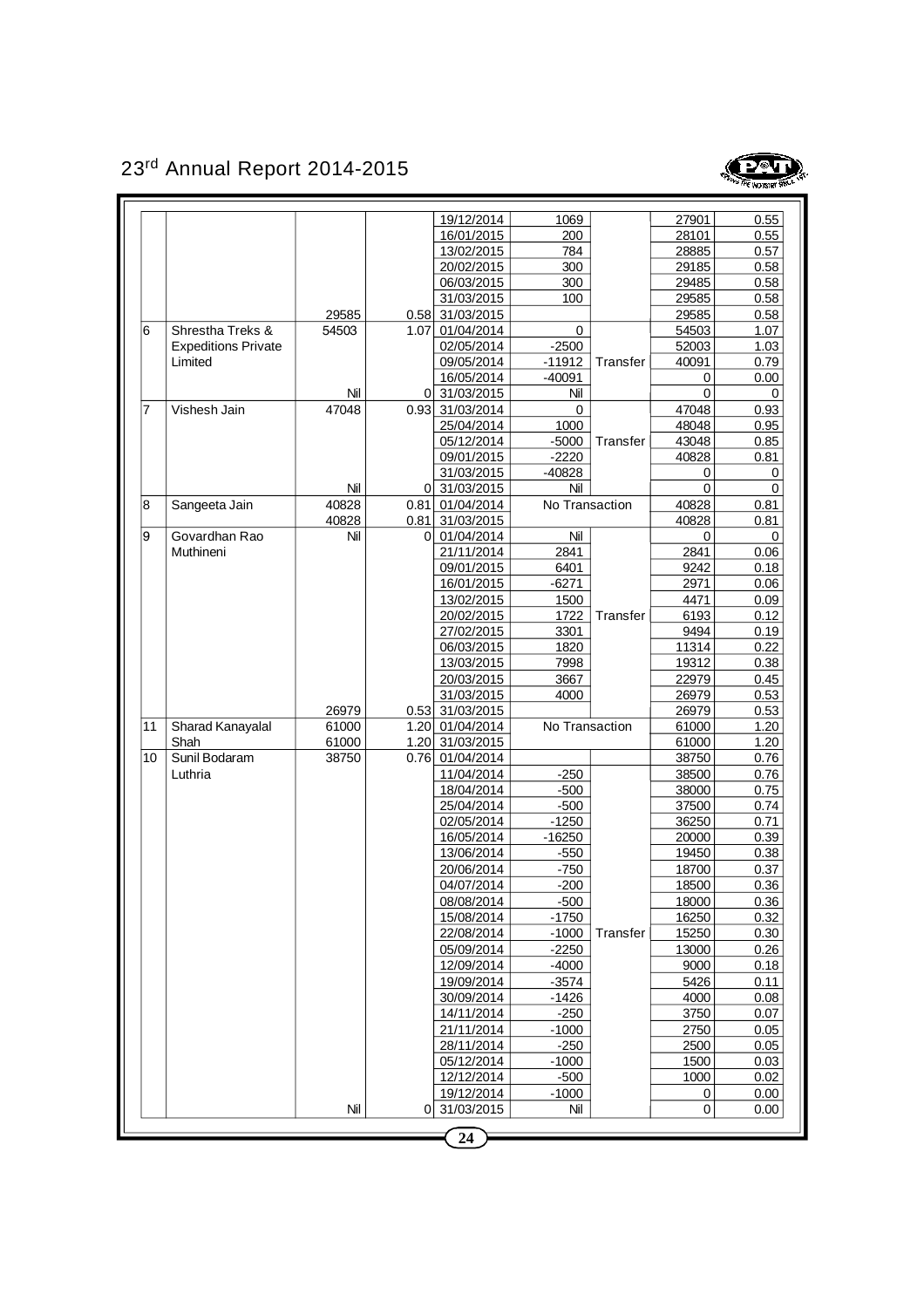transfer 145000 2.86

23.12.14 -15000 130000<br>24.12.14 -10000 120000

24.12.14 -10000 120000 2.37



| 11  | Sunil Kumar Gupta                                           | 56000                  |                      | 1.10 01/04/2014 | 0              |          | 56000  | 1.10            |
|-----|-------------------------------------------------------------|------------------------|----------------------|-----------------|----------------|----------|--------|-----------------|
|     |                                                             |                        |                      | 30/05/2014      | $-2500$        |          | 53500  | 1.06            |
|     |                                                             |                        |                      | 13/06/2014      | $-1500$        |          | 52000  | 1.03            |
|     |                                                             |                        |                      | 30/06/2014      | $-2000$        |          | 50000  | 0.99            |
|     |                                                             |                        |                      | 12/09/2014      | $-2500$        |          | 47500  | 0.94            |
|     |                                                             |                        |                      | 10/10/2014      | $-4500$        |          | 43000  | 0.85            |
|     |                                                             |                        |                      | 17/10/2014      | $-2000$        |          | 41000  | 0.81            |
|     |                                                             |                        |                      | 31/10/2014      | $-1000$        |          | 40000  | 0.79            |
|     |                                                             |                        |                      | 14/11/2014      | $-2000$        |          | 38000  | 0.75            |
|     |                                                             |                        |                      | 21/11/2014      | $-8000$        |          | 30000  | 0.59            |
|     |                                                             |                        |                      | 19/12/2014      | -68            |          | 29932  | 0.59            |
|     |                                                             |                        |                      | 31/12/2014      | 58             |          | 29990  | 0.59            |
|     |                                                             |                        |                      | 23/01/2015      | 10             |          | 30000  | 0.59            |
|     |                                                             | 30000                  |                      | 0.59 31/03/2015 |                |          | 30000  | 0.59            |
| 12  | Kayzad Sirus Eghlim                                         | 25000                  |                      | 0.49 01/04/2014 | No Transaction |          | 25000  | 0.49            |
|     |                                                             | 25000                  |                      | 0.49 31/03/2015 |                |          | 25000  | 0.49            |
| 13  | Snehal Bhupendra                                            | Nil                    |                      | 0 01/04/2014    | Nil            |          | 0      | 0.00            |
|     | Shah                                                        |                        |                      | 14/11/2014      | 0              |          | 15000  | 0.30            |
|     |                                                             |                        |                      | 21/11/2014      | 2000           |          | 17000  | 0.34            |
|     |                                                             |                        |                      | 09/01/2015      | 8000           | Transfer | 25000  | 0.49            |
|     |                                                             |                        |                      | 16/01/2015      | 5000           |          | 30000  | 0.59            |
|     |                                                             | 30000                  |                      | 0.59 31/03/2015 |                |          | 30000  | 0.59            |
| 14  | Amit S Shah                                                 | Nil                    | 0                    | 01/04/2014      | Nil            |          | 0      | 0.00            |
|     |                                                             |                        |                      | 07/11/2014      | 0              |          | 10000  | 0.20            |
|     |                                                             |                        |                      | 14/11/2014      | 25000          |          | 35000  | 0.69            |
|     |                                                             |                        |                      | 21/11/2014      | $-10000$       | Transfer | 25000  | 0.49            |
|     |                                                             |                        |                      | 05/12/2014      | 20000          |          | 45000  | 0.89            |
|     |                                                             |                        |                      | 06/02/2015      | 20000          |          | 65000  | 1.28            |
|     |                                                             | 65000                  |                      | 1.28 31/03/2015 |                |          | 65000  | 1.28            |
| 15  | Kirtida Chhabildas                                          | 23895                  | 0.47                 | 01/04/2014      |                |          | 23895  | 0.47            |
|     | Patel                                                       |                        |                      | 19/09/2014      | 1150           |          | 25045  | 0.49            |
|     |                                                             |                        |                      | 30/09/2014      | $-200$         |          | 24845  | 0.49            |
|     |                                                             |                        |                      | 10/10/2014      | 400            |          | 25245  | 0.50            |
|     |                                                             |                        |                      | 24/10/2014      | 200            |          | 25445  | 0.50            |
|     |                                                             |                        |                      | 05/12/2014      | $-400$         |          | 25045  | 0.49            |
|     |                                                             |                        |                      | 19/12/2014      | 1350           | Transfer | 26395  | 0.52            |
|     |                                                             |                        |                      | 23/01/2015      | 200            |          | 26595  | 0.52            |
|     |                                                             |                        |                      | 13/02/2015      | 300            |          | 26895  | 0.53            |
|     |                                                             |                        |                      | 20/03/2015      | 100            |          | 26995  | 0.53            |
|     |                                                             |                        |                      | 31/03/2015      | 50             |          | 27045  | 0.53            |
|     |                                                             | 27045                  | 0.53                 | 31/03/2015      |                |          | 27045  | 0.53            |
|     | (v) Shareholding of Directors and Key Managerial Personnel: |                        |                      |                 |                |          |        |                 |
| Sr. | Name of the                                                 | Shareholding Beginning |                      | Date            | Increase/      | Reason   |        | Cumulative      |
| No. | Directors & KMP                                             |                        | year 01.04.14 End    |                 | Decrease in    |          |        | Shareholding    |
|     |                                                             |                        | of the Year 31.03.15 |                 | shareholding   |          |        | During the year |
|     |                                                             |                        |                      |                 |                |          |        |                 |
|     |                                                             | No. of                 | % of total           |                 |                |          | No. of | % of total      |
|     |                                                             | shares                 | shares of            |                 |                |          | shares | shares of       |
|     |                                                             |                        | the                  |                 |                |          |        | the             |
|     |                                                             |                        | Company              |                 |                |          |        | Company         |
| 1   | Narayanbhai                                                 | 205000                 | 4.04                 | 17.12.14        | $-15000$       |          | 190000 | 3.75            |
|     | Gangaram Patel                                              |                        |                      | 18.12.14        | $-15000$       |          | 175000 | 3.45            |
|     |                                                             |                        |                      | 19.12.14        | $-15000$       | Interse  | 160000 | 3.16            |
|     |                                                             |                        |                      | 22.12.14        | $-15000$       | transfer | 145000 | 2.86            |

120000 2.37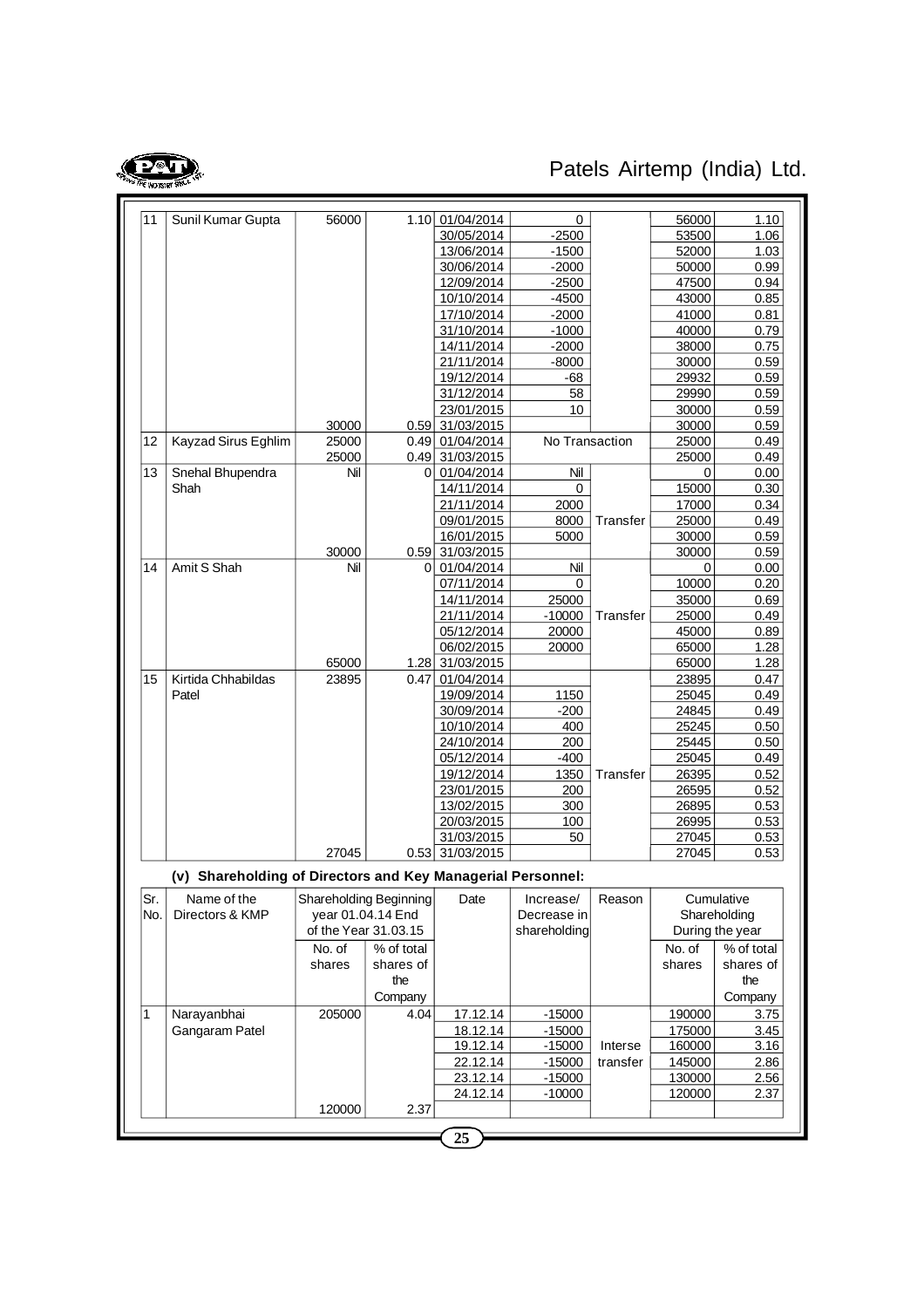

| 2              | Devidas Chelaram      | 290145     | 5.72       |          | No Transaction | $\overline{a}$ | 290145     | 5.72       |
|----------------|-----------------------|------------|------------|----------|----------------|----------------|------------|------------|
|                | Narumalani            | 290145     | 5.72       |          |                |                |            |            |
| 3              | Narendrabhai          | 268500     | 5.30       |          | No Transaction | ٠              | 268500     | 5.30       |
|                | Gopalbhai Patel       | 268500     | 5.30       |          |                |                |            |            |
| 4              | Prakashbhai           | 280000     | 5.52       | 17.11.14 | $-30000$       |                | 250000     | 4.93       |
|                | Narayanbhai Patel     |            |            | 18.11.14 | $-15000$       |                | 235000     | 4.63       |
|                |                       |            |            | 19.11.14 | $-15000$       |                | 220000     | 4.34       |
|                |                       |            |            | 20.11.14 | $-15000$       |                | 205000     | 4.04       |
|                |                       |            |            | 24.11.14 | $-15000$       | Interse        | 190000     | 3.75       |
|                |                       |            |            | 25.11.14 | $-15000$       | transfer       | 175000     | 3.45       |
|                |                       |            |            | 01.12.14 | $-15000$       |                | 160000     | 3.16       |
|                |                       |            |            | 02.12.14 | $-15000$       |                | 145000     | 2.86       |
|                |                       |            |            | 03.12.14 | $-15000$       |                | 130000     | 2.56       |
|                |                       |            |            | 08.12.14 | $-10000$       |                | 120000     | 2.37       |
|                |                       | 120000     | 2.37       |          |                |                |            |            |
| 5              | Sanjivkumar           | 16000      | 0.32       |          | No Transaction | $\overline{a}$ | 16000      | 0.32       |
|                | Narayanbhai Patel     | 16000      | 0.32       |          |                |                |            |            |
| 6              | Hareshkumar           | <b>NIL</b> | <b>NIL</b> |          | <b>NIL</b>     | $\overline{a}$ | <b>NIL</b> | <b>NIL</b> |
|                | <b>Ishwarlal Shah</b> |            |            |          |                |                |            |            |
| $\overline{7}$ | Vinodkumar            | <b>NIL</b> | <b>NIL</b> |          | <b>NIL</b>     |                | <b>NIL</b> | <b>NIL</b> |
|                | Chotubhai Patel       |            |            |          |                |                |            |            |
| 8              | Ramanbhai Ramdas      | <b>NIL</b> | <b>NIL</b> |          | <b>NIL</b>     | $\overline{a}$ | <b>NIL</b> | <b>NIL</b> |
|                | Patel                 |            |            |          |                |                |            |            |
| 19             | Girish Natubhai       | <b>NIL</b> | <b>NIL</b> |          | <b>NIL</b>     | $\overline{a}$ | <b>NIL</b> | <b>NIL</b> |
|                | Desai                 |            |            |          |                |                |            |            |
| 10             | Veenaben              | <b>NIL</b> | <b>NIL</b> |          | <b>NIL</b>     |                | <b>NIL</b> | <b>NIL</b> |
|                | Bhupendrabhai Patel   |            |            |          |                |                |            |            |
| 11             | Kamlesh Rasiklal      | 1050       | 0.02       |          | No Transaction | $\overline{a}$ | 1050       | 0.02       |
|                | Shah (CFO)            | 1050       | 0.02       |          |                |                |            |            |
| 12             | Karansingh            | 1050       | 0.02       |          | <b>NIL</b>     | ۰              | <b>NIL</b> | <b>NIL</b> |
|                | Imansingh Karki (CS)  |            |            |          |                |                |            |            |
|                |                       |            |            |          |                |                |            |            |

# **V. INDEBTEDNESS**

Indebtedness of the Company including interest outstanding/accrued but not due for payment

|                                                                 | Secured Loans      | Unsecured  | Deposits | Total<br>Indebtedness |
|-----------------------------------------------------------------|--------------------|------------|----------|-----------------------|
| Indebtedness at the beginning of<br>the financial year 01.04.14 | excluding deposits | Loans      |          |                       |
| <b>Principal Amount</b><br>$\vert$ i)                           | 89857453           | Nil        | Nil      | 89857453              |
| ii)<br>Interest due but not paid                                | Nil                | Nil        | Nil      |                       |
| Interest accrued but not due<br>liii)                           | Nil                | Nil        | Nil      |                       |
| Total (i+ii+iii)                                                | 89857453           | <b>Nil</b> | Nil      | 89857453              |
| Change in Indebtedness during<br>the financial year             |                    |            |          |                       |
| Addition                                                        | 223117831          | 27175000   | Nil      | 250292831             |
| Reduction                                                       |                    |            |          |                       |
| <b>Net Change</b>                                               | 133260378          | 27175000   | Nil      | 160435378             |
| Indebtedness at the end of the<br>financial year 31.03.15       |                    |            |          |                       |
| $\vert i)$<br><b>Principal Amount</b>                           | 223117831          | 27175000   | Nil      | 250292831             |
| ii)<br>Interest due but not paid                                |                    |            |          |                       |
| Interest accrued but not due<br>liii)                           |                    |            |          |                       |
| ∣Total (i+ii+iii)                                               | 223117831          | 27175000   | Nil      | 250292831             |

**26**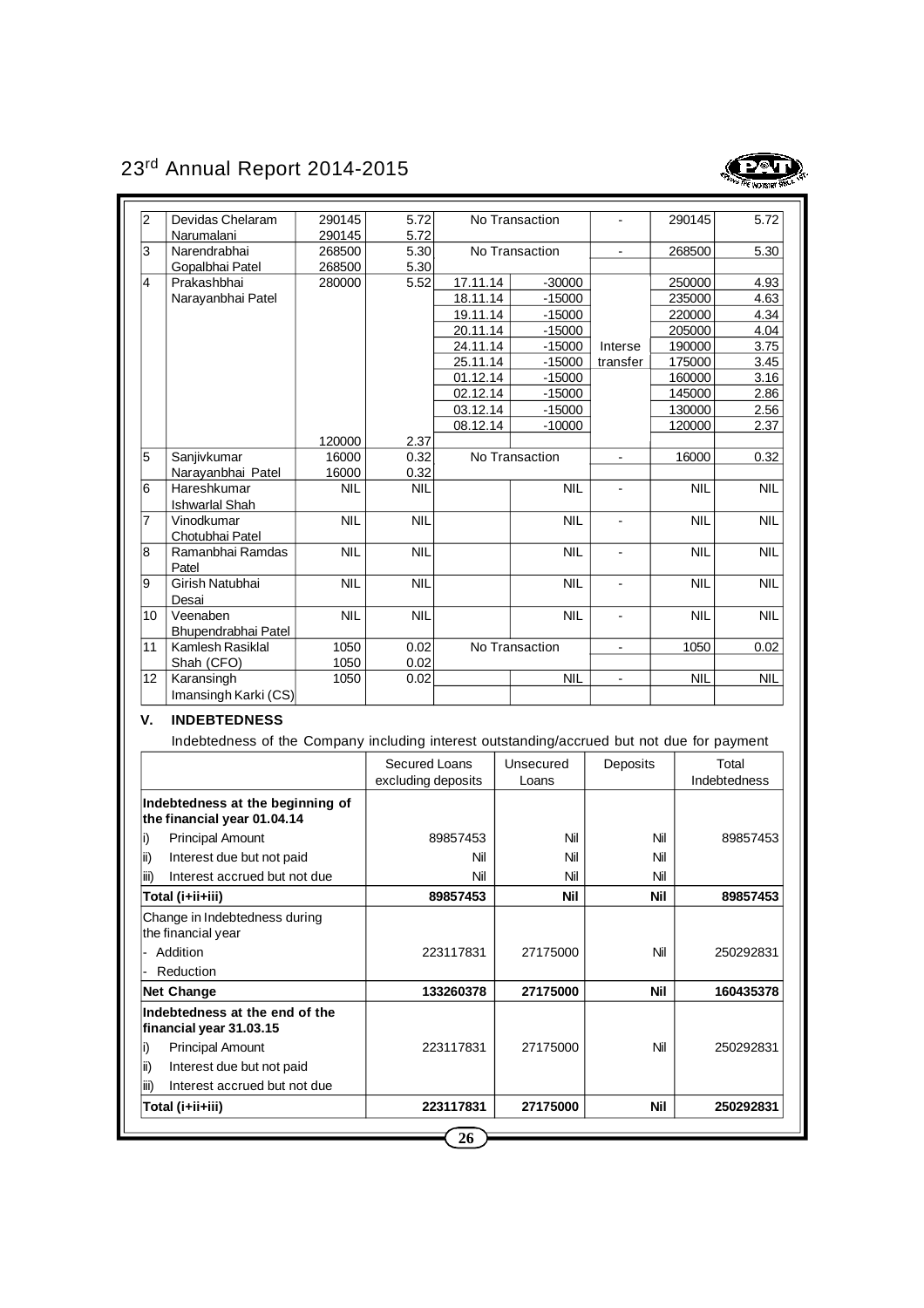

| VI. | <b>REMUNERATION OF DIRECTORS AND KEY MANAGERIAL PERSONNEL</b>                                                                                   |                            |                             |                            |                           |                                              |                                     |  |  |  |
|-----|-------------------------------------------------------------------------------------------------------------------------------------------------|----------------------------|-----------------------------|----------------------------|---------------------------|----------------------------------------------|-------------------------------------|--|--|--|
| Α.  | Remuneration to Managing Director, Whole-time Directors and/or Manager :                                                                        |                            |                             |                            |                           |                                              |                                     |  |  |  |
| Sr. | Particulars of Remuneration                                                                                                                     |                            |                             | Name of MD/WTD/Manager     |                           |                                              | Total                               |  |  |  |
| No. |                                                                                                                                                 | Narayanbhai<br>G.<br>Patel | Devidas<br>C.<br>Narumalani | bhai G.<br>Patel           | N. Patel                  | Narendra Prakashbhai Sanjivkumar<br>N. Patel | Amount                              |  |  |  |
| 1.  | Gross salary<br>(a) Salary as per provisions contained<br>in section 17(1) of the Income-tax<br>Act, 1961<br>(b) Value of perquisites u/s 17(2) | 2160000<br>196519          | 2160000<br>58930            | 2160000<br>49183           | 2160000<br>244406         | 2160000<br>38710                             | 10800000<br>558748                  |  |  |  |
|     | Income-tax Act, 1961<br>(c) Profits in lieu of salary under<br>section 17(3) Income- tax Act,<br>1961                                           |                            |                             |                            |                           |                                              |                                     |  |  |  |
| 2.  | <b>Stock Option</b>                                                                                                                             | <b>NA</b>                  | <b>NA</b>                   | <b>NA</b>                  | <b>NA</b>                 | <b>NA</b>                                    | <b>NA</b>                           |  |  |  |
| 3.  | <b>Sweat Equity</b>                                                                                                                             | <b>NA</b>                  | <b>NA</b>                   | <b>NA</b>                  | <b>NA</b>                 | <b>NA</b>                                    | <b>NA</b>                           |  |  |  |
| 4.  | Commission<br>as % of profit<br>others, specify                                                                                                 |                            |                             |                            |                           |                                              |                                     |  |  |  |
| 5.  | Others, please specify                                                                                                                          |                            |                             |                            |                           |                                              |                                     |  |  |  |
|     | <b>Total</b>                                                                                                                                    | 2356519                    | 2218930                     | 2209183                    | 2404406                   | 2198710                                      | 11387748                            |  |  |  |
| В.  | Remuneration to other directors:                                                                                                                |                            |                             |                            |                           |                                              |                                     |  |  |  |
| Sr. | Particulars of                                                                                                                                  |                            |                             | Name of Directors          |                           |                                              | Total                               |  |  |  |
| No. | Remuneration                                                                                                                                    | Haresh<br>kumar I<br>Shah  | Girish N.<br>Patel          | Vinod<br>kumar C.<br>Desai | Raman<br>bhai R.<br>Patel | Naimesh<br><b>B.</b> Patel                   | Amount<br>$(\overline{\mathbf{z}})$ |  |  |  |
| 1.  | <b>Independent Directors</b><br>Fee for attending board<br>committee meetings<br>Commission<br>$\blacksquare$<br>Others, please specify         | 7500                       | 6000                        | 4500                       | 7500                      | 4500                                         | 30000                               |  |  |  |
|     | Total (1)                                                                                                                                       | 7500                       | 6000                        | 4500                       | 7500                      | 4500                                         | 30000                               |  |  |  |
| 2.  | <b>Other Non-Executive Directors</b><br>Fee for attending board<br>committee meetings<br>Commission<br>Others, please specify                   |                            |                             |                            |                           |                                              |                                     |  |  |  |
|     | Total (2)                                                                                                                                       | <b>Nil</b>                 | <b>Nil</b>                  | Nil                        | Nil                       | Nil                                          | Nil                                 |  |  |  |
|     | Total $(B)=(1+2)$                                                                                                                               | 7500                       | 6000                        | 4500                       | 7500                      | 4500                                         | 30000                               |  |  |  |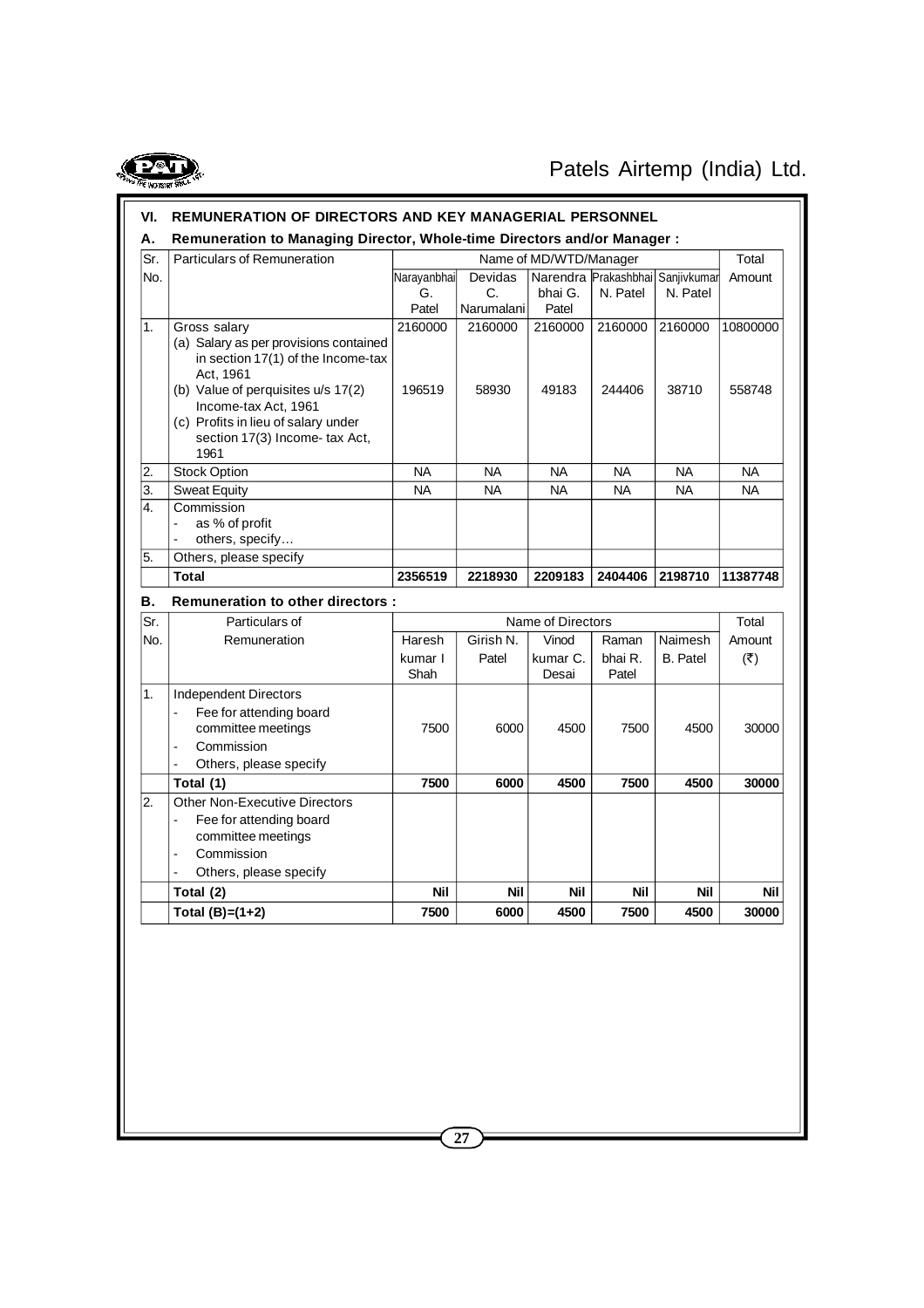

| C.         |                                                                                                                                                                                                                                                       |                                    |                             |           | REMUNERATION TO KEY MANAGERIAL PERSONNEL OTHER THAN MD/MANAGER/WTD |           |                                 |                                          |
|------------|-------------------------------------------------------------------------------------------------------------------------------------------------------------------------------------------------------------------------------------------------------|------------------------------------|-----------------------------|-----------|--------------------------------------------------------------------|-----------|---------------------------------|------------------------------------------|
| Sr.        | Particulars of Remuneration                                                                                                                                                                                                                           |                                    |                             |           |                                                                    |           | Key Managerial Personnel        |                                          |
| lNo.       |                                                                                                                                                                                                                                                       |                                    |                             |           | Mr. Karan I. Karki<br>(CS)                                         |           | Mr. Kamlesh R. Shah<br>(CFO)    | Total                                    |
| 1.         | Gross salary<br>(a) Salary as per provisions contained in<br>section 17(1) of the Income-tax Act,<br>1961<br>(b) Value of perquisites u/s 17(2) Income-<br>tax Act. 1961<br>(c) Profits in lieu of salary under section<br>17(3) Income-tax Act, 1961 |                                    |                             | 251370    |                                                                    | 702660    | 954030                          |                                          |
| 2.         | <b>Stock Option</b>                                                                                                                                                                                                                                   |                                    |                             |           | <b>NA</b>                                                          |           | <b>NA</b>                       | <b>NA</b>                                |
| 3.         | <b>Sweat Equity</b>                                                                                                                                                                                                                                   |                                    |                             |           | <b>NA</b>                                                          |           | <b>NA</b>                       | <b>NA</b>                                |
| 4.         | Commission<br>as % of profit<br>others, specify                                                                                                                                                                                                       |                                    |                             | <b>NA</b> |                                                                    | <b>NA</b> | <b>NA</b>                       |                                          |
| 5.         | Others, please specify                                                                                                                                                                                                                                |                                    |                             |           | <b>NA</b>                                                          |           | <b>NA</b>                       | <b>NA</b>                                |
|            | <b>Total</b>                                                                                                                                                                                                                                          |                                    |                             | 251370    |                                                                    |           | 702660                          | 954030                                   |
|            | <b>VII. PENALTIES / PUNISHMENT/ COMPOUNDING OF OFFENCES</b>                                                                                                                                                                                           |                                    |                             |           |                                                                    |           |                                 |                                          |
| Type       |                                                                                                                                                                                                                                                       | Section of the<br>Companies<br>Act | <b>Brief</b><br>Description |           | Details of Penalty /<br>Punishment/Compounding<br>fees imposed     |           | Authority [RD /<br>NCLT/ COURT] | Appeal<br>made, if any<br>(give Details) |
|            | A. COMPANY                                                                                                                                                                                                                                            |                                    |                             |           |                                                                    |           |                                 |                                          |
| Penalty    | Punishment<br>Compounding                                                                                                                                                                                                                             |                                    |                             |           | <b>NIL</b>                                                         |           |                                 |                                          |
|            | <b>B. DIRECTORS</b>                                                                                                                                                                                                                                   |                                    |                             |           |                                                                    |           |                                 |                                          |
| Penalty    |                                                                                                                                                                                                                                                       |                                    |                             |           |                                                                    |           |                                 |                                          |
| Punishment |                                                                                                                                                                                                                                                       |                                    |                             |           | <b>NIL</b>                                                         |           |                                 |                                          |
|            | Compounding                                                                                                                                                                                                                                           |                                    |                             |           |                                                                    |           |                                 |                                          |
|            | C. OTHER OFFICERS IN DEFAULT                                                                                                                                                                                                                          |                                    |                             |           |                                                                    |           |                                 |                                          |

| Penalty     |            |
|-------------|------------|
| Punishment  | <b>NIL</b> |
| Compounding |            |
|             |            |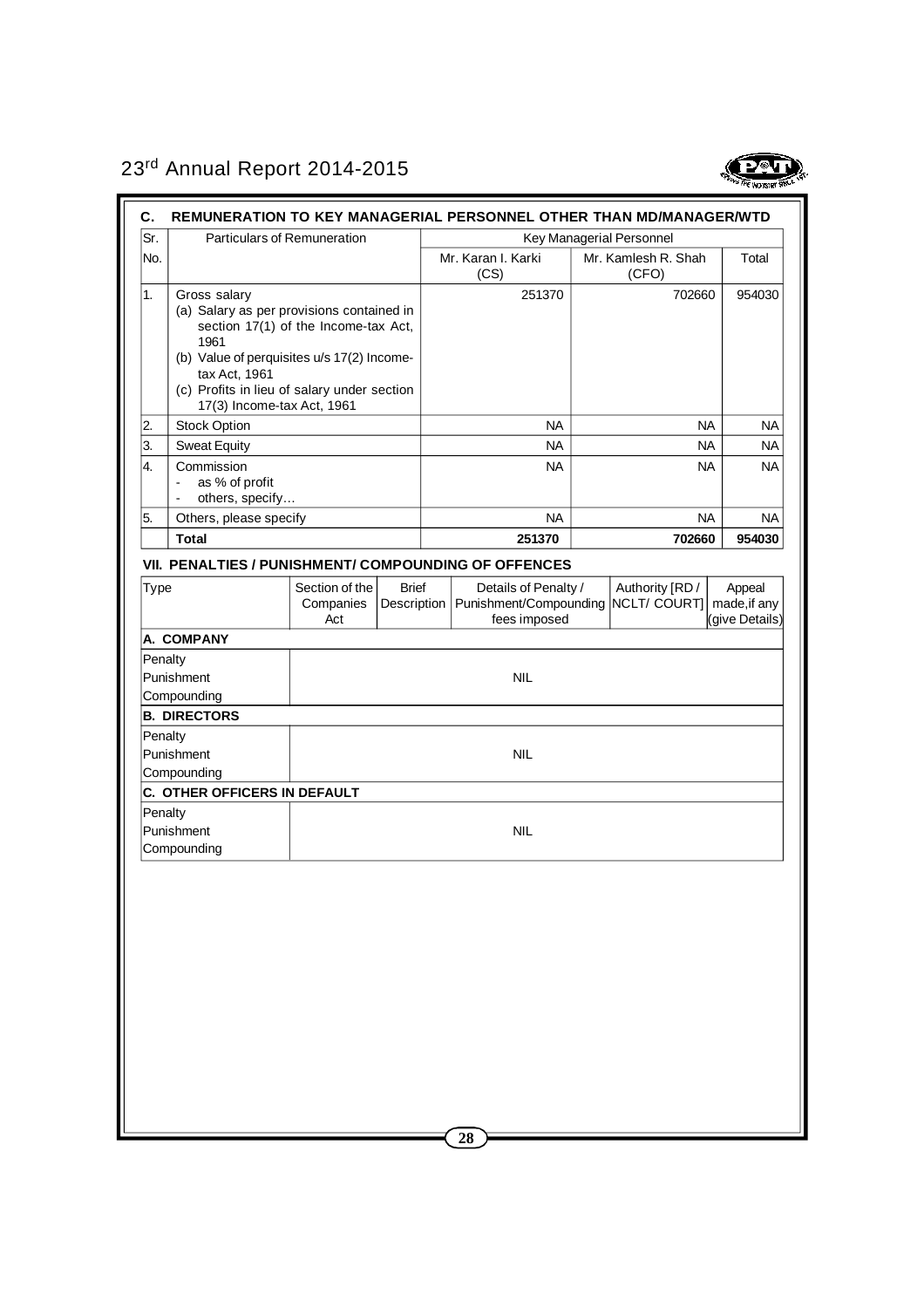

# **CORPORATE GOVERANANCE REPORT**

# **(Pursuant to Clause 49 of the Listing Agreement)**

The detailed report on Corporate Governance as per the format prescribed by SEBI and incorporated in Clause 49 of the Listing Agreement is set out below:

## **1. CORPORATE GOVERANANCE PHILOSOPHY**

The Company's philosophy on Corporate Governance envisages the attainment of high level transparency and accountability in the functioning of the Company and the conduct of its business internally and externally, including its interaction with employees, shareholders, creditors, consumers and institutional and other lenders and places due emphasis on regulatory compliance.

Traditional views of governance as a regulatory and compliance requirement have given a way for adoption of governance as an integral part of the Company. Several initiatives have been taken for maintaining the highest standards which include efficient shareholders' communications, observance of Secretarial Standards issued by the Institute of Company Secretaries of India, Best Governance Practices.

The Company in pursuance of Code of Corporate Governance, strongly believe that it must organize its affairs to the utmost satisfaction of all the concerned. The Company believes that the governance norms originating in the stock market institutions as an integral part of its Corporate Governance Philosophy should be respected both in letter and spirit. The Company endeavor to ensure transparency, control and accountability, in all areas of its operations.

The Company will continue its journey in raising the standards in Corporate Governance and will also review its systems and procedures constantly to keep pace with the changing economic environment.

#### **2. BOARD OF DIRECTORS**

The Board of Directors of the company comprises of the combination of Executive and Non-Executive Directors. Out of total strength of ten Directors, five Directors are Promoter/Executive Directors and five Directors are Non-executive and Independent Directors. The chairman of the Board is Promoter-Executive Director. Committees like Audit Committee, Nomination & Remuneration Committee and Stakeholders Committee & Corporate Social Responsibility Committee (CSR) comprise majority of Independence Directors, being their Chairman and members.

Further the board has carried out an evaluation its own & commities performance. The board on the recommendation of the Nomination & Remuneration committ (NRC) has approved a policy for criteria of determining, selection, appoint & remuneration of Directors, Senior Management.

The names and category of Directors on the Board as on 31<sup>st</sup> March, 2015 and as on the date of this report, the number of Directorship and Committee Membership held by them in other Public Companies, their attendance at the Board Meetings held during the financial year 2014-15 and also at the last AGM held is given below :

|    | <b>Name of Directors</b>                              |                                        | <b>Attendance Particulars</b>                     |                                             | Nos. of Directorship and Committee<br>Membership / Chairmanship held in<br>other Public Companies |                            |  |  |
|----|-------------------------------------------------------|----------------------------------------|---------------------------------------------------|---------------------------------------------|---------------------------------------------------------------------------------------------------|----------------------------|--|--|
|    | <b>Sr. Promoter Executive</b><br><b>No. Directors</b> | <b>Board</b><br><b>Meeting</b><br>Held | <b>Board</b><br><b>Meeting</b><br><b>Attended</b> | Last<br>Annual<br>General<br><b>Meeting</b> | Other<br>Directorship   Membership   Chairman                                                     | <b>Committee Committee</b> |  |  |
| 1. | Shri Narayanbhai G. Patel-MD                          | 8                                      | 8                                                 | Yes                                         |                                                                                                   |                            |  |  |
| 2. | Shri Devidas C. Narumalani #                          | 8                                      | 4                                                 | Yes                                         |                                                                                                   |                            |  |  |
| 3. | Shri Narendrabhai G. Patel #                          | 8                                      | 8                                                 | Yes                                         |                                                                                                   |                            |  |  |
| 4. | Shri Prakashbhai N. Patel #                           | 8                                      | $\overline{7}$                                    | Yes                                         |                                                                                                   |                            |  |  |
| 5. | Shri Sanjivkumar N. Patel #                           | 8                                      | 8                                                 | Yes                                         |                                                                                                   |                            |  |  |
|    | <b>Non Executive / Independent Directors</b>          |                                        |                                                   |                                             |                                                                                                   |                            |  |  |
| 6. | Shri Girishbhai N. Desai                              | 8                                      | $\overline{7}$                                    | No.                                         |                                                                                                   |                            |  |  |
| 7. | Shri Hareshkumar I. Shah                              | 8                                      | 8                                                 | No.                                         |                                                                                                   |                            |  |  |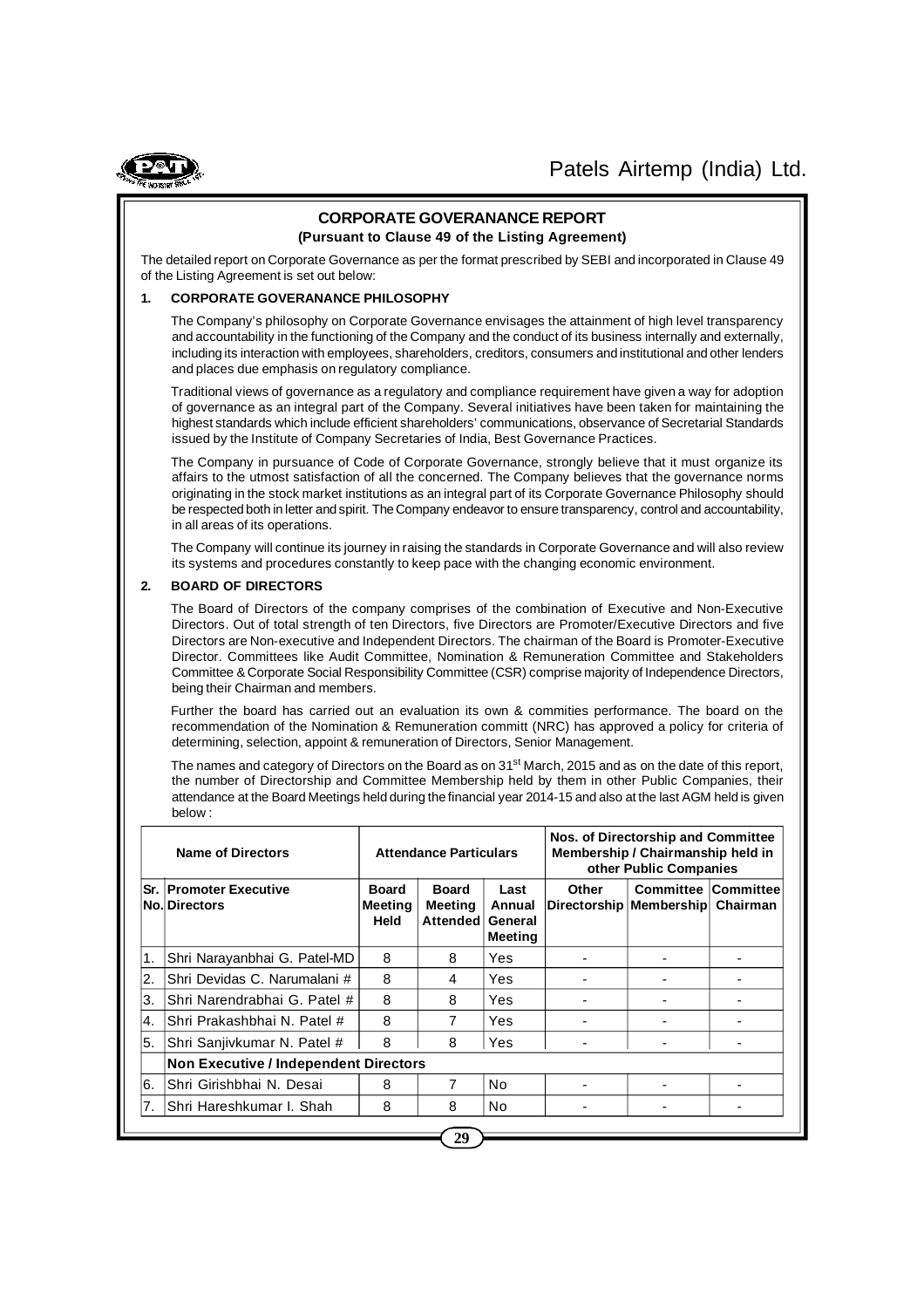

| 18. | IShri Naimeshbhai B. Patel *                        |  |  | Nο |  | - |  |  |  |  |
|-----|-----------------------------------------------------|--|--|----|--|---|--|--|--|--|
| 19. | Shri Vinodkumar C. Desai                            |  |  | Nο |  | - |  |  |  |  |
|     | 10. Shri Ramanbhai R. Patel                         |  |  | Nο |  | - |  |  |  |  |
|     | 11. Smt. Veenaben B. Patel ##<br><b>NA</b>          |  |  |    |  |   |  |  |  |  |
|     | # WTD – Whole Time Director, MD – Managing Director |  |  |    |  |   |  |  |  |  |

# • \* Resigned from Board dated 30.03.15

• ## Appointed as Woman Independent/ Non Executive director on Board dated 30.03.15

During the financial year 2014-15, Eight (8) Board Meetings were held Viz. on 27/05/14, 09/08/14, 12/11/14, 23/12/14, 17/01/15, 08/02/15, 09/03/15 & 30/03/15.

As required by Clause 49 VI A of the Listing Agreement, the particulars of Directors seeking reappointment are given in the accompanied notice portion.

#### **2A) INDEPENDENT DIRECTORS:**

The Company has complied with the criteria of Independence as per Clause 49 of the Listing Agreement and according to the Provisions of section 149(6) Companies Act, 2013. The company has also obtained declarations from all the Independent Directors pursuant to section 149 (7) of the Companies Act, 2013.

#### **Familiarization Program for the Independent/Non Executive Directors:**

Whenever new Non-executive and Independent Directors are inducted in the Board they are introduced to our Company's culture through appropriate orientation session and they are also introduced to our organization structure, our business, constitution, board procedures, our major risks and management strategy.

#### **Performance Evaluation of non-executive and Independent Directors**

The Board evaluates the performance of Non-executive and Independent Directors every year. All the Non-executive and Independent Directors are eminent personalities having wide experience in the field of business, industry and administration. Their presence on the Board is advantageous and fruitful in taking business decisions.

#### **Separate Meeting of the Independent Directors:**

The Independent Directors held a Meeting on  $30<sup>th</sup>$  March, 2015, without the attendance of Non-Independent Directors and members of Management. All the Independent Directors were present at the meeting. The following issues were discussed in detail:

- I) Reviewed the performance of non-independent directors and the Board as a whole;
- II) Reviewed the performance of the Chairperson of the Company, taking into account the views of Executive Directors and Non-Executive Directors;

#### **3. AUDIT COMMITTEE**

i) Terms of reference:

The terms of reference of Audit Committee are to cover the matters specified under Clause 49 of the Listing Agreement and the Companies Act, 2013 and the functions of the Committee that inter alia include the overview of the Company's financial reporting processes, review of the quarterly, half yearly and yearly financial statements, review of adequacy of internal control system, review of the financial and risk management policies and review of significant findings and adequacy of internal audit function cover.

ii) Composition:

The Audit Committee of the Company consists of 3 Independent Directors and 1 Executive Director. The Chairman of the Audit Committee is financially literate and majority of them having accounting or related financial management experience. Company Secretary acts as Secretary to the Committee.

iii) No. of meetings held and attended during the year:

During the year the 4 Audit Committee Meetings were held i.e. on 27<sup>th</sup> May, 2014, 9<sup>th</sup> August, 2014, 12<sup>th</sup> November, 2014 and 8<sup>th</sup> February, 2015. The attendance of the Members at the meeting was as under :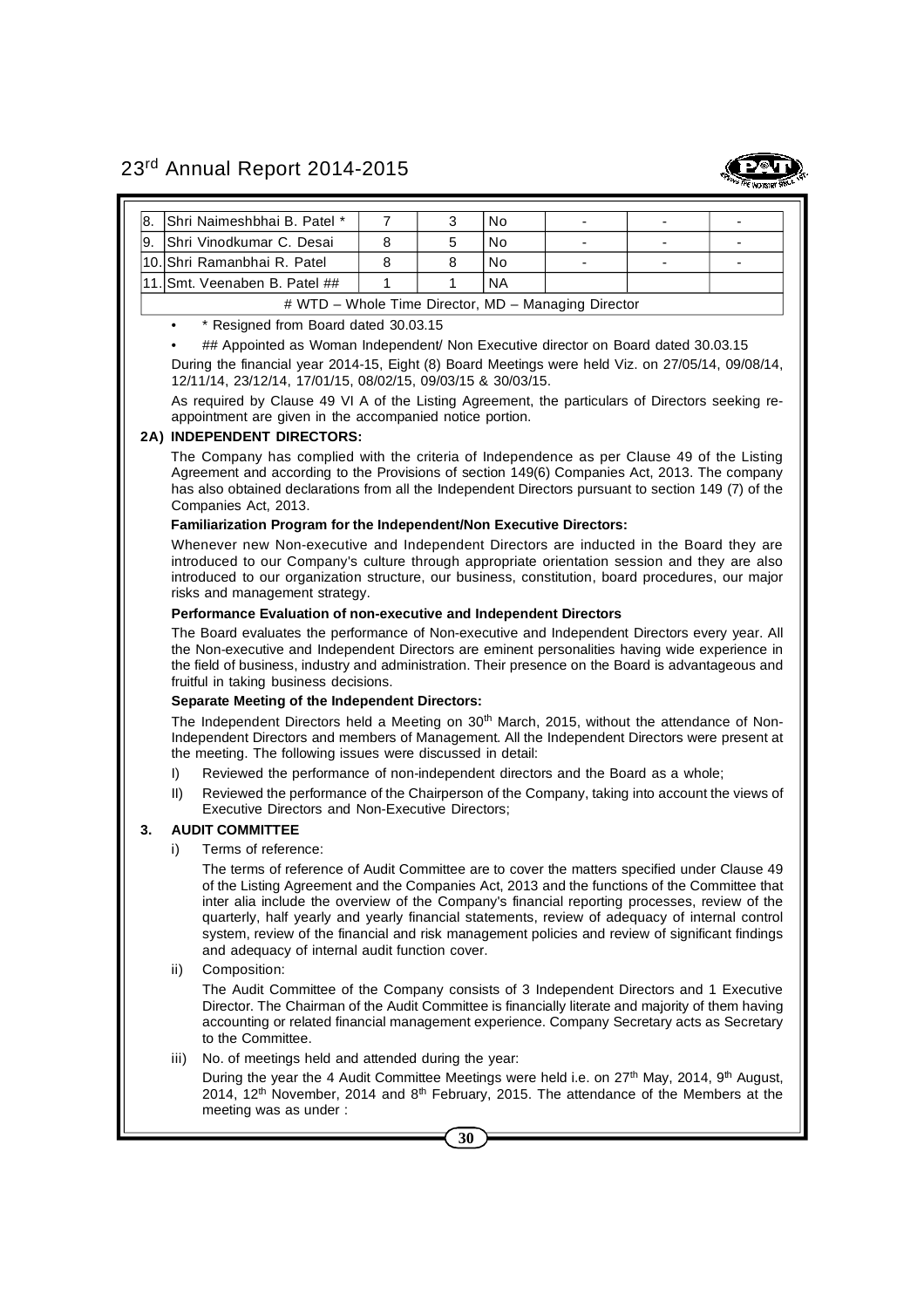

| Name of the Director      | <b>Position</b> | No. of Meetings Held | <b>No. of Meetings</b><br><b>Attended</b> |
|---------------------------|-----------------|----------------------|-------------------------------------------|
| Shri Hareshkumar Shah     | Chairman        |                      |                                           |
| Shri Girishbhai N. Desai  | Member          |                      |                                           |
| Shri Narayanbhai G. Patel | Member          |                      |                                           |
| Shri Prakashbhai N. Patel | Member          |                      |                                           |

#### **4. NOMINATION & REMUNERATION COMMITTEE**

i) Terms of reference:

This Committee shall identify the persons, who are qualified to become Directors of the Company / who may be appointed in Senior Management in accordance with the criteria laid down, recommend to the Board their appointment and removal and also shall carry out evaluation of every director's performance. Committee shall also formulate the criteria for determining qualifications, positive attributes, independent of the Directors and recommend to the Board a Policy, relating to the remuneration for the Directors, Key Managerial Personnel and other employees.

ii) Composition:

The Nomination and Remuneration Committee of the Company consists of 3 director's viz. Shri Hareshkumar Shah as Chairman, Shri Ramanbhai Patel, Shri Vinodkumar Desai as member, Independent & Non executive directors and one executive Director, Shri Narayanbhai G. Patel as a member of the Committee.

iii) No. of Meetings held during the year:

During the year the Committee had 3 meetings i.e. on  $9<sup>th</sup>$  August, 2014, 17<sup>th</sup> January, 2015 & 30<sup>th</sup> March, 2015. The attendance of the Members at the meeting was as under :

| Name of the Director      | <b>Position</b> | <b>No. of Meetings Held</b> | <b>No. of Meetings</b><br><b>Attended</b> |
|---------------------------|-----------------|-----------------------------|-------------------------------------------|
| Shri Hareshkumar Shah     | Chairman        |                             |                                           |
| Shri Ramanbhai Patel      | Member          |                             |                                           |
| Shri Vinodkumar Desai     | Member          |                             |                                           |
| Shri Narayanbhai G. Patel | Member          |                             |                                           |

# **5. STAKEHOLDERS RELATIONSHIP COMMITTEE:**

i) Terms of reference :

The Committee focuses primarily on monitoring expeditious redressal of investors / stakeholders grievances and also functions in an efficient manner that all issues / concerns stakeholders are addressed / resolved promptly.

ii) Composition of the Committee:

The Committee consists of 3Non-Executive/Independent Directors and 1 Executive Director.

iii) No. of meetings held and attended during the year:

During the year the 4 Stakeholders Relationship Committee Meetings were held i.e. on 27<sup>th</sup> May, 2014, 9<sup>th</sup> August, 2014, 12<sup>th</sup> November, 2014 and 8<sup>th</sup> February, 2015. The attendance of the Members at the meeting was as under :

| Name of the Director      | <b>Position</b> | <b>No. of Meetings Held</b> | <b>No. of Meetings</b><br><b>Attended</b> |
|---------------------------|-----------------|-----------------------------|-------------------------------------------|
| Shri Hareshkumar Shah     | Chairman        | 4                           |                                           |
| Shri Ramanbhai Patel      | Member          |                             |                                           |
| Shri Vinodkumar Desai     | Member          | 4                           |                                           |
| Shri Narayanbhai G. Patel | Member          | 4                           |                                           |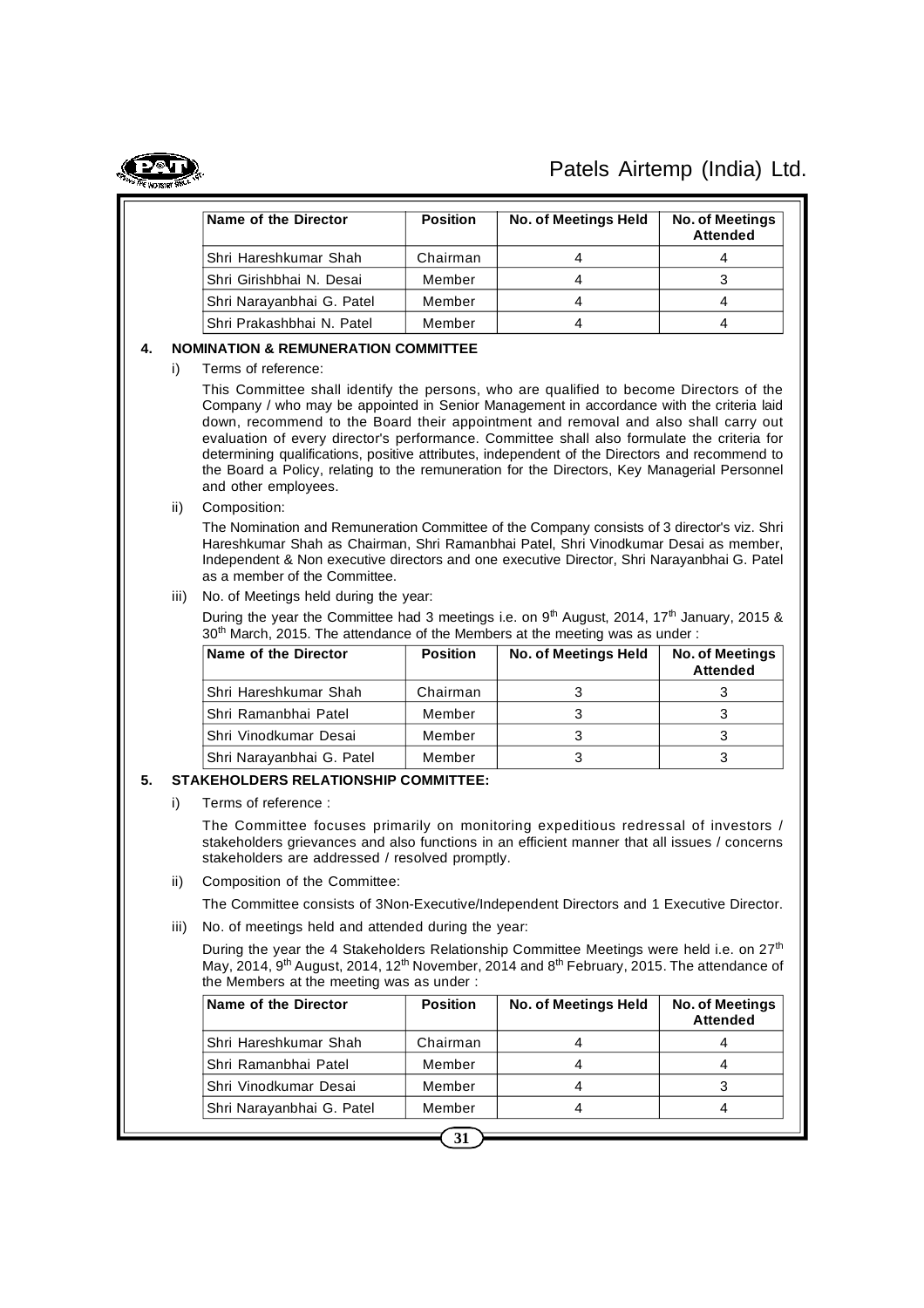

iv) Name and designation of Compliance Officer:

# **Mr. Karansingh I. Karki, Company Secretary**

No. of shareholders' complaints received during the year: 4 Complaint(s)

No. of complaints not resolved to the satisfaction of shareholders: Nil

No. of pending share transfers: Nil

All valid transfer received during the financial year 2014-15 have been acted upon by the Company and there is no pending share transfers.

# **6. CORPORATE SOCIAL RESPONSIBILITY COMMITTEE (CSR) :**

i) Terms of reference :

The Committee formulate and recommend to the Board, a CSR Policy and recommend the amount of expenditure to be incurred on CSR activities. Committee framed a transparent monitoring mechanism for implementation of CSR projects or programs or activities undertaken by the Company and also monitor CSR policy from time to time.

ii) Composition :

The CSR Committee of the Company consists of 3 Non-Executive and Independent Directors.

iii) No. of Meetings held during the year :

During the year the Committee had 3 meetings i.e. on 9<sup>th</sup> August, 2014, 12<sup>th</sup> November, 2014 & 08th February, 2015.

# iv) Composition:

| Name of the Director      | <b>Position</b> | No. of Meetings Held | <b>No. of Meetings</b> |  |
|---------------------------|-----------------|----------------------|------------------------|--|
|                           |                 |                      | Attended               |  |
| Shri Hareshkumar Shah     | Chairman        |                      |                        |  |
| Shri Ramanbhai Patel      | Member          |                      |                        |  |
| Shri Narayanbhai G. Patel | Member          |                      |                        |  |

# **7. GENERAL BODY MEETINGS**

Date, time and venue where Annual General Meetings / Extra Ordinary General Meetings were held in last three years.

| <b>Financial</b><br>Year        | Date and Time                                     | <b>Venue</b>                                                                                               | No. of Special<br><b>Resolution Passed</b> |  |
|---------------------------------|---------------------------------------------------|------------------------------------------------------------------------------------------------------------|--------------------------------------------|--|
| 2011-12<br>20 <sup>th</sup> AGM | 28 <sup>th</sup> September, 2012<br>at 10.00 A.M. | 5 <sup>th</sup> Floor, Kalpana Complex,<br>Nr. Memnagar Fire Station,<br>Navrangpura, Ahmedabad - 380 009. | No.                                        |  |
| 2012-13<br>21 <sup>st</sup> AGM | 28 <sup>th</sup> September, 2013<br>at 10.00 A.M. | 5 <sup>th</sup> Floor, Kalpana Complex,<br>Nr. Memnagar Fire Station,<br>Navrangpura, Ahmedabad - 380 009. | No.                                        |  |
| 2013-14<br>22 <sup>nd</sup> AGM | 30 <sup>th</sup> August, 2014<br>at 10.00 A.M.    | 5 <sup>th</sup> Floor, Kalpana Complex,<br>Nr. Memnagar Fire Station,<br>Navrangpura, Ahmedabad - 380 009. | No.                                        |  |

No Extra Ordinary General Meeting was held during last three years.

## **The Company has passed thefollowing resolutions through Postal Ballot.**

During the year under review, the Company had dispatched the notice for Postal Ballot (including e-voting) under Section 110 of the Companies Act, 2013 read with Companies (Management and Administration) Rules, 2014, passed Special Resolutions for under Section 180(1)(c) of the Companies Act, 2013 for Authorizing the Board of Directors of the Company to Borrow the money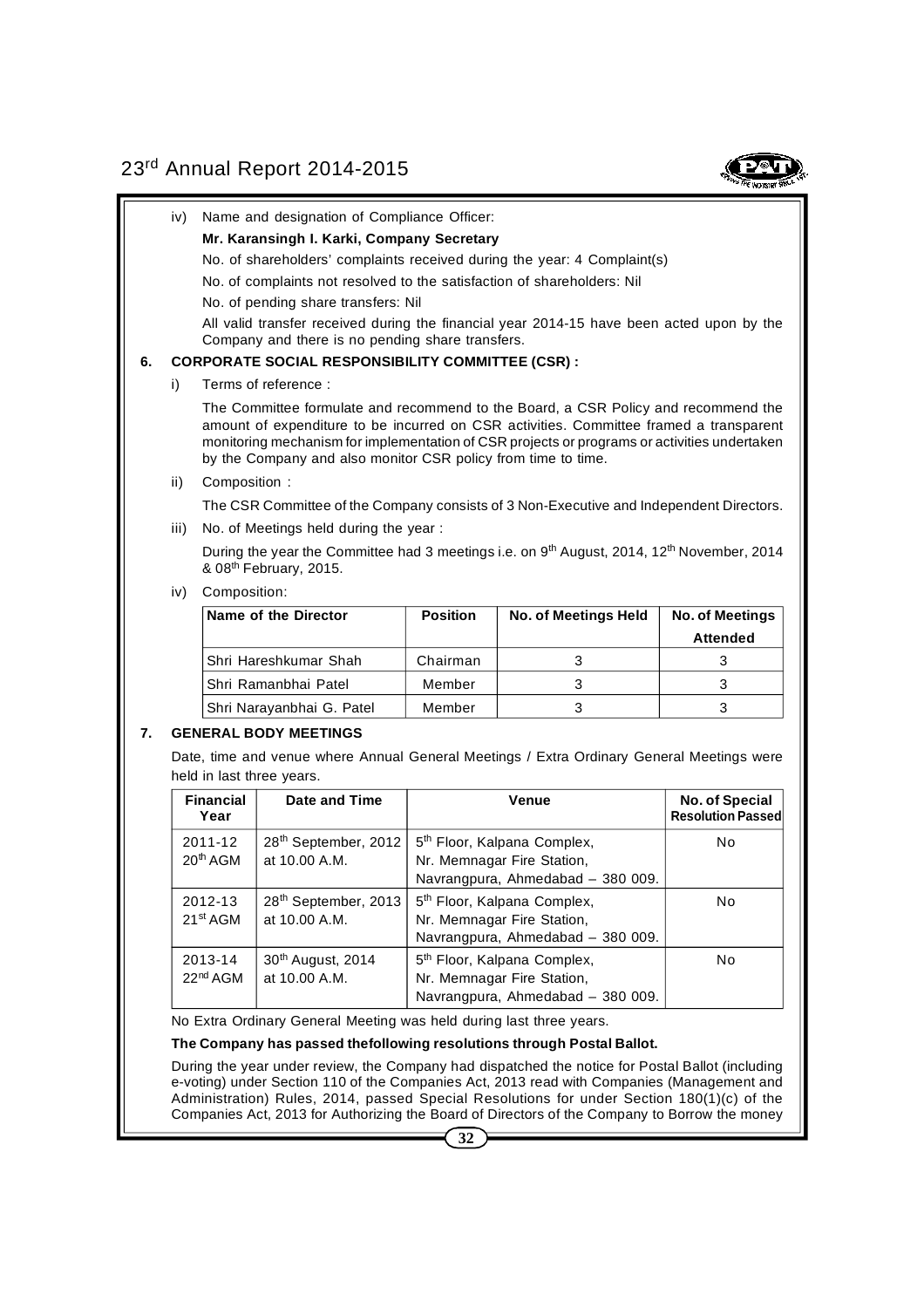

in excess of Paid up Capital and Free Reserve of the Company subject to maximum  $\bar{\tau}$  150 Crores & Special Resolution under Section 180(1)(a) of the Companies Act, 2013 for Authorizing the Board of Directors to Creation of Charge, Hypothecation, Mortgage, sell or otherwise dispose of the whole or substantially the whole of the undertaking of the company subject to maximum  $\bar{\tau}$  150 Crores.

**The following resolutions were declared passed with the requisite majority as Special Resolutions by way of Postal Ballot (including e-voting) on 29th April, 2015.**

| Sr.<br>No.l | <b>Brief Particulars of</b><br><b>Special Resolution (s)</b>                                                                                                                                                                                                                                                             | Total No.<br>of Votes<br>Received | No. of Shares and<br>% of Total Votes<br>cast in favour |                      | No. of Shares and<br>% of Total Votes<br>cast in against |                        |
|-------------|--------------------------------------------------------------------------------------------------------------------------------------------------------------------------------------------------------------------------------------------------------------------------------------------------------------------------|-----------------------------------|---------------------------------------------------------|----------------------|----------------------------------------------------------|------------------------|
|             |                                                                                                                                                                                                                                                                                                                          |                                   | No. of<br><b>Shares</b>                                 | % of<br><b>Votes</b> | No. of<br><b>Shares</b>                                  | $%$ of<br><b>Votes</b> |
| 1.          | Special Resolution under Section<br>180(1)(c) of the Companies Act,<br>2013 for authorizing the Board of<br>Directors of the Company to<br>Borrow the money in excess of<br>Paid up Capital and Free Reserve<br>of the Company subject to<br>maximum ₹ 150 Crores.                                                       | 2309964                           | 2309588                                                 | 99.9999              | 1                                                        | 0.0000                 |
| 2.          | Special Resolution under Section<br>180(1)(a) of the Companies Act,<br>2013 for Authorizing the Board of<br>Directors to Creation of Charge,<br>Hypothecation, Mortgage, Sell or<br>Otherwise dispose of the whole<br>or substantially the whole of the<br>undertaking of the company<br>Subject to maximum ₹150 Crores. | 2309964                           | 2309588                                                 | 99.9999              |                                                          | 0.0000                 |

The Result of Postal Ballot has been displayed on the Notice Board at the Registered Office of the Company, communicated to the Stock Exchanges and has also been posted on the website of the Company **www.patelsairtemp.com** along with the Scrutinizer's Report.

## **8. DISCLOSURES**

- a. There are no material transactions with its promoters, directors or the management & key managerial personal their subsidiaries or relatives, except as given in Notes on Accounts, which may have potential, conflict with the interest of the Company at large.
- b. No penalties have been imposed on the Company by the Stock Exchange/s or SEBI or any statutory authority, on the matter related to capital market during the last three years.

#### **9. MEANS OF COMMUNICATION**

Our Company's quarterly, half yearly and yearly financial results were taken on record by the Board of Directors and submitted to the Stock Exchange in terms of the requirements of Clause 41 of the Listing Agreement. These were published in the newspaper as per the prescribed guidelines. The Management Discussion & Analysis Report forms a part of this Annual Report. In pursuance of Clause 54 of the Listing Agreement, the company is maintaining its website www.patelsairtemp.com containing basic information about the company e.g. details of its business, financial information, shareholding pattern, compliance with corporate governance. The company also agrees to ensure that the contents of the said website are updated at any given point of time.

#### **10. SEBI COMPLAINTS REDRESS SYSTEM (SCORES)**

The investor complaints are processed in a centralized web based complaints redress system. The salient features of this system are: Centralised database of all complaints, online upload of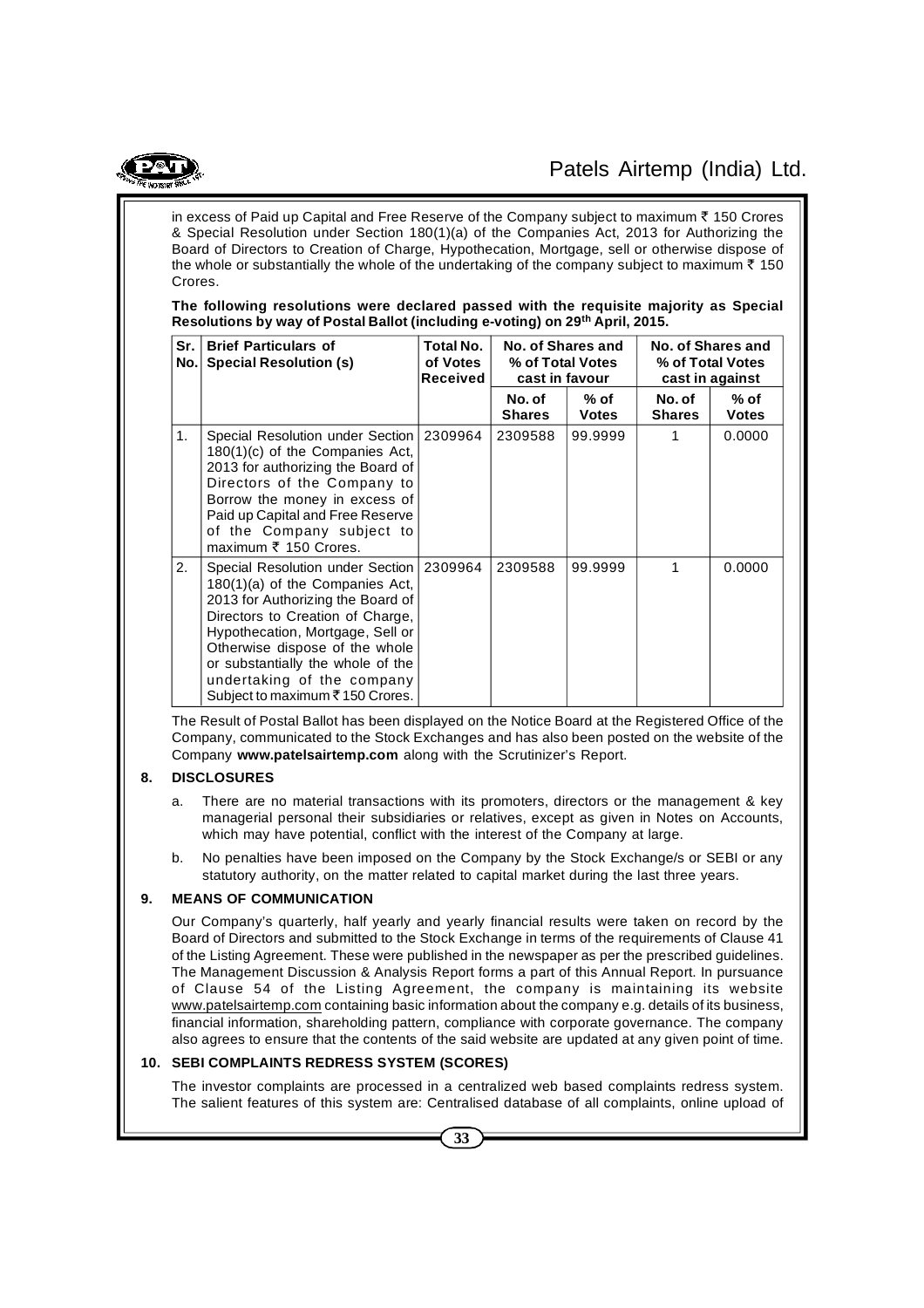

Action Taken Reports (ATRs) by the concerned companies and online viewing by investors of actions taken on the complaint and its current status.

# **11. USAGE OF ELECTRONIC PAYMENT MODES FOR MAKING PAYMENTS TO INVESTORS**

In view of the **SEBI vide its circular No. CIR/MRD/DP/10/2013 dated 21st March, 2013**, the Electronic Clearing Services (ECS/NECS) facility should mandatorily be used by the companies for the distribution of dividend to its members. In order to avail the facility of ECS/NECS, members holding shares in physical form are requested to provide bank account details such as Bank & Branch Name MICR, IFSC codes etc. to the Company or its Registrar and Share Transfer Agents (R&T).

The Format of NECS Form have been given last page of this Annual Report 2014-15.

# **12. GREEN INITIATIVE IN CORPORATE GOVERNANCE: GO PAPERLESS**

As part of the green initiative process, the company has taken an initiative of sending documents like notice calling annual general meeting, Corporate Governance Report, Directors Report, audited Financial statements, auditors report, dividend intimations etc., by email. Physical copies are sent only to those shareholders whose email addresses are not registered with the company and for the bounced-mail cases. Shareholders are requested to register their email id with **Bigshare Services Pvt. Ltd.** Registrar and transfer agent / **concerned depository** to enable the company to send the documents in electronic form or inform the company in case they wish to receive the above documents in paper mode.

## **13. CODE OF BUSINESS CONDUCT:**

The company has adopted the code of Business conduct which is applicable to Board of Directors and senior management personnel of the company. The Board of Directors and Senior management team is required to affirm the compliance of code annually. The code requires the Directors, employees to act honestly, ethically, fairly, with integrity and in respectful manner.

## **14. CEO / CFO CERTIFICATION:**

As required by Clause 49 of the Listing Agreement, the CEO / CFO Certification is provided in the Annual Report.

## **15. GENERAL SHAREHOLDERS INFORMATION**

## **a) Annual General Meeting:**

- Date : Saturday, 19<sup>th</sup> September, 2015
- **Time :** 10.00 a. m.
- **Venue** : Registered Office: 5<sup>th</sup> Floor, Kalpana Complex,

Nr. Memnagar Fire Station, Navrangpura, Ahmedabad-380 009.

- **b) Financial Calendar :** The Company follows April to March as its financial year. The results for every quarter beginning from April is declared in the month following the quarter, however, the result for the fourth quarter are clubbed with the declaration of audited accounts within 60 days of the year, whenever possible.
- **c) Book Closure Date(s)**: Thursday, 10<sup>th</sup> September, 2015 to Saturday, 19<sup>th</sup>, September, 2015 (both days inclusive). Entitlement for payment of dividend for the year 2014-15 would be on the close of the day of  $9<sup>th</sup>$  September 2015, for both physical and demat shareholders.
- **d) Listing on Stock Exchange :** The equity shares of the company are listed on the Bombay Stock Exchange Ltd. (BSE), Phiroze Jeejeebhoy Towers, Dalal Street, Mumbai – 400 001.

The Company has paid the listing fees for the year 2015-16 to the Bombay Stock Exchange Ltd., Mumbai.

**e) Stock Code / Name : BSE 517417** Script Name : **PATELSAI,**

The ISIN Number of the Company on both the depositories, NSDL and CDSL is INE082C01024.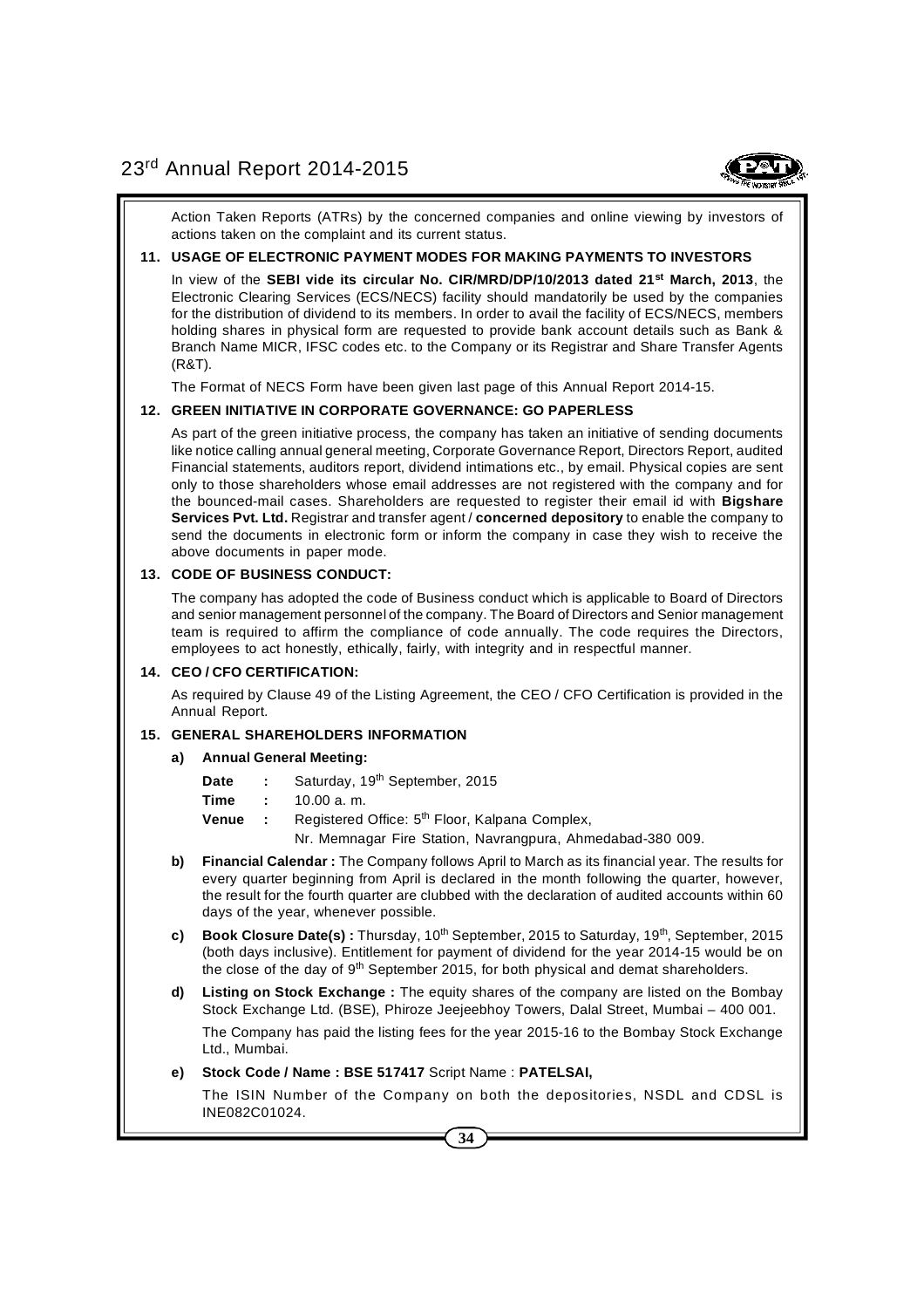

#### **f) Corporate Identity Number ('CIN')**

Our Corporate Identity Number as allotted by Ministry of Corporate Affairs is L29190GJ1992PLC017801 and our Company is registered in the state of Gujarat.

**g) Stock Market Price / Data :** The details of monthly high / low price of the Company's Shares traded on the Mumbai Stock Exchange during the financial year 2014-15 is furnished below :

| <b>Months</b> | High Price (そ.) | Low Price $(3)$ . |
|---------------|-----------------|-------------------|
| 14-Apr        | 58.95           | 45.05             |
| $14$ -May     | 83.00           | 51.15             |
| $14 - Jun$    | 86.50           | 61.10             |
| 14-Jul        | 84.75           | 73.00             |
| $14-Aug$      | 100.50          | 72.85             |
| 14-Sep        | 143.70          | 97.00             |
| $14$ -Oct     | 158.50          | 120.00            |
| 14-Nov        | 177.40          | 147.40            |
| $14$ -Dec     | 184.30          | 146.05            |
| 15-Jan        | 179.00          | 161.10            |
| $15-Feb$      | 185.80          | 155.00            |
| 15-Mar        | 167.70          | 135.00            |

**h) Registrar & Share Transfer Agents:** In terms of SEBI Circulars dated 27.12.2002 & dated 12.02.2003 on appointment of common agency for share registry works, the Company has appointed the below mentioned agency as Registrar & Share Transfer Agent, for both physical and demat segment of equity shares of the company, which provides all shareholders related services :

#### **Bigshare Services Pvt. Ltd.**,

Regd. Office : E-2/3, Ansa Industrial Estate, Sakivihar, Saki Naka, Andheri(E), Mumbai – 400 072 Tele. No. (022) 40430200 / 28470652, Fax No. (022) 28475207 E-mail Address : www.bigshareonline.com

**i) Share Transfer System:** The transfer of shares in physical form is processed and completed by **M/s. Bigshare Services Pvt. Ltd.** within a period of 15 days from the date of receipt all concern documents thereof. In case of shares in electronic form, the transfer is processed by NSDL/CDSL through the respective Depository Participants.

| Shareholding of<br><b>Nominal Share</b> |    |       | Number of<br><b>Shareholders</b> | $%$ of<br>Total | <b>Share</b> | $%$ of<br>Total |
|-----------------------------------------|----|-------|----------------------------------|-----------------|--------------|-----------------|
|                                         | to | 500   | 6199                             | 87.70           | 770183       | 15.19           |
| 501                                     | to | 1000  | 463                              | 6.55            | 373951       | 7.38            |
| 1001                                    | to | 2000  | 209                              | 2.96            | 326883       | 6.45            |
| 2001                                    | to | 3000  | 71                               | 1.00            | 178900       | 3.53            |
| 3001                                    | to | 4000  | 39                               | 0.55            | 143450       | 2.83            |
| 4001                                    | to | 5000  | 14                               | 0.20            | 66115        | 1.30            |
| 5001                                    | to | 10000 | 35                               | 0.50            | 259159       | 5.11            |
| 10001                                   | &  | Above | 38                               | 0.54            | 2951599      | 58.21           |
|                                         |    |       | 7068                             | 100.00          | 5070240      | 100.00          |

(a) Distribution of Shareholding as on 31<sup>st</sup> March, 2015.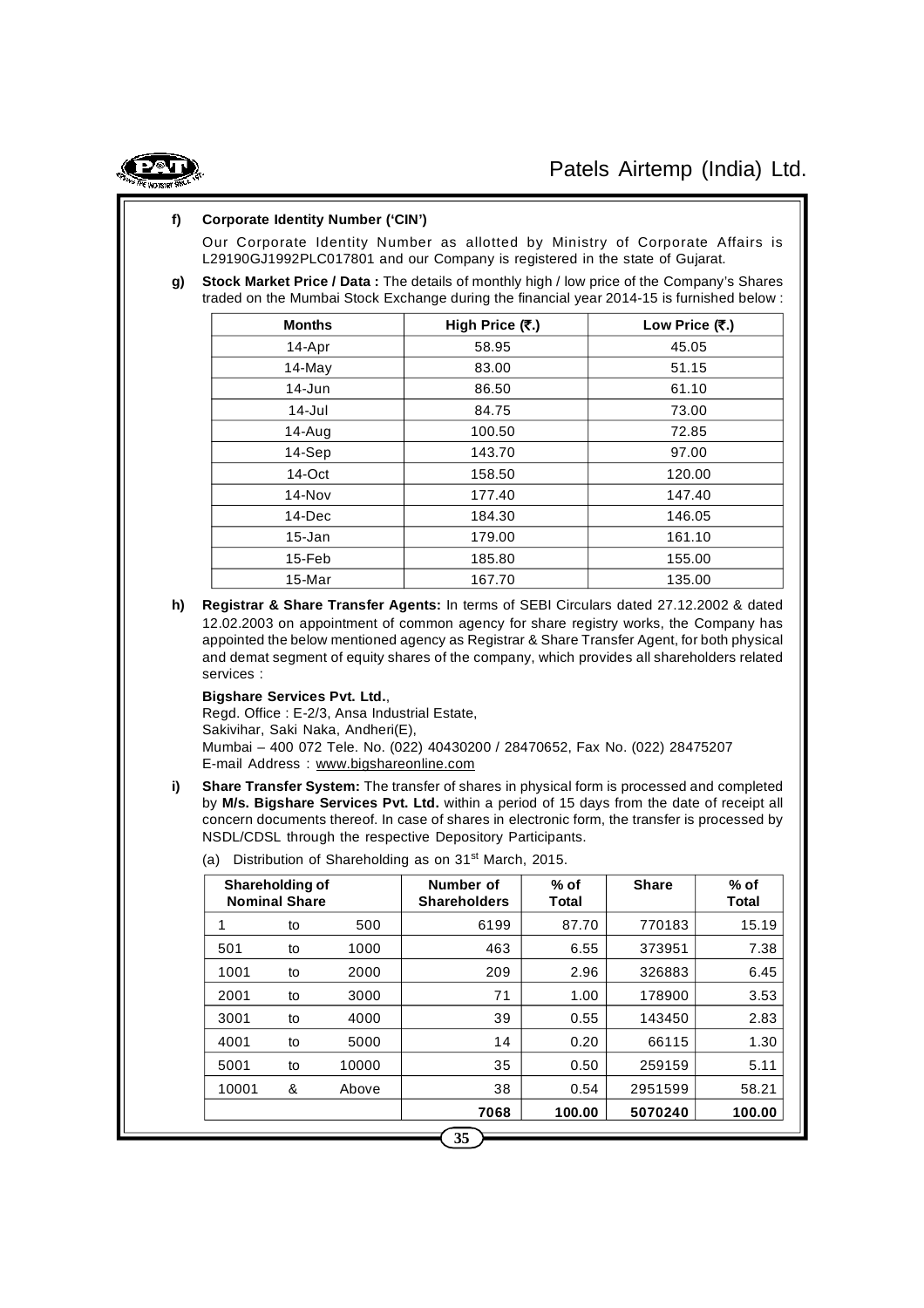

**j) Dematerialisation of Shares:** The Company's shares are under demat mode. The ISIN No. of the Company is INE082C01024. Members who are desirous of holding their shares in demat form are requested to apply to their Depository Participants in prescribed demat requisition form along with original share certificate. About 96.65% of the total Equity capital of the Company is held in demat form as on 31<sup>st</sup> March, 2015.

#### **k) Reconciliation of Share Capital Audit:**

As stipulated by SEBI, a qualified Practicing Company Secretary carries out the Reconciliation of Share Capital Audit to reconcile the total admitted capital with National Securities Depository Limited (NSDL) and Central Depository Services (India) Limited (CDSIL) and the total issued and paid-up capital. This audit is carried out every quarter and the report thereon is submitted to the stock exchanges and is placed before the board of directors of the Company. The audit, inter alia, confirms that the listed and paid up capital of the company is in agreement with the aggregate of the total number of shares in dematerialized form held with NSDL and CDSIL and the total number of shares in physical form.

**l) Plant Location(s):** The Company's plants/offices are located at:

#### **Plant:**

Plot 805, 806,807, 810 Rakanpur, Via: Sola-Bhadaj Village, Ta: Kalol, Dist. Gandhinagar, Gujarat.

#### **AC. Division Office:**

5<sup>th</sup> Floor, Kalpana Complex, Nr. Memnagar Fire Station, Navrangpura, Ahmedabad – 380 009

#### **Mumbai Office:**

310, Oberoi Chambers-II, New Link Road, Oshiwara, Andheri (W), Mumbai 400 053

**m) Address of RTA Agent for Correspondence:** For both physical & Electronic form:

M/S. Bigshare Services Private Limited E-2/3, Ansa Industrial Estate, Sakivihar Road, Saki Naka, Andheri (E), Mumbai-400 072 Tel: 022-28470652 Fax No: 022-2875207 Email: investor@bigshareonline.com Website: www.bigshareonline.com

**n)** For any assistance regarding dematerialization of shares, share transfers, change of address, non-receipt of dividend or any other query, relating to shares:

#### **Patels Airtemp (India) Ltd.**

Regd. Office : 5<sup>th</sup> Floor, Kalpana Complex, Nr. Memnagar Fire Station, Navrangpura, Ahmedabad – 380 009. Ph. No. : (079) 27913694/5/6, Fax No. (079) 27913693 Website: www.patelsairtemp.com

**o)** As required by Clause 49 of the Listing Agreement with the stock exchange the Auditors' Certificate on Corporate Governance is given as Annexure to this report.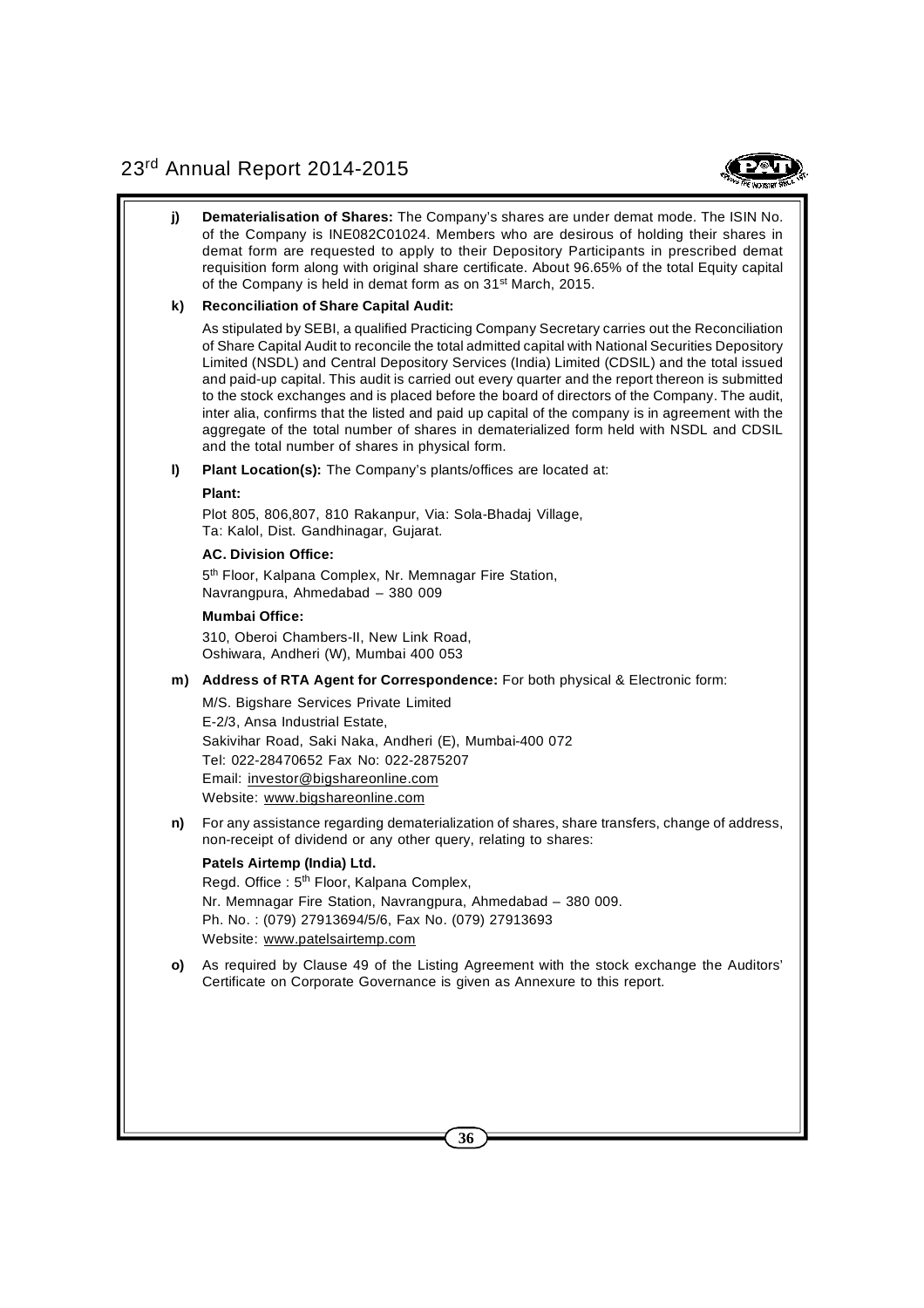

### **CEO AND CFO CERTIFICATION**

**We Shri Narayanbhai G. Patel, Chairman & Managing Director and Shri Kamlesh R. Shah, Chief Financial Officer responsible for the finance function certify that:**

- a) We have reviewed the financial statements and cash flow statement for the year ended  $31<sup>st</sup>$  March, 2015 and to the best of our Knowledge and belief:
	- i) These Statements do not contain any materially untrue statement or omit any material fact or contain statements that might be misleading.
	- ii) These Statements together present a true and fair view of the company's affairs and are in compliance with existing accounting standards, applicable laws and regulations.
- b) To the best of our Knowledge and belief, no transactions entered into by the Company during the year ended 31<sup>st</sup> March, 2015 are fraudulent, illegal or violate the Company's code of conduct.
- c) We accept responsibility for establishing and maintaining internal controls for financial reporting and we have evaluated the effectiveness of internal control systems of the company pertaining to financial reporting. Deficiencies in the design or operation of such internal controls, if any, of which we are aware, have been disclosed to the auditors and the Audit Committee and steps have been taken to rectify these deficiencies.
- d) i) There has not been any significant change in internal control over financial reporting during the year under reference.
	- ii) There has not been any significant change in accounting policies during the year requiring disclosure in the notes to the financial statements.
	- iii) We are not aware of any instance during the year of significant fraud with involvement therein of the management or any employee having a significant role in the Company's internal control system over financial reporting.

**Place : Rakanpur Narayanbhai G. Patel Kamlesh R. Shah Date : 20th May, 2015 Chairman & Managing Director Chief Financial Officer**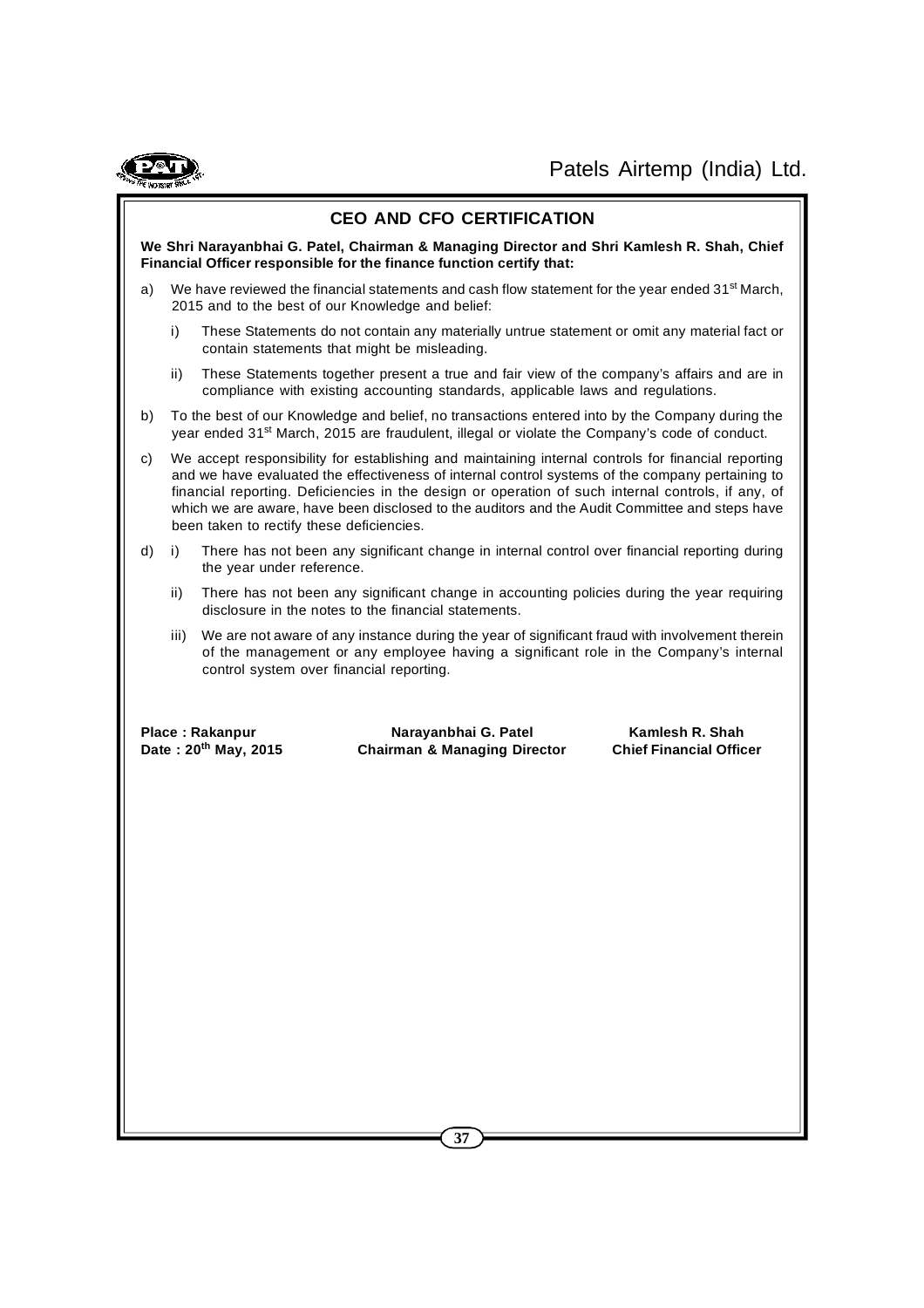

### **CORPORATE GOVERNANCE COMPLIANCE CERTIFICATE**

To, The Members Patels Airtemp (India) Ltd.

We have examined the compliance of conditions of Corporate Governance by **M/s PATELS AIRTEMP (INDIA) LIMITED,** for the year ended on 31st March 2015, as stipulated in Clause 49 of the Listing Agreement of the said Company with stock exchanges. The compliance of conditions of Corporate Governance is the responsibility of the Management. Our examination has been limited to a review of the procedures and implementation thereof adopted by the Company for ensuring compliance with the conditions of the Corporate Governance as stipulated in the said Clause. It is neither an audit nor an expression of opinion on the financial statements of the Company.

In our opinion and to the best of our information and according to the explanations given to us and based on the representations made by the Directors and the Management, we certify that the Company has complied with the conditions of Corporate Governance as stipulated in Clause 49 of the abovementioned Listing Agreement.

We state that such compliance is neither an assurance as to future viability of the Company nor of the efficiency or effectiveness with which the management has conducted the affairs of the Company.

> **FOR PARIKH & MAJMUDAR** CHARTERED ACCOUNTANTS

**Date :** 20<sup>th</sup> May, 2015 **PARTNER** 

**Place :** AHMEDABAD **C.A. Dr. HITEN M. PARIKH**

M. No. 40230 FRM No.: 107525W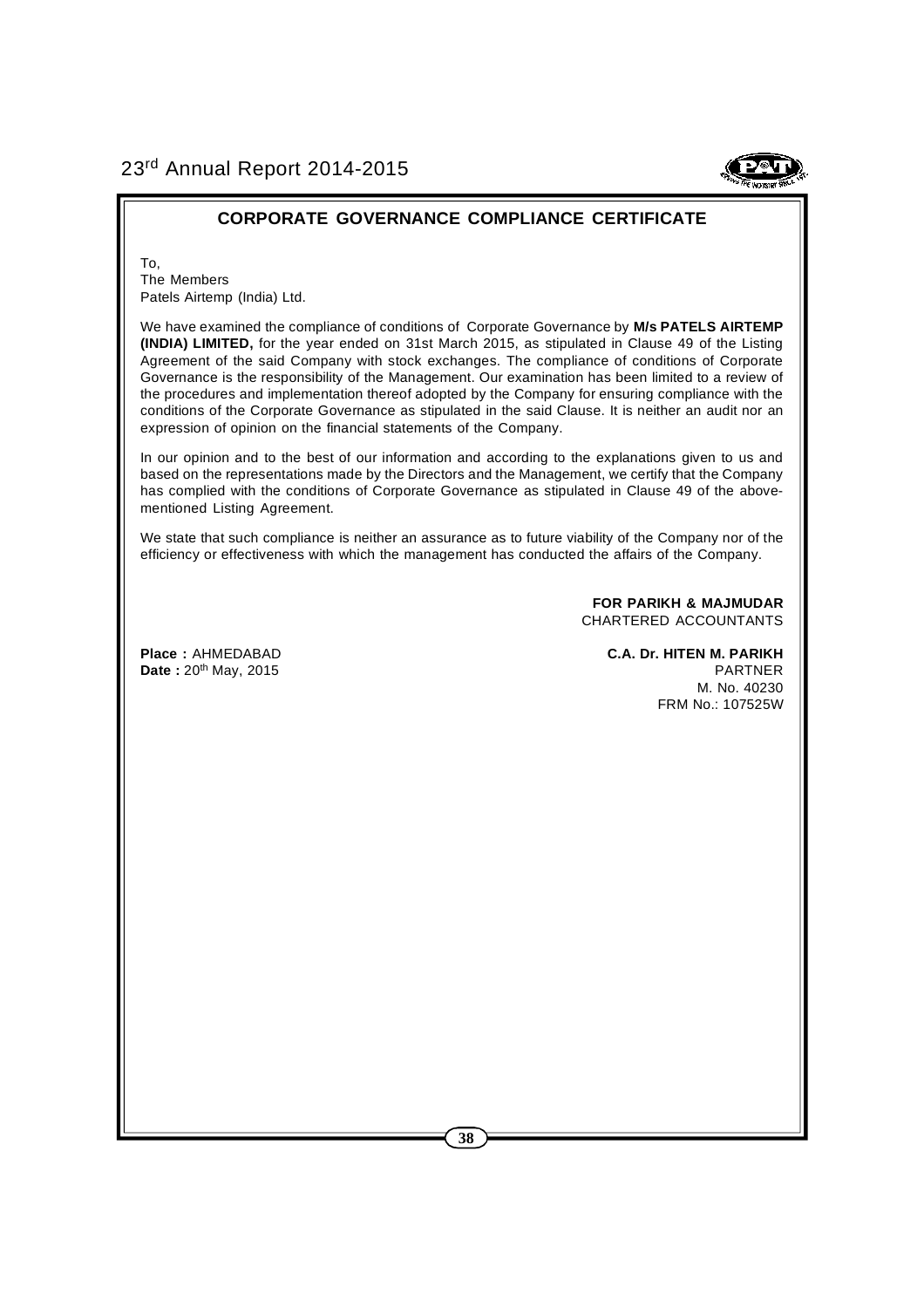

### **MANAGEMENT DISCUSSION AND ANALYSIS**

#### **INDUSTRY STRUCTURE AND DEVELOPMENT**

The Company is engaged in the manufacture and sale of extensive range of Heat Exchangers such as Shell & Tube type, Finned tube type and Air cooled Heat Exchangers, Pressure Vessels, Air-conditioning and Refrigeration equipments and Turnkey HVAC Projects in India & marketing of equipments even outside India. All these products are supplied to leading Industrial Sections like Power Projects, Refineries, Fertilizers, Cements, Petrochemicals, Pharmaceuticals, Textile and Chemical Industries.

With the highly innovative environment, the Company could sustain its sales even in highly cut-thought competition and the prevailing market conditions.

#### **PRODUCT – WISE PERFORMANCE**

The Company is operating in one segment i.e. engineering fabrication having different products, such as Heat Exchangers, Air Cooled Heat Exchangers, Pressure Vessels, Air-conditioning & Refrigeration Equipments, Turnkey HVAC projects and other Misc. products, the turnover of which are given in Notes on Accounts portion of the Annual Report. Your company has decided to stick to high value added engineering products. These products are regularly procured by the Industrial Process Plants / Units. These products has ASME "U"/ "U2"/ "S" Stamp authorization, it is expected to improve profitability of the company in the future. For updating Heat Transfer Technology, Company has become member of HTRI (Heat Transfer Research, Inc, U.S.A.).

#### **FUTURE OUTLOOK**

The long-term fundamentals of the Indian economy which is expected to remain strong. Key fundamentals generally include demographics, rising income and purchasing power of population and large investment in pipeline. The growth of the economy is being driven primarily by domestic investment and consumption, with limited dependence on exports or the demand situation in other economies. At the same time, there are some concerns, particularly with regard to inflation. Inflationary pressures emerging from commodity and food prices have shown signs of becoming more generalised, leading to the containing of inflation becoming the key priority of policy makers. In addition, the global economic environment continues to remain uncertain with slow recovery and fiscal concerns in developed markets. Keeping in mind the aforesaid factors, your company will make all efforts to encash the opportunities which come across.

#### **OPPORTUNITIES**

Export in the developed countries like USA, Canada & Europe and other countries like Nigeria, Indonesia, Zambia etc. is to be developed and it is expected to provide large impetus to engineering exports to these countries after obtaining the ASME "U"/ "U2"/ "S" Stamp Authorisation. Your company is preparing itself to meet the increased demand in the years to come through efficient production management system which will enable to minimize the risk of raw materials price fluctuations.

#### **RISK FACTORS**

Risk is an integral part of every business and your company always tries to deliver superior shareholder value by achieving an appropriate trade-off between risk and returns. Our risk management strategy is based on a clear understanding of various risks i.e. operational risk, marketing risk involved, systematic risk assessment and taking steps to overcome risks and continuous monitoring.

The industry is facing stiff competition from big players who are producing on large scale production and have the advantage of economies in cost, facing challenges from cheaper imports and the industry is also facing risks from unorganized sector particularly from the marketing in the state and nearby states which have major thrust on Air-conditioning and Refrigerator parts. However, Your Company does not foresee any risk due to its concentration on quality commitment for better products and prompt after sales and service. The Government of India's measures to curb cheaper imports imposing anti dumping duties and other restrictions will give much needed relief to the domestic industry.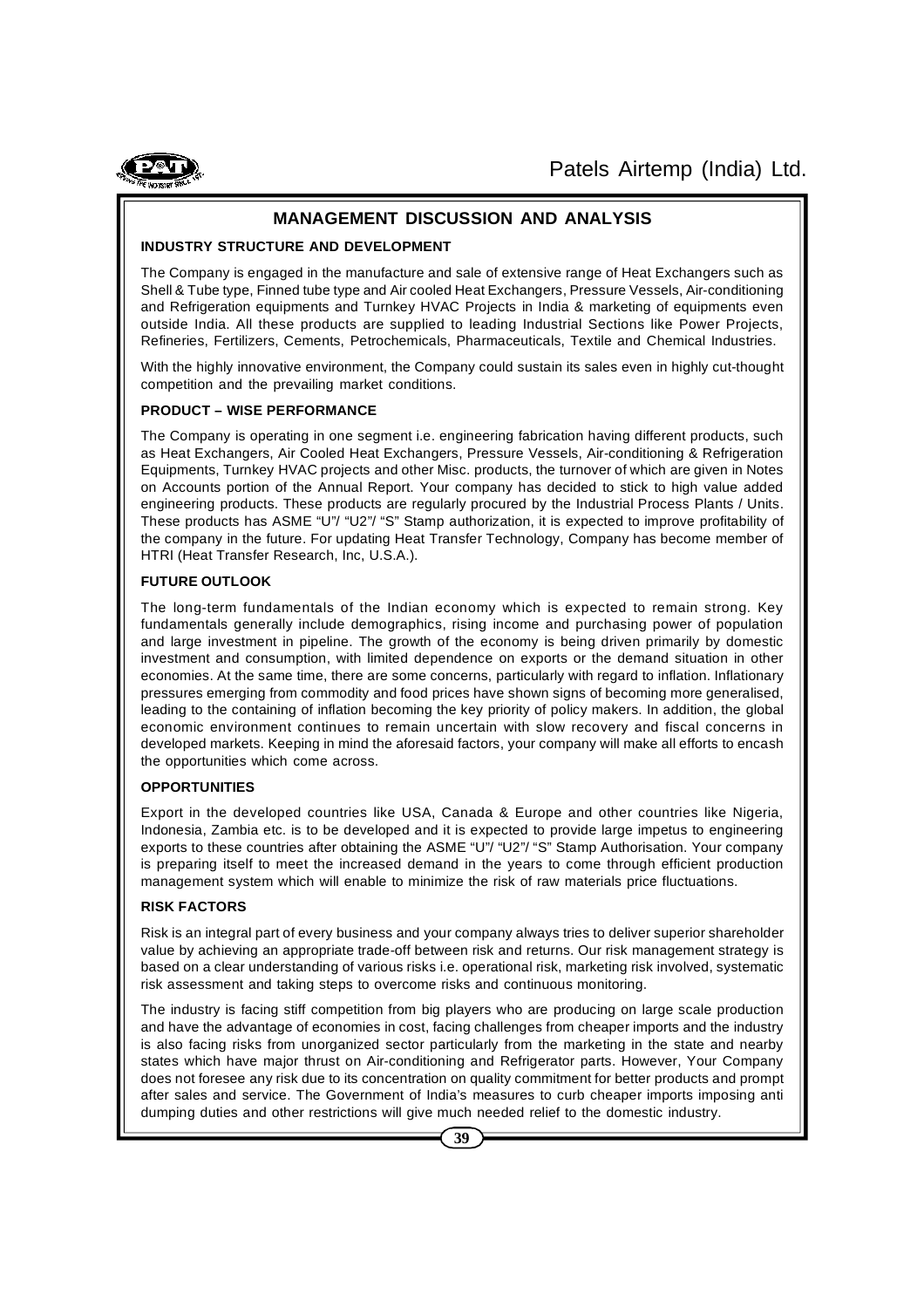

#### **QUALITY CONTROL**

The Company features its achievements to adherence to strict quality standards. This has been achieved through our efforts to strike the balance between resources and technology to develop products at same level in excellence with international standards. The quality standard is taken care from the initial stage of production to ensure high end product quality.

#### **INTERNAL CONTROL SYSTEM**

The Company has adequate internal control system in operation commensurate with the size and nature of its business for enduring efficiency of operation and protection of Company's assets. The Audit Committee formed by the company review on periodical basis the compliance with the Company's policies, procedures and prevailing laws.

#### **INDUSTRIAL RELATION & HUMAN RESOURCES**

To praise the sophisticated production process, we have a team of experienced workers who are skilled and trained to get best out of it. Regular orientation programs are being conducted by the company wherein workers are directly exposed to the experts, which keep them with the latest technology and development.

The Company's philosophy is to provide to its employees friendly working environment and a performance oriented work culture. The company believes that human resources are important asset for giving Company a competitive edge in a competitive environment.

To enrich the skills of employees and enrich their experience, the Company arranges, Practical Training Courses by Internal and External Faculty.

The Company's relations with the employees at all levels are very cordial and peaceful. The company has about 251 employees working with them as on 31<sup>st</sup> March, 2015 on permanent as well as contractual basis.

#### **CAUTIONARY STATEMENT**

The statement given in this report, describing the Company's objectives, estimates and expectations and future plans may contribute towards forward looking statement within the meaning of applicable laws and / or regulations. Actual performance may differ materially from those either expressed or implied.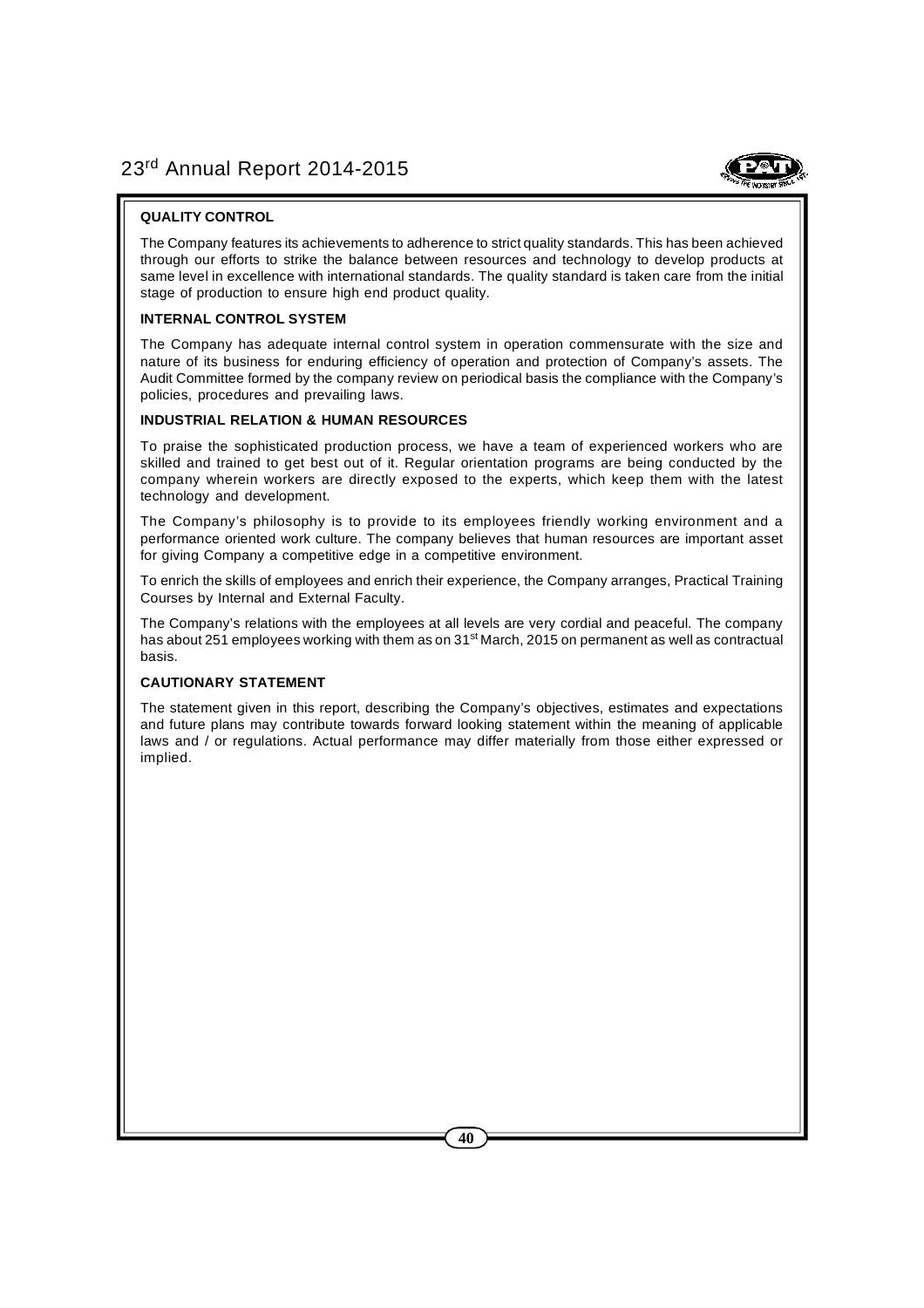

### **INDEPENDENT AUDITORAS' REPORT**

#### To The Members of **PATELS AIRTEMP (INDIA) LTD.**

#### **Report on the Financial Statements**

We have audited the accompanying financial statements of **M/s PATELS AIRTEMP (INDIA) LIMITED** ('the Company") which comprise the Balance Sheet as at March 31, 2015, the Statement of Profit and Loss and the Cash flow statement for the year then ended, and a summary of significant accounting policies and other explanatory information.

#### **Management's Responsibility for the Financial Statements**

The Company's Board of Directors is responsible for the matters stated in Section 134(5) of the Companies Act, 2013 ("the Act") with respect to the preparation of these financial statements that give a true and fair view of the financial position, financial performance and cash flows of the Company in accordance with the accounting principles generally accepted in India, including the Accounting Standards specified under Section 133 of the Act, read with Rule 7 of the Companies (Accounts) Rules, 2014. This responsibility also includes maintenance of adequate accounting records in accordance with the provisions of the Act for safeguarding the assets of the Company and for preventing and detecting frauds and other irregularities; selection and application of appropriate accounting policies making judgments and estimates that are reasonable and prudent; and design, implementation and maintenance of adequate internal financial controls, that were operating effectively for ensuring the accuracy and completeness of the accounting records, relevant to the preparation and presentation of the financial statements that give a true and fair view and are free from material misstatement, whether due to fraud or error.

#### **Auditor's Responsibility**

Our responsibility is to express an opinion on these financial statements based on our audit.

We have taken into account the provisions of the Act, the accounting and auditing standards and matters which are required to be included in the audit report under the provisions of the Act and the Rules made thereunder.

We conducted our audit in accordance with the Standards on Auditing specified under Section 143(10) of the Act. Those Standards require that we comply with ethical requirements and plan and perform the audit to obtain reasonable assurance about whether the financial statements are free from material misstatement.

An audit involves performing procedures to obtain audit evidence about the amounts and the disclosures in the financial statements. The procedures selected depend on the auditor's judgment, including the assessment of the risks of material misstatement of the financial statements, whether due to fraud or error. In making those risk assessments, the auditor considers internal financial control relevant to the Company's preparation of the financial statements that give a true and fair view in order to design audit procedures that are appropriate in the circumstances, but not for the purpose of expressing an opinion on whether the Company has in place an adequate internal financial controls system over financial reporting and the operating effectiveness of such controls. An audit also includes evaluating the appropriateness of the accounting policies used and the reasonableness of the accounting estimates made by the Company's Directors, as well as evaluating the overall presentation of the financial statements.

We believe that the audit evidence we have obtained is sufficient and appropriate to provide a basis for our audit opinion on the financial statements.

#### **Opinion**

In our opinion and to the best of our information and according to the explanations given to us, the aforesaid financial statements give the information required by the Act in the manner so required and give a true and fair view in conformity with the accounting principles generally accepted in India, of the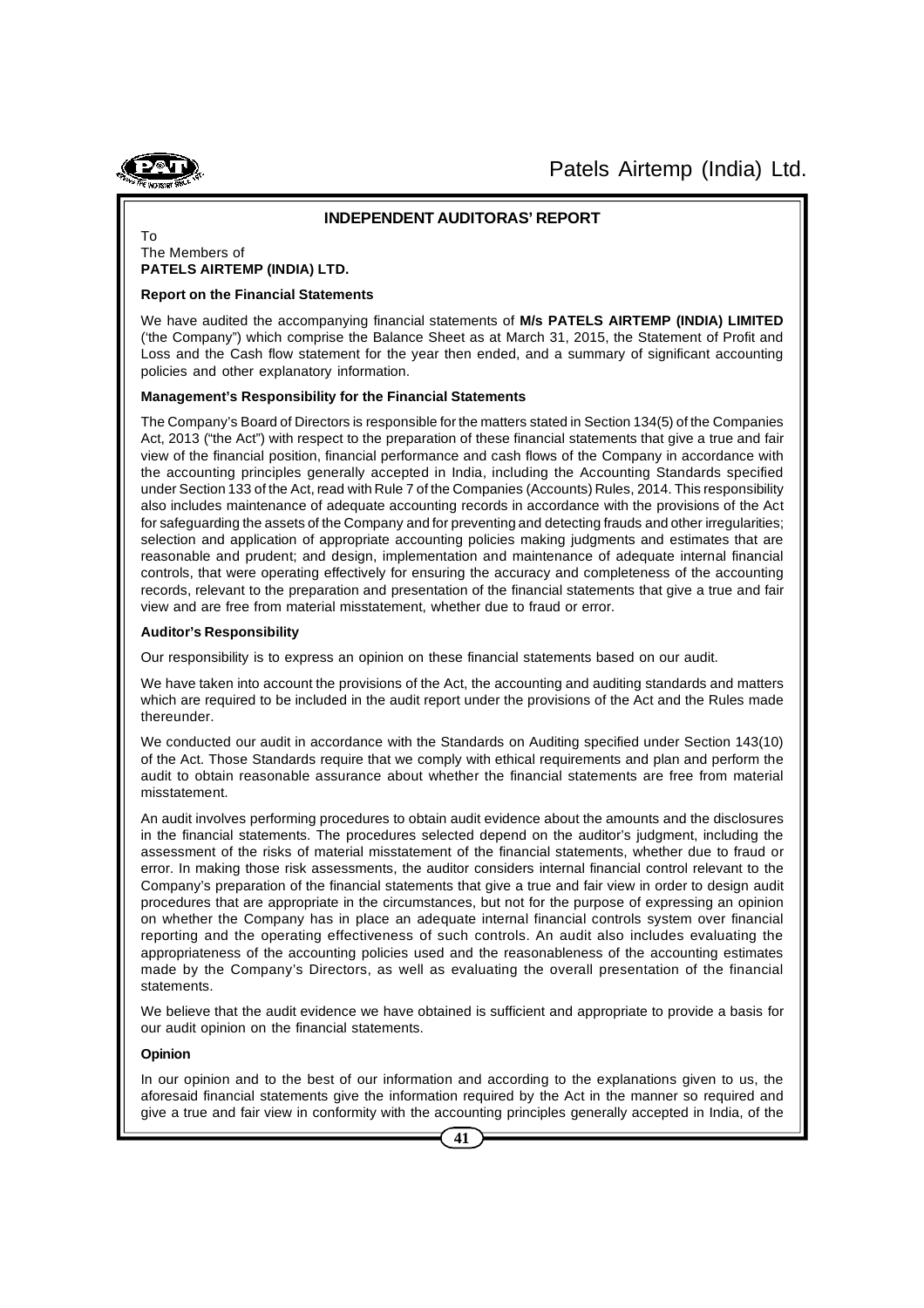

state of affairs of the Company as at 31<sup>st</sup> March, 2015, and its profit and its cash flows for the year ended on that date.

#### **Report on Other Legal and Regulatory Requirements**

- 1. As required by the Companies (Auditor's Report) Order, 2015 ("the Order") issued by the Central Government in terms of Section 143(11) of the Act, we give in the Annexure a statement on the matters specified in paragraphs 3 and 4 of the Order.
- 2. As required by Section 143(3) of the Act, we report that:
	- (a) We have sought and obtained all the information and explanations which to the best of our knowledge and belief were necessary for the purposes of our audit.
	- (b) In our opinion, proper books of account as required by law have been kept by the Company so far as it appears from our examination of those books.
	- (c) The Balance Sheet, the Statement of Profit and Loss, and the Cash Flow Statement dealt with by this Report are in agreement with the books of account.
	- (d) In our opinion, the aforesaid financial statements comply with the Accounting Standards specified under Section 133 of the Act, read with Rule 7 of the Companies (Accounts) Rules, 2014.
	- (e) On the basis of the written representations received from the directors as on  $31<sup>st</sup>$  March, 2015 taken on record by the Board of Directors, none of the directors is disqualified as on 31<sup>st</sup> March, 2015 from being appointed as a director in terms of Section 164 (2) of the Act.
	- (f) With respect to the other matters to be included in the Auditor's Report in accordance with Rule 11 of the Companies (Audit and Auditors) Rules, 2014, in our opinion and to the best of our information and according to the explanations given to us:
		- i. The Company does not have any pending litigations which would impact its financial position.
		- ii. The Company did not have any long-term contracts including derivative contracts for which there were any material foreseeable losses.
		- iii. During the year, there has been no delay in transferring amounts, required to be transferred, to the Investor Education and Protection Fund by the Company.

**For Parikh & Majmudar** Chartered Accountants FR No. 107525W

**[C.A (Dr) Hiten M. Parikh] Place :** Ahmedabad PARTNER **Date :**  $20/05/2015$  Membership No. 40230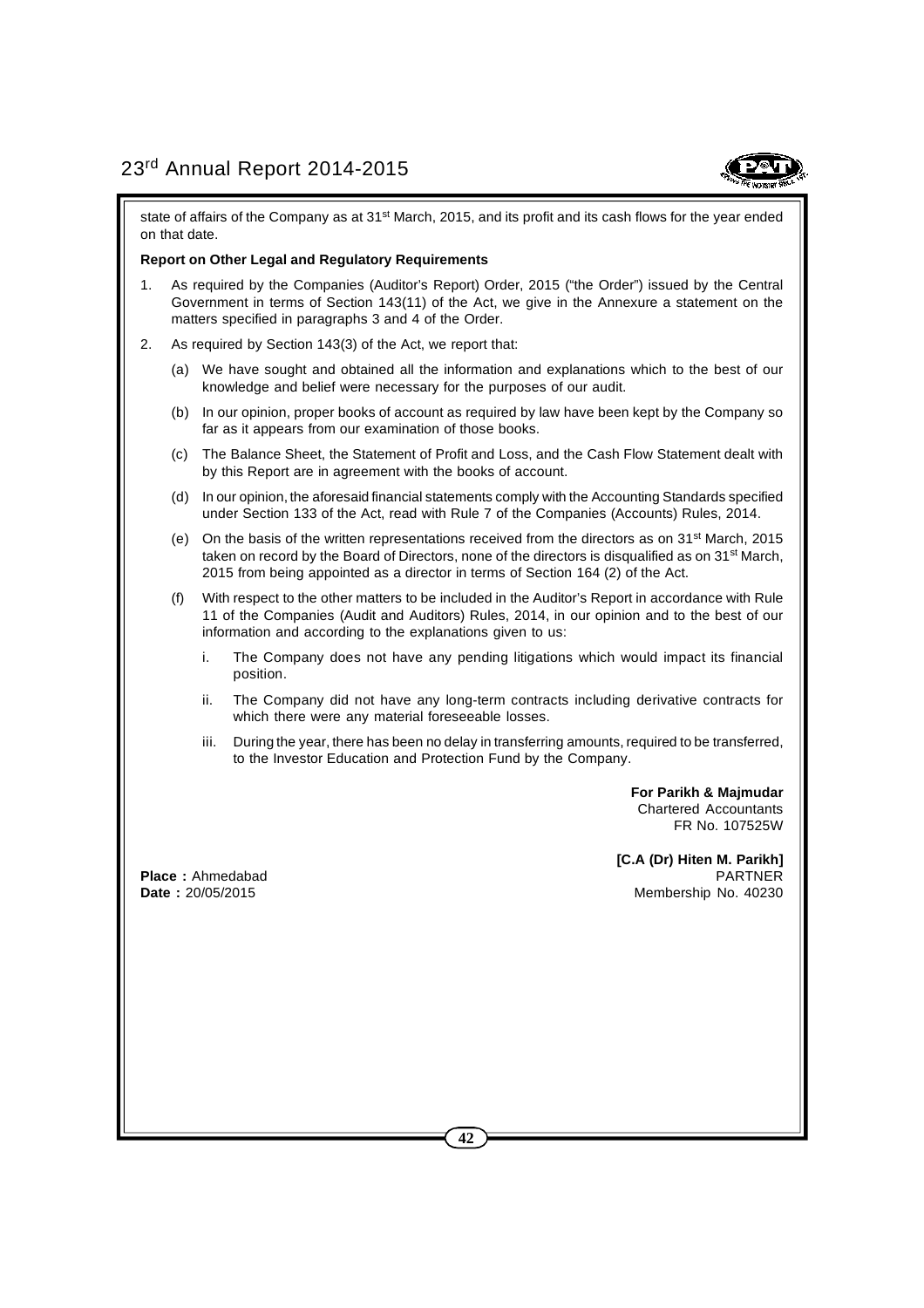

### **ANNEXURE TO AUDITORS' REPORT**

#### **(Referred to in our Report of Even Date)**

- **i)** a) The company has generally maintained proper records showing full particulars, including quantitative details and situation of the fixed assets.
	- b) As explained to us, a major portion of the fixed assets has been physically verified by the management during the year in accordance with a phased programme of verification adopted by the Company. As informed to us, no material discrepancies were noticed on such physical verification.
- **ii)** a) As informed to us, Physical verification of inventory has been conducted during the year by the management at reasonable intervals.
	- b) In our opinion and according to the information and explanations given to us, the procedure of physical verification of inventories followed by the management are reasonable and adequate in relation to the size of the Company and the nature of its business.
	- c) On the basis of our examination of the records of the company, we are of the opinion that the company is maintaining proper records of inventory. The discrepancies noticed on verification between physical stocks and the books of accounts were not material.
- **iii)** The company has not granted any secured or unsecured loans to any Companies, firm or parties covered in the register maintained under section 189 of the Companies Act, 2013.( the Act)
- **iv)** In our opinion & according to the information & explanations given to us, there is an adequate internal control system commensurate with the size of the company & nature of its business for the purchase of inventory, fixed assets & also for the sales of goods and services. We have not observed any major weaknesses in internal control systems during the course of our Audit.
- **v)** The Company has not accepted any deposits from the public during the year.
- **vi)** As explained to us, the Central Government has not specified maintenance of Cost records under sub section (1) of section 148.
- **vii)** a) According to the records of the company, undisputed statutory dues including provident fund, Employees State Insurance, Income Tax, Wealth Tax, Service Tax, Value Added Tax, duty of Customs, duty of Excise, Cess & Other Statutory dues have been regularly deposited during the year with the appropriate authorities. According to the information & explanation given to us, no un-disputed amounts were outstanding as at 31<sup>st</sup> March 2015 for a period of more than six months from the date they became payable.
	- b) According to the information & explanations given to us, there were no material dues of Income Tax, wealth Tax, Sales Tax, Value added tax, Service Tax, duty of excise, duty of Customs and cess which have not been deposited with the appropriate authorities on account of any disputes.
	- c) According to the information and explanations given to us the amounts which were required to be transferred to the Investor Education and Protection Fund in accordance with the relevant provisions of the Companies Act, 1956 and rules made there under has been transferred to such fund within time.
- **viii)** The company does not have any accumulated losses at the end of financial year and has not incurred cash losses in the financial year and in the immediately preceding financial year also.
- **ix)** According to the information & explanations given to us, the company has not defaulted in repayment of dues to banks.
- **x)** According to information and explanations given to us, the Company has not given any quarantee for loans taken by others form banks or financial institutions.
- **xi)** According to the Information & explanations given to us, the term loan raised during the year has been applied for the purpose for which the loans were raised.
- **xii)** According to the information & explanations given to us, no fraud on or by the company has been noticed or reported during the year.

**For PARIKH & MAJMUDAR** CHARTERED ACCOUNTANTS

**(C.A Dr Hiten Parikh)** PARTNER **Place :** AHMEDABAD M.No.40230 **Date :** 20/05/2015 FRNNO 107525W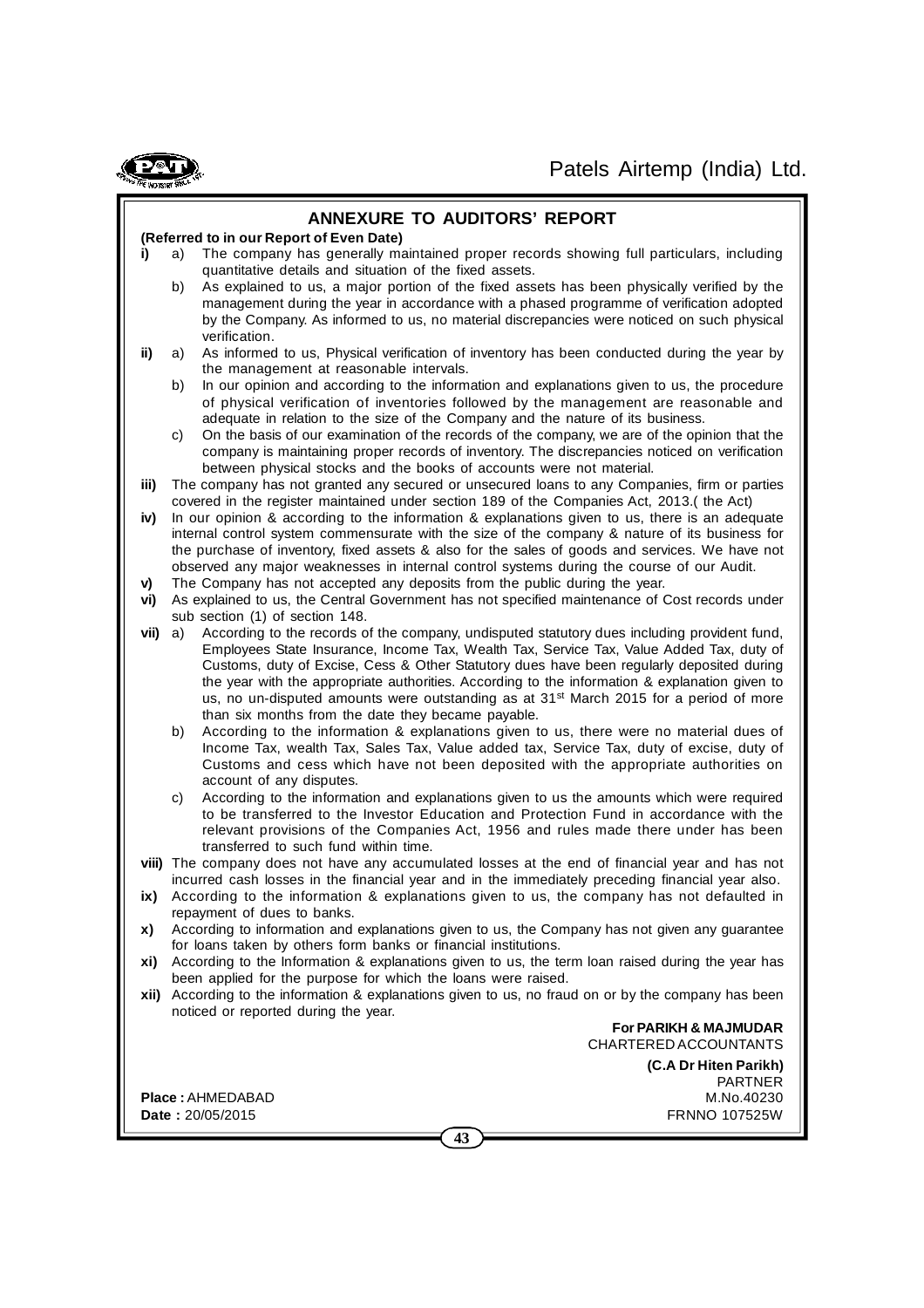

|   | BALANCE SHEET AS AT 31ST MARCH, 2015                                                                                                                               |                |                          |                         |  |
|---|--------------------------------------------------------------------------------------------------------------------------------------------------------------------|----------------|--------------------------|-------------------------|--|
|   | <b>Particulars</b>                                                                                                                                                 | Note No.       | As at                    | As at                   |  |
|   |                                                                                                                                                                    |                | 31 March, 2015<br>₹      | 31 March, 2014<br>₹     |  |
|   | A EQUITY AND LIABILITIES                                                                                                                                           |                |                          |                         |  |
|   | 1 Shareholders' funds                                                                                                                                              |                |                          |                         |  |
|   | (a) Share capital                                                                                                                                                  | $\mathbf{1}$   | 50,702,400               | 50,702,400              |  |
|   | (b) Reserves and surplus                                                                                                                                           | $\overline{2}$ | 483,579,278              | 441,702,517             |  |
|   | Sub total-Shareholder's funds                                                                                                                                      |                | 534,281,678              | 492,404,917             |  |
|   | 2 Non-current liabilities                                                                                                                                          |                |                          |                         |  |
|   | (a) Long-term borrowings<br>(b) Deferred tax liabilities (net)                                                                                                     | 3<br>4         | 32,074,996<br>25,225,258 | 26,706,425              |  |
|   | (c) Other long-term liabilities                                                                                                                                    | 5              | 1,152,994                | 2,210,512               |  |
|   | (d) Long-term provisions                                                                                                                                           | 6              | 2,049,051                | 1,807,502               |  |
|   | Sub total-Non-current Liabilities                                                                                                                                  |                | 60,502,299               | 30,724,439              |  |
|   | 3 Current liabilities                                                                                                                                              |                |                          |                         |  |
|   | (a) Short-term borrowings                                                                                                                                          | 7              | 218,217,835              | 146,357,840             |  |
|   | (b) Trade payables                                                                                                                                                 | 8              | 138, 175, 713            | 140,091,285             |  |
|   | (c) Other current liabilities                                                                                                                                      | 9              | 63,356,274               | 21,404,208              |  |
|   | (d) Short-term provisions                                                                                                                                          | 10             | 22,201,243               | 14,726,321              |  |
|   | Sub total -Current liabilities                                                                                                                                     |                | 441,951,065              | 322,579,654             |  |
|   | <b>TOTAL EQUITY &amp; LIABILITIES</b>                                                                                                                              |                | 1,036,735,042            | 845,709,009             |  |
|   | <b>B ASSETS</b>                                                                                                                                                    |                |                          |                         |  |
| 1 | <b>Non-current assets</b>                                                                                                                                          |                |                          |                         |  |
|   | (a) FIXED ASSETS                                                                                                                                                   | 11             |                          |                         |  |
|   | (i) Tangible assets                                                                                                                                                |                | 225,682,453              | 218,468,567             |  |
|   | (ii) Intangible assets                                                                                                                                             |                | 4,232,473                | 5,717,977               |  |
|   | (iii) Capital work-in-progress                                                                                                                                     |                |                          |                         |  |
|   | (b) Non-current investments                                                                                                                                        | 12<br>13       | 20,300                   | 20,300                  |  |
|   | (c) Long-term loans and advances<br>(d) Other non-current assets                                                                                                   | 14             | 4,448,670<br>30,906,274  | 8,414,565<br>54,591,921 |  |
|   | Sub total - Non-current assets                                                                                                                                     |                |                          |                         |  |
|   |                                                                                                                                                                    |                | 265,290,170              | 287,213,330             |  |
|   | 2 Current assets<br>(a) Current investments                                                                                                                        |                |                          |                         |  |
|   | (b) Inventories                                                                                                                                                    | 15             | 264,343,801              | 235,528,066             |  |
|   | (c) Trade receivables                                                                                                                                              | 16             | 229,579,516              | 129,980,080             |  |
|   | (d) Cash and cash equivalents                                                                                                                                      | 17             | 221,117,642              | 165,738,666             |  |
|   | (e) Short-term loans and advances                                                                                                                                  | 18             | 56,403,913               | 27,248,867              |  |
|   | (f) Other current assets                                                                                                                                           |                |                          |                         |  |
|   | Sub total - Current assets                                                                                                                                         |                | 771,444,872              | 558,495,679             |  |
|   | <b>TOTAL ASSETS</b>                                                                                                                                                |                | 1,036,735,042            | 845,709,009             |  |
|   | <b>Significant Accounting Policies</b>                                                                                                                             | Α              |                          |                         |  |
|   | Notes on Financial Statements                                                                                                                                      | 1 to 43        |                          |                         |  |
|   | For and on behalf of the Board of Directors of<br>As per our report of even date<br>For, PARIKH & MAJMUDAR<br>PATELS AIRTEMP (INDIA) LTD.<br>CHARTERED ACCOUNTANTS |                |                          |                         |  |

FR NO. 107525W **C.A. Dr. HITEN PARIKH NARAYANBHAI G. PATEL SANJIVKUMAR N. PATEL**

**Place :** AHMEDABAD **Place :** RAKANPUR **Date :** 20-05-2015 **Date :** 20-05-2015

PARTNER CHAIRMAN & MANAGING DIRECTOR DIRECTOR<br>M NO. 040230 DINNO : 00023107 DINNO : 027 DINNO : 00023107 DINNO : 02794095

**KARANSINGH I. KARKI KAMLESH R. SHAH**

COMPANY SECRETARY CHIEF FINANCIAL OFFICER

**44**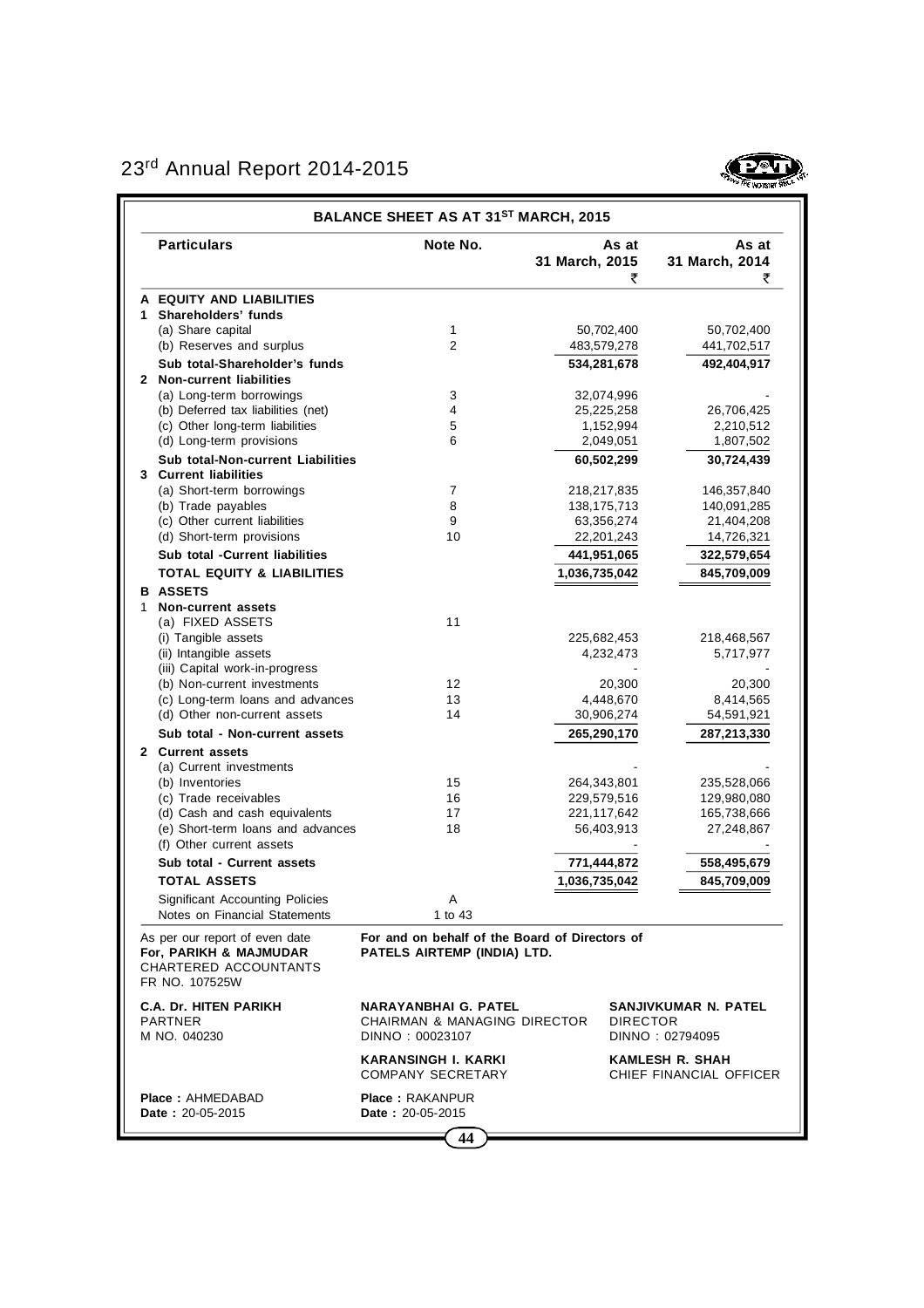

| STATEMENT OF PROFIT & LOSS FOR THE YEAR ENDED ON 31ST MARCH, 2015                                      |                                                                         |                                                |                                                              |
|--------------------------------------------------------------------------------------------------------|-------------------------------------------------------------------------|------------------------------------------------|--------------------------------------------------------------|
| <b>Particulars</b>                                                                                     | <b>Note</b><br>No.                                                      | 31 March, 2015                                 | For the year ended For the year ended<br>31 March, 2014<br>₹ |
| A CONTINUING OPERATIONS                                                                                |                                                                         |                                                |                                                              |
| 1 Revenue from Operations (Gross)                                                                      | 19                                                                      | 1,214,141,208                                  | 753,752,481                                                  |
| Less: Excise duty                                                                                      |                                                                         | 86,676,995                                     | 46,229,998                                                   |
| Revenue from Operations (Net)                                                                          |                                                                         | 1,127,464,213                                  | 707,522,483                                                  |
| 2 Other income                                                                                         | 20                                                                      | 4,219,865                                      | 4,899,744                                                    |
| 3 Total revenue (1+2)                                                                                  |                                                                         | 1,131,684,078                                  | 712,422,227                                                  |
| 4 Expenses                                                                                             |                                                                         |                                                |                                                              |
| (a) Cost of Materials Consumed                                                                         | 21                                                                      | 639,333,162                                    | 312,748,761                                                  |
| (b) Purchases of Stock-in-Trade<br>(c) Changes in inventories of finished goods,                       | 22<br>23                                                                | 38,035,564                                     | 34,394,089                                                   |
| work-in-progress and stock-in-trade                                                                    |                                                                         | -49,148,988                                    | 28,845,334                                                   |
| (d) Employee benefits Expenses                                                                         | 24                                                                      | 63,270,342                                     | 55,567,482                                                   |
| (e) Other Manufacturing Expenses                                                                       | 25                                                                      | 174,865,178                                    | 102,391,843                                                  |
| (f) Depreciation and Amortisation Expense                                                              | 11                                                                      | 24,862,439                                     | 17,169,423                                                   |
| (g) Finance Cost                                                                                       | 26                                                                      | 26,766,910                                     | 11,922,043                                                   |
| (h) Other Expenses                                                                                     | 27                                                                      | 117,464,202                                    | 76,806,721                                                   |
| (i) Prior Period Adjustment                                                                            |                                                                         | 39,045                                         | 120,671                                                      |
| <b>Total expenses</b>                                                                                  |                                                                         | 1,035,487,854                                  | 639,966,367                                                  |
| 5 Profit before exceptional and extraordinary<br>items and tax $(3 - 4)$<br><b>6</b> Exceptional items |                                                                         | 96,196,224                                     | 72,455,860                                                   |
| 7 Profit before extraordinary items and tax<br>8 Extraordinary items                                   | $(5 + 6)$                                                               | 96,196,224                                     | 72,455,860                                                   |
| a) Profit / (Loss) on sale of Fixed Assets                                                             |                                                                         |                                                | (214, 975)                                                   |
| 9 Profit / (Loss) before tax                                                                           | $(7 \pm 8)$                                                             | 96,196,224                                     | 72,240,885                                                   |
| 10 Tax expense :<br>(a) Current tax expense for current year (incl<br>Wealth Tax Provision)            |                                                                         | 32,640,000                                     | 22,001,000                                                   |
| (b) Current tax expenses relating to prior years                                                       |                                                                         | (181, 853)                                     | 359,758                                                      |
| (c) Wealth tax expenses relating to prior years                                                        |                                                                         | 5,084                                          | (3,728)                                                      |
| (d) Net current tax expense                                                                            |                                                                         | 32,463,231                                     | 22,357,030                                                   |
| (e) Deferred tax                                                                                       |                                                                         | 1,709,388                                      | 3,238,967                                                    |
|                                                                                                        |                                                                         | 34,172,619                                     | 25,595,997                                                   |
| 11 Profit from continuing operations $(9 + 10)$                                                        |                                                                         | 62,023,605                                     | 46,644,888                                                   |
| 12 Profit for the year (11)                                                                            |                                                                         | 62,023,605                                     | 46,644,888                                                   |
| 13 Earnings per share (of ' 10/- each): Basic & Diluted                                                |                                                                         | 12.23                                          | 9.20                                                         |
| <b>Significant Accounting Policies</b>                                                                 | Α                                                                       |                                                |                                                              |
| Notes on Financial Statements                                                                          | 1 to 43                                                                 |                                                |                                                              |
| As per our report of even date<br>For, PARIKH & MAJMUDAR<br>CHARTERED ACCOUNTANTS<br>FR NO. 107525W    | PATELS AIRTEMP (INDIA) LTD.                                             | For and on behalf of the Board of Directors of |                                                              |
| <b>C.A. Dr. HITEN PARIKH</b><br>PARTNER<br>M NO. 040230                                                | NARAYANBHAI G. PATEL<br>CHAIRMAN & MANAGING DIRECTOR<br>DINNO: 00023107 |                                                | SANJIVKUMAR N. PATEL<br><b>DIRECTOR</b><br>DINNO: 02794095   |
|                                                                                                        | KARANSINGH I. KARKI<br>COMPANY SECRETARY                                |                                                | KAMLESH R. SHAH<br>CHIEF FINANCIAL OFFICER                   |
| <b>Place: AHMEDABAD</b><br>Date: 20-05-2015                                                            | Place: RAKANPUR<br><b>Date: 20-05-2015</b>                              |                                                |                                                              |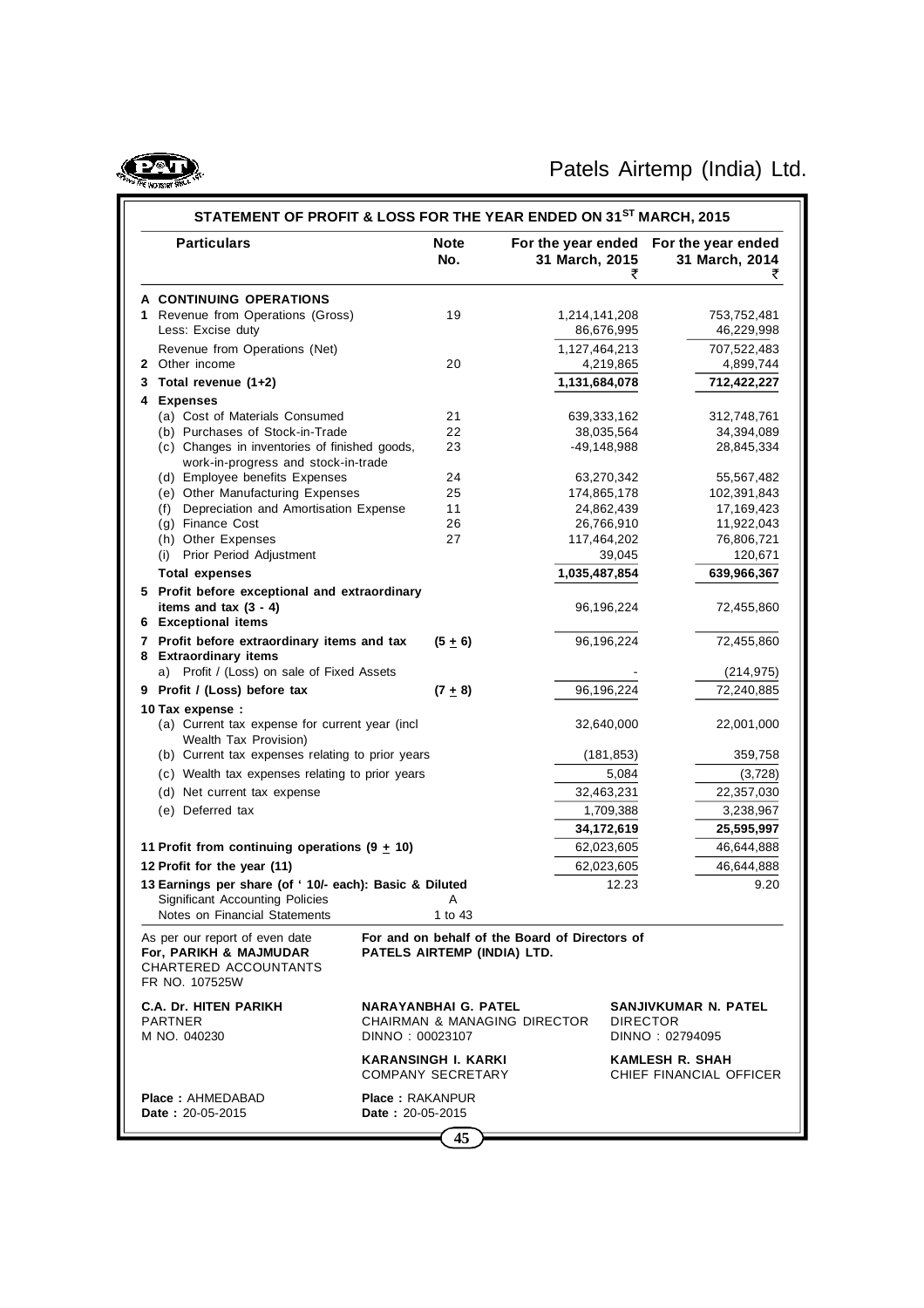

|   | CASH FLOW STATEMENT FOR THE YEAR ENDED 31ST MARCH 2015 |                 |                 |                |                |
|---|--------------------------------------------------------|-----------------|-----------------|----------------|----------------|
|   |                                                        | ₹               | 2014-2015<br>₹  | 2013-2014<br>₹ | ₹              |
| A | <b>CASH FLOW FROM OPERATING ACTIVITIES</b>             |                 |                 |                |                |
|   | Net Profit before Tax and Extra Ordinary Items         |                 | 96,235,269      |                | 72,576,531     |
|   | Adjustments for:                                       |                 |                 |                |                |
|   | Depreciation                                           | 24,862,439      |                 | 17,169,423     |                |
|   | Interest expenses                                      | 26,766,910      |                 | 11,922,043     |                |
|   | Interest Income                                        | (3,722,385)     |                 | (4,899,744)    |                |
|   | Diminution in Value of Investment                      |                 | 47,906,964      | 259700         | 24,451,422     |
|   | OPERATING PROFIT BEFORE WORKING                        |                 |                 |                |                |
|   | <b>CAPITAL CHANGES</b>                                 |                 | 144,142,233     |                | 97,027,953     |
|   | Adjustment for:                                        |                 |                 |                |                |
|   | Trade and other receivables (Including Short term      | (128, 754, 482) |                 | 37,322,120     |                |
|   | loans & advances)                                      |                 |                 |                |                |
|   | Inventories                                            | (28, 815, 735)  |                 | (33, 425, 675) |                |
|   | Trade Payable & Other Payables (Including other        | 45,295,444      |                 | 37,557,310     |                |
|   | Long Term & other Current liabilities & Provisions)    |                 | (112, 274, 773) |                | 41,453,755     |
|   | CASH GENERATED FROM OPERATIONS                         |                 | 31,867,460      |                | 138,481,708    |
|   | Direct Taxes paid /Payable                             | (32, 463, 231)  |                 | (22, 357, 030) |                |
|   |                                                        |                 | (32, 463, 231)  |                | (22, 357, 030) |
|   | CASH FLOW BEFORE EXTRAORDINARY ITEMS                   |                 | (595, 771)      |                | 116,124,678    |
|   | Extraordinary items:                                   |                 |                 |                |                |
|   | Prior period adjustments                               | (39,045)        | (39,045)        | (120, 671)     | (120, 671)     |
|   | <b>NET CASH FROM OPERATING ACTIVITIES</b>              |                 | (634, 816)      |                | 116,004,007    |
| В | <b>CASH FLOW FROM INVESTING ACTIVITIES:</b>            |                 |                 |                |                |
|   | Purchase of Fixed Assets                               | (40, 424, 557)  |                 | (46, 229, 798) |                |
|   | (Net of Modvat benefit)                                |                 |                 |                |                |
|   | Sale of Fixed Asset                                    |                 |                 | 626,000        |                |
|   | <b>Interest Received</b>                               | 3,722,385       |                 | 4,899,744      |                |
|   | Changes in Non Current Assets (Including Long term     | 27,651,542      |                 | (14,992,345)   |                |
|   | Loans & Advances)                                      |                 |                 |                |                |
|   |                                                        |                 | (9,050,630)     |                | (55,696,399)   |
|   | NET CASH USED IN INVESTING ACTIVITIES                  |                 | (9,050,630)     |                | (55,696,399)   |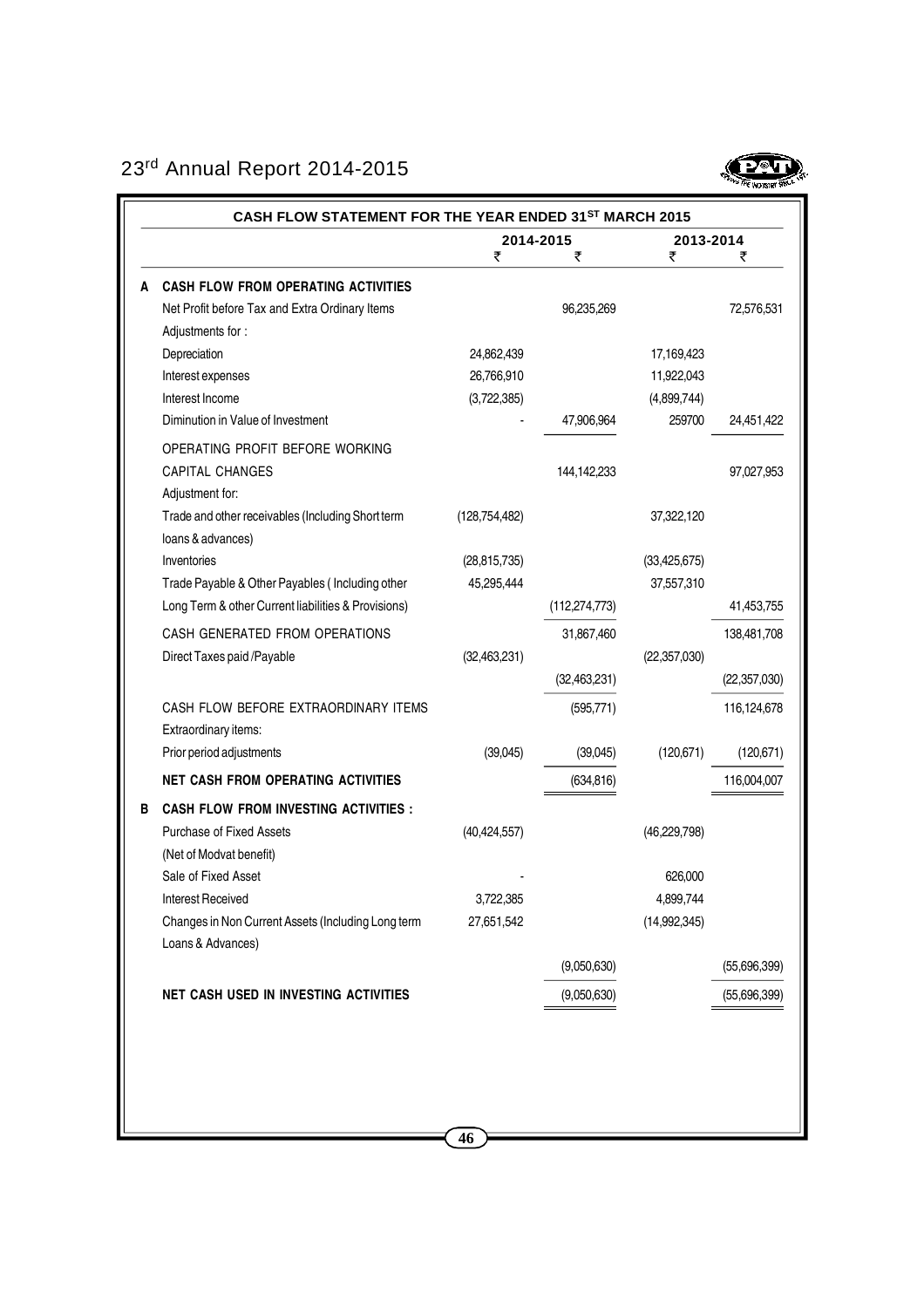

|   |                                                  | 2014-2015      |             | 2013-2014    |                |  |
|---|--------------------------------------------------|----------------|-------------|--------------|----------------|--|
|   |                                                  | ₹              | ₹           | ₹            | ₹              |  |
| C | <b>CASH FLOW FROM FINANCING ACTIVITIES:</b>      |                |             |              |                |  |
|   | Proceeds/(Repayment) from secured                | 6,300,000      |             |              |                |  |
|   | Borrowings                                       |                |             |              |                |  |
|   | Proceeds/(Repayment) from Unsecured              | (29, 325, 387) |             | 3,432,572    |                |  |
|   | Borrowings                                       |                |             |              |                |  |
|   | Proceeds from Bank borrowings for                | 128,360,382    |             | 3,124,573    |                |  |
|   | <b>Working Capital Facilities</b>                |                |             |              |                |  |
|   | Changes in Short Provision                       | (78, 336)      |             |              |                |  |
|   | Corporate Dividend Paid & Dividend Tax           | (13, 425, 327) |             | (11,785,519) |                |  |
|   | <b>Interest Paid</b>                             | (26,766,910)   |             | (11,922,043) |                |  |
|   |                                                  |                | 65,064,422  |              | (17, 150, 417) |  |
|   | <b>NET CASH USED IN FINANCING ACTIVITIES</b>     |                | 65,064,422  |              | (17, 150, 417) |  |
|   | NET INCREASE/(DECREASE) IN CASH AND CASH         |                | 55,378,976  |              | 43,157,191     |  |
|   | CASH AND CASH EQUIVELANTS AS AT                  |                | 165,738,666 |              | 122,581,475    |  |
|   | THE BEGINING OF THE YEAR                         |                |             |              |                |  |
|   | CASH AND CASH EQUIVELANTS AS AT                  |                | 221,117,642 |              | 165,738,666    |  |
|   | THE CLOSING OF THE YEAR                          |                |             |              |                |  |
|   | Note: Cash and Cash Equivalents Includes:        |                |             |              |                |  |
|   | Cash on hand<br>a)                               |                | 653,269     |              | 736,587        |  |
|   | Balance with Banks in Current account<br>b)      |                | 134,242,320 |              | 82,294,762     |  |
|   | Balance with Banks in Margin Money account<br>C) |                | 73,036,958  |              | 65,229,558     |  |
|   | Balance in Dividend Account<br>d)                |                | 1,504,152   |              | 1,569,163      |  |
|   | In EEFC Account<br>e)                            |                | 10,773,141  |              | 15,908,596     |  |
|   | Debit Balance in CC Account<br>f                 |                | 907,802     |              |                |  |
|   |                                                  |                | 221,117,642 |              | 165,738,666    |  |

**Note :** The above Cash Flow Statement has been prepared under the ' Indirect Method' as set out in Accounting Standard 3 on " Cash Flow Statement " issued by The Institute of Chartered Accountants of India.

CHARTERED ACCOUNTANTS FR NO. 107525W

**Place :** AHMEDABAD **Place :** RAKANPUR **Date :** 20-05-2015 **Date :** 20-05-2015

As per our report of even date **For and on behalf of the Board of Directors of For, PARIKH & MAJMUDAR PATELS AIRTEMP (INDIA) LTD.**

**C.A. Dr. HITEN PARIKH NARAYANBHAI G. PATEL SANJIVKUMAR N. PATEL** PARTNER CHAIRMAN & MANAGING DIRECTOR DIRECTOR M NO. 040230 DINNO : 00023107 DINNO : 02794095

**KARANSINGH I. KARKI KAMLESH R. SHAH**

CHIEF FINANCIAL OFFICER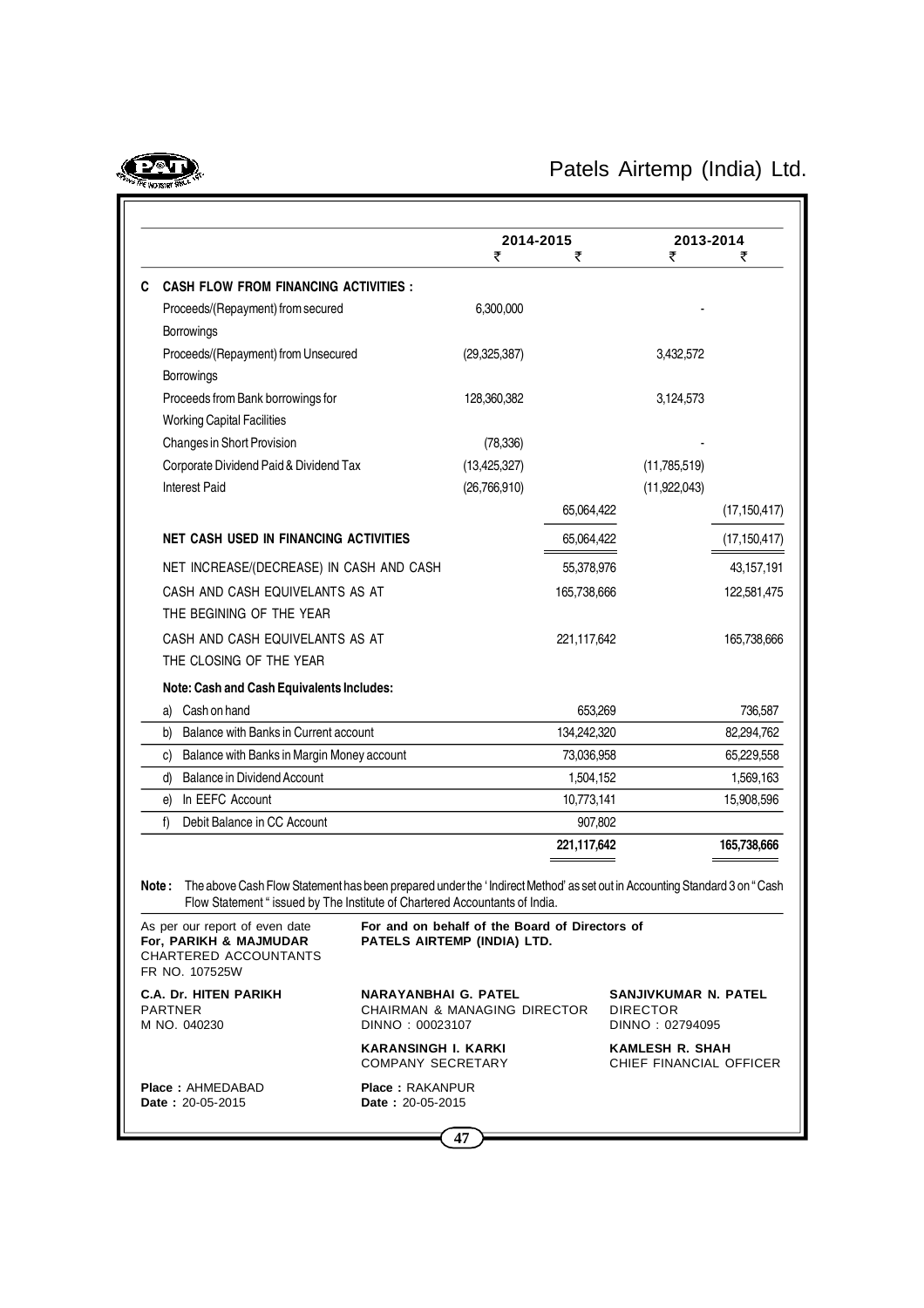

### **SIGNIFICANT ACCOUNTING POLICIES**

#### **A. SIGNIFICANT ACCOUNTING POLICIES**

#### **i) BASIS OF PREPARATION**

These financial statements have been prepared to comply in all material aspects with applicable accounting principles in India, the applicable Accounting Standards prescribed under Section 133 of the Companies Act, 2013 ('Act') read with Rule 7 of the Companies (Accounts) Rules, 2014, the provisions of the Act (to the extent notified) and other accounting principles generally accepted in India, to the extent applicable.

#### **ii) USE OF ESTIMATES**

The preparation of the financial statements in conformity with GAPP requires the Management to make estimates and assumptions that affect the reported balances of assets and liabilities and disclosures relating to contingent liabilities as at the date of the financial statements and reported amounts of income and expenses during the period. Accounting estimates could change from period to period. Actual results could differ from those estimates. Appropriate changes in estimates are made as the Management becomes aware of changes in circumstances surrounding the estimates. Changes in estimates are reflected in the financial statements in the period in which changes are made and, if material, their effects are disclosed in the notes to the financial statements.

#### **iii) RECOGNITION OF INCOME & EXPENDITURE**

Revenues/Incomes and costs / expenditures are generally accounted on accrual, as they are earned or incurred. Sales are inclusive of excise duty but exclusive of Sales Tax / VAT collected. With regard to sale of product, Sales are recognised, net of returns and trade discounts, on transfer of significant risks and rewards of ownership to the buyer, which generally coincides with the delivery of goods to customers. Export Incentives are accounted on Accrual Basis.

#### **iv) EXCISE DUTY**

Excise duty is accounted on the bases of both, payment made in respect of goods cleared and also provision made for goods lying in bonded warehouses. Excise duties in respect of Finished Goods lying in stock are shown separately as an item of Other Expenses.

#### **v) FIXED ASSETS**

- (a) Fixed assets are stated at cost (net off of Cenvat & VAT), less accumulated depreciation (other than land and goodwill, where no depreciation is charged).
- (b) Capital Work in Progress is stated at cost.
- (c) Intangible assets are recorded at the consideration paid for acquisition.

#### **vi) INVESTMENTS**

Current investment if any are carried at the lower of cost or quoted/fair value. Long Term Investments are stated at cost of acquisition. Provision for diminution in the value of long term investment is made only if such a decline is other than temporary.

#### **vii) VALUATION OF INVENTORIES**

- a) Raw materials are valued at lower of cost or net realizable value.
- b) Work in progress is valued at cost of materials and labour charges together with relevant factory overheads.
- c) Finished Goods are valued at lower of cost or net realizable value.
- d) Goods in transit are valued at cost.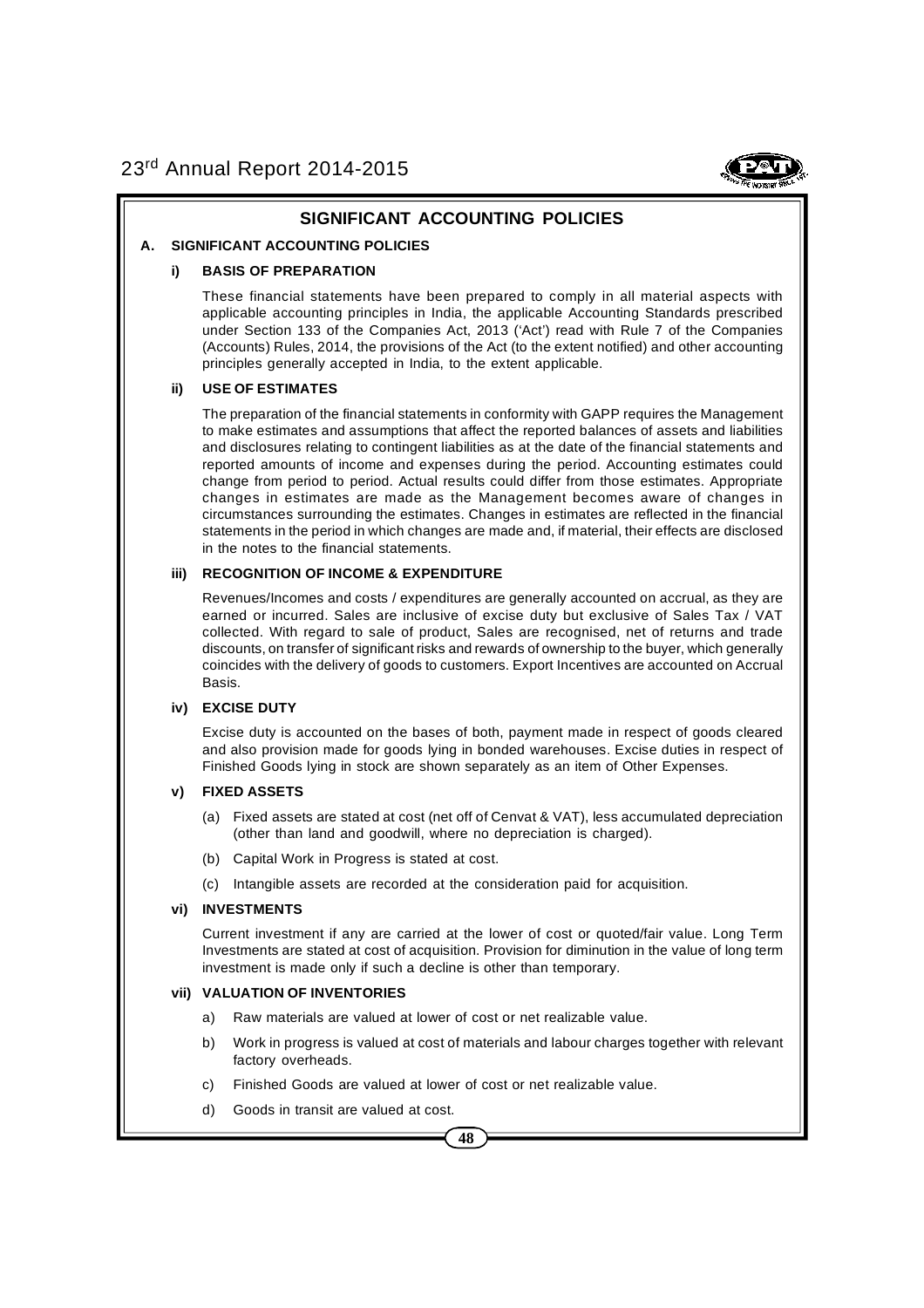

#### **viii) METHOD OF DEPRECIATION**

- (a) Depreciation on fixed assets (other than land & goodwill, where no depreciation is provided) has been provided on Straight Line method. Depreciation is provided based on useful life of the assets as prescribed in Schedule II to the Companies Act, 2013
- (b) Depreciation on additions to Assets during the year is being provided on pro-rata basis with reference to month of acquisition/installation as required by Schedule II of the Companies Act, 2013.
- (c) Intangible assets are amortized over a period of 8 years.
- (d) No depreciation has been provided on the assets where the accumulated depreciation has exceeded 95% of its original cost.
- (e) No depreciation has been provided in respect of Capital Work In Progress.
- (f) No depreciation has been provided on self generated intangible assets.

#### **ix) FOREIGN CURRENCY TRANSACTIONS**

Transactions in the foreign currency which are covered by forward contracts are accounted for at the contracted rate; the difference between the forward rate and the exchange rate at the date of transaction is recognized in the Statement of profit & loss over the life of the contract. Foreign currency denominated monetary assets and liabilities are translated into the relevant functional currency at exchange rates in effect at the Balance Sheet date. The gains or losses resulting from such translations are included in the Statement of Profit and Loss. Non-monetary assets and non-monetary liabilities denominated in a foreign currency and measured at fair value are translated at the exchange rate prevalent at the date when the fair value was determined. Non-monetary assets and non-monetary liabilities denominated in foreign currency and measured at historical cost are translated at the exchange rate prevalent at the date of transaction. Revenue, expense and cash-flow items denominated in foreign currencies are translated into the relevant functional currencies using the exchange rate in effect on the date of the transaction. Transaction gains or losses realized upon settlement of foreign currency transactions are included in determining net profit for the period in which the transaction is settled.

#### **x) IMPAIRMENT OF ASSETS**

The Management periodically assesses using, external and internal sources, whether there is an indication that an asset may be impaired. An impairment loss is recognized wherever the carrying value of an asset exceeds its recoverable amount. The recoverable amount is higher of the asset's net selling price and value in use, which means the present value of future cash flows expected to arise from the continuing use of the asset and its eventual disposal. An impairment loss for an asset other than goodwill is reversed if, and only if, the reversal can be related objectively to an event occurring after the impairment loss recognized. The carrying amount of an asset other than goodwill is increased to its revised recoverable amount that would have been determined (net of any accumulated amortization or depreciation) had no impairment losses been recognized for the asset in prior years.

#### **xi) TAXATION**

- Income-tax expense comprise of current tax, wealth tax and deferred tax charge or credit.
- Provision for current tax is made on the basis of the assessable income at the tax rate applicable for the relevant assessment year.
- The deferred tax asset and deferred tax liability is calculated by applying tax rate and tax laws that have been enacted or substantively enacted by the balance sheet date. Deferred tax assets arising mainly on account of brought forward losses and unabsorbed depreciation under tax laws, are recognized, only if there is a virtual certainty of its realization, supported by convincing evidence. Deferred tax assets on account of other timing differences are recognized only to the extent there is a reasonable certainty of its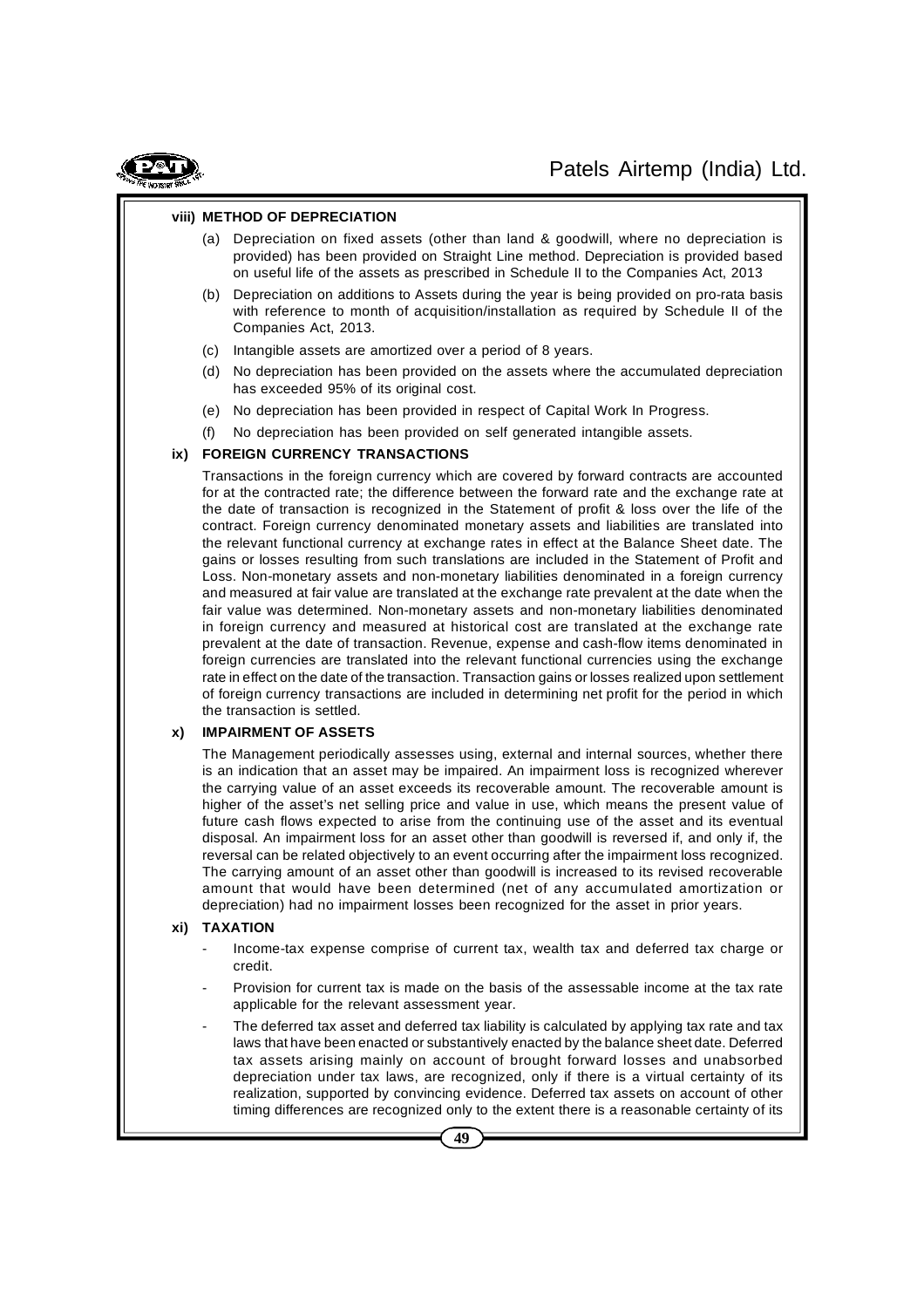

realization. At each balance sheet date, the carrying amounts of deferred tax assets are reviewed to reassure realization.

#### **xii) RETIREMENT BENEFITS**

#### a) **Short Term**

Short term employee benefits are recognized as an expense at the undiscounted amount expected to be paid over the period of services rendered by the employees to the company.

#### b) **Long Term**

The company has both defined contribution and defined benefit plans, of which some have assets in approved funds. These plans are financed by the Company in the case of defined contribution plans.

#### c) **Defined Contribution Plans**

These are the plans in which the Company pays pre-defined amounts to separate funds and does not have any legal or informal obligation to pay additional sums. These comprise of contribution to Employees Provident Fund. The Company's payments to the defined contribution plans are reported as expenses during the period under which an employee perform the services that the payment covers.

#### d) **Defined Benefit Plans**

Expenses for defined benefit gratuity payment plans are calculated as at the balance sheet date by independent actuaries in the manner that distributes expenses over the employees working life. These commitments are valued at the present value of the expected future payments, with consideration for calculated future salary increase, using a discounted rate corresponding to the interest rate estimated by the actuary having regard to the interest rate on Government Bonds with a remaining terms i.e. almost equivalent to the average balance working period of employees.

#### e) **Leave Encashment**

The company is providing for Leave Encashment on the basis of unavailed leave by the employees.

#### **xiii) CONTINGENT LIABILITES/ CONTINGENT ASSETS**

- a) Contingent liabilities are disclosed by way of note in the Balance Sheet.
- b) Contingent Assets are neither recognized nor disclosed in the Financial Statements.

#### **ix) CASH FLOW STATEMENT**

Cash flows are reported using the indirect method, whereby profit before tax is adjusted for the effects of transactions of a non-cash nature, any deferrals or accruals of past or future operating cash receipts or payments and item of income or expenses associated with investing or financing cash flows.. The Cash flows from operating, investing and financing activities of the Group are segregated.

Cash and Cash equivalents presented in the Cash Flow Statement consist of cash on hand and demand deposits with banks.

#### **x) EARNING PER SHARE** :

Basic earning per share is calculated by dividing the net profit after tax for the year attributable to Equity Shareholders of the Company by the weighted average number of Equity Shares in issue during the year. Diluted earning per Share is calculated by dividing net profit attributable to equity Shareholders (after adjustment for diluted earnings) by average number of weighted equity shares outstanding during the year.

#### **xi) PROPOSED DIVIDEND & CORPORATE DIVIDEND TAX**

Dividend proposed by the Board of Directors for the year under review along with corporate dividend tax if any, is provided in the books of accounts. Approval in the General Meeting is pending for the same.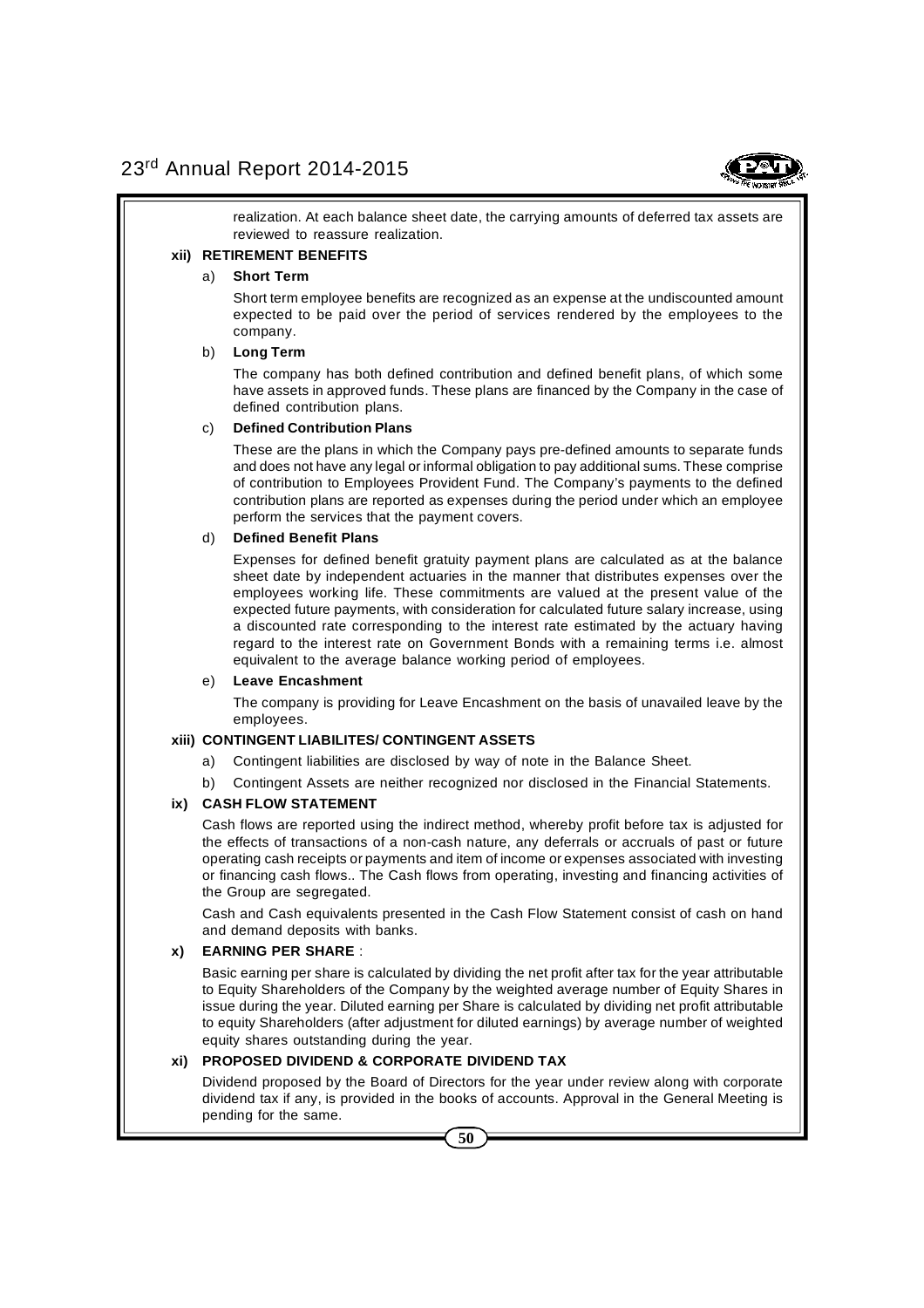

#### **NOTES FORMING PART OF THE FINANCIAL STATEMENTS**

#### **Note 1 Share capital**

| <b>PARTICULARS</b>                                                                                        |                            | As at 31 March, 2015 |                            | As at 31 March, 2014 |
|-----------------------------------------------------------------------------------------------------------|----------------------------|----------------------|----------------------------|----------------------|
|                                                                                                           | Number of<br><b>Shares</b> | ₹                    | Number of<br><b>Shares</b> | ₹                    |
| (a) Authorised 7000000 (P. Y. 7000000)<br>Equity shares of<br>₹ 10/- each                                 | 7,000,000                  | 70,000,000           | 7,000,000                  | 70,000,000           |
| (b) Issued 5070240 (P. Y. 5070240)<br>Equity shares of<br>₹ 10/- each<br>(c) Subscribed and fully paid up | 5,070,240                  | 50,702,400           | 5,070,240                  | 50,702,400           |
| 5070240 (P. Y. 5070240)<br>Equity shares of<br>$\overline{z}$ 10/- each                                   | 5,070,240                  | 50,702,400           | 5,070,240                  | 50,702,400           |
| Total                                                                                                     | 5,070,240                  | 50,702,400           | 5,070,240                  | 50,702,400           |

#### **Note 1 Share capital (contd.)**

#### **Notes :**

(i) Reconciliation of the number of shares and amount outstanding at the beginning and at the end of the reporting period:

| <b>PARTICULARS</b>  | As at 31 March, 2015 |                | As at 31 March, 2014 |            |
|---------------------|----------------------|----------------|----------------------|------------|
|                     | No. of Shares        | Amt ₹          | No. of Shares        | Amt ₹      |
| Equity shares with  |                      |                |                      |            |
| Equal voting rights |                      |                |                      |            |
| Op Balance          | 5,070,240            | 50,702,400     | 5,070,240            | 50,702,400 |
| Fresh Issue         |                      |                |                      |            |
| Bonus Share         |                      | $\blacksquare$ |                      |            |
| CI Balance          | 5,070,240            | 50,702,400     | 5,070,240            | 50,702,400 |

**Note:** The Company has only one class of Shares having Par Value of ₹ 10 per Share. Each Share holder is eligible for one vote per share.

#### **Note 1 Share capital (contd.)**

Details of shares held by each shareholder holding more than 5% shares:

| Class of shares /                | As at<br>31 March, 2015            |                               | As at<br>31 March, 2014            |                               |
|----------------------------------|------------------------------------|-------------------------------|------------------------------------|-------------------------------|
| Name of shareholder              | Number of<br>shares held<br>shares | % holding in<br>that class of | Number of<br>shares held<br>shares | % holding in<br>that class of |
| Equity shares with voting rights |                                    |                               |                                    |                               |
| Therm Flow Engineers Pvt. Ltd.   | 1,364,512                          | 26.91%                        | 1,068,625                          | 21.08                         |
| Devidas Chelaram Narumalani      | 290.145                            | 5.72%                         | 290.145                            | 5.72                          |
| Narendrabhai Gopalbhai Patel     | 268,500                            | 5.30%                         | 268,500                            | 5.30                          |
| Patel Prakashbhai Narayanbhai    |                                    | -                             | 280,000                            | 5.52                          |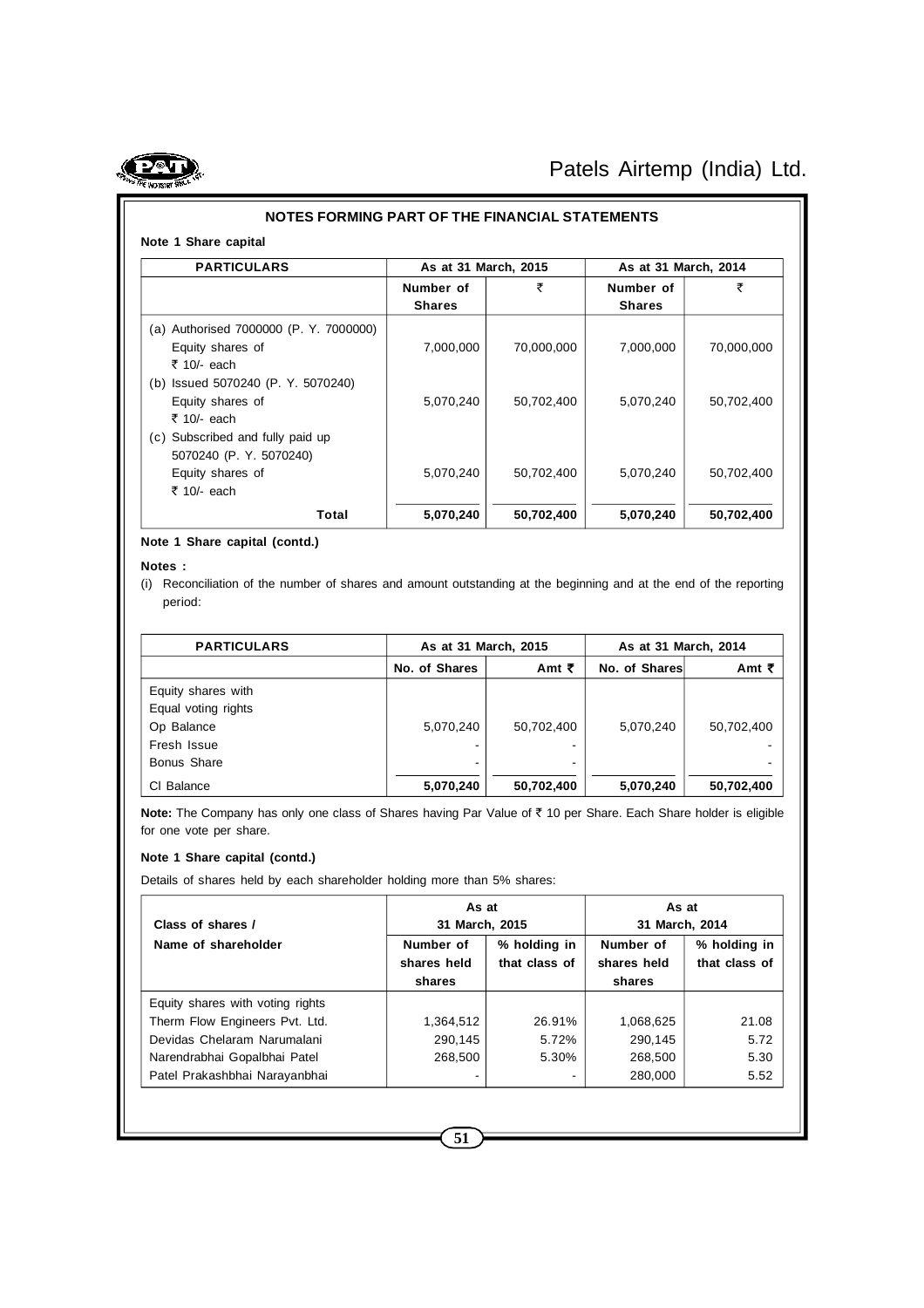### 23 rd Annual Report 2014-2015



|        | <b>PARTICULARS</b>                                                                                                              | As at<br>31-3-2015<br>₹ | As at<br>31-3-2014<br>₹ |
|--------|---------------------------------------------------------------------------------------------------------------------------------|-------------------------|-------------------------|
|        | Note 2 Reserves and surplus                                                                                                     |                         |                         |
|        | (a) General reserve                                                                                                             |                         |                         |
|        | Opening balance                                                                                                                 | 63,500,000              | 54,500,000              |
|        | Add: Transferred from surplus in Statement of Profit and Loss<br>Less: Utilised / transferred during the year                   | 9,000,000               | 9,000,000               |
|        | Closing balance                                                                                                                 | 72,500,000              | 63,500,000              |
|        | (b) Other reserves -CAPITAL INVESTMENT SUBSIDY                                                                                  |                         |                         |
|        | Opening balance                                                                                                                 | 1,500,000               | 1,500,000               |
|        | Add: Additions / transfers during the year<br>Less: Utilisations / transfers during the year                                    |                         |                         |
|        | Closing balance                                                                                                                 | 1,500,000               | 1,500,000               |
|        | (c) Surplus / (Deficit) in Statement of Profit and Loss                                                                         |                         |                         |
|        | Opening balance                                                                                                                 | 376,702,517             | 350,843,148             |
|        | Less: Adjustment on account of change in useful life of asset<br>Refer Note No 35 of Notes forming part of Financial Statement) | 6,643,181               |                         |
|        | Less: Short Provision of Dividend Distribution Tax                                                                              | 78,336                  |                         |
|        | Add: Profit / (Loss) for the year                                                                                               | 62,023,605              | 46,644,888              |
|        | Less: Final dividend                                                                                                            |                         |                         |
|        | Dividends proposed to be distributed to equity shareholders                                                                     |                         |                         |
|        | [(₹ 2.20/- per share) (P.Y 31 <sup>st</sup> March 2014, ₹ 2/- per Share)]<br>Tax on dividend                                    | 11,154,528              | 10,140,480              |
|        | Transferred to:                                                                                                                 | 2,270,799               | 1,645,039               |
|        | General reserve                                                                                                                 | 9,000,000               | 9,000,000               |
|        | Closing balance                                                                                                                 | 409,579,278             | 376,702,517             |
|        | Total                                                                                                                           | 483,579,278             | 441,702,517             |
|        | Note 3 Long-term borrowings                                                                                                     |                         |                         |
|        | (a) Vehicle Loan From Bank (Refer Note 1 below)                                                                                 | 4,899,996               |                         |
|        | (b) Loans and advances from related parties                                                                                     |                         |                         |
|        | Directors: Unsecured                                                                                                            | 27,175,000              |                         |
|        | Total                                                                                                                           | 32,074,996              |                         |
|        |                                                                                                                                 |                         |                         |
| Note 1 | In 60 Equal Monthly Installments of $\bar{\tau}$ 116667 eachto be serviced every month as and when due.                         |                         |                         |
|        | Note No. 4 - Notes forming part of the financial statements<br>Deferred tax (liability) / asset (Refer note 34)                 |                         |                         |
|        | Deferred tax liability                                                                                                          |                         |                         |
|        | On Depreciation Difference<br>Deferred tax asset                                                                                | 26,474,181              | 27,733,140              |
|        | Disallowances under Section 43B of the Income Tax Act, 1961                                                                     | 1,248,923               | 1,026,715               |
|        | Net deferred tax (liability) / asset                                                                                            | 25,225,258              | 26,706,425              |
|        | Note 5 Other long-term liabilities                                                                                              |                         |                         |
|        | (a) Trade Payables:                                                                                                             |                         |                         |
|        | Creditors<br>(i)<br>Others:                                                                                                     |                         | 1,057,518               |
| (b)    | (i)<br>Others: Long term payables                                                                                               | 1,152,994               | 1,152,994               |
|        | Total                                                                                                                           | 1,152,994               | 2,210,512               |
|        |                                                                                                                                 |                         |                         |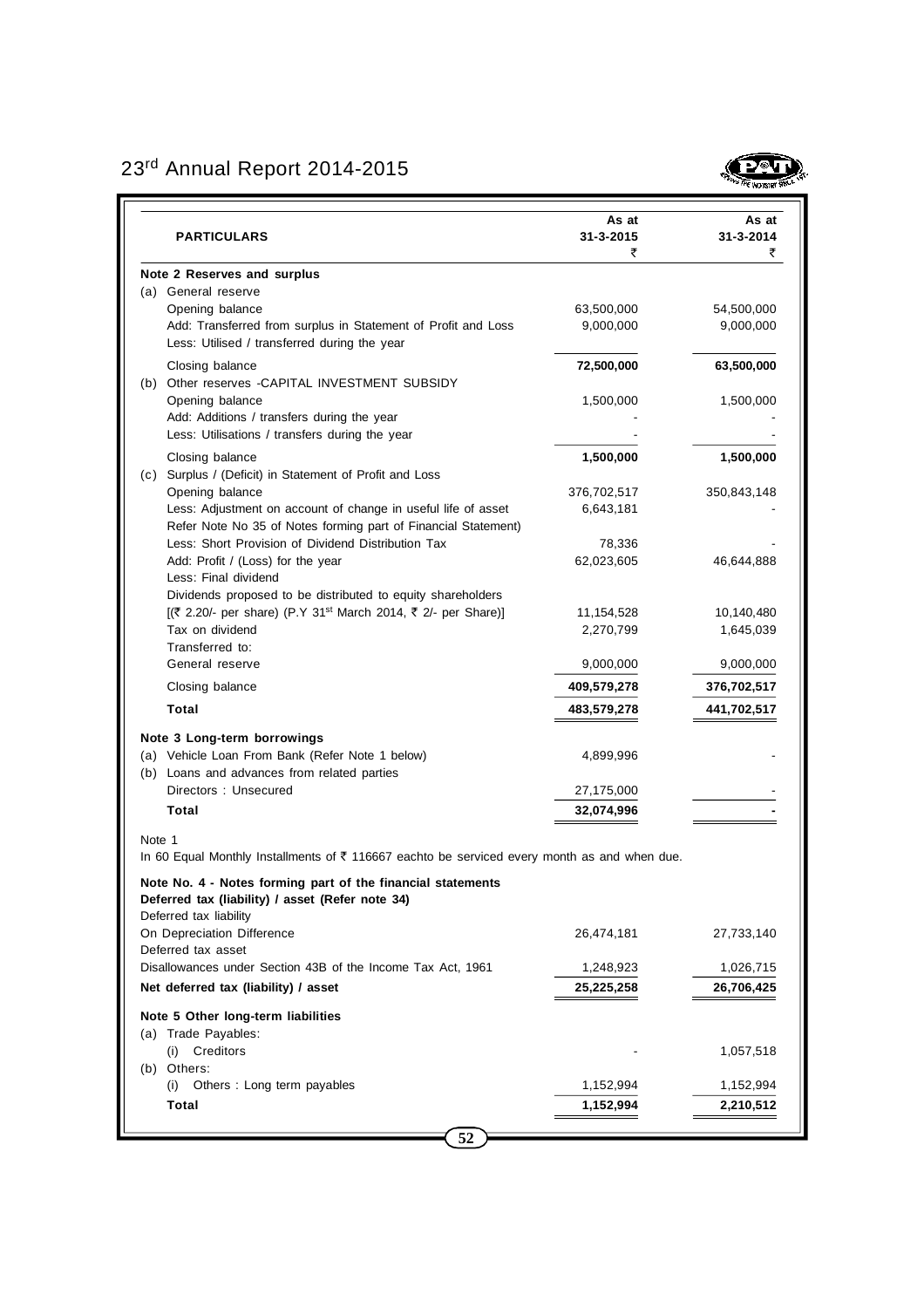

|                                         |                                          | As at       | As at       |  |
|-----------------------------------------|------------------------------------------|-------------|-------------|--|
| <b>PARTICULARS</b>                      |                                          | 31-3-2015   | 31-3-2014   |  |
|                                         |                                          | ₹           | ₹           |  |
| Note 6 Long-term provisions             |                                          |             |             |  |
| Provision for employee benefits:<br>(a) |                                          |             |             |  |
| (i)                                     | Provision for Leave encashment           | 2,049,051   | 1,807,502   |  |
| Total                                   |                                          | 2,049,051   | 1,807,502   |  |
| Note 7 Short-term borrowings            |                                          |             |             |  |
| Loans repayable on demand<br>(a)        |                                          |             |             |  |
|                                         | From Bank of Baroda (Refer Note 1 below) |             |             |  |
| Secured                                 |                                          | 218,217,835 | 89,857,453  |  |
| Inter Corporate Deposit<br>(b)          |                                          |             | 56,500,387  |  |
| (Includes dues to company in which      |                                          |             |             |  |
| directors are interested)               |                                          |             |             |  |
| Total                                   |                                          | 218,217,835 | 146,357,840 |  |

**Notes :** Working Capital facilities from Bank of Baroda is secured by way of hypothecation of raw-materials, stores and spares, work-in-progress of finished goods and book debts of the company both present and future and first charge on company's plant & machinery, other movable assets of the comapany as well as secured by mortgage of companies factory land and building situated at Plot no. 805, 806, 807, and 810 at Rakanpur, Tal. Kalol, Dist. Gandhinagar and secured by equitable mortgage of plot no 811 of the company situated at village Rakanpur Taluka Kalol Dist Gandhinagar as collateral security and is also personally guaranteed by the Promoters of the company.

|  |  |  | Note 8 Trade payables |  |
|--|--|--|-----------------------|--|
|--|--|--|-----------------------|--|

| Trade payables:                                       |             |               |
|-------------------------------------------------------|-------------|---------------|
| For Goods                                             | 115,314,438 | 124, 141, 611 |
| For Expenses                                          | 22,861,275  | 15,949,674    |
| {Refer Note No. 38}                                   |             |               |
| Total                                                 | 138,175,713 | 140,091,285   |
| Note 9 Other current liabilities                      |             |               |
| Current maturities of long-term debt<br>(a)           | 1,400,004   |               |
| Unpaid dividends<br>(b)                               | 1,504,152   | 1,569,163     |
| <b>Statutory Liabilities</b><br>(c)                   | 4,001,955   | 519,595       |
| Payables on purchase of fixed assets<br>(d)           | 394,046     | 784,937       |
| Advance from customers<br>(e)                         | 56,056,117  | 18,530,513    |
| <b>Total</b>                                          | 63,356,274  | 21,404,208    |
| Note 10 Short-term provisions                         |             |               |
| Provision for employee benefits:<br>(a)               |             |               |
| For bonus<br>(i)                                      | 1,548,702   | 1,356,977     |
| Provision - Others:<br>(b)                            |             |               |
| (i)<br>Provision for tax (net of Advance Tax and TDS) | 7,037,214   | 1,482,825     |
| (ii)<br>Provision for proposed equity dividend        | 11,154,528  | 10,140,480    |
| Provision for tax on proposed dividend<br>(iii)       | 2,270,799   | 1,645,039     |
| (iv) Provision - others (Wealth tax)                  | 190,000     | 101,000       |
|                                                       | 20,652,541  | 13,369,344    |
| <b>Total</b>                                          | 22,201,243  | 14,726,321    |
|                                                       |             |               |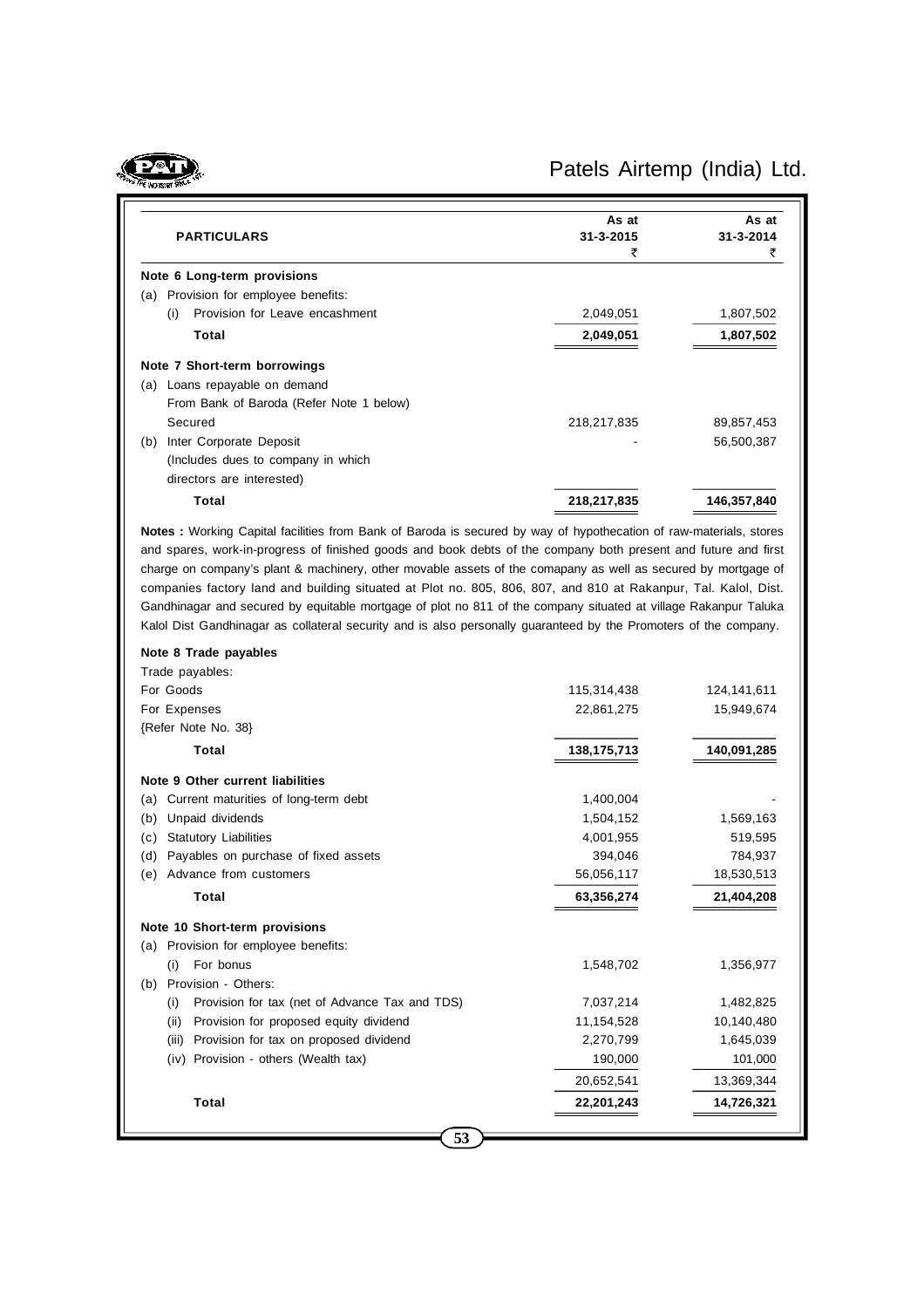

| Note 11 Fixed assets<br>A. Tangible assets |                                          |                                         |                          |                  | Gross block                               |             |                                          | (in ₹)                              |
|--------------------------------------------|------------------------------------------|-----------------------------------------|--------------------------|------------------|-------------------------------------------|-------------|------------------------------------------|-------------------------------------|
|                                            | <b>Balance</b><br>as at<br>1 April, 2014 | <b>Additions</b>                        |                          | <b>Disposals</b> | <b>Balance</b><br>as at<br>31 March, 2015 |             | <b>Balance</b><br>as at<br>1 April, 2014 | Amount<br>transferred<br>to reserve |
| (a) Land                                   |                                          |                                         |                          |                  |                                           |             |                                          |                                     |
| - Freehold                                 | 2,642,034                                |                                         |                          |                  |                                           | 2,642,034   |                                          |                                     |
| (b) Buildings                              | 55,795,160                               | 2,327,059                               |                          |                  |                                           | 58,122,219  | 19,800,917                               |                                     |
| (c) Plant and Equipment                    | 226,737,512                              | 16,592,722                              |                          |                  |                                           | 243,330,234 | 81,095,789                               | 8,630,421                           |
| (d) Electrical installation                | 8,043,107                                | 1,449,322                               |                          |                  |                                           | 9,492,429   | 3,652,717                                | 420,346                             |
| (e) Furniture and Fixtures                 | 7,765,941                                | 681,937                                 |                          |                  |                                           | 8,447,878   | 3,504,018                                |                                     |
| (f) Vehicles                               | 23,658,442                               | 18,115,315                              |                          |                  |                                           | 41,773,757  | 6,821,004                                |                                     |
| (g) Office equipment                       | 4,565,617                                | 459,368                                 |                          |                  |                                           | 5,024,985   | 2,100,654                                | 735,676                             |
| (h) Road                                   | 5,639,232                                |                                         |                          |                  |                                           | 5,639,232   | 417,081                                  |                                     |
| (i) Computer                               | 4,019,041                                | 590,013                                 |                          |                  |                                           | 4,609,054   | 3,005,340                                | 47,293                              |
| <b>Total</b>                               | 338,866,086                              | 40,215,736<br>379,081,822               |                          |                  | 120,397,519                               | 9,833,736   |                                          |                                     |
| Previous year                              | 300.016.547                              | 41,514,842                              |                          | 2,665,303        |                                           | 338,866,086 | 106,925,071                              |                                     |
| A. Tangible assets                         |                                          | Accumulated depreciation and impairment |                          |                  |                                           |             |                                          | <b>Net Block</b>                    |
|                                            | Depreciation/                            | Eliminated                              |                          |                  | <b>Balance</b>                            |             | <b>Balance</b>                           | <b>Balance</b>                      |
|                                            | amortisation                             | on disposal                             |                          |                  | as at                                     |             | as at                                    | as at                               |
|                                            | expense for                              | of assets                               |                          |                  | 31 March, 2015                            |             | 31 March, 2015                           | 31 March, 2014                      |
|                                            | the year                                 |                                         |                          |                  |                                           |             |                                          |                                     |
| (a) Land                                   |                                          |                                         |                          |                  |                                           |             |                                          |                                     |
| - Freehold                                 |                                          |                                         |                          |                  |                                           |             | 2,642,034                                | 2,642,034                           |
| (b) Buildings                              | 1,653,947                                |                                         |                          |                  | 21,454,864                                |             | 36,667,355                               | 35,994,243                          |
| (c) Plant and Equipment                    | 13,627,686                               |                                         |                          |                  | 103,353,896                               |             | 139,976,338                              | 145,641,723                         |
| (d) Electrical installation                | 622,562                                  |                                         |                          |                  | 4,695,625                                 |             | 4,796,804                                | 4,390,390                           |
| (e) Furniture and Fixtures                 | 808,686                                  |                                         |                          |                  | 4,312,704                                 |             | 4,135,174                                | 4,261,923                           |
| (f) Vehicles                               | 4,317,445                                |                                         | $\overline{\phantom{a}}$ |                  | 11,138,449                                |             | 30,635,308                               | 16,837,438                          |
| (g) Office equipment                       | 842,576                                  |                                         |                          |                  | 3,678,906                                 |             | 1,346,079                                | 2,464,963                           |
| (h) Road                                   | 702,822                                  |                                         |                          |                  | 1,119,903                                 |             | 4,519,329                                | 5,222,151                           |
| (i) Computer                               | 592,390                                  |                                         |                          |                  | 3,645,023                                 |             | 964,031                                  | 1,013,701                           |
| <b>Total</b>                               | 23,168,114                               |                                         |                          |                  | 153,399,369                               |             | 225,682,453                              | 218,468,567                         |
| Previous year                              | 15,296,776                               |                                         | 1,824,328                |                  | 120,397,519                               |             | 218,468,567                              | 193,091,476                         |

#### **Note 11 Fixed assets (contd.)**

| <b>B.</b> Intangible assets |                |                                         |   |                                  | Gross block    |           |                |                    |
|-----------------------------|----------------|-----------------------------------------|---|----------------------------------|----------------|-----------|----------------|--------------------|
|                             | <b>Balance</b> | <b>Additions</b><br>Disposals           |   | <b>Balance</b><br><b>Balance</b> |                | Amount    |                |                    |
|                             | as at          |                                         |   |                                  | as at          |           | as at          | <b>transferred</b> |
|                             | 1 April, 2014  |                                         |   |                                  | 31 March, 2015 |           | 1 April, 2014  | to reserve         |
| (a) Goodwill                | 37040          |                                         |   |                                  |                | 37,040    |                |                    |
| (b) Technical Knowhow       | 4,364,500      |                                         |   |                                  |                | 4,364,500 | 872,900        |                    |
| (c) Computer software       | 5279751        | 208,821                                 |   |                                  |                | 5,488,572 | 3,090,414      |                    |
| Total                       | 9,681,291      | 208,821                                 |   |                                  |                | 9,890,112 | 3,963,314      |                    |
| Previous year               | 4,966,335      | 4,714,956                               |   |                                  | 9,681,291      | 2,090,667 |                |                    |
| <b>B.</b> Intangible assets |                | Accumulated depreciation and impairment |   |                                  |                |           |                | <b>Net Block</b>   |
|                             | Depreciation/  | Eliminated                              |   |                                  | <b>Balance</b> |           | <b>Balance</b> | <b>Balance</b>     |
|                             | amortisation   | on disposal                             |   |                                  | as at          |           | as at          | as at              |
|                             | expense for    | of assets                               |   |                                  | 31 March, 2014 |           | 31 March, 2014 | 31 March, 2013     |
|                             | the year       |                                         |   |                                  |                |           |                |                    |
| (a) Goodwill                |                |                                         |   |                                  |                |           | 37,040         | 37,040             |
| (b) Technical Knowhow       | 872,900        |                                         | - | 1,745,800                        |                |           | 2,618,700      | 3,491,600          |
| (c) Computer software       | 821,425        |                                         | - |                                  | 3,911,839      |           | 1,576,733      | 2,189,337          |
| Total                       |                | 1,694,325                               |   |                                  | 5,657,639      |           | 4,232,473      | 5,717,977          |
| Previous year               | 1,872,647      |                                         |   |                                  | 3,963,314      |           | 5,717,977      | 2,875,668          |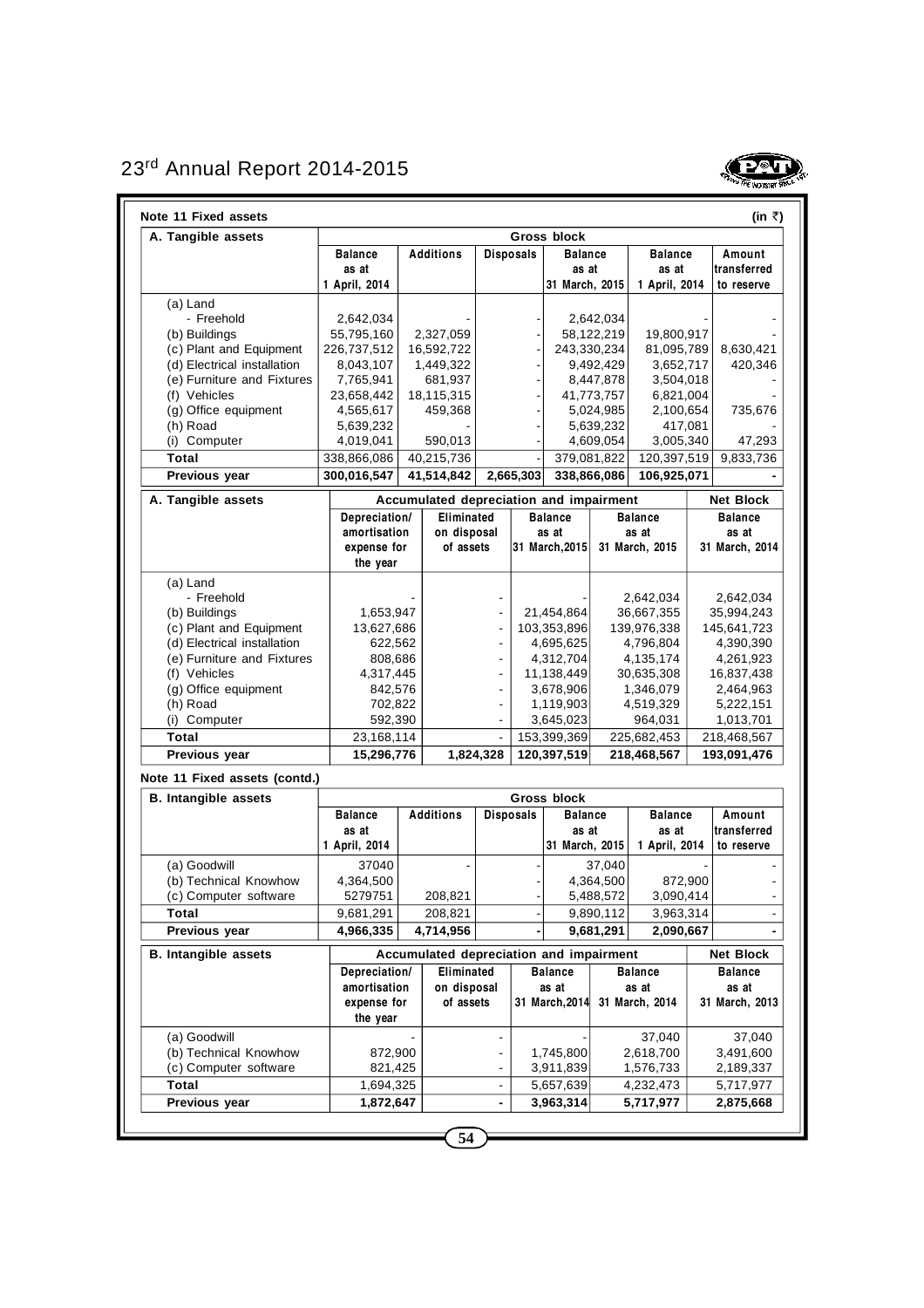

| <b>PARTICULARS</b>                                                                                                                                                                                                         |         |                |                             | As at<br>31-3-2015<br>₹                        |                         | As at<br>31-3-2014                                                  |  |
|----------------------------------------------------------------------------------------------------------------------------------------------------------------------------------------------------------------------------|---------|----------------|-----------------------------|------------------------------------------------|-------------------------|---------------------------------------------------------------------|--|
| Note 12 Non-current investments                                                                                                                                                                                            |         |                |                             |                                                |                         |                                                                     |  |
|                                                                                                                                                                                                                            | Quoted  | Unquoted       | Total                       | Quoted                                         | Unquoted                | Total                                                               |  |
| <b>B.</b> Other investments<br>Investment in equity instruments                                                                                                                                                            |         |                |                             |                                                |                         |                                                                     |  |
| (i) 14,000 Equity Shares of M/s. Gujarat<br>State Financial Corporation of ₹ 10/-                                                                                                                                          | 280,000 |                | 280000                      | 280000                                         |                         | 280000                                                              |  |
| each purchased @ 20/- per share                                                                                                                                                                                            | 280,000 |                | 280,000                     | 280,000                                        |                         | 280,000                                                             |  |
| Total - Other investments (B)                                                                                                                                                                                              | 280,000 | $\blacksquare$ | 280,000                     | 280,000                                        |                         | 280,000                                                             |  |
| Total                                                                                                                                                                                                                      | 280,000 |                | 280,000                     | 280,000                                        |                         | 280,000                                                             |  |
| Less:                                                                                                                                                                                                                      |         |                | 280,000                     |                                                |                         | 280,000                                                             |  |
| Provision for diminution in value of investment<br>Aggregate amount of quoted investments<br>Market Value                                                                                                                  |         |                | 259,700<br>20,300<br>20,300 |                                                |                         | 259,700<br>20,300<br>20,300                                         |  |
| Note 13 Long-term loans and advances<br>(a) Deposits                                                                                                                                                                       |         |                |                             | 3554666                                        |                         | 2,210,418                                                           |  |
| (b) Advance income tax                                                                                                                                                                                                     |         |                |                             |                                                |                         | 4,215,695                                                           |  |
| (c) Balance with Govt authorities                                                                                                                                                                                          |         |                |                             | 334,469                                        |                         | 439,865                                                             |  |
| (d) Advance for Capital Expenditure                                                                                                                                                                                        |         |                |                             | 559,535                                        |                         | 1,548,587                                                           |  |
| Total                                                                                                                                                                                                                      |         |                |                             | 4,448,670                                      |                         | 8,414,565                                                           |  |
| Note 14 Other non-current assets<br>(Secured, considered good)<br>(a) Long-term trade receivables                                                                                                                          |         |                |                             | 21,624,433                                     |                         | 47,718,498                                                          |  |
| (b) Accruals<br>(i)<br>Interest accrued on deposits                                                                                                                                                                        |         |                |                             | 9,281,841                                      |                         |                                                                     |  |
| Total                                                                                                                                                                                                                      |         |                |                             | 30,906,274                                     | 6,873,423<br>54,591,921 |                                                                     |  |
| (As taken, valued and certified by a director)<br>Raw Materials (Including goods in transit ₹ 17536031<br>(P.Y. ₹ 25388099)<br>Work In Progress<br><b>Finished Goods</b><br>Stock in trade (acquired for trading)<br>Total |         |                | 264,343,801                 | 102324466<br>156623868<br>2023718<br>3,371,749 |                         | 122,657,719<br>106,571,806<br>2,064,882<br>4,233,659<br>235,528,066 |  |
| Note 16 Trade receivables<br>(Unsecured Considered Good)<br>(Secured, considered good)<br>Trade receivables Outstanding for a period exceeding six months<br>(i)<br>Others<br>(ii)<br>Total                                |         |                | 207,461,041<br>229,579,516  | 22,118,475                                     |                         | 14,972,688<br>115,007,392<br>129,980,080                            |  |
| Note 17 Cash and cash equivalents                                                                                                                                                                                          |         |                |                             |                                                |                         |                                                                     |  |
| (a) Cash on hand<br>(b) Balances with banks                                                                                                                                                                                |         |                |                             | 653269                                         |                         | 736,587                                                             |  |
| In current accounts<br>(i)<br>In deposit accounts / Margin Money A\c<br>(ii)<br>(Includes ₹ 73036958 [P.Y ₹ 25229557]<br>maturing after 12 Months from Reporting date)                                                     |         |                | 134,242,320                 | 73,036,958                                     |                         | 82,294,762<br>65,229,558                                            |  |
| (iii) In earmarked accounts<br>- Unpaid dividend accounts<br>(iv) In EEFC Account<br>(v) Debit Balance in CC Account                                                                                                       |         |                |                             | 1,504,152<br>10,773,141<br>907,802             |                         | 1,569,163<br>15,908,596                                             |  |
| Total                                                                                                                                                                                                                      |         |                | 221,117,642                 |                                                |                         | 165,738,666                                                         |  |
| Note 18 Short-term loans and advances                                                                                                                                                                                      |         |                |                             |                                                |                         |                                                                     |  |
| (a) Prepaid expenses<br>(b) Balances with government authorities                                                                                                                                                           |         |                |                             | 2,553,293<br>20,638,820                        |                         | 2,038,180<br>18,707,907                                             |  |
| (c) Advance to Suppliers                                                                                                                                                                                                   |         |                |                             | 33,211,800                                     |                         | 6,502,780                                                           |  |
| Total                                                                                                                                                                                                                      |         |                |                             | 56,403,913                                     |                         | 27,248,867                                                          |  |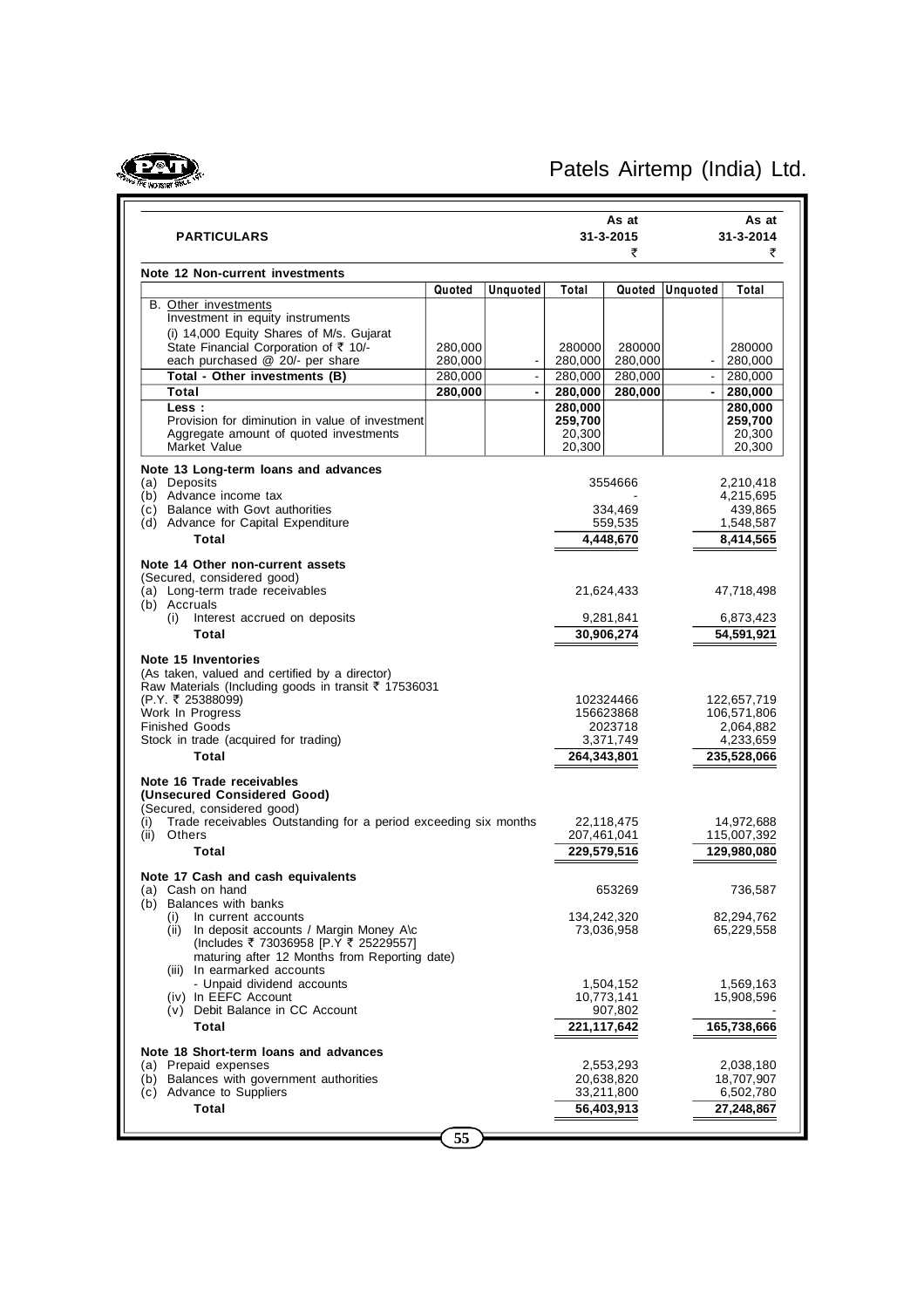### 23 rd Annual Report 2014-2015



|       |                                                   | For the year<br>ended | For the year<br>ended |
|-------|---------------------------------------------------|-----------------------|-----------------------|
|       | <b>PARTICULARS</b>                                | 31 March, 2015<br>₹   | 31 March, 2014<br>₹   |
|       | Note 19 Revenue from operations                   |                       |                       |
|       | (a) Sale of products (Refer Note (i) below)       |                       |                       |
|       | - Domestic                                        | 945,086,853           | 479,879,719           |
|       | - Export                                          | 219,893,626           | 250,291,865           |
|       |                                                   | 1,164,980,479         | 730,171,584           |
| (b)   | Sale of services (Refer Note (ii) below)          | 5,850,361             | 5,497,719             |
| (c)   | Other operating revenues (Refer Note (iii) below) | 43,310,368            | 18,083,178            |
|       |                                                   | 1,214,141,208         | 753,752,481           |
|       | <u>Less:</u>                                      |                       |                       |
|       | (d) Excise duty                                   | 86676995              | 46,229,998            |
|       | Total                                             | 1,127,464,213         | 707,522,483           |
| (i)   | Sale of products comprises (Net)                  |                       |                       |
|       | Manufactured goods                                |                       |                       |
| 1.    | Heat Exchanger & Accessories                      | 519,681,268           | 276,133,732           |
| 2.    | Steam Coil / Heaters                              | 30,087,718            | 20,596,221            |
| 3.    | Air Conditioning & Refrigeration                  | 18,546,877            | 34,465,713            |
| 4.    | Air Cooled Heat Exchanger & Accessories           | 454,776,234           | 264,255,374           |
| 5.    | Presure Vessels & Accessories                     | 3,680,000             | 40,658,120            |
| 6.    | Finned Tubes / Fine Tube Bundles / Elements       |                       | 4,597,025             |
| 7.    | Other Plants Equipments & Accessories             | 6,745,006             | 8,123,003             |
|       | <b>Trading Goods</b>                              |                       |                       |
| 1     | Window & Split AC with Acessories                 | 44,786,381            | 35,112,398            |
|       | Total - Sale of manufactured goods                | 1,078,303,484         | 683,941,586           |
| (ii)  | Sale of services comprises:                       |                       |                       |
|       | Processing Charges (TDS ₹ 52571/- P.Y ₹ 105148/-) | 5,850,361             | 5,497,719             |
|       | <b>Total - Sale of services</b>                   | 5,850,361             | 5,497,719             |
| (iii) | Other operating revenues comprise:                |                       |                       |
|       | Insurance Charges Receipt                         |                       | 94,273                |
|       | <b>Transportation Charges</b>                     | 34,846,413            | 7,435,113             |
|       | Inspection Charges Receipt                        |                       | 311,529               |
|       | Octroi Charges Receipt                            |                       | 106,485               |
|       | Packing Charges Receipt                           | 233,933               | 316,811               |
|       | <b>Professional Charges</b>                       |                       | 40,450                |
|       | Sales Commission                                  |                       | 274,094               |
|       | Service Tax Set Off                               | 3,377,921             | 2,520,764             |
|       | Foreign Exchange Fluctuation                      | 1,107,115             | 927,963               |
|       | Duty Draw Back                                    | 3,744,986             | 6,055,696             |
|       | Total - Other operating revenues                  | 43,310,368            | 18,083,178            |
|       | <b>Total Revenue From Operations</b>              | 1,127,464,213         | 707,522,483           |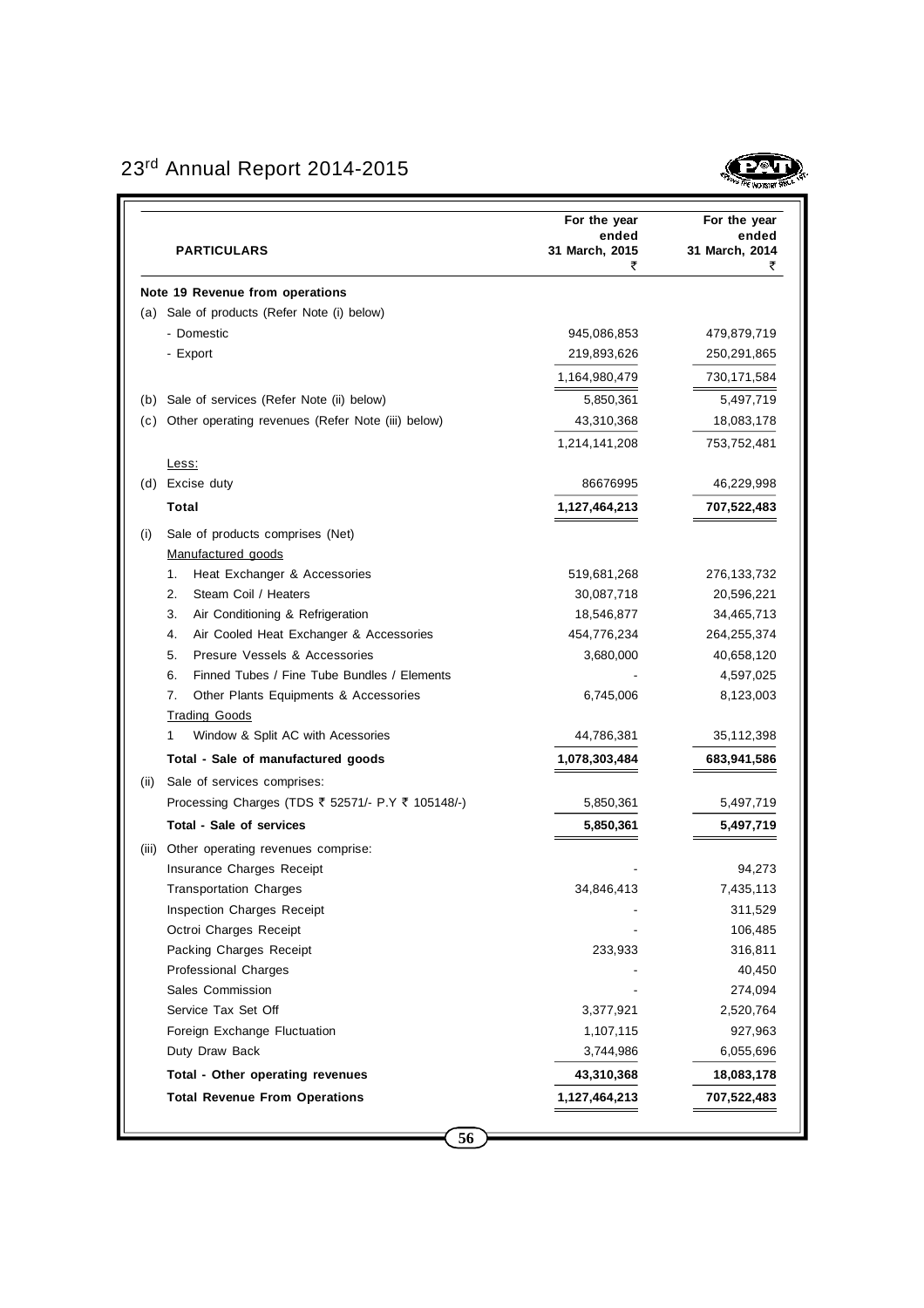

|                                                                                                                              | For the year              | For the year              |
|------------------------------------------------------------------------------------------------------------------------------|---------------------------|---------------------------|
|                                                                                                                              | ended                     | ended                     |
| <b>Note Particulars</b>                                                                                                      | 31 March, 2015            | 31 March, 2014            |
|                                                                                                                              | ₹                         | ₹                         |
| Note 20 Other income                                                                                                         |                           |                           |
| (a) Interest income (TDS of ₹ 360215/- (P. Y. 465005/-)                                                                      | 3,722,385                 | 4,899,744                 |
| (b) Interest on I. T. Refund                                                                                                 | 497,480                   |                           |
| Total                                                                                                                        | 4,219,865                 | 4,899,744                 |
| (i)<br>Interest income comprises:<br>Interest from banks on:                                                                 |                           |                           |
| deposits                                                                                                                     | 3,602,143                 | 4,765,356                 |
| Interest on Deposit with GEB                                                                                                 | 120,242                   | 134,388                   |
| Interest on I. T. Refund                                                                                                     | 497,480                   |                           |
| Total - Interest income                                                                                                      | 3,722,385                 | 4,899,744                 |
| Note 21 Cost of materials consumed                                                                                           |                           |                           |
| Opening stock                                                                                                                | 122,657,719               | 60,386,710                |
| Add: Purchases                                                                                                               | 618,999,909               | 375,019,770               |
|                                                                                                                              | 741,657,628               | 435,406,480               |
| Less: Closing stock                                                                                                          | 102,324,466               | 122,657,719               |
| Cost of material consumed                                                                                                    | 639,333,162               | 312,748,761               |
| Material consumed comprises:                                                                                                 |                           |                           |
| Iron & Steel Flanges                                                                                                         | 330,918,433               | 172,408,569               |
| Non Ferrous (Copper / Brass Tubes)                                                                                           | 43,021,912                | 33,361,084                |
| Non Ferrous (Copper / Allu / Brass Plates)                                                                                   | 61,559,970                | 41,371,384                |
| Pipes & Tubes<br>Other Material                                                                                              | 151,689,733               | 67,742,977                |
|                                                                                                                              | 146,329,397               | 47,517,253                |
| Less<br>Cenvat & VAT Setoff                                                                                                  | 733,519,445               | 362,401,267               |
| Total                                                                                                                        | 94,186,283<br>639,333,162 | 49,652,506<br>312,748,761 |
|                                                                                                                              |                           |                           |
| Note 22 Purchase of traded goods                                                                                             |                           |                           |
| Traded goods                                                                                                                 | 38035564                  | 34,394,089                |
| Total                                                                                                                        | 38,035,564                | 34,394,089                |
| Trading Goods comprises:<br>Window & Split AC with Acessoires                                                                |                           |                           |
| Total                                                                                                                        | 38,035,564<br>38,035,564  | 34,394,089<br>34,394,089  |
|                                                                                                                              |                           |                           |
| Note 23 Changes in inventories of finished goods, work-in-progress and stock-in-trade<br>Inventories at the end of the year: |                           |                           |
| Finished goods                                                                                                               | 2,023,718                 | 2,064,882                 |
| Work-in-progress                                                                                                             | 156,623,868               | 106,571,806               |
| Stock-in-trade                                                                                                               | 3,371,749                 | 4,233,659                 |
|                                                                                                                              | 162,019,335               | 112,870,347               |
| Inventories at the beginning of the year:                                                                                    |                           |                           |
| Finished goods                                                                                                               | 2,064,882                 | 504,423                   |
| Work-in-progress<br>Stock-in-trade                                                                                           | 106,571,806<br>4,233,659  | 140,267,015<br>944,243    |
|                                                                                                                              | 112,870,347               | 141,715,681               |
| Net Increase / (Decrease)                                                                                                    | 49,148,988                | -28,845,334               |
|                                                                                                                              |                           |                           |
| 23.a Details of Finished Goods                                                                                               |                           |                           |
| Air Cooled Heat Exchanger                                                                                                    | 832,500                   | 816,220                   |
| Steam Coil Air Preheater<br>Others                                                                                           | 1,191,218                 | 1,167,922<br>80,740       |
| TOTAL                                                                                                                        | 2,023,718                 | 2,064,882                 |
|                                                                                                                              |                           |                           |
| 23.b Details of Trading Goods                                                                                                |                           |                           |
| Window & Split AC with Acessoires                                                                                            | 3,371,749                 | 4,233,659                 |
| TOTAL                                                                                                                        | 3,371,749                 | 4,233,659                 |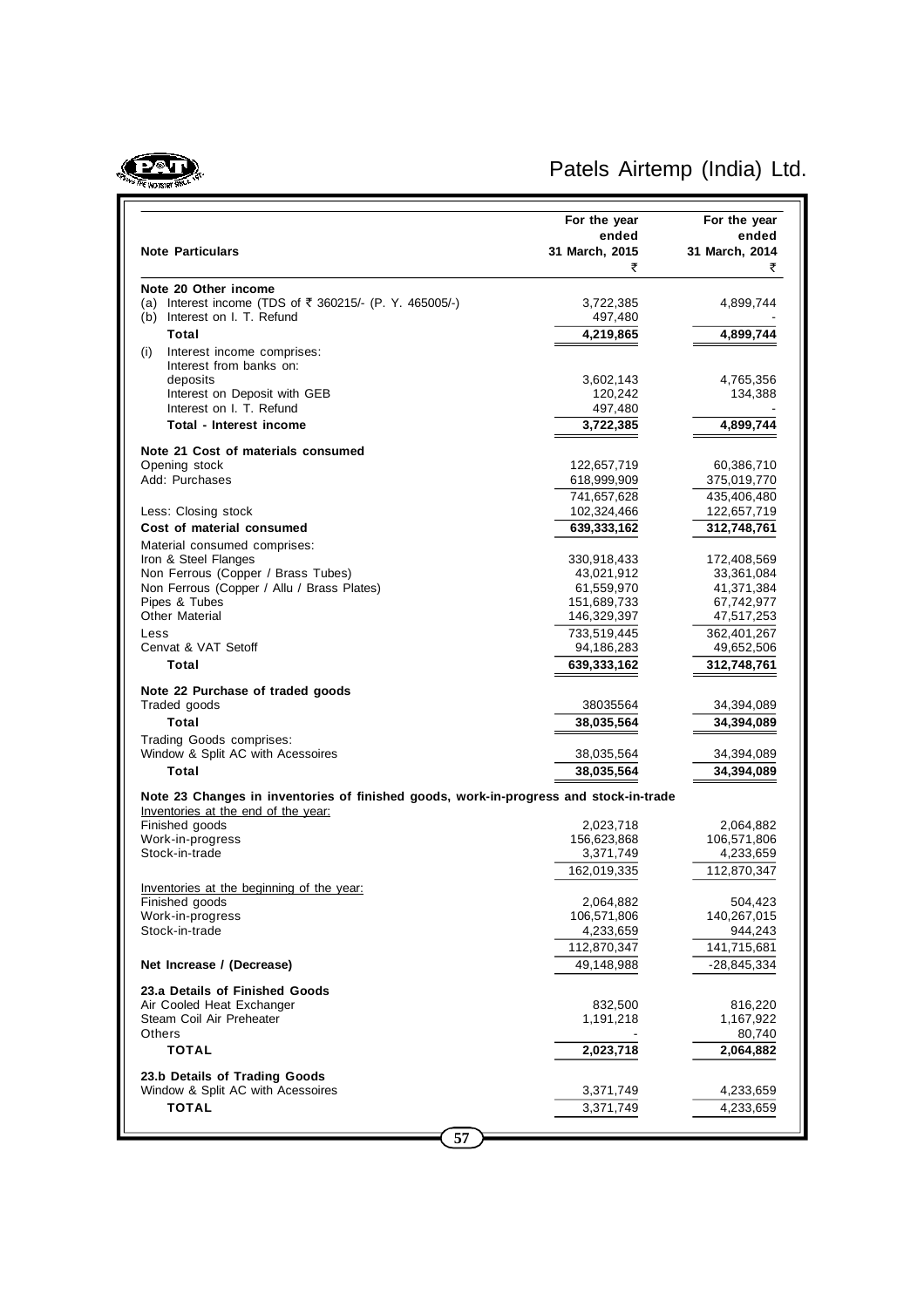### 23 rd Annual Report 2014-2015



|                                                                         | For the year            | For the year           |
|-------------------------------------------------------------------------|-------------------------|------------------------|
|                                                                         | ended                   | ended                  |
| <b>PARTICULARS</b>                                                      | 31 March, 2015          | 31 March, 2014         |
|                                                                         | ₹                       |                        |
| Note 24 Employee benefits expense                                       |                         |                        |
| Salaries and wages                                                      | 54,768,762              | 48,723,634             |
| Contributions to provident and other funds                              | 6,076,329               | 4,454,146              |
| Staff welfare expenses                                                  | 2,425,251               | 2,389,702              |
| Total                                                                   | 63,270,342              | 55,567,482             |
| Note 25 Other Manufacturing Expense                                     |                         |                        |
| Labour Charges                                                          | 90,458,512              | 47,061,403             |
| <b>Factory Expenses</b>                                                 | 11,592,360              | 8,864,699              |
| Consumption of stores and welding Acessories                            | 26,935,799              | 15,814,044             |
| Consumption of loose tools<br>Consumption of packing materials          | 30,707,343              | 20,110,618             |
| Power and fuel                                                          | 4,931,504<br>10,239,660 | 3,557,110<br>6,983,969 |
| <b>Total</b>                                                            |                         | 102,391,843            |
|                                                                         | 174,865,178             |                        |
| Note 26 Finance costs                                                   |                         |                        |
| (a) Interest expense on:                                                |                         |                        |
| <b>Borrowings</b><br>$\mathbf{(i)}$<br>On Unsecured Loan<br>(ii)        | 8,823,277<br>5,457,849  | 2,064,505<br>5,300,709 |
| (iii) Others                                                            |                         |                        |
| - Interest on delayed / deferred payment of income tax                  |                         | 1,370                  |
| - Others                                                                | 40,097                  | 149,119                |
| (b) Other financial charges                                             | 12,445,687              | 4,406,340              |
| <b>Total</b>                                                            | 26,766,910              | 11,922,043             |
|                                                                         |                         |                        |
| Note 27 Other expenses                                                  |                         |                        |
| Late Delivery Charges                                                   | 20,625,012              | 17,630,488             |
| <b>Sitting Fees</b>                                                     | 30,000                  | 25,500                 |
| Repairs and maintenance - Buildings                                     | 1,221,658               | 1,873,473              |
| Repairs and maintenance - Machinery<br>Repairs and maintenance - Others | 10,490,608<br>3,067,563 | 9,626,228<br>2,240,262 |
| Insurance                                                               | 334,551                 | 215,539                |
| Rates and taxes                                                         | 553,918                 | 353,326                |
| Communication and Telephone Expenses                                    | 1,929,051               | 2,071,440              |
| Travelling and conveyance                                               | 9,757,022               | 7,270,859              |
| Printing and stationery                                                 | 1,877,035               | 1,411,120              |
| Freight and forwarding                                                  | 36, 181, 248            | 17,859,115             |
| Sales Tax Expenses                                                      | 106,235                 | 109,347                |
| Sales commission                                                        | 653,300                 | 797,935                |
| Business promotion expenses                                             | 872,178                 | 503,041                |
| Donations and contributions                                             | 500,000                 | 1,000,000<br>1,790,959 |
| Legal and professional<br>Payments to auditors                          | 11,021,273<br>105,433   | 105,433                |
| Balances Written off (net)                                              | 924,601                 | 1,597,506              |
| Corporate Social Responsibilty Contribution                             | 1,505,000               |                        |
| Kasar Vatav/ Rate Difference                                            | 4,544,453               | 559,249                |
| Provision for diminution in value of Investment                         |                         | 259,700                |
| Miscellaneous expenses                                                  | 11,164,063              | 9,506,201              |
| Total                                                                   | 117,464,202             | 76,806,721             |
| (i)<br>Payments to the auditors comprises                               |                         |                        |
| As auditors - Statutory audit                                           | 79,388                  | 79,388                 |
| - Tax Audit                                                             | 10,500                  | 10,500                 |
| - Taxation Matters                                                      |                         |                        |
| - Management Services                                                   |                         |                        |
| - Company Law Matters                                                   |                         |                        |
| - Certification fees & Other Services<br>- Reimbersement of Expenses    | 15,545                  | 15,545                 |
|                                                                         |                         |                        |
| Total                                                                   | 105,433                 | 105,433                |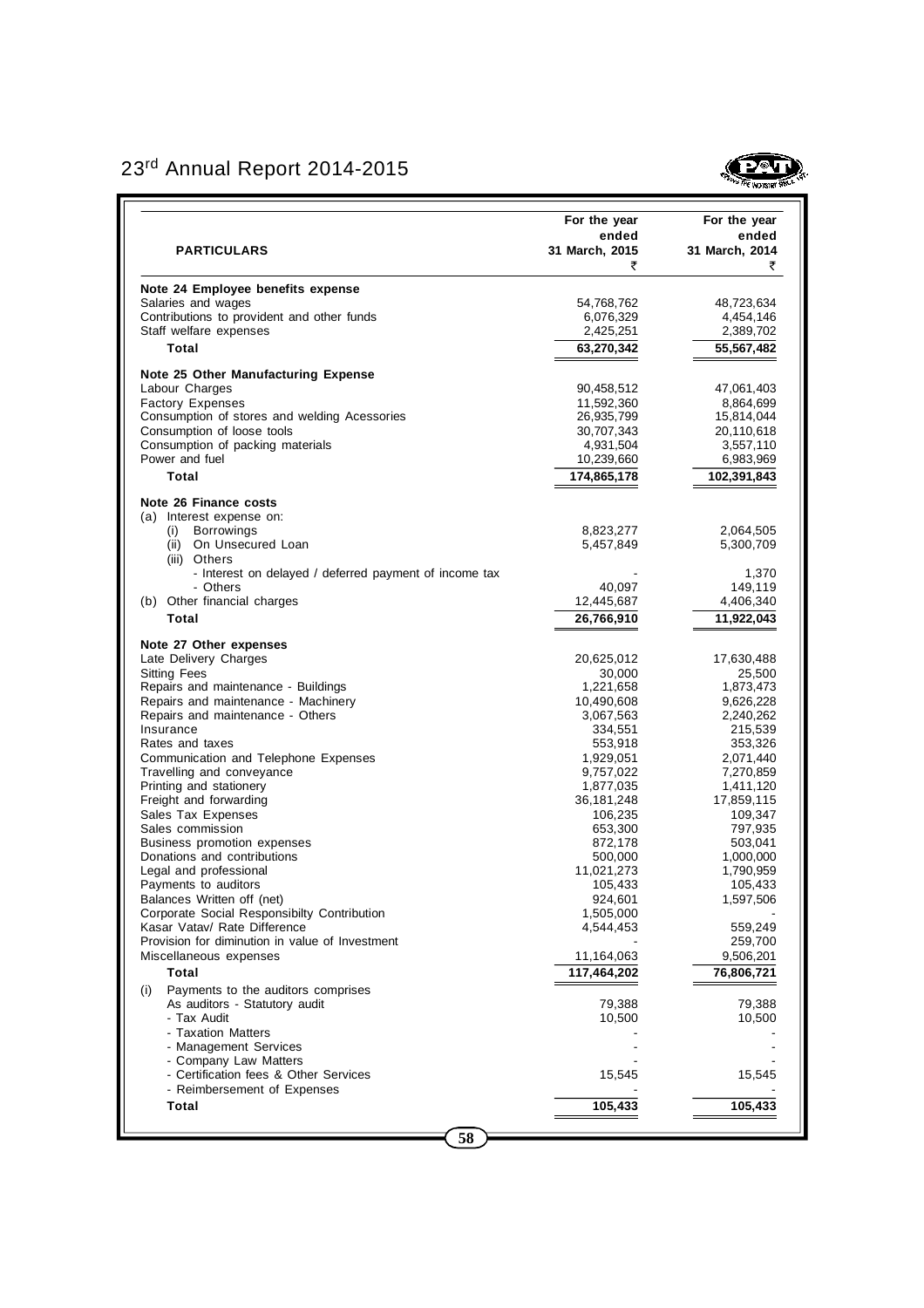

#### **28. Capital Commitments & Contingent Liabilities not provided for:**

#### **a) Contingent Liabilities** (` in lacs)

| a, vonungent Liabilities             |                   | (1 11 1000)      |
|--------------------------------------|-------------------|------------------|
| <b>Particulars</b>                   | As at 31/03/2015  | As at 31/03/2014 |
| <b>Outstanding Bank Guarantees</b>   | 3185.83           | 1671.48          |
| Outstanding Foreign Bank Guarantees  | US\$ 24,48,814.67 | US\$ 70143.69    |
| Outstanding Inland Letter of Credit  | 34.42             | 75.98            |
| Outstanding Foreign Letter of Credit | US\$ 30,17,342.45 | NIL              |

#### **b) Capital Commitments**

Estimated amount of contracts remaining to be executed on capital account [net of advances] and not provided for  $\bar{\tau}$  NIL Lacs (P.Y  $\bar{\tau}$  12.37 Lacs)

#### **29. RELATED PARTY INFORMATION**

The company has transactions with following related parties

| <b>Associates</b><br>a)                        | Thermflow Engineers Pvt. Ltd. |  |  |  |
|------------------------------------------------|-------------------------------|--|--|--|
|                                                | Shiv Fin trade Pvt. Ltd.      |  |  |  |
| Key Management Personal<br>b)                  | 1. Narayanbhai G. Patel       |  |  |  |
|                                                | 2. Narendrabhai G. Patel      |  |  |  |
|                                                | 3. D.C.Narumalani             |  |  |  |
|                                                | 4. Prakashbhai N. Patel       |  |  |  |
|                                                | 5. Sanjivkumar N. Patel       |  |  |  |
|                                                | 6. Kamlesh R. Shah (CFO)      |  |  |  |
|                                                | 7. Karansingh I Karki (CS)    |  |  |  |
| <b>Relative of Key Managerial Person</b><br>C) | 1. Sitaben Patel              |  |  |  |

Note : Related Parties have been identified by the Management.

| Name of Party        | Nature of<br>relationship | Nature of Transaction | <b>Transactions</b><br>during the<br>year (in ₹) | <b>Balance</b><br>at the end<br>of the year |
|----------------------|---------------------------|-----------------------|--------------------------------------------------|---------------------------------------------|
| Narayanbhai G. Patel | Chairman & M.D            | Remuneration          | 23,56,519<br>(22, 64, 660)                       | 67,00,000<br>(Nil)                          |
|                      |                           | Interest              | 31,35,699<br>(Nil)                               |                                             |
|                      |                           | Loan taken            | 4,48,00,000<br>(Nil)                             |                                             |
|                      |                           | Loan Repaid           | 3,81,00,000<br>(Nil)                             |                                             |
| Prakashbhai N. Patel | Director                  | Remuneration          | 24,04,406<br>(23, 33, 937)                       | 41,25,000<br>(Nil)                          |
|                      |                           | Interest              | 3,72,861<br>(Nil)                                |                                             |
|                      |                           | Loan taken            | 46,25,000<br>(Nil)                               |                                             |
|                      |                           | Loan Repaid           | 5,00,000<br>(Nil)                                |                                             |
| Sanjivkumar N. Patel | Director                  | Remuneration          | 21,98,710<br>(21,60,000)                         | 1,63,50,000<br>(Nil)                        |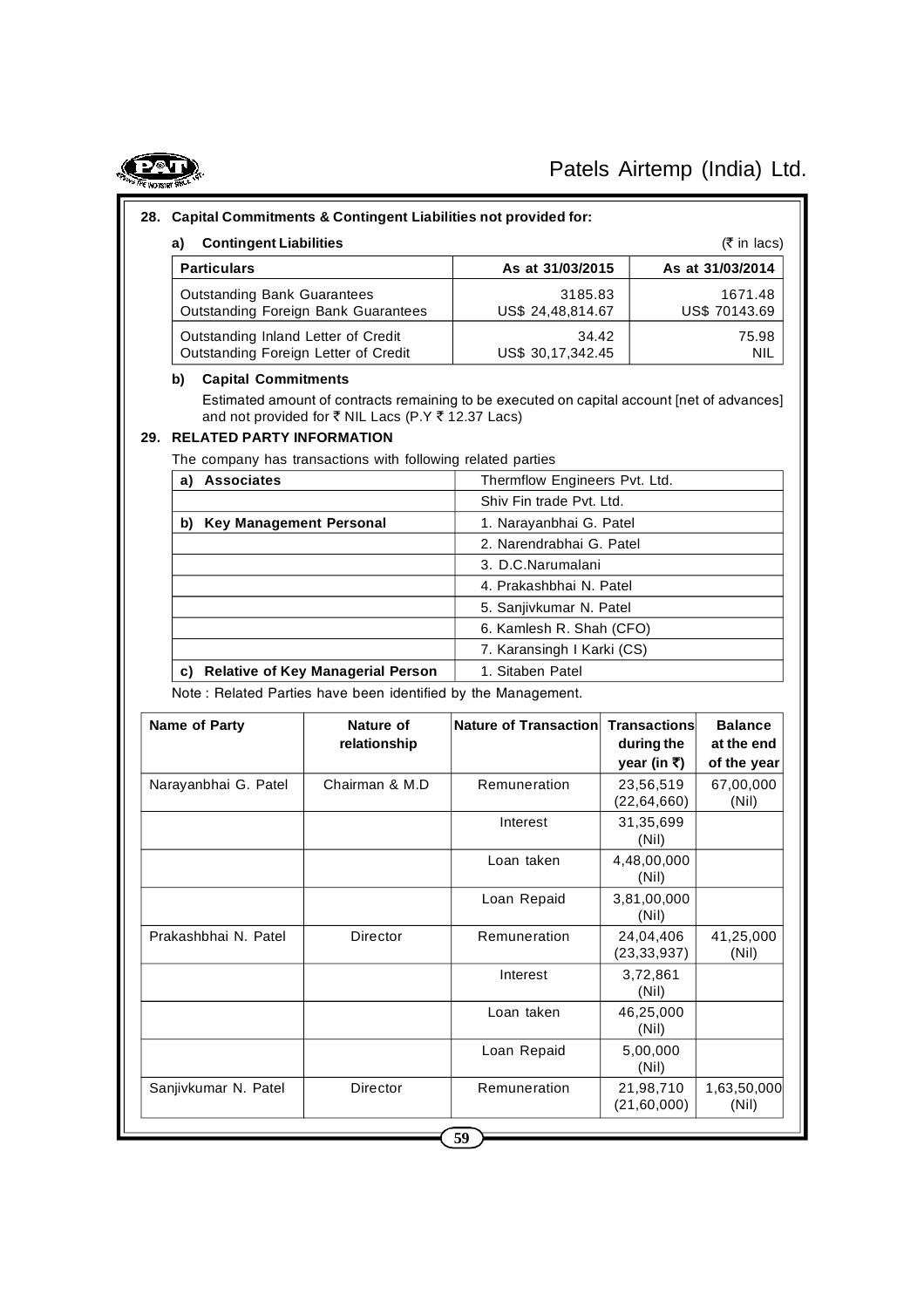

| Name of Party             | Nature of                      | <b>Nature of Transaction</b> | <b>Transactions</b>  | <b>Balance</b> |
|---------------------------|--------------------------------|------------------------------|----------------------|----------------|
|                           | relationship                   |                              | during the           | at the end     |
|                           |                                |                              | year (in $\bar{z}$ ) | of the year    |
|                           |                                | Interest                     | 13,52,033            |                |
|                           |                                |                              | (Nil)                |                |
|                           |                                | Loan taken                   | 1,64,50,000          |                |
|                           |                                |                              | (Nil)                |                |
|                           |                                | Loan Repaid                  | 1,00,000             |                |
|                           |                                |                              | (Nil)                |                |
| Narendrabhai G. Patel     | Director                       | Remuneration                 | 22,09,183            | Nil            |
|                           |                                |                              | (21, 87, 950)        |                |
| D.C. Narumalani           | Director                       | Remuneration                 | 22,18,930            | Nil            |
|                           |                                |                              | (22, 18, 280)        |                |
| Sitaben Patel             | Wife of Director               | Sale of Air conditioner      | Nil                  | (Nil)          |
|                           |                                |                              | (1,03,512)           | Nil            |
| <b>Themflow Engineers</b> | Associate Concern              | Interest                     | Nil                  | <b>NIL</b>     |
| Pvt. Ltd.                 |                                |                              | (50, 78, 057)        | (NIL)          |
|                           |                                | Loan taken                   | Nil                  |                |
|                           |                                |                              | (80,00,000)          |                |
|                           |                                | Loan Repaid                  | Nil                  |                |
|                           |                                |                              | (6,07,62,204)        |                |
| Shiv Fintrade Pvt. Ltd.   | Associate Concern              | Interest                     | 5,97,256             | <b>NIL</b>     |
|                           |                                |                              | (2, 22, 652)         | (5,65,00,387)  |
|                           |                                | Loan taken                   | 45,00,000            |                |
|                           |                                |                              | (5,63,00,000)        |                |
|                           |                                | Loan Repaid                  | 6,08,00,000          |                |
|                           |                                |                              | (Nil)                |                |
| Kamlesh R. Shah           | <b>Chief Financial Officer</b> | Remuneration                 | 7,02,660             | <b>NIL</b>     |
| Karansinh I Karki         | Company Secretary              | Remuneration                 | 2,51,370             | <b>NIL</b>     |

**30.** As per the information given to us, the Company has provided  $\bar{\tau}$  NIL (P.Y.  $\bar{\tau}$  2,59,700/-) as permanent diminution in value of Investment.

#### **31. SEGMENT INFORMATION**

#### **Primary Segment – Business Segment**

The Company's operation predominantly comprise of only one segment. In view of the same,separate segmental information is not required to be disclosed as per the requirement of Accounting Standard 17

#### **Secondary Segment – Geographical Segment**

The analysis of geographical segment is based on the geographical location of the customers. The geographical segments considered for disclosure are as follows:

Sales within India include sales to customers located within India.

Sales outside India include sales to customers located outside India.

#### **Information pertaining to Secondary Segment**

**Gross revenue from operations as per Geographical Locations**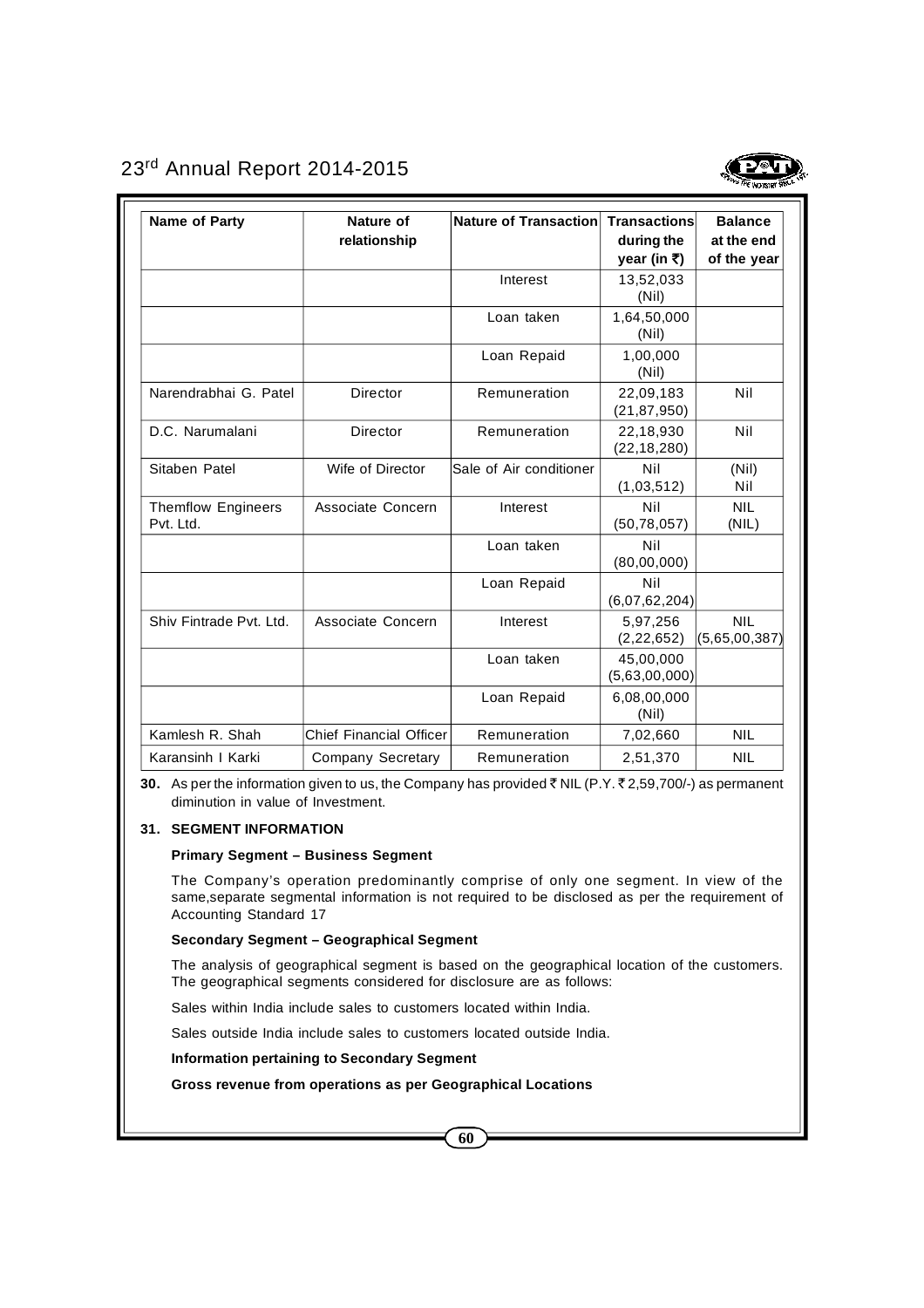

| <b>Particulars</b> | Year ended     | Year ended   |
|--------------------|----------------|--------------|
|                    | $31-Mar-15$    | $31-Mar-14$  |
| Within India       | 94,50,86,853   | 47,98,79,719 |
| Canada             | 20,15,74,558   | 22,43,45,137 |
| Nigeria            | 42,10,920      | 83,70,638    |
| Indonesia          | 11,26,548      | 1,13,40,306  |
| Zambia             | 1,29,81,600    | 6235784      |
| Total              | 1,16,49,80,479 | 73,01,71,584 |

#### **32. EARNING PER SHARE**

| <b>Particulars</b>                                       | 31-03-2015  | $31 - 03 - 2014$ |
|----------------------------------------------------------|-------------|------------------|
| - Net Profit for the year                                | 6,20,23,605 | 4,66,44,887      |
| - Number of Equity Shares                                | 5,070,240   | 5,070,240        |
| Basic & Diluted Earning per Share (Price per share ₹ 10) | 12.23       | 9.20             |

**33.** In the opinion of the Board of Directors, the current assets, loans and advances are approximately of the value stated, if realized in the ordinary course of business. The provisions for depreciation and all known and ascertained liabilities are adequate and not in excess of the amounts reasonably necessary.

**34.** Balances of Unsecured Loan, Trade Receivable and Payables & loans and advances are subject to confirmation from respective parties.

**35.** During the Current year, the Company has implemented Schedule II of the Companies Act, 2013, effective from 1<sup>st</sup> April, 2014, and has accordingly computed the depreciation based on revised useful life of the of the fixed assets, prescribed by Schedule II of the act. The Carrying Value of the fixed assets of  $\bar{\tau}$  66.43 Lacs (net of deferred tax credit of  $\bar{\tau}$  31.91 Lacs) which have completed their useful life as on  $1<sup>st</sup>$  April 2014 has been adjusted in the opening balance of retained earnings as on 01-04-2014.

#### **36. Corporate Social Responsibility**

- (a) Gross amount required to be spent by the company during the year  $\bar{\tau}$  15,04,309/-
- (b) Amount spent during the year on:

|                                          | In cash   | Yet to be paid<br>in cash | Total     |
|------------------------------------------|-----------|---------------------------|-----------|
| Construction/acquisition of any asset    | N.A.      | N.A.                      | N.A       |
| (ii)<br>On purposes other than (i) above | 15,05,000 | <b>NIL</b>                | 15,05,000 |

#### **37. EMPLOYEE BENEFIT OBLIGATION**

As per Accounting Standard 15 "Employee Benefits", the disclosures of Employee benefits as defined in the Accounting Standard are given below :

#### **Defined Contribution Plan:**

Contribution to Defined Contribution Plan, recognized as expense for the year is as under :  $(3)$ 

| <b>Particulars</b>                        | 2014-15   | $2013 - 14$ |
|-------------------------------------------|-----------|-------------|
| Employer's Contribution to Provident Fund | 25.75.951 | 25.85.529   |

The company has taken defined benefit plan i.e. Employee Group Gratuity Scheme from the Life Insurance Corporation (LIC) of India which provides Gratuity linked to the final salaries and is funded in a manner such that the contribution are set at a level that is expected to be sufficient to pay the benefits falling due in the same period. It is not practicable to determine the present value of the Company's obligation or the related current service cost as the LIC compute its obligation on its own basis that differ materially from the basis used in the Company's financial statements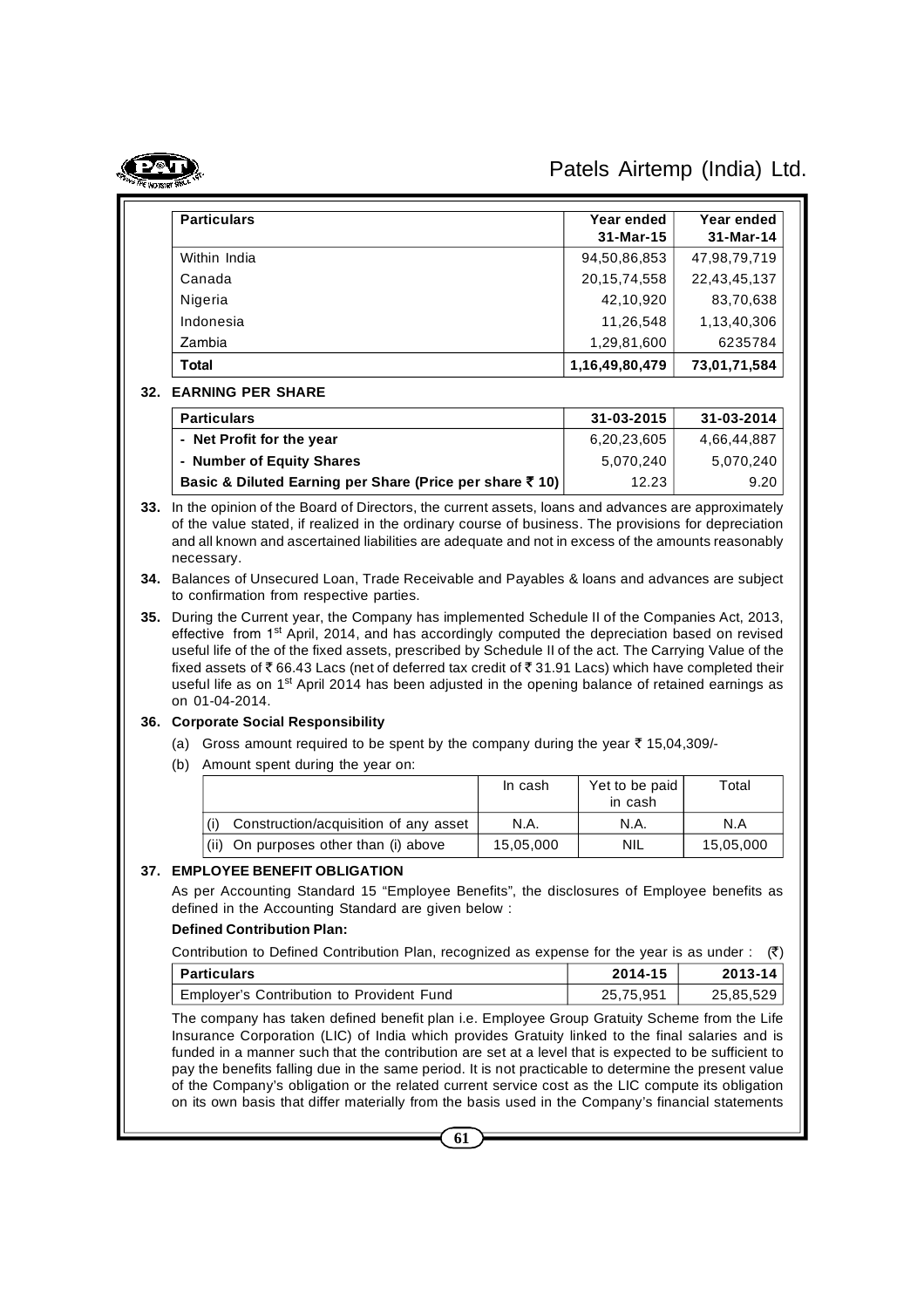

i.e. the company recognized / charged only the amount paid to the LIC as a contribution towards Gratuity Scheme.

The expense recognized in the statement of Profit & Loss, which is equal to the contribution due / paid for the year.

#### **38. Micro, Small & Medium Enterprise**

As per the Micro, Small & Medium Development Act, 2006 and to the extent of the information available, amounts unpaid as at the year end together with the interest paid / payable, is as follows:

| <b>Particulars</b>                           | 2014-15     | 2013-14     |
|----------------------------------------------|-------------|-------------|
| The Principal Amount                         | 3,41,84,096 | 2,51,21,981 |
| Interest Paid under MSMED Act, 2006          | <b>NIL</b>  | <b>NIL</b>  |
| Interest due (Other than $23.3$ (b))         | <b>NIL</b>  | <b>NIL</b>  |
| Interest accrued and unpaid                  | <b>NIL</b>  | <b>NIL</b>  |
| Interest due and payable till actual payment | <b>NIL</b>  | <b>NIL</b>  |

#### **39. Value of Imported And Indigenous - Materials, Stores And Spare Parts Consumed And Percentage Thereof.**

#### **[1] MANUFACTURING ACTIVITY**

**Raw Materials 2014-15 2013-14 Value (`) (%) Value (`) (%)** a) Imported 17,52,38,015 11.77 94,88,213 3.03 b) Indigenous  $\begin{array}{|c|c|c|c|c|c|c|c|c|} \hline \end{array}$  56,40,95,147 88.23 30,32,60,548 96.97 **TOTAL :- 63,93,33,162 100.00 31,27,48,761 100.00**

#### **[2] STORES & TOOL CONSUMED**

|    |                                         |             |             |             | (amount ₹ in) |  |
|----|-----------------------------------------|-------------|-------------|-------------|---------------|--|
|    | <b>Particulars</b>                      | 2014-15     |             | 2013-14     |               |  |
|    |                                         | Value (₹)   | $(\%)$      | Value (₹)   | (%)           |  |
| a) | Imported                                | 29,74,153   | 5.16        | 2,45,541    | 0.68          |  |
| b  | Indigenous                              | 5,46,68,989 | 94.84       | 3,56,79,121 | 99.32         |  |
|    | 5,76,43,142<br>100.00<br><b>TOTAL:-</b> |             | 3,59,24,662 | 100.00      |               |  |

#### **[3] TRADING GOODS**

### **Particulars 2014-15 2013-14 Value (`) (%) Value (`) (%)** a) Imported — | — | — | b) Indigenous  $\begin{array}{|c|c|c|c|c|c|c|c|} \hline \end{array}$  3,80,35,564 100.00 3,43,94,089 100.00 **TOTAL :- 3,80,35,564 100.00 3,43,94,089 100.00**

#### **40. C.I.F. value of Imports**

|      | <b>Particulars</b>   | Year ended<br>31.03.2015 | Year ended<br>31.03.2014<br>(₹) |
|------|----------------------|--------------------------|---------------------------------|
|      | Capital Goods        | 9,92,061                 | 2,24,84,334                     |
| ii)  | <b>Raw Materials</b> | 5,61,44,550              | 4,03,43,788                     |
| iii) | Consumable Tools     | 29,74,153                | 2,45,541                        |

## **(amount ` in)**

### **(amount ` in)**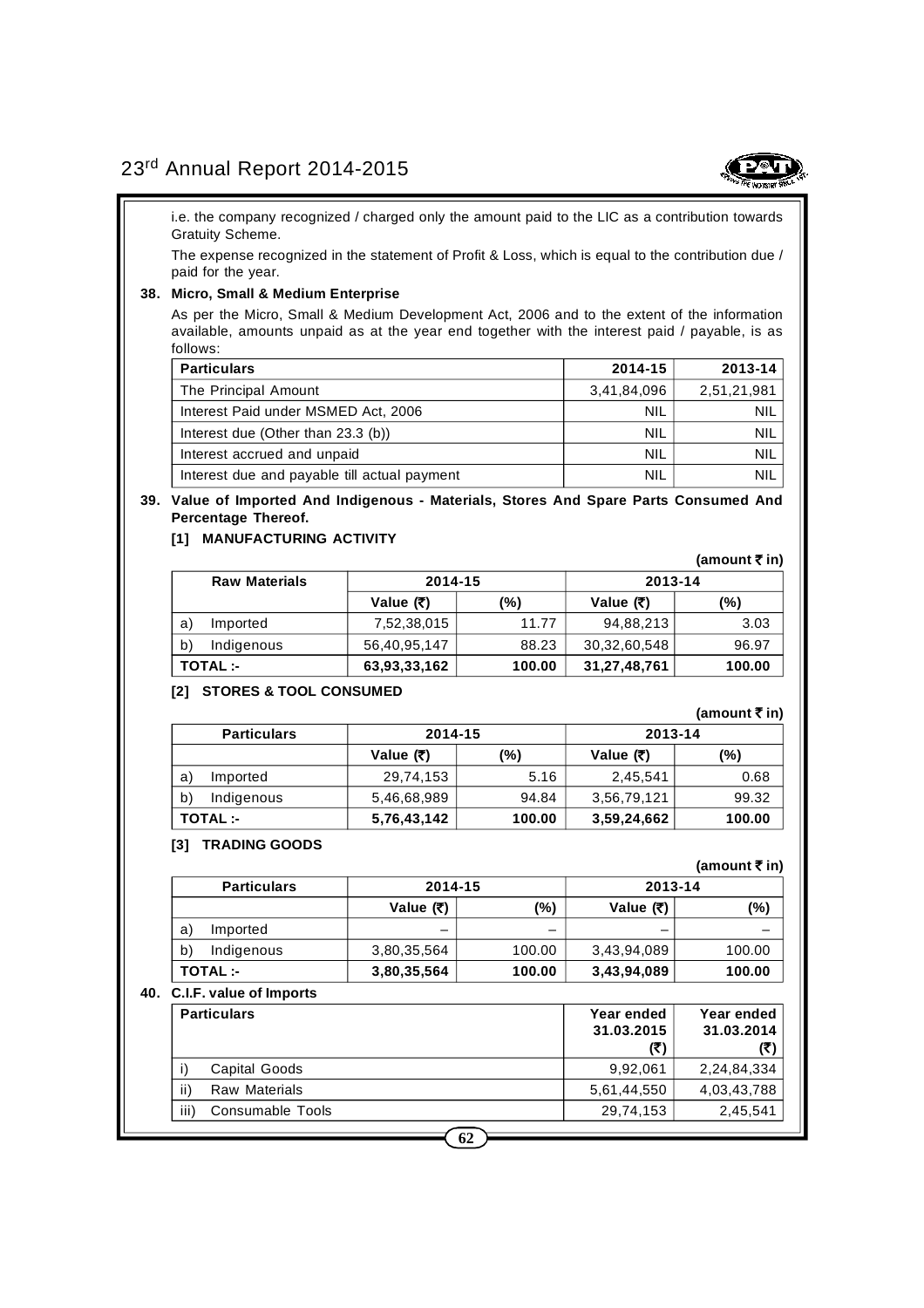

|                                                                | 41. Expenditure in foreign currency                                                                 |                                                                                                                                       |                                    |                                            |  |  |
|----------------------------------------------------------------|-----------------------------------------------------------------------------------------------------|---------------------------------------------------------------------------------------------------------------------------------------|------------------------------------|--------------------------------------------|--|--|
|                                                                | i)                                                                                                  | Subscription and Registration Fees                                                                                                    | 27,64,143                          | 19,49,721                                  |  |  |
|                                                                | ii)                                                                                                 | Repairs to Plant & M/c.                                                                                                               | 22,02,599                          | 24,52,387                                  |  |  |
|                                                                | iii)                                                                                                | Foreign Traveling Expenditure                                                                                                         | 16,35,639                          | 9,94,628                                   |  |  |
| 42.                                                            | <b>Earning in Foreign Exchange</b>                                                                  |                                                                                                                                       |                                    |                                            |  |  |
|                                                                |                                                                                                     | Earning in foreign Exchange (FOB Value of Exports)                                                                                    | 21,98,93,626                       | 25,02,91,865                               |  |  |
|                                                                |                                                                                                     | 43. Previous year's figures have been re-grouped/rearranged wherever necessary to make them<br>comparable with current years figures. |                                    |                                            |  |  |
|                                                                |                                                                                                     | Significant Accounting Policies: A                                                                                                    |                                    |                                            |  |  |
|                                                                |                                                                                                     | -: Notes on Financial Statement - 1 to 43 :-                                                                                          |                                    |                                            |  |  |
|                                                                | As per our report of even date<br>For, PARIKH & MAJMUDAR<br>CHARTERED ACCOUNTANTS<br>FR NO. 107525W | For and on behalf of the Board of Directors of<br>PATELS AIRTEMP (INDIA) LTD.                                                         |                                    |                                            |  |  |
| <b>C.A. Dr. HITEN PARIKH</b><br><b>PARTNER</b><br>M NO. 040230 |                                                                                                     | <b>NARAYANBHAI G. PATEL</b><br>CHAIRMAN & MANAGING DIRECTOR<br>DINNO: 00023107                                                        | <b>DIRECTOR</b><br>DINNO: 02794095 | SANJIVKUMAR N. PATEL                       |  |  |
|                                                                |                                                                                                     | <b>KARANSINGH I. KARKI</b><br><b>COMPANY SECRETARY</b>                                                                                |                                    | KAMLESH R. SHAH<br>CHIEF FINANCIAL OFFICER |  |  |
|                                                                | <b>Place: AHMEDABAD</b><br>Date: 20-05-2015                                                         | <b>Place: RAKANPUR</b><br>Date: 20-05-2015                                                                                            |                                    |                                            |  |  |
|                                                                |                                                                                                     |                                                                                                                                       |                                    |                                            |  |  |
|                                                                |                                                                                                     |                                                                                                                                       |                                    |                                            |  |  |
|                                                                |                                                                                                     |                                                                                                                                       |                                    |                                            |  |  |
|                                                                |                                                                                                     |                                                                                                                                       |                                    |                                            |  |  |
|                                                                |                                                                                                     |                                                                                                                                       |                                    |                                            |  |  |
|                                                                |                                                                                                     |                                                                                                                                       |                                    |                                            |  |  |
|                                                                |                                                                                                     |                                                                                                                                       |                                    |                                            |  |  |
|                                                                |                                                                                                     |                                                                                                                                       |                                    |                                            |  |  |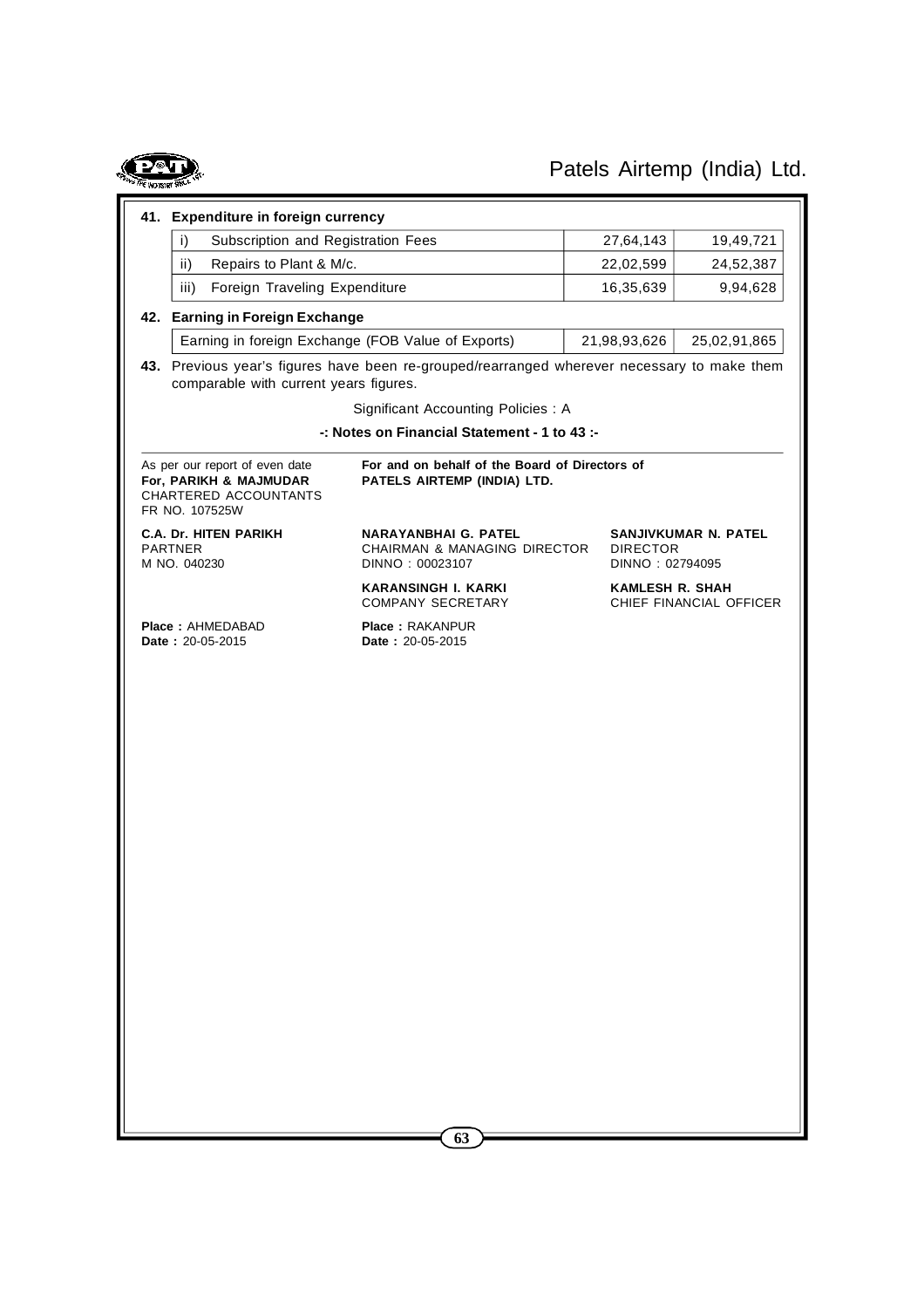

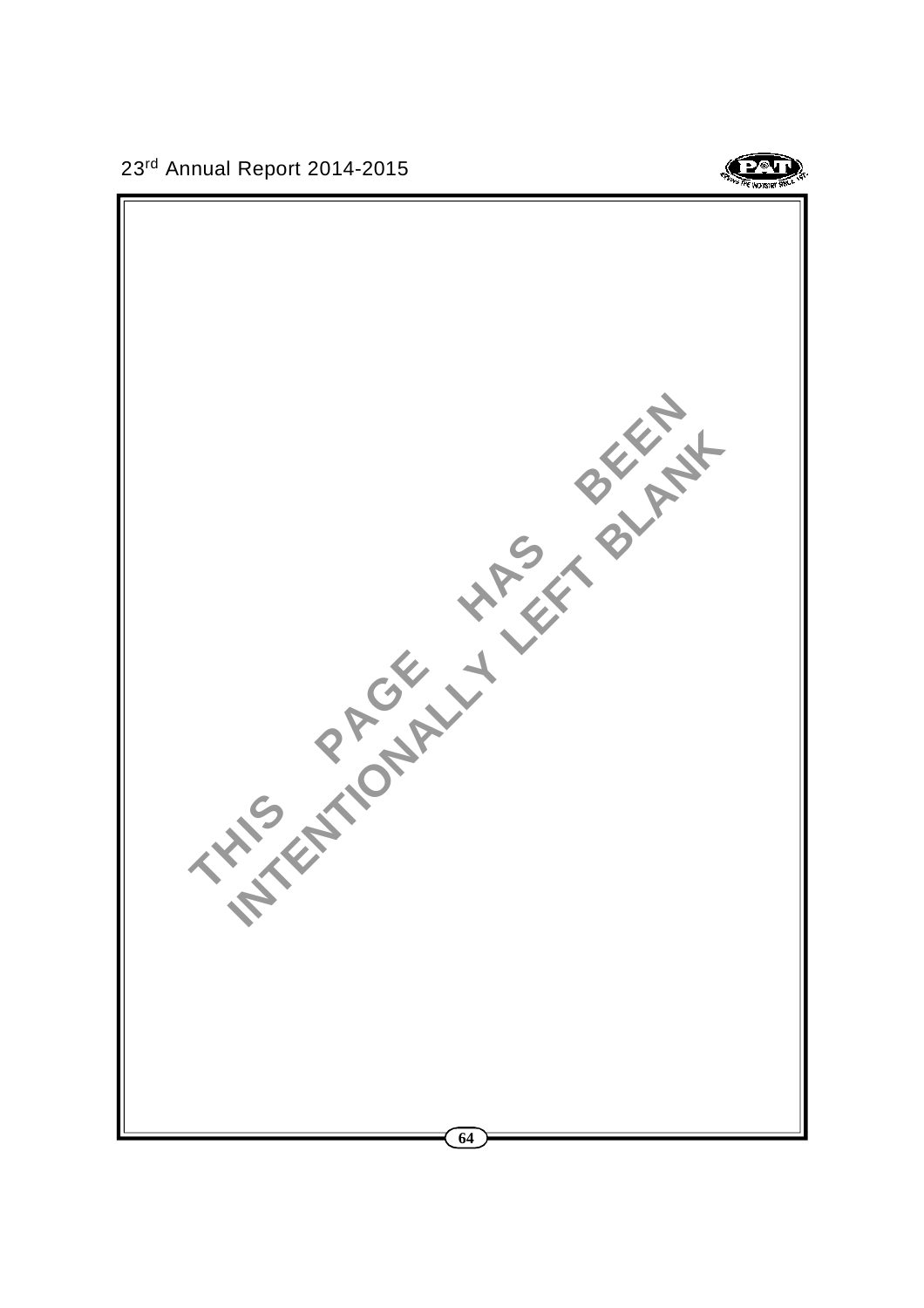

### **GREEN INITIATIVE**

Dear Shareholder,

#### **Green Initiative in Corporate Governance : Go Paperless**

The Ministry of Corporate Affairs (MCA) has taken a "Green Initiative in Corporate Governance" (Circular No.17/2011 dated 21.04.2011 and Circular No. 18/2011 dated 29.04.2011) allowing paperless compliances byCompanies through electronic mode. This move by the Ministry is welcome since it will benefit the society atlarge through reduction in paper consumption and contribution towards a Greener Environment. It will alsoensure prompt receipt of communication and avoid loss in postal transit.

In the spirit of the above circulars issued by MCA, Shareholders who have not registered their email address are requested to register their email addresseswith their concerned Depository Participant (DP with whom you maintain your Demat Account) to receive communication through electronic mode. Shareholders can also register their email address with M/S. Bigshare Services Private Limited, R & T or by email us at share@patelsairtemp.com quoting your Folio No. /Client ID -DP ID/No of Shares held.

#### **Alternatively, Shareholders may also write to our R & T at the following Address:**

#### **M/S. Bigshare Services Private Limited (Unit: Patels Airtemp India Ltd.)** E-2/3, Ansa Industrial Estate,

Sakivihar Road, Saki Naka, Andheri (E), Mumbai-400 072 Tel: 022-28470652 Fax No: 022-2875207 Email:investor@bigshareonline.com Website: www.bigshareonline.com

Please note that these documents will also be available on the Company's website: www.patelsairtemp.com. Any physical copies of the same will also be available at the Registered Office in Ahmedabad for inspectionduring office hours. Please also note that as a shareholder, you are entitled to receive all these documents free of cost upon receiptof a requisition from you in physical form.

We are sure, that as a responsible citizen, you will whole-heartedly support this initiative and cooperate withthe Company to make it a success.

Thanking You,

Yours Faithfully,

**For, Patels Airtemp (India) Ltd.**

**Narayanbhai G. Patel Chairman and Managing Director**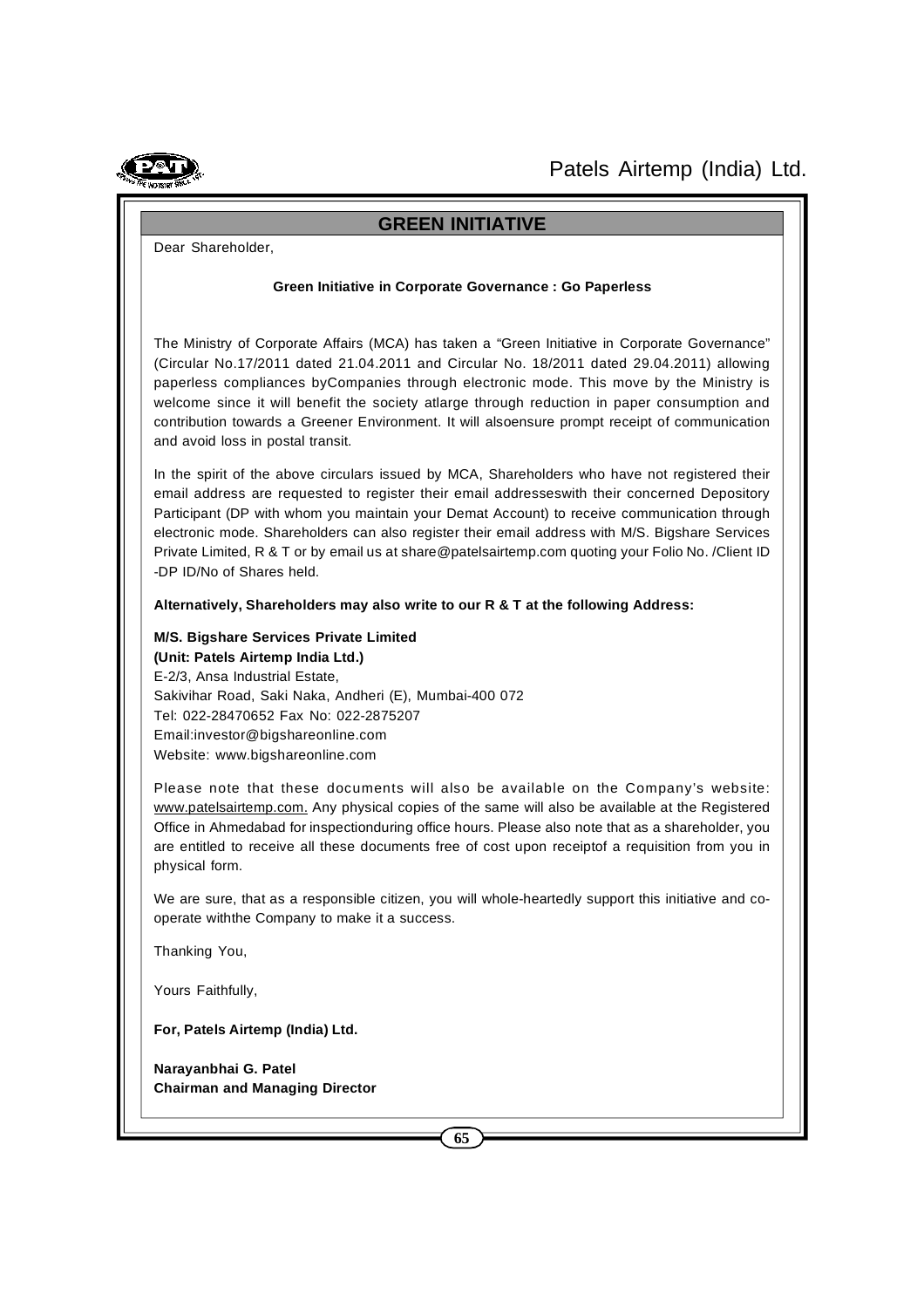#### **NECS MADATE FORM**

#### **PLEASE FILL UP THIS FORM AND ARRANGE TO SEND IT TO :**

#### **The following address if shares are held in physical Form OR To your DP if shares are held in demat Form**

To,

### **M/S. Bigshare Services Pvt. Ltd.**

Unit: **Patels Airtemp (India) Ltd.**

E-2/3, Ansa Industrial Estate, Sakivihar Road, Saki Naka, Andheri (E),

Mumbai-400 072

Dear Sir,

#### **Sub: Payment of Dividend through NECS**

I/we hereby give my/our mandate to credit my/our Dividend on the shares held by me/us under the Folio mentioned directly to my/our Bank Account through the Electronic Clearing System (ECS)/ to prepare my/our dividend warrant with details of my/our Bank Account No. and Name of the Bank & Branch.

The Details of the Bank Account are given below.

| Name of First/Sole         |                |  |            |        |  |                 |  |
|----------------------------|----------------|--|------------|--------|--|-----------------|--|
| Shareholder                |                |  |            |        |  |                 |  |
| (IN BLOCK LETTERS)         |                |  |            |        |  |                 |  |
| Folio No./DP ID & Client   |                |  |            |        |  |                 |  |
| ID No.                     |                |  |            |        |  |                 |  |
| Name of Bank in Full       |                |  |            |        |  |                 |  |
| <b>Branch Name</b>         |                |  |            |        |  |                 |  |
| Address & Telephone        |                |  |            |        |  |                 |  |
| No. of the Bank            |                |  |            |        |  |                 |  |
| 9 MICR Code No. of the     |                |  |            |        |  |                 |  |
| Bank & Branch as           |                |  |            |        |  |                 |  |
| appearing on the Cheque    |                |  |            |        |  |                 |  |
| issued by the Bank         |                |  |            |        |  |                 |  |
| Type of Account with Code  | Saving Bank-10 |  | Current-11 |        |  | Cash Credit.-13 |  |
| A/c No. as Appearing on    |                |  |            |        |  |                 |  |
| Cheque Book                |                |  |            |        |  |                 |  |
| PAN/GIR No.                |                |  |            |        |  |                 |  |
| Address of the Shareholder |                |  |            |        |  |                 |  |
|                            |                |  |            |        |  |                 |  |
| *11-Digit IFSC Code        |                |  |            |        |  |                 |  |
| Signature of the First     |                |  |            |        |  |                 |  |
| Registered Shareholder     |                |  |            | Date:  |  |                 |  |
| (As per the specimen       |                |  |            |        |  |                 |  |
| signature with the         |                |  |            | Place: |  |                 |  |
| Company / DP)              |                |  |            |        |  |                 |  |

\*The Company, its Registrars and Bankers will make best endeavors to remit dividend through NECS. However, for non CBS branches of the banks, the IFSC Code will be utilized to remit the dividend either by National Electronic Funds Transfer (NEFT) or Real Time Gross Settlement (RTGS). The branch where you operate your bank account will assist you to provide the IFSC, a 11-digit code to enable the remittance through NEFT or RTGS.

\*\*I/We enclose a blank cancelled cheque.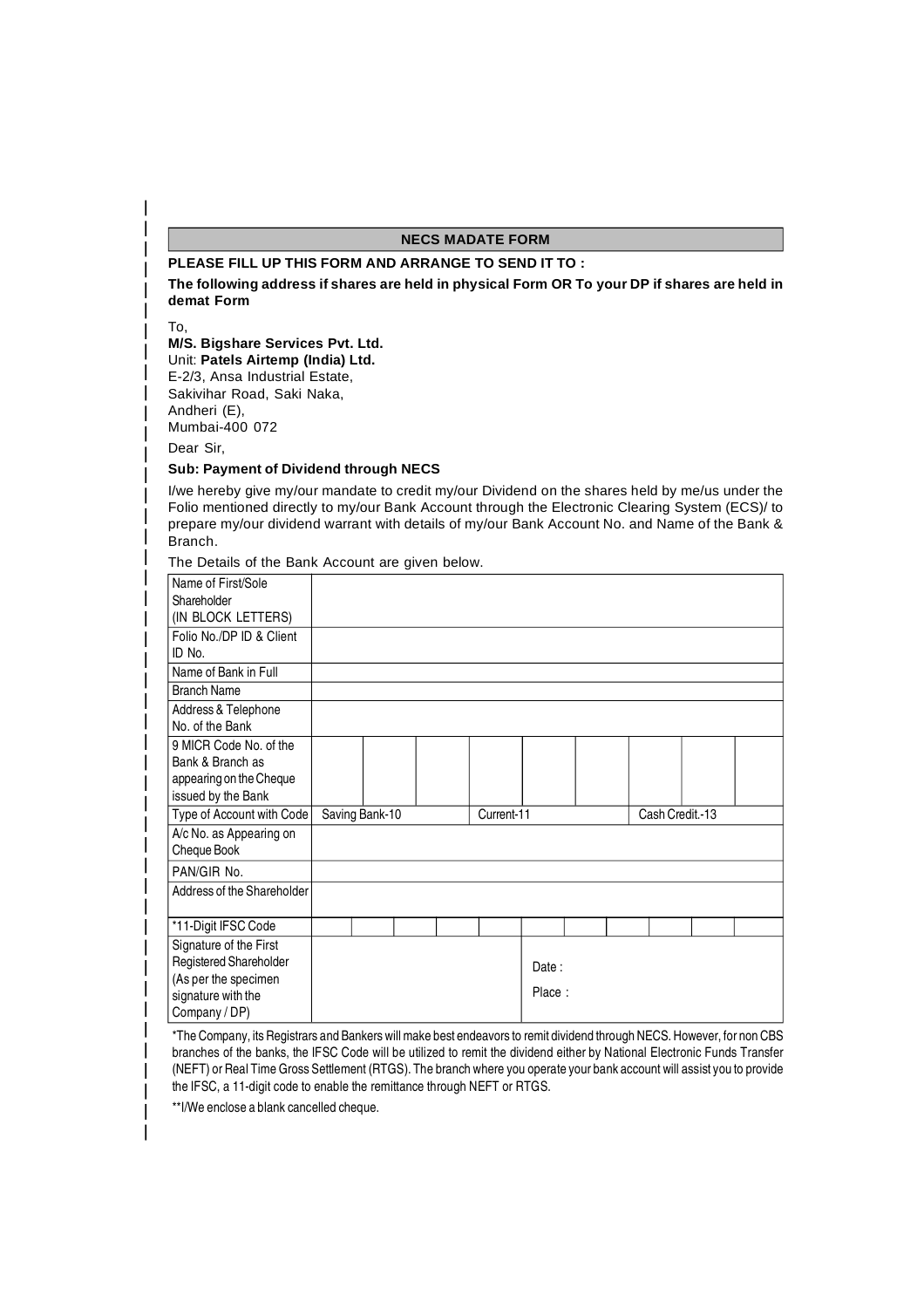

#### Patels Airtemp (India) Ltd. CIN : L29190GJ1992PLC017801 Regd. Office: 5<sup>th</sup> Floor, Kalpana Complex, Nr. Memnagar Fire Station, Navrangpura, Ahmedabad – 380 009.

Member's Folio No/Client ID : each metal of Shares held :

#### **ATTENDANCE SLIP**

I hereby record my presence at the Twenty Third Annual General Meeting of the Company, to be held on Saturday, the 19<sup>th</sup> September, 2015 at 10.00 a.m. at the Registered Office of the Company at 5<sup>th</sup> Floor, Kalpana Complex, Nr. Memnagar Fire Station, Navrangpura, Ahmedabad-380 009.

FULL NAME OF MEMBER / PROXY

(IN BLOCK LETTERS)

MEMBER'S / PROXY SIGNATURE

NOTES: 1. You are requested to sign and hand over this attendance slip at the entrance.

2. If you intend to appoint a proxy to attend the meeting instead of yourself the proxy form must be deposited at the Registered Office of the Company at 5th Floor, Kalpana Complex, Nr. Memnagar Fire Station, Navrangpura, Ahmedabad - 380 009 not less than 48 hours before the time fixed for holding the meeting.

3. Members are requested to bring their copies of the Annual Report to the meeting, since further Copies will not be available.

#### Patels Airtemp (India) Ltd.

CIN : L29190GJ1992PLC017801

Regd. Office : 5<sup>th</sup> Floor, Kalpana Complex, Nr. Memnagar Fire Station,

Navrangpura, Ahmedabad – 380 009.

#### **FORM NO. MGT-11 PROXY FORM**

[Pursuant to Section 105(6) of the Companies Act, 2013 and rule 19(3) of the Companies

(Management and Administration) Rules, 2014]

| Name of the member(s) :        | Registered Address:                                                                                                                                                                                                            |  |
|--------------------------------|--------------------------------------------------------------------------------------------------------------------------------------------------------------------------------------------------------------------------------|--|
| Registered Address:            | $^*$ DPID:                                                                                                                                                                                                                     |  |
| No. of Shares held:            | *Client ID/Folio No.:                                                                                                                                                                                                          |  |
|                                |                                                                                                                                                                                                                                |  |
| Name: $\frac{1}{2}$<br>$1_{-}$ |                                                                                                                                                                                                                                |  |
|                                |                                                                                                                                                                                                                                |  |
|                                |                                                                                                                                                                                                                                |  |
| 2.                             | Name: 2008 - 2008 - 2008 - 2019 - 2019 - 2019 - 2019 - 2019 - 2019 - 2019 - 2019 - 2019 - 2019 - 2019 - 2019 - 2019 - 2019 - 2019 - 2019 - 2019 - 2019 - 2019 - 2019 - 2019 - 2019 - 2019 - 2019 - 2019 - 2019 - 2019 - 2019 - |  |
|                                |                                                                                                                                                                                                                                |  |
|                                |                                                                                                                                                                                                                                |  |
| 3.                             |                                                                                                                                                                                                                                |  |
|                                |                                                                                                                                                                                                                                |  |
|                                |                                                                                                                                                                                                                                |  |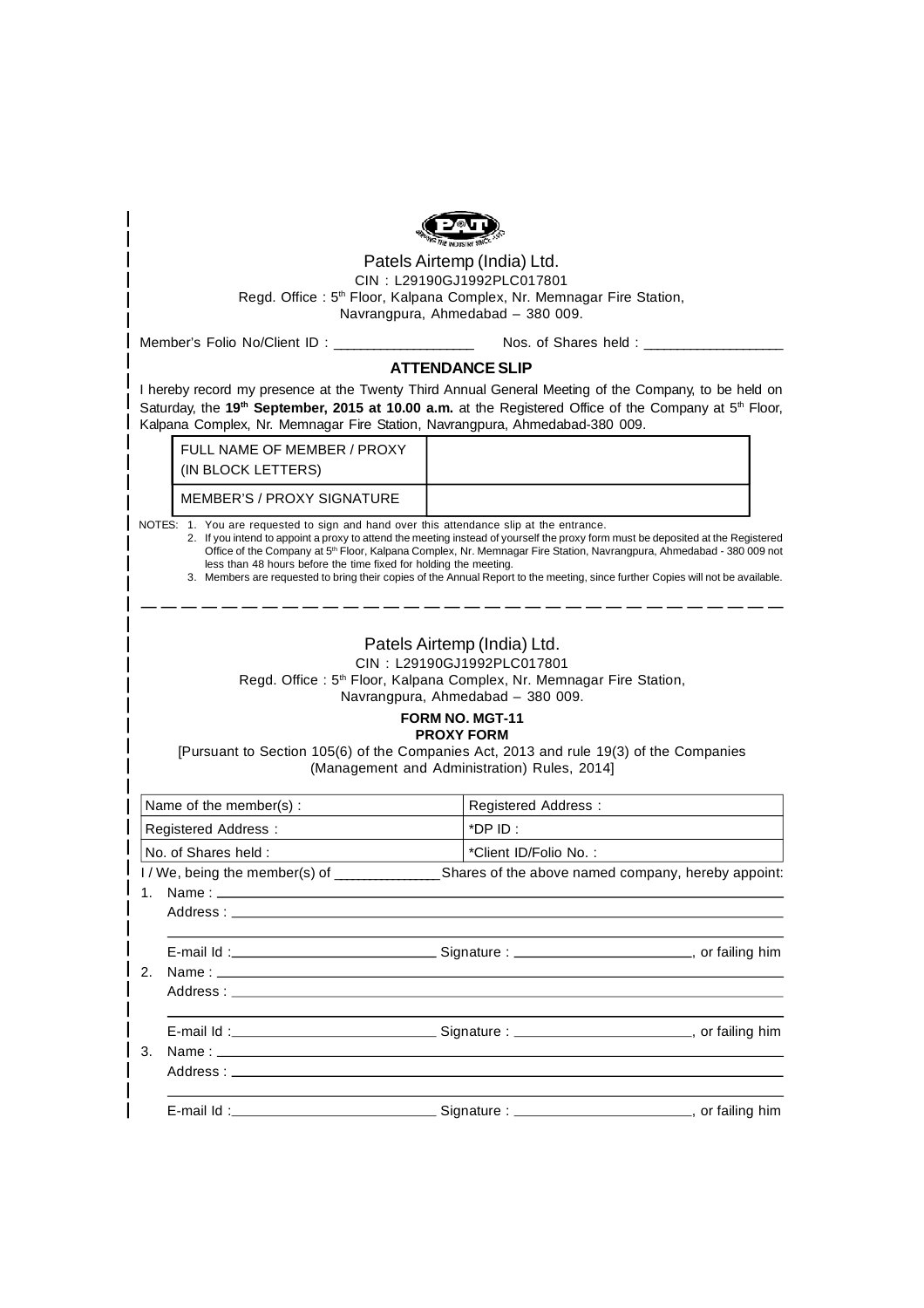as my/our proxy to attend and vote (on a poll) for me/us and on my/our behalf at the 23<sup>rd</sup> Annual General Meeting of the Copany, to be held on Saturday, the 19<sup>th</sup> September, 2015 at 10.00 a.m. at the Registered Office of the Company at 5<sup>th</sup> Floor, Kalpana Complex, Nr. Memnagar Fire Station, Navrangpura, Ahmedabad-380 009 and at any adjournment thereof in respect of such resolutions as are indicated below:

|     | Sr.   Resolution(s)                                                                   |             | Vote    |  |  |
|-----|---------------------------------------------------------------------------------------|-------------|---------|--|--|
| No. |                                                                                       | For         | Against |  |  |
| 1.  | To approve and adopt the Audited Balance Sheet as on 31st March, 2015 and Statement   |             |         |  |  |
|     | of Profit & Loss for the year ended on that date and the Reports of the Directors and |             |         |  |  |
|     | Auditors thereon.                                                                     |             |         |  |  |
| 2.  | To declare dividend.                                                                  |             |         |  |  |
| 3.  | To appoint a director in place of Shri Sanjivkumar. N. Patel (DIN No: 02794095), who  |             |         |  |  |
|     | retires by rotation and being eligible to offer himself for re-appointment.           |             |         |  |  |
| 4.  | Re-appointment M/s. Parikh & Majmudar, Chartered Accountants, Ahmedabad having        |             |         |  |  |
|     | Registration No. 107525W, chartered Accountants as Statutory Auditors & fixing their  |             |         |  |  |
|     | remuneration.                                                                         |             |         |  |  |
| 5.  | To Appoint Smt. Veenaben B. Patel (DIN: 07131341) as an Independent/Non Executive     |             |         |  |  |
|     | Woman Director.                                                                       |             |         |  |  |
| 6.  | To Appoint Shri Narayanbhai G. Patel (DIN:00023107) as Chairman & Whole-time          |             |         |  |  |
|     | Director for a period of five years.                                                  |             |         |  |  |
| 7.  | To Appoint Shri Prakashbhai N. Patel (DIN: 00249210) as Managing Director for a       |             |         |  |  |
|     | period of five years.                                                                 |             |         |  |  |
| 8.  | To Appoint Shri Sanjivkumar N. Patel (DIN:02794095) as Managing Director for a period |             |         |  |  |
|     | of five years.                                                                        |             |         |  |  |
|     | Signed this ___________________ day of ___________________ 2015                       |             |         |  |  |
|     |                                                                                       | Affix ₹ 1/- |         |  |  |
|     | Signature of shareholder:                                                             | Revenue     |         |  |  |
|     | Signature of Proxy holder(s) : _                                                      | Stamp       |         |  |  |

NOTES:

Signature of ths shareholder across Revenue Stamp

- 1. This form of proxy in order to be effective should be duly completed and deposited at the Registered Office of the Company not less than 48 hours before the commencement of the Meeting
- 2. The proxy need not be a member of the company.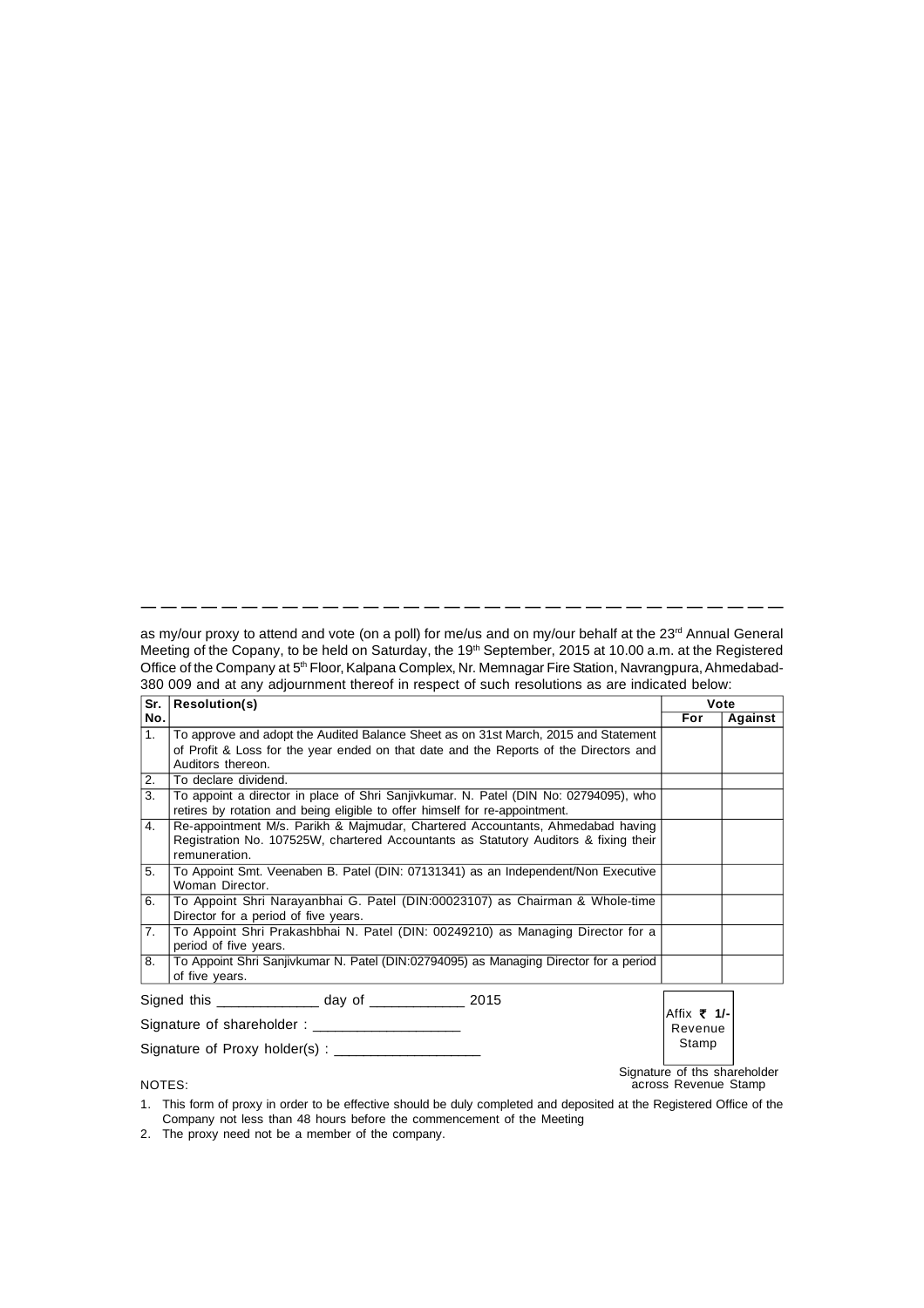

### INFUSING EXPERTISE . ENSURING PERFECTION . FULFILLING COMMITMENTS



# Patels Airtemp (India) Ltd.





**Business Card**